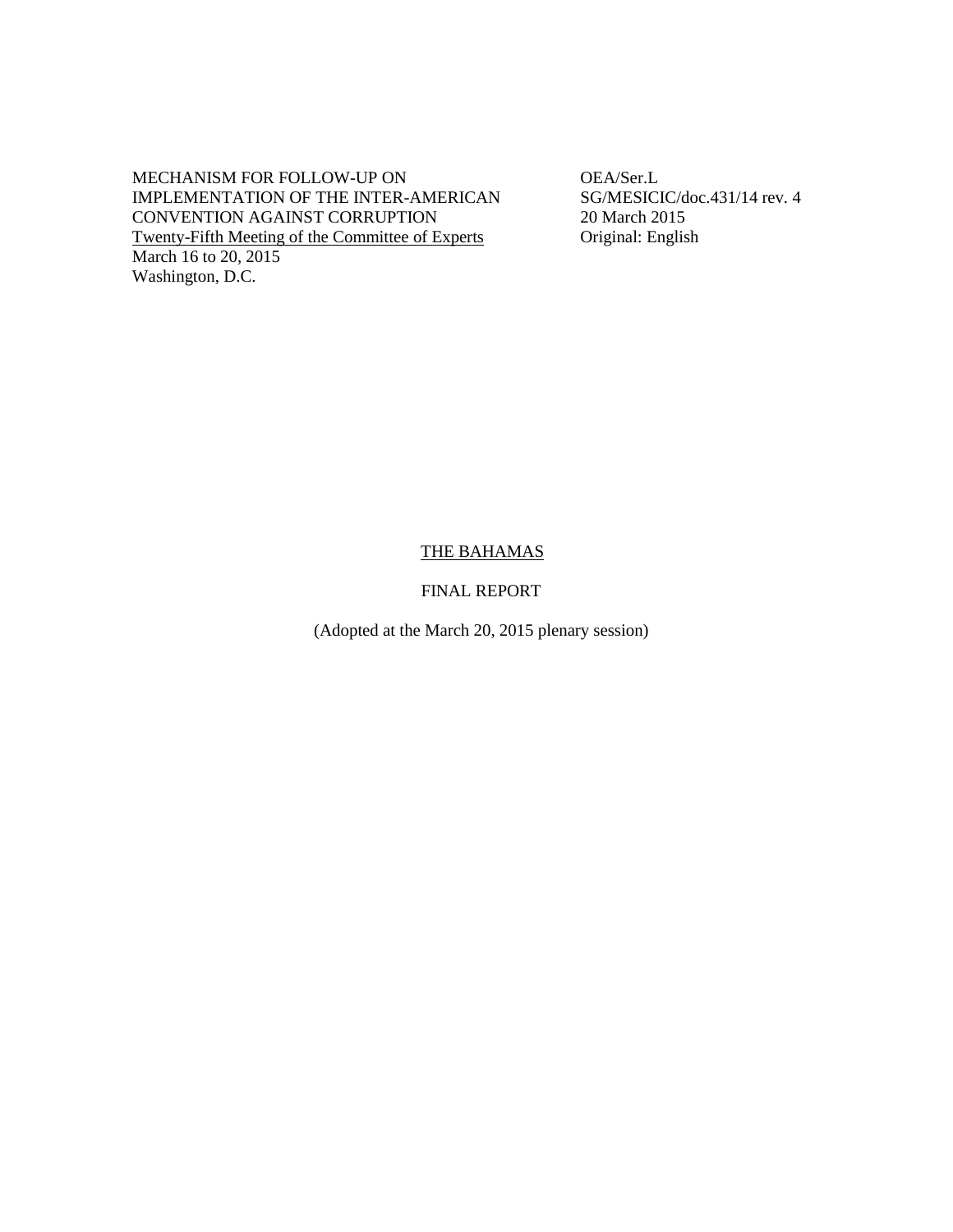#### **SUMMARY**

This Report contains the comprehensive review of the implementation in The Bahamas of Article III, paragraph 9, of the Inter-American Convention against Corruption, covering "oversight bodies, with a view to implementing modern mechanisms for preventing, detecting, punishing, and eradicating corrupt acts," which was selected by the MESICIC Committee of Experts for the Fourth Round; and of the follow-up of the implementation of the recommendations formulated to The Bahamas during the First Round.

The review was conducted in accordance with the Convention, the Report of Buenos Aires, the Committee's Rules of Procedure, and the methodologies it has adopted for conducting on-site visits and for the Fourth Round, including the criteria set out therein for guiding the review based on equal treatment for all the States Parties, functional equivalence, and the common purpose of both the Convention and the MESICIC of promoting, facilitating, and strengthening cooperation among the States Parties in the prevention, detection, punishment, and eradication of corruption.

The review was carried out taking into account The Bahamas' response to the questionnaire and, as a new and important source of information, the on-site visit conducted between September 23 and 25, 2014, by Costa Rica, as a member of the review subgroup for The Bahamas, with the support of the Technical Secretariat. During that visit, the information furnished by The Bahamas was clarified and expanded and the opinions of civil society organizations, the private sector, professional associations and academics on issues of relevance to the review were heard. This provided the Committee with objective and complete information on those topics, assisting with the gathering of information on best practices.

The review of the oversight bodies was intended, in accordance with the terms of the methodology for the Fourth Round, to determine whether they have a legal framework, whether that framework is suitable for the purposes of the Convention, and whether there are any objective results; then, taking those observations into account, the relevant recommendations were issued to the country under review.

The following oversight bodies in The Bahamas are reviewed in this report: the Office of the Attorney General, the Public Disclosure Commission, the Department of the Auditor General, the Financial Intelligence Unit and the Compliance Commission.

Some of the recommendations formulated to The Bahamas for its consideration in connection with the aforementioned bodies are, among others, the following:

Regarding the oversight bodies in general, provide the proper resources needed for the proper performance of its functions.

With regard to the Office of the Attorney General, subject to its Constitution and the fundamental principles of its legal system, consider establishing an independent prosecutorial service; include in the Manual for Public Prosecutions an overview on practices and policies relevant to prosecution of acts of corruption, including that of transnational bribery; and implement mechanisms to ensure that there is adequate coordination between and oversight of police prosecutors by the Department of Public Prosecutions, in the event that police prosecutors are assigned to prosecute corruption offenses.

Regarding the Public Disclosure Commission, consider establishing provisions that set out that the Public Disclosure Commission is independent in exercising its functions under the Public Disclosure Act; establish and update on a periodic basis a website; implement electronic means for completing a declaration as well as for submission by those subject to the Public Disclosure Act; and consider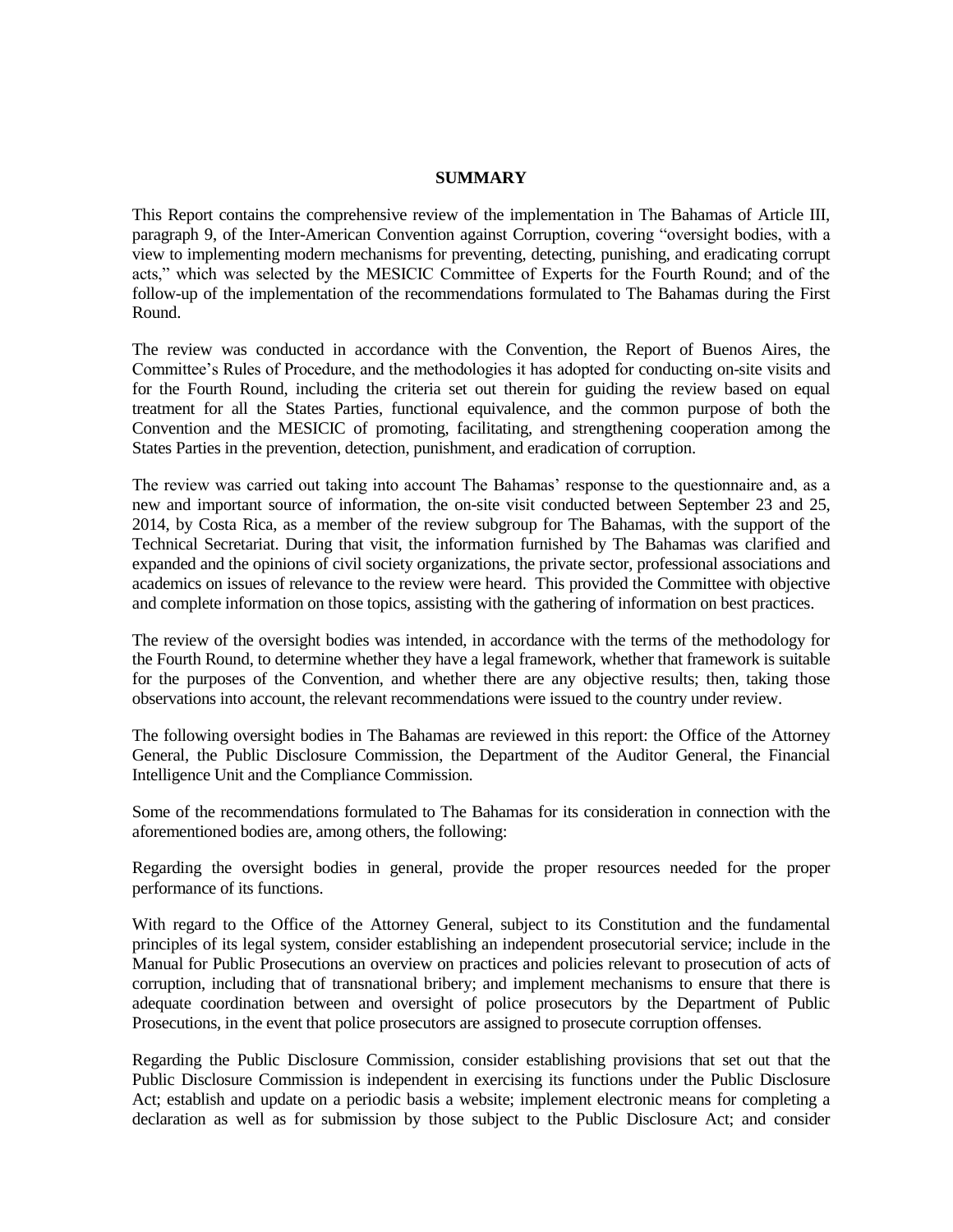establishing the requirement for publication of an annual report by the Public Disclosure Commission on its activities carried out within a year.

Pertaining to the Department of the Auditor General, consider complying with the Financial Administration and Audit Act, 2010 by promulgating the Financial Regulations; provide the Department greater autonomy in the preparation and presentation of its budget; comply with the statutory timeframe for presenting an annual report by the Department of the Auditor General; and consider providing the Auditor General the legal basis to report an irregularity, such as fraudulent activity, to appropriate authorities, such as the Royal Bahamas Police Force and the Office of the Attorney General.

With respect to the Financial Investigation Unit, coordinate with other oversight bodies to provide training to governmental, private institutions, financial institutions and the general public in detecting acts of corruption as related to the work of the Financial Intelligence Unit; seek out training opportunities for the staff of the Financial Intelligence Unit on anti-corruption matters as it relates to its work, from international partners and organizations; and take steps to ensure that all financial institutions put in place appropriate risk management systems to determine whether a customer is a politically exposed person.

Regarding the Compliance Commission, allow the Compliance Commission to meet its human resource needs through external recruitment processes conducted by the Public Service Commission; prepare and publicize an annual report of its activities, containing information such as number of examinations and training activities carried out in a year, statistics on its work as well as other important information such as its work plan and budget expenditures; and place online the training materials the Compliance Commission utilizes to help guide the financial institutions on the implementations of adequate antimoney laundering standards.

The Bahamas also provided information on a best practice regarding the SWIFT Justice Initiative.

With regard to follow-up on the recommendations formulated to The Bahamas in the First Round and with respect to which the Committee, in the Second and Third Round reports, found required additional attention, based on the methodology for the Fourth Round and bearing in mind the information provided by The Bahamas in its response to the questionnaire and during the on-site visit, a determination was made as to which of those recommendations had been satisfactorily implemented, which required additional attention, and which required reformulation. A list of those still pending was also prepared, and has been included in Annex I of the Report.

Among the progress related to the implementation of those recommendations, the following are noted: the introduction of a Civil Society Organization Bill, 2014 as well as implementation of a mechanism for channeling requests for cooperation on mutual legal assistance, as provided under the Convention.

Some of the recommendations formulated to The Bahamas in the First Round that are still pending or have been reformulated address issues such as: establishing or adapting and then implementing standards of conduct for those offices that currently do not fall under the purview of any controls, including adequate sanctions for violations of those standards; establish reporting requirements for those public officials and employees who are currently not required to report to appropriate authorities acts of corruption in the performance of public functions; enact a Freedom of Information Act that that regulates and facilitates the access by the public to information in the control of public institutions; and notify the OAS General Secretariat formally of the designation of the central authority, pursuant to the prescribed formalities.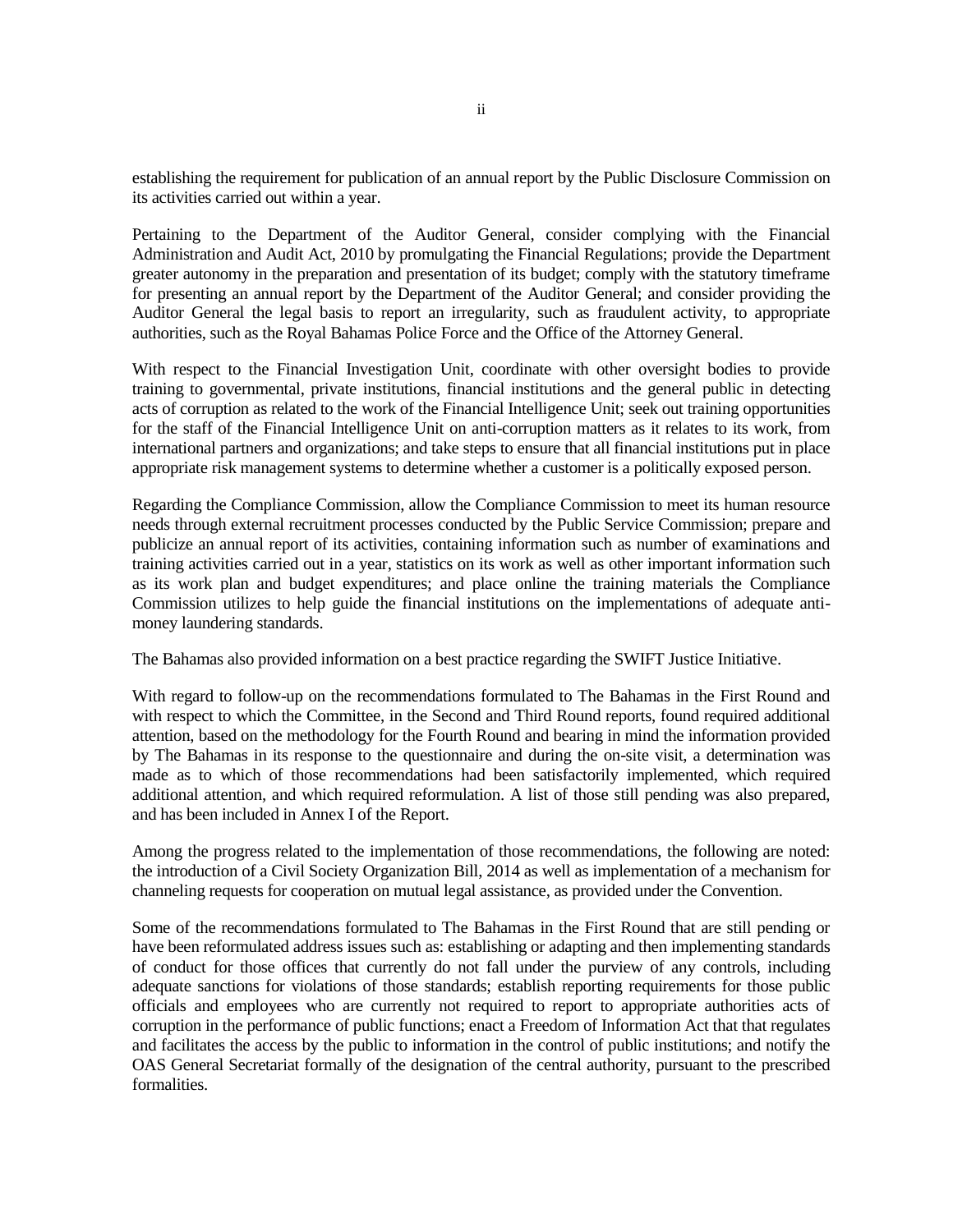## **COMMITTEE OF EXPERTS OF THE MECHANISM FOR FOLLOW-UP ON THE IMPLEMENTATION OF THE INTER-AMERICAN CONVENTION AGAINST CORRUPTION**

# **FINAL REPORT ON IMPLEMENTATION IN THE BAHAMAS OF THE CONVENTION PROVISION SELECTED FOR REVIEW IN THE FOURTH ROUND, AND ON FOLLOW-UP TO THE RECOMMENDATIONS FORMULATED TO THAT COUNTRY IN THE FIRST**   $\text{ROUND}^1$

## **INTRODUCTION**

# **1. Content of the Report**

[1] This Report presents, first, a comprehensive review of The Bahamas' implementation of the provision of the Inter-American Convention against Corruption that was selected for review by the Committee of Experts of the Follow-up Mechanism (MESICIC) for the Fourth Round. That provision appears in Article III (9) of the Convention, pertaining to "Oversight bodies with a view to implementing modern mechanisms for preventing, detecting, punishing and eradicating corrupt acts."

[2] Second, the report will examine the best practices that The Bahamas has voluntarily expressed its wish to share in regard to the oversight bodies under review in this Report.

[3] Third, as agreed by the Committee of Experts of the MESICIC at its Eighteenth Meeting, in compliance with recommendation 9(a) of the Third Meeting of the Conference of States Parties to the MESICIC, this report will address the follow-up of implementation of the recommendations that the Committee of Experts of MESICIC formulated to The Bahamas in the First Round and that it deemed to require additional attention in the reports it adopted for that country in the Second and Third Rounds, which may be consulted at the following web page: www.oas.org/juridico/english/bhs.htm

# **2. Ratification of the Convention and adherence to the Mechanism**

[4] According to the official records of the OAS General Secretariat, The Bahamas deposited the instrument of ratification of the Inter-American Convention against Corruption on March 14, 2000.

[5] In addition, The Bahamas signed the Declaration on the Mechanism for Follow-up on the Implementation of the Inter-American Convention against Corruption on June 4, 2001.

# **I. SUMMARY OF THE INFORMATION RECEIVED**

### **1. Response of The Bahamas**

l

[6] The Committee wishes to acknowledge the cooperation that it received, throughout the review process from The Bahamas and in particular from the Office of the Attorney General, which was evidenced, inter alia, in the Response to the Questionnaire and in the constant willingness to clarify or complete its contents, and in the support for the on-site visit to which the following paragraph of this

<sup>&</sup>lt;sup>1</sup> This Report was adopted by the Committee in accordance with the provisions of Article 3(g) and 25 of its Rules of Procedure and Other Provisions, at the plenary session held on March 20, 2015, at its Twenty-Fifth meeting, held at OAS Headquarters, March 16 – 20, 2015.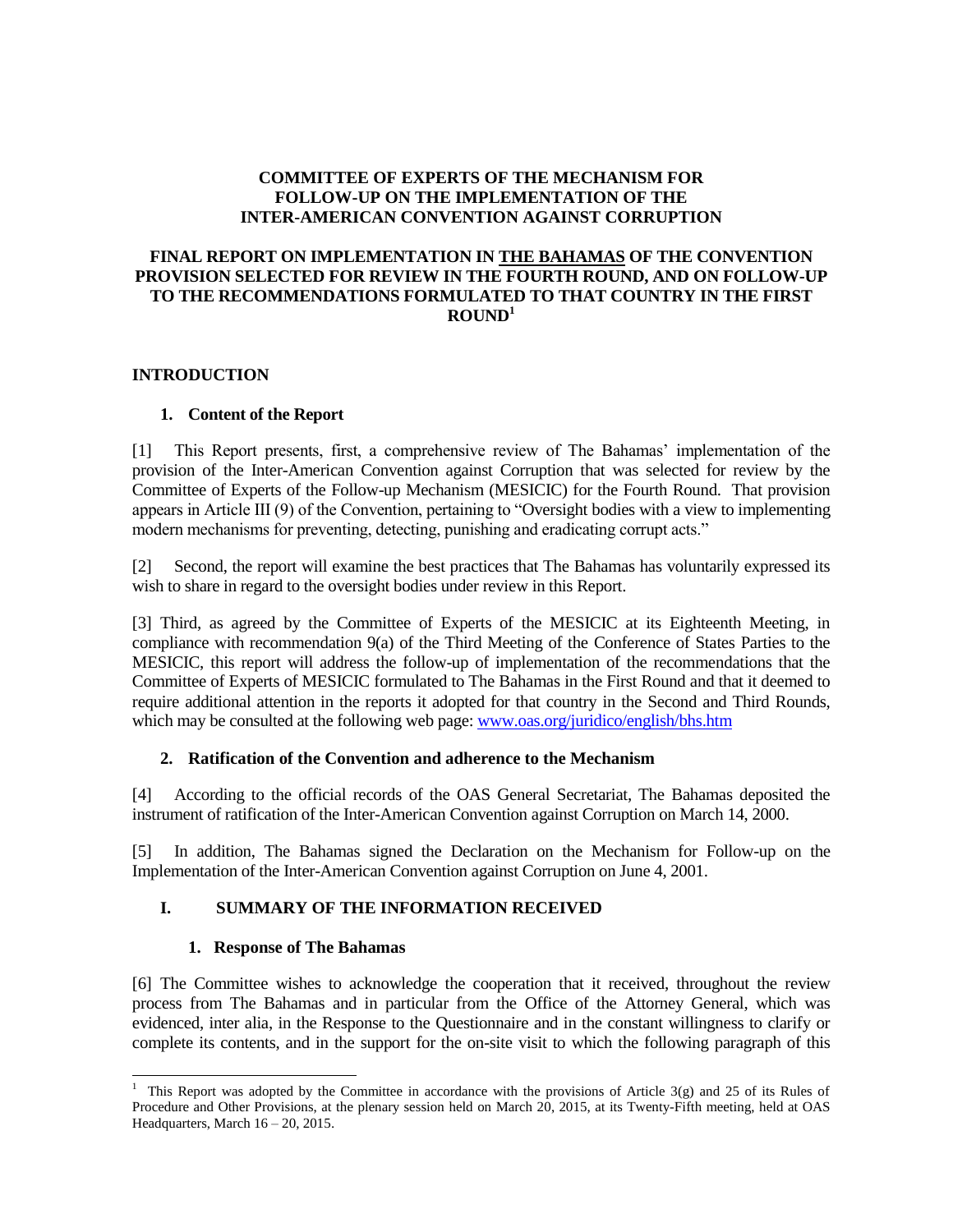report refers. Together with its response, The Bahamas sent the provisions and documents it considered pertinent. The Response as well as the provisions and documents may be consulted at the following webpage[: www.oas.org/juridico/english/mesicic4\\_bhs.htm](http://www.oas.org/juridico/english/mesicic4_bhs.htm) 

[7] The Committee notes that the country under review gave its consent for the on-site visit, in accordance with provision 5 of the *Methodology for Conducting On-Site Visits.*<sup>2</sup> As a member of the preliminary review subgroup, the representative of Costa Rica conducted the on-site visit from September 23 – 25, 2014, with the support of the MESICIC Technical Secretariat. The information obtained on that visit is included in the appropriate sections of this report, and its agenda of meetings is appended thereto, in keeping with provision 34 of the *Methodology for Conducting On-Site Visits.*

[8] For its review, the Committee took into account the information provided by The Bahamas up to September 25, 2014, as well as that furnished and requested by the Secretariat and the members of the review subgroup to carry out its functions, in keeping with the *Rules of Procedure and Other Provisions*; the *Methodology for the Review of the Implementation of the Provision of the Inter-American Convention against Corruption Selected in the Fourth Round;* and the *Methodology for Conducting On-Site Visits.*

## **2. Information received from civil society organizations and/or,** *inter* **alia, private sector organizations; professional associations; academics and researchers**

[9] The Committee did not receive any documents from civil society organizations within the time period established by the Committee in the schedule, in accordance with Article 34(b) of the Committee's *Rules of Procedure*.

[10] Nonetheless, during the on-site visit to The Bahamas, information was gathered from civil society and private sector organizations, who were invited to participate in the meetings held for that purpose, pursuant to provision 27 of the *Methodology for Conducting On-Site Visits.* A list of invitees is included in the agenda of the on-site visit, which has been annexed to this report. This information is reflected in the appropriate sections of this report.

# **II. REVIEW, CONCLUSIONS, AND RECOMMENDATIONS ON THE IMPLEMENTATION BY THE STATE PARTY OF THE CONVENTION PROVISION SELECTED FOR THE FOURTH ROUND:**

# **OVERSIGHT BODIES, WITH A VIEW TO IMPLEMENTING MODERN MECHANISMS FOR PREVENTING, DETECTING, PUNISHING, AND ERADICATING CORRUPT ACTS (ARTICLE III (9) OF THE CONVENTION)**

[11] The Bahamas has a set of oversight bodies with a view to implementing modern mechanisms for preventing, detecting, punishing and eradicating corrupt acts, among which the following are highlighted: the Office of the Attorney General, the Public Disclosure Commission, the Department of the Auditor General, the Financial Intelligence Unit, the Compliance Commission and the Royal Bahamas Police Force.

[12] The following is a brief description of the purposes and functions of the five bodies selected by The Bahamas that are to be examined in this report:

 $\overline{2}$ <sup>2</sup> Document SG/MESICIC/doc.276/11 rev. 2, which may be consulted at the following webpage: [http://www.oas.org/juridico/english/met\\_onsite.pdf](http://www.oas.org/juridico/english/met_onsite.pdf)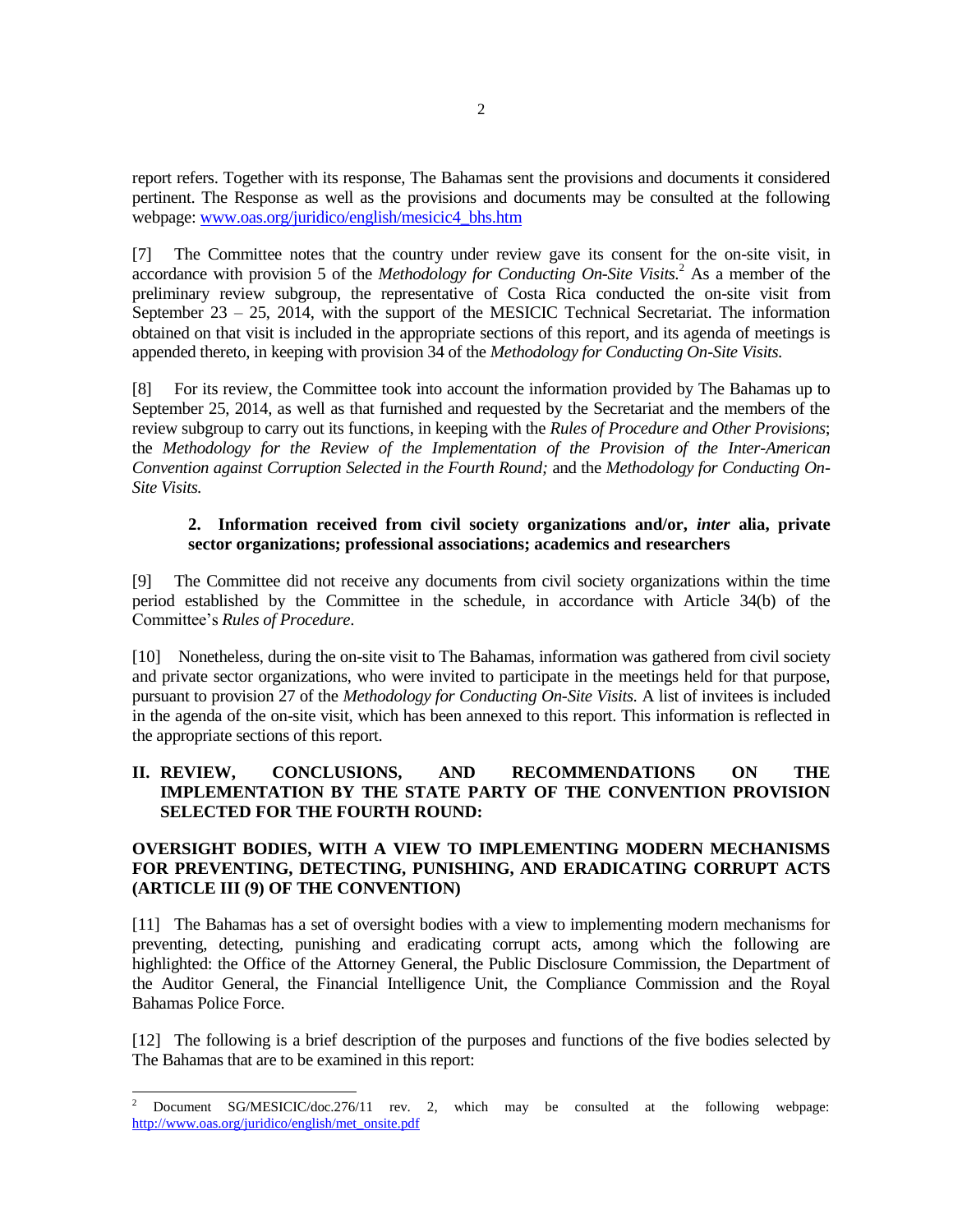[13] The Office of the Attorney General, which is generally responsible for prosecuting criminal offences, including corruption-related offences, and primarily responsible for providing timely legal advice to the government and statutory bodies; providing the most efficient and effective legal representation for the government in national and international matters; drafting legislation; and promoting access to justice for all and transparency in the legal system.

[14] The Public Disclosure Commission, which is responsible for receiving and examining annual financial disclosure from Members of Parliament, Senators, Senior Public Officers and Public Appointees in accordance with the Provisions of the Public Disclosure Act, 1976.

[15] The Department of the Auditor General, which is the national supreme audit institution, responsible for financial audits of all government departments and corporations.

[16] The Financial Intelligence Unit, which is responsible for receiving, analyzing, obtaining and distributing suspicious transactions reports.

[17] The Compliance Commission, which supervises financial institutions in relation to the conduct of financial transactions and to ensure compliance with provisions of the Financial Transactions Reporting Act.

### **1. OFFICE OF THE ATTORNEY GENERAL**

#### **1.1. Existence of a legal framework and/or other measures**

[18] The Office of the Attorney General has a set of provisions in its legal framework and other measures concerning, among others, the following:

[19] With respect to its objectives and functions, Article 78(1) of the Constitution of The Bahamas provides that the Attorney General has the power to institute and undertake criminal proceedings against any person before any court in respect of any offence against the law of The Bahamas; to take over and continue any such criminal proceedings that may have been instituted by any other person or authority; and to discontinue, at any stage before judgment is delivered, any such criminal proceedings instituted or undertaken by the Attorney General or any other person or authority.<sup>3</sup>

[20] Article 78(4) of the Constitution further provides that in the exercise of these powers, the Attorney General is not subject to the direction or control of any other person or authority. Moreover, Article 78(2) provides that these powers may be exercised by the Attorney General or through other persons acting under and in accordance with the Attorney General's general or specific instructions. In this respect, the Office of the Attorney General has a Department of Public Prosecutions which has been authorized by the Attorney General to execute the constitutional and legal responsibility for the commencement and cessation of criminal prosecutions in The Bahamas.<sup>4</sup> It is this Department that is responsible for the prosecution of all criminal matters before the Supreme Court and the general oversight of magisterial prosecutions.<sup>5</sup> In addition, a practice group on corruption has been established in this Department, and

l <sup>3</sup> Constitution of The Commonwealth of The Bahamas, https://www.oas.org/juridico/mla/en/bhs/en\_bhs-int-text-const.pdf

Response to the Questionnaire of the Fourth Round of Review by The Bahamas, pg. 6, [http://www.oas.org/juridico/pdfs/mesicic4\\_bhs\\_reply.pdf](http://www.oas.org/juridico/pdfs/mesicic4_bhs_reply.pdf)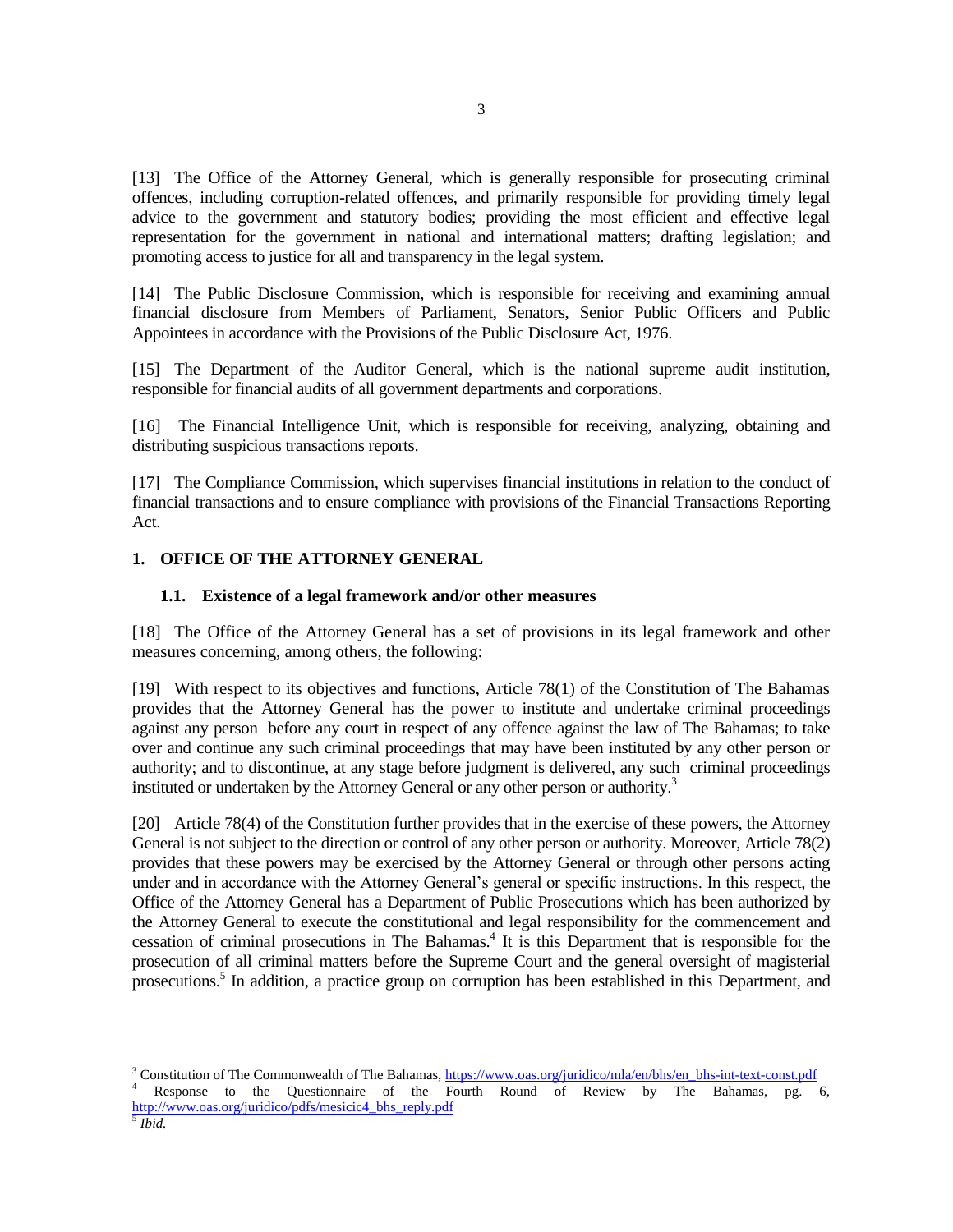during the on-site visit, mention was made that this consists of 4 lawyers and the focus is on financial crimes.<sup>6</sup>

[21] The Attorney General is appointed by the Governor General, acting on the advice of the Prime Minister, and is a member of Cabinet. The Attorney General can be appointed from either a member of the House of Assembly or the Senate.<sup>7</sup> In this respect, the Attorney General shall vacate the office when any person is appointed or re-appointed as Prime Minister; if for any reason other than a dissolution of Parliament, the Attorney General ceases to be a member of the House from among the members he or she was appointed; or if the appointment is revoked by the Governor General actin gin accordance with the Prime Minister.<sup>8</sup> Moreover, a person appointed as Attorney General shall cease to perform this office if as a member of the House of Assembly or Senate, he or she is under sentence of death or imprisonment, adjudged to be of unsound mind, declared bankrupt or convicted or reported guilty of a corrupt or illegal practice at elections.<sup>9</sup> Moreover, as the Attorney General is appointed from a member of the House of Assembly or Senate, he or she is also subject to the disqualifications for election or appointment to these legislative posts. $10<sup>10</sup>$ 

[22] The Director of Public Prosecutions is appointed by the Governor General, on the advice of the Judicial and Legal Service Commission.<sup>11</sup> As such, this official is subject to the Judicial and Legal Service Commission Regulations and the provisions on appointment, termination of appointment and discipline contained within these norms.<sup>12</sup> Moreover, the Director is subject to the General Orders<sup>13</sup> of the Public Service Commission, which contains rules of conduct and policies that govern those that fall under the Judicial and Legal Service Commission.<sup>14</sup> In this respect, these Orders include rules that prevent corruption, conflicts of interest and limit political participation by certain public officers.<sup>15</sup>

[23] Likewise, the legal officers that work in the Office of the Attorney General are also appointed by the Governor General, on the advice of the Judicial and Legal Service Commission. These officers are subject to the provisions of the Judicial and Legal Service Commission Regulations, which set out the manner they are appointed, the manner those appointments are terminated and contains a disciplinary regimen. In addition, in its Response to the Questionnaire, the country under review notes that formal requirements for counsel include admission to The Bahamas Bar, as found in the Legal Profession Act 1992, they are selected on merit and vetted by the Security and Intelligence Branch of the Royal Bahamas Police Force.<sup>16</sup> Moreover, they are subject to the General Orders of the Public Service. The

<sup>&</sup>lt;sup>6</sup> See 2011 Attorney General's Report, pg. 12[, http://www.oas.org/juridico/english/mesicic4\\_bhs.htm](http://www.oas.org/juridico/english/mesicic4_bhs.htm)

<sup>7</sup> Articles 72(2) and 73 of the Constitution, *supra* nota 3*.*

<sup>8</sup> Article 74(3) of the Constitution, *ibid.*

<sup>9</sup> Articles 43(3) and 49(2) of the Constitution, *ibid.*

<sup>10</sup> Articles 42 and 48 of the Constitution, *ibid.*

<sup>&</sup>lt;sup>11</sup> Article 116 of the Constitution, *ibid.* See also the Judicial and Legal Service (Prescribed Public Offices) Act.

 $12 \text{ I}$  Judicial and Legal Service Commission Regulations,

<sup>13</sup> General Orders, [https://www.bahamas.gov.bs/wps/wcm/connect/d9ee329f-64a8-410e-88dd](https://www.bahamas.gov.bs/wps/wcm/connect/d9ee329f-64a8-410e-88dd-c796c0f32b46/General+Orders.pdf?MOD=AJPERES)[c796c0f32b46/General+Orders.pdf?MOD=AJPERES](https://www.bahamas.gov.bs/wps/wcm/connect/d9ee329f-64a8-410e-88dd-c796c0f32b46/General+Orders.pdf?MOD=AJPERES) .

<sup>&</sup>lt;sup>14</sup> The General Orders state, under its Definitions section, that "The Public Service Commission" or "Commission" shall be read in those places where it is appropriate, as The Police Service Commission; or The Judicial and Legal Service Commission, General Order 100(6).

<sup>&</sup>lt;sup>15</sup> The General Orders define this term as,

<sup>&</sup>quot;(a) a person who holds a pensionable office within the meaning of any Act relating to the pensions or gratuities of persons employed in the public service;

<sup>(</sup>b) a person who is employed in the public service whose employment is not of a casual nature and whose whole time is employed in the public service."

<sup>16</sup> Response to the Questionnaire, pg. 8, *supra* note 4.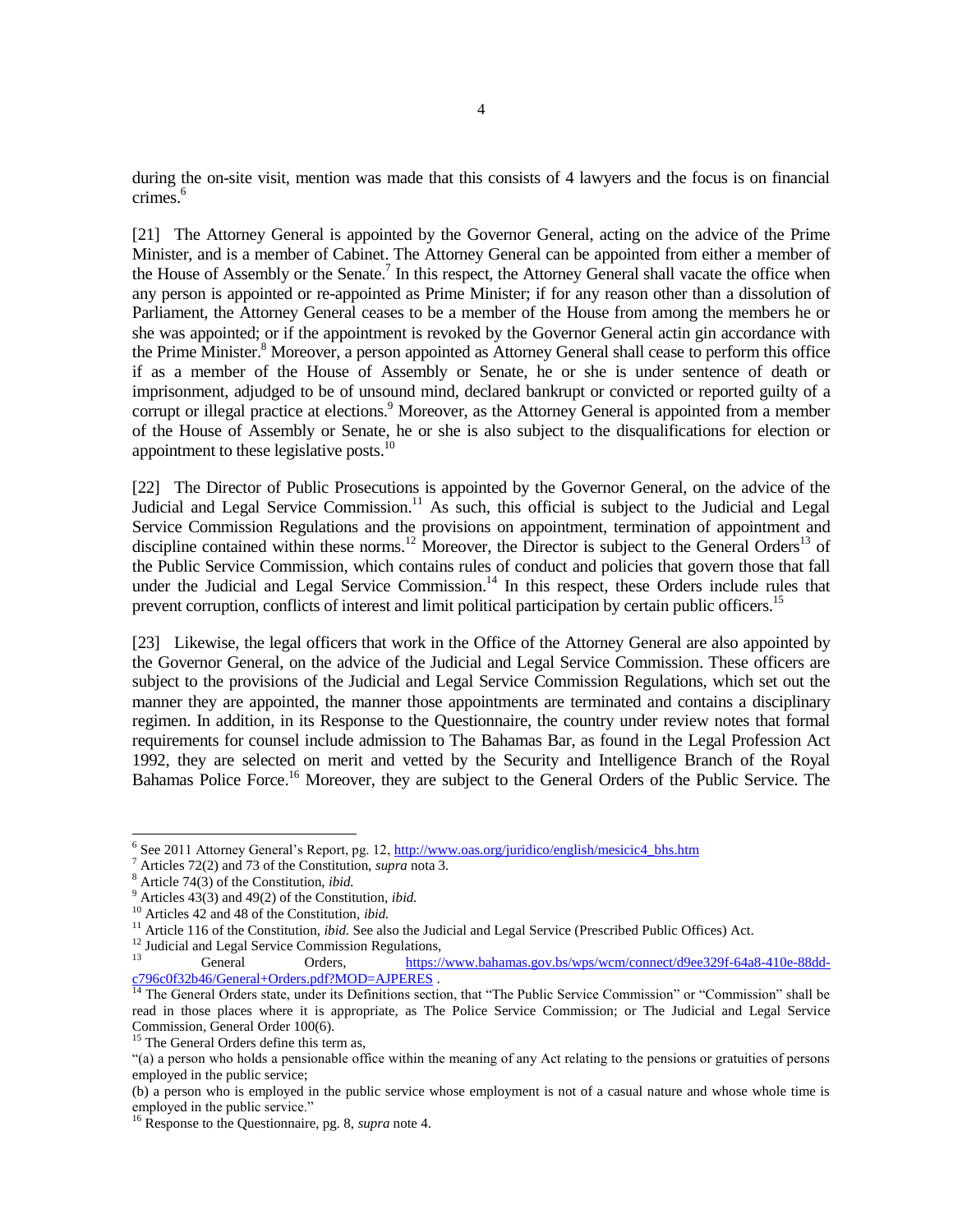total complement of attorneys at the Office of the Attorney General, as of the dates of the on-site visit, is seventy one.<sup>17</sup>

[24] With respect to manuals and other documents that describe the functions of its personnel, in its Response to the Questionnaire, the country under review notes that it has a manual for Public Prosecutions and Civil Litigation, which outlines the court procedures in those particular sections and the policies of the Office of the Attorney General in that respect.<sup>18</sup> Moreover, during the on-site visit, the representatives from the Office stated that there is also an employee's manual for this oversight body.

[25] Regarding training, in its Response to the Questionnaire, the country under review states that this is carried out on-site and off-site in various departments and on various legal skills.<sup>19</sup> These disciplines include drafting, policy development and prosecutions.<sup>20</sup> As further noted, during the on-site visit, this type of training is carried out on an ad hoc basis. The country under review also notes that training is both internal and external, involving workshops and specialized seminars, and that exchange programs are also in place, predominantly in collaboration with the Federal Bureau of Investigation and Justice Department of the United States. Moreover, training is provided by CARICOM, the United Nations and the Organization of American States.<sup>21</sup>

[26] With respect to quality improvement actions, the country under review notes that an Annual Confidential Report (ACR or Employee Performance Appraisal Record) is an assessment, designed by the Department of Public Service, which records, rates and discusses the performance of all public officers, including that of the legal officers in the Office of the Attorney General. This assessment is expected to be completed on an annual basis by Supervisors and forms part of the officer's Personal Records, and subsequently, becomes instrumental in determining whether or not an officer will be promoted or receive gratuity at the end of his or her public service.<sup>2</sup>

[27] Regarding the manner in which the general public is provided with information about their objectives and functions, the Office of the Attorney General has a website which is located at http://www.bahamas.gov.bs/attorneygeneral. This webpage provides an overview of the Ministry of Legal Affairs and the Office of the Attorney General, as well as contact information and a web page to provide feedback. It also provides a section for "Frequently Asked Questions", as well as an "About Us" section, which helps inform the public of its objectives and functions*.*

[28] Regarding mechanisms for dealing with claims, complaints, or allegations related to the pursuit of their objectives and the performance of their personnel, the country under review, during the onsite visit, noted that complaints related to the performance of legal officers are made to the Director or Deputy Director of each section of the Office of the Attorney General. These complaints may then be brought forward to the attention of Senior Management in weekly matters and matters of serious misconduct are then forwarded to the Judicial and Legal Services Commission for their review.<sup>23</sup> Mention was also made of the disciplinary arm of The Bahamas Bar Association, which also investigates and recommends disciplinary action where complaints are made against legal officers.

<sup>17</sup> <sup>17</sup> See On-Site Visit Presentation of the Office of the Attorney General, pg.8, [http://www.oas.org/juridico/english/mesicic4\\_bhs.htm](http://www.oas.org/juridico/english/mesicic4_bhs.htm)

<sup>18</sup> Response to the Questionnaire, pg. 8, *supra* note 4.

<sup>19</sup> *Ibid.*

<sup>20</sup> See On-Site Presentation of the Office of the Attorney General, pg. 16, *supra* note 17.

<sup>21</sup> *Ibid.*

<sup>22</sup> *Ibid.*, pg. 15.

<sup>23</sup> *Ibid.*, pg. 14.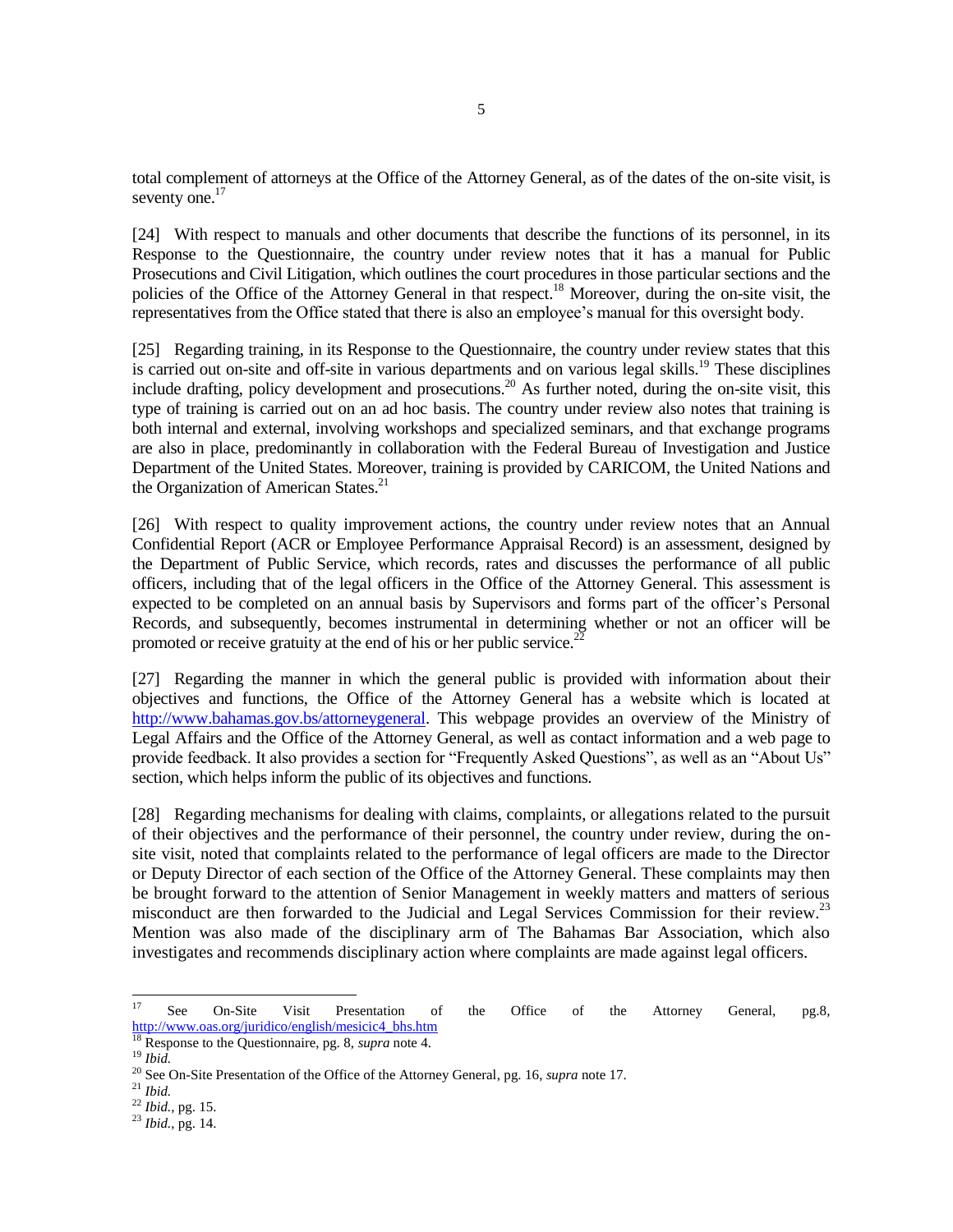[29] With respect to the budgetary resources needed for their operations, during the on-site visit, the representatives of the oversight body noted that ordinarily, in March/April of each year, senior managers convene to determine the budgetary and human resource needs for the various Departments.<sup>24</sup> The financial year ends on June 30, and the new budgetary period commences on July 1. The budget expended for prosecutions for the past five years is the following:<sup>25</sup>

| <b>Budget for Prosecutions</b> <sup>26</sup>              |            |              |              |              |              |  |
|-----------------------------------------------------------|------------|--------------|--------------|--------------|--------------|--|
|                                                           | 2009/2010  | 2010/2011    | 2011/2012    | 2012/2013    | 2013/2014    |  |
| <b>Salary and</b><br>Allowances-<br><b>Prosecutions</b>   | 800 282.88 | 893 215.35   | 1 342 722.25 | 1 429 394.31 | 1507153.89   |  |
| <b>Transportation</b><br>for Witnesses                    | 58 363.38  | 76 696.07    | 69 723.20    | 65 33.10     | 101 851.72   |  |
| <b>Accommodations</b><br>and Meals -<br><b>Witnesses</b>  | 103 772.62 | 112 500.36   | 164 111.70   | 102 621.22   | 176 871.27   |  |
| <b>Accommodations</b><br>and Meals-<br><b>Prosecutors</b> | 14 607.35  | 21 480.14    | 12 187.68    | 14 543.24    | 18 835.58    |  |
| <b>Total Expended</b><br>for Prosecutions                 | 977 026.23 | 1 103 891.92 | 1588744.83   | 1 612 191.87 | 1 804 712.46 |  |
| Percentage of<br><b>Overall Budget</b>                    | 10%        | 11%          | 13%          | 13%          | 15%          |  |

[30] Regarding coordination mechanisms for harmonizing their functions, during the on-site visit, the representatives of the Office of the Attorney General noted that it receives from the Public Disclosure Commission a list of persons who are not in compliance with the Public Disclosure Act. As well, the Office receives from the Royal Bahamas Police Force a police pile for consideration of appropriate charges, after an investigation of a suspicious transaction report from the Financial Intelligence Unit. Moreover, a National Task Force has been established, consisting of the Financial Intelligence Unit, the Compliance Commission, the Insurance Commission, the Securities Commission, the Central Bank, the Gaming Board, the Department of Cooperatives, the Royal Bahamas Police Force, the Drug Enforcement Unit, the Director of Public Prosecutions and the International Legal Cooperation Unit of

<sup>24</sup> *Ibid.*, pg. 9.

 $^{25}$  *Ibid.*, pgs.  $10 - 12$ .

 $^{26}$  1 Bahamas Dollar = 1 US Dollar.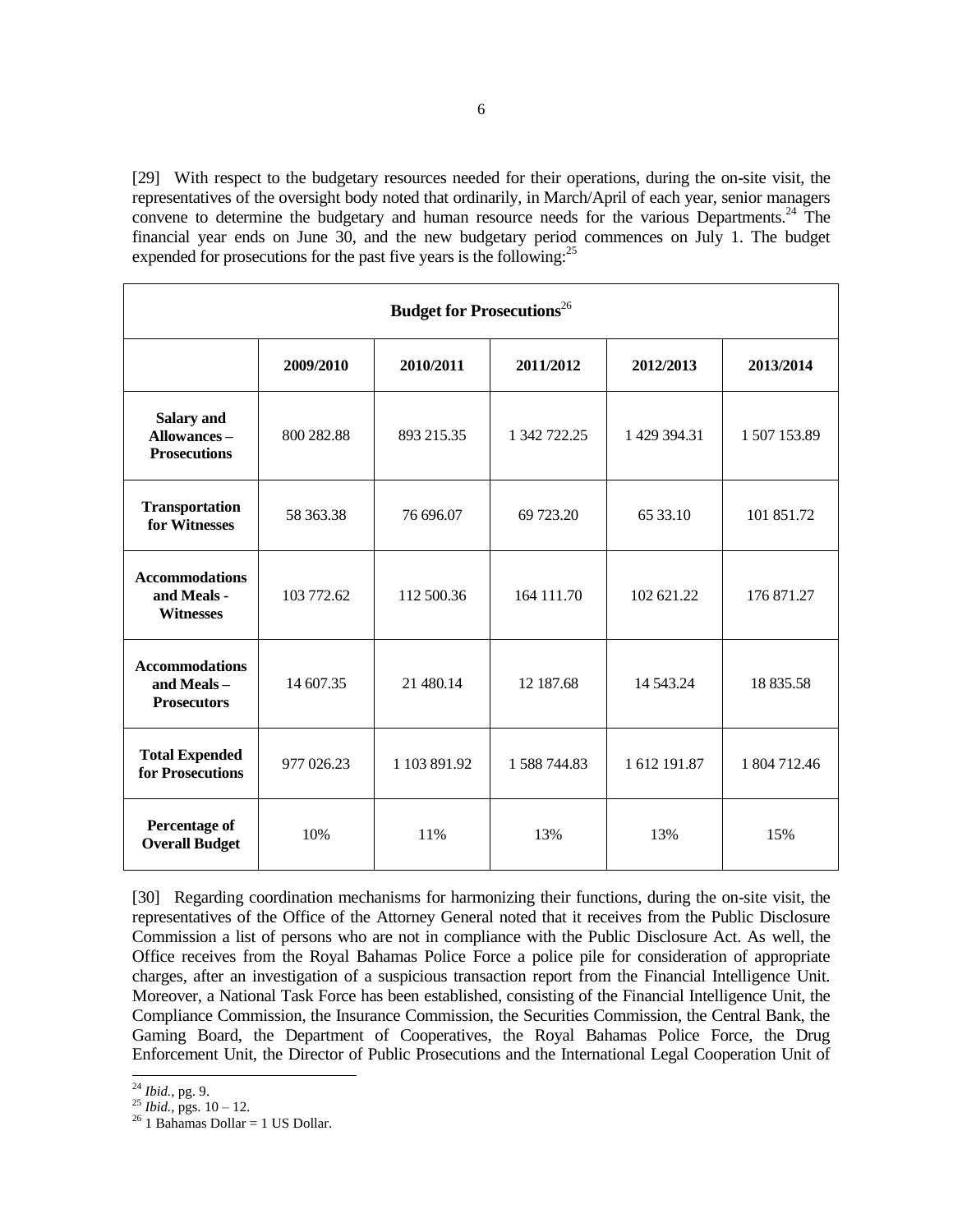the Office of the Attorney General. This Task Force is a team of regulators with diverse responsibilities charged with, among other things, the facilitation of rules to prevent and detect acts of corruption in the Financial Services Sector.<sup>27</sup>

[31] With respect to accountability mechanisms applicable to the performance of their duties, the country under review, in its Response to the Questionnaire, notes that an annual report is published in hard copy and online.<sup>28</sup> Moreover, during the on-site visit, the representatives of this oversight body noted that public statements of the Attorney General are published on the website of the Office of the Attorney General and that at the openings of the legal year of the Supreme Court and the Court of Appeal, the Chief Justice, the President of the Court of Appeal, the Attorney General and the President of The Bahamas Bar Association, respectively, provide to the public comprehensive overviews of the work of the Judiciary, the Office of the Attorney General and The Bahamas Bar Association.<sup>29</sup>

### **1.2. Adequacy of the legal framework and/or other measures.**

[32] The Office of the Attorney General has a set of provisions and/or other measures that are relevant for promoting the purposes of the Convention, some of which were succinctly described in section 1.1. Nevertheless, the Committee considers it appropriate to set forth some observations with respect to these provisions and/or other measures.

[33] First, the Committee notes that the Attorney General, under the Constitution, is a member of government with two separate roles in the country under review. In the first place, there is a government role, whereby this position is a member of Cabinet, which is responsible for the general direction and control of the government, and is appointed in the same manner as other Ministers of government.<sup>30</sup> In addition, the person to be named to this position has to be chosen from the members of the House of Assembly or Senate. The Attorney General, however, is also constitutionally responsible for initiating, ceasing or taking over criminal proceedings. Under this role, the Constitution provides that in carrying out this responsibility, it shall not be subject to the direction or control of any other person or authority. As noted by the Attorney General in her remarks to a Constitutional Commission in June 2013, she referred to this situation as "*her dual roles as a member of the Executive (cabinet minister) – the dual (and sometimes opposable) roles imposed on an Attorney General under the Westminster system, as both guardian of the Constitution and chief law minister of the Crown*."<sup>31</sup>

[34] The Constitution further provides that the Attorney General may also delegate the authority to initiate proceedings, which it has done so to the Department of Public Prosecutions. The Committee observes, however, that the Attorney General is ultimately constitutionally responsible for criminal proceedings in The Bahamas, even with this delegation of authority. The Department of Public Prosecutions, though carrying out this function, is directly dependent on the Attorney General for all matters, and subject to its direction and control. Moreover, the Committee also observes that the Constitution also provides that the Attorney General has the sole authority to overtake or cease a proceeding.

<sup>27</sup> On-Site Presentation of the Office of the Attorney General, pg. 13, *supra* note 17.

<sup>28</sup> Response to the Questionnaire, pg. 8, *supra* note 4.

<sup>29</sup> See On-Site Presentation of the Office of the Attorney General, pgs. 14 and 16, *supra* note 17.

<sup>30</sup> See for example Article 72(1) of the Constitution, *supra* note 3.

<sup>&</sup>lt;sup>31</sup> 2013 Attorney General's Report, pg. 20, [http://www.oas.org/juridico/english/mesicic4\\_bhs.htm](http://www.oas.org/juridico/english/mesicic4_bhs.htm)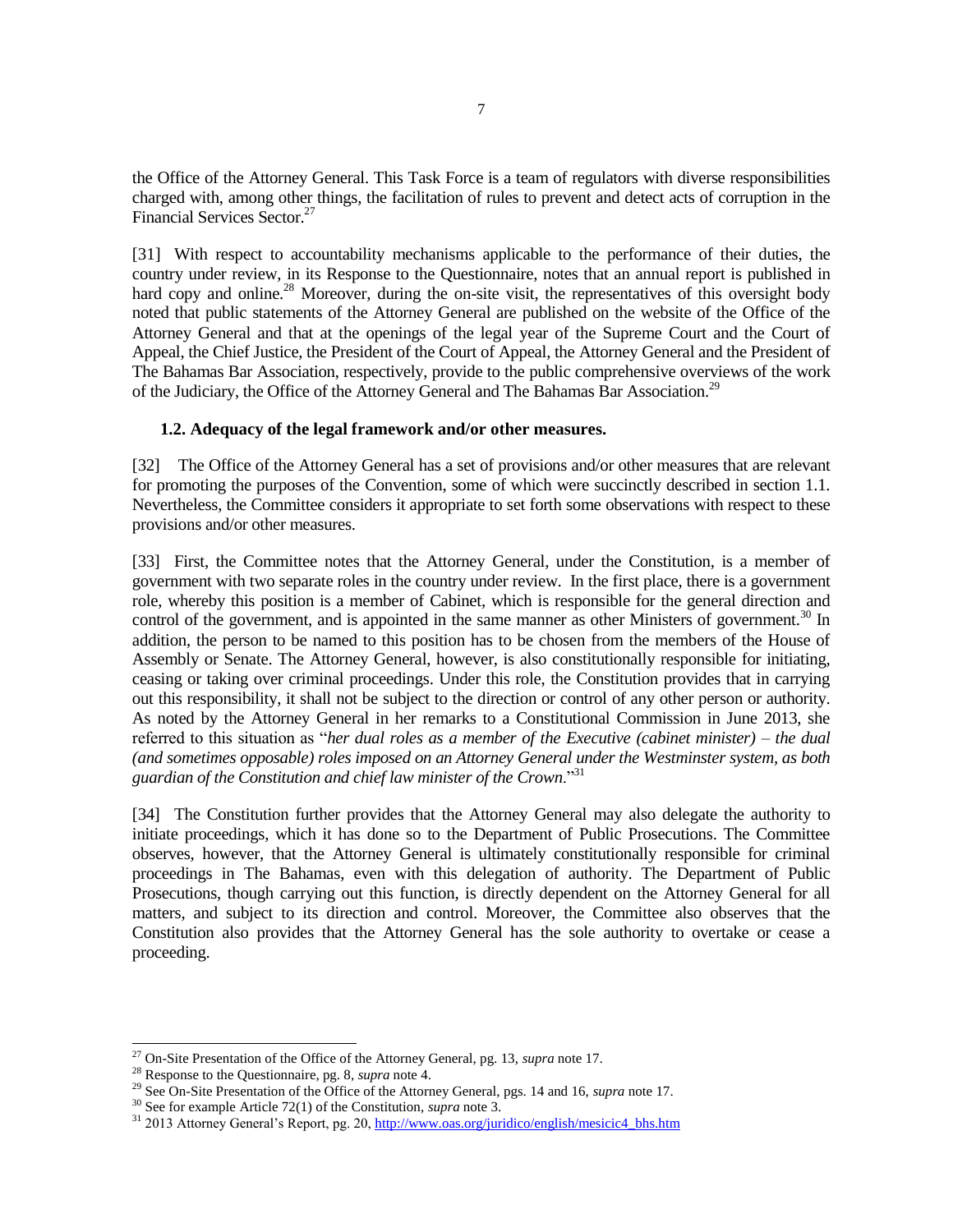[35] The Committee notes that the Criminal Procedure Code of The Bahamas also emphasizes that ultimate control over the conduct of all proceedings vests with the Attorney General, even when, under Section 56 of this Code, another person has been delegated to institute or conduct the proceeding:<sup>32</sup>

[36] *[A]ny such person shall at all times in respect thereof be subject to the directions of the Attorney-General who may in any case himself institute or conduct any criminal proceedings or may take over and continue, or direct any legal officer subordinate to him to take over and continue in accordance with his instructions, any criminal proceedings instituted or undertaken by any such person*.

[37] Moreover, the Attorney General, not the Director of Public Prosecutions, has the discretion to decide whether a proceeding is to be carried out for violation of two important anti-corruption laws in place in The Bahamas: the Prevention of Bribery Act and the Public Disclosure Act.<sup>33</sup>

[38] This issue of the role of the Attorney General as a political member of Government while continuing to exercise the prosecutorial functions of the state is one that has been considered by the country under review in the past. For example, in 2002, a compendium of bills to amend the Constitution was tabled and passed in both Houses, but did not become law as they failed to attain the required majority at the ensuing referendum.<sup>34</sup> One of these bills, The Bahamas Constitution (Amendment) (No. 3) Act, 2002 (No. 12 of 2002), sought to transfer the Attorney General's power relating to criminal proceedings to the Director of Public Prosecutions.<sup>35</sup> Moreover, a Commission appointed in 2012 by the Prime Minister of The Bahamas to conduct a comprehensive review of the Constitution and to recommend changes, in its report, has recommended, among others, the removal of "*the responsibility for criminal prosecutions from a political Attorney General and transfer it to a Director of Public Prosecutions with constitutional autonomy and independence*."<sup>36</sup> The Commission further noted that:

[39] "*The position of a political Attorney General as the person ultimately responsible for criminal prosecutions is an anachronism in a democratic system and a contradiction of the separation of powers doctrine. The Constitution's attempt to make the Attorney General "not subject to the direction and control of any other person or authority" in the performance of his quasi-judicial functions is not something likely to engender public confidence in the independence and impartiality of the Attorney-General, no matter how scrupulous and well-intentioned any individual holder of that office may be*." <sup>37</sup>

 $32$ <sup>32</sup> Criminal Procedure Code of The Bahamas, section 56, [http://laws.bahamas.gov.bs/cms36/images/LEGISLATION/PRINCIPAL/1968/1968-](http://laws.bahamas.gov.bs/cms36/images/LEGISLATION/PRINCIPAL/1968/1968-0038/CriminalProcedureCodeAct_1.pdf) [0038/CriminalProcedureCodeAct\\_1.pdf](http://laws.bahamas.gov.bs/cms36/images/LEGISLATION/PRINCIPAL/1968/1968-0038/CriminalProcedureCodeAct_1.pdf)

| 33  | See     | section |  | the | Prevention                                                                                                | ΩŤ | <b>Bribery</b> | Act. |
|-----|---------|---------|--|-----|-----------------------------------------------------------------------------------------------------------|----|----------------|------|
|     |         |         |  |     | http://laws.bahamas.gov.bs/cms36/images/LEGISLATION/PRINCIPAL/1976/1976-0009/PreventionofBriberyAct 1.pdf |    |                |      |
| and | section |         |  | the | <b>Public</b>                                                                                             |    | Disclosure     | Act. |
|     |         |         |  |     | http://laws.bahamas.gov.bs/cms36/images/LEGISLATION/PRINCIPAL/1976/1976-0012/PublicDisclosureAct 1.pdf    |    |                |      |

<sup>34</sup> Report of the Constitutional Commission into a Review of The Bahamas Constitution, July 2013, pg. 61, [http://www.bahamas.gov.bs/wps/wcm/connect/7c2fe440-cb66-4327-9bf3-](http://www.bahamas.gov.bs/wps/wcm/connect/7c2fe440-cb66-4327-9bf3-432131510cc4/Constitution+Commission+Report+2013_8JULY2013.pdf?MOD=AJPERES)

[432131510cc4/Constitution+Commission+Report+2013\\_8JULY2013.pdf?MOD=AJPERES](http://www.bahamas.gov.bs/wps/wcm/connect/7c2fe440-cb66-4327-9bf3-432131510cc4/Constitution+Commission+Report+2013_8JULY2013.pdf?MOD=AJPERES)

<sup>36</sup> *Ibid,* pg. 183.

<sup>37</sup> *Ibid.*, pg. 179.

<sup>&</sup>lt;sup>35</sup> *Ibid*, pg. 62. In addition, the country under review notes that The Bahamas Constitution (Amendment) (No. 3) Act, 2002 had the effect and the purpose of the alteration of the Constitution. In this respect, Act No. 12 of 2002 sought to define the functions of the Attorney-General, while Act No. 13 of 2002 established the Office of the Director of Public Prosecutions and sought to define its powers. These Acts were passed but have not been brought into force.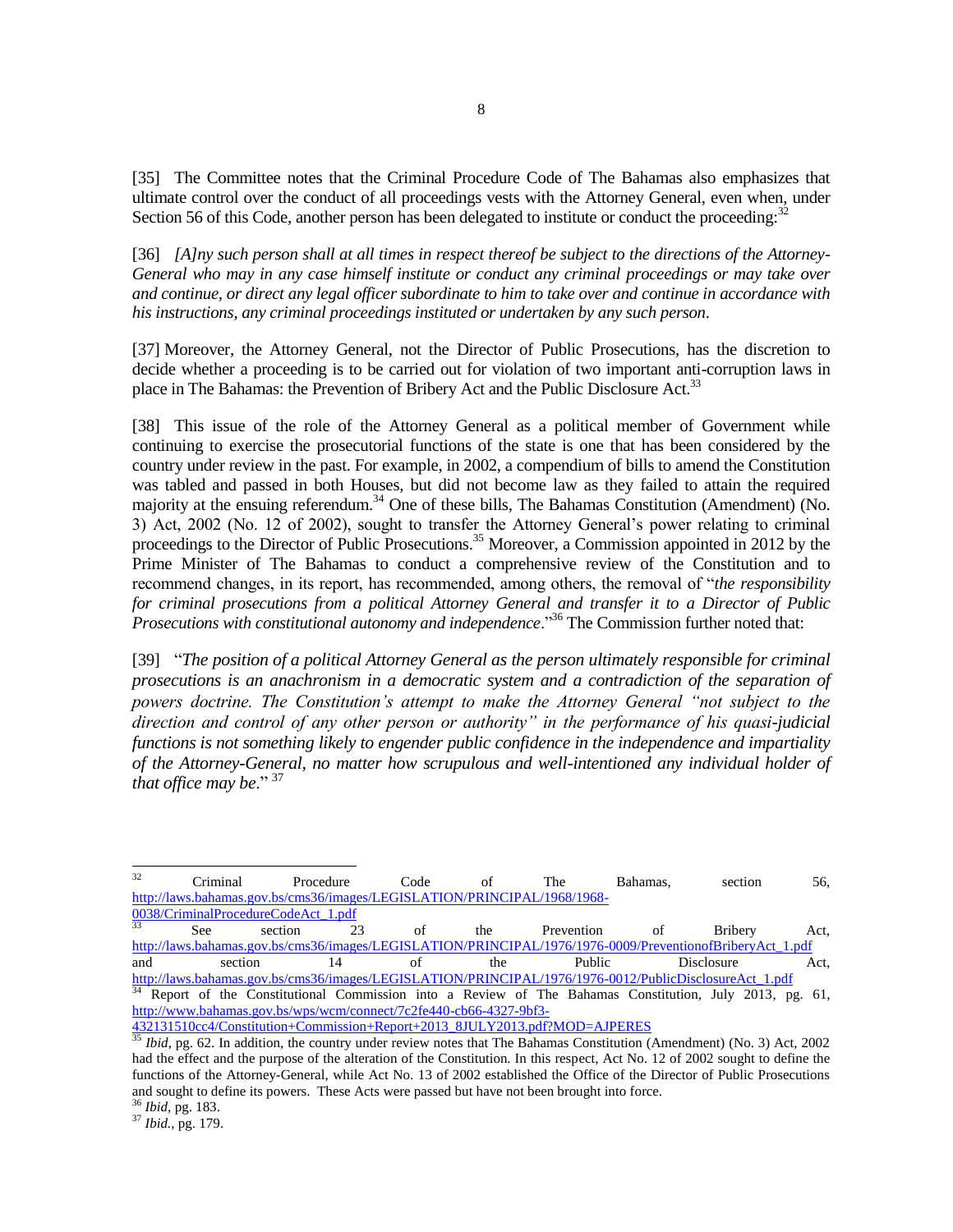[40] Before this Commission, the current Attorney General supported the transference of criminal functions to an independent Director of Public Prosecutions, which was also noted in the 2013 Attorney General's Report.<sup>38</sup>

[41] Regarding this issue, the representatives of the Office of the Attorney General, during the on-site visit, stated that it is engaging in consultancy arrangements with the Commonwealth Secretariat to proffer advice on the structure and administration of a model independent Director of Public Prosecutions Department, one that meets international standards.<sup>39</sup>

[42] The Committee believes that the country under review should continue to consider establishing measures that help entrench an independent prosecutorial service, one that is not under the direction or control of an Attorney General, subject to its Constitution and the fundamental principles of its legal system. Such measures may also include measures that do not require Constitutional action, such as establishing guidelines that safeguard the perception of prosecutorial independence, such as establishing parameters on when the Attorney General is to be consulted on important matters of general interest, which should be published on line and in the Official Gazette of The Bahamas in order to promote transparency in the process, and if the Attorney General does intervene, he may do so, but through written directives to the Director of Public Prosecutions.

[43] These measures should be considered by the country under review, especially given that the consent of the Attorney General is required before initiating prosecutions that involve bribery and other acts of corruption or for the failure by members of the House of Assembly or Senate to provide a statutory declaration, or in providing a false statement to these declarations, the perception of possible political interference in such a decision is not, as stated by The Bahamas Constitutional Commission, "*likely to engender public confidence in the independence and impartiality of the Attorney-General, no matter how scrupulous and well-intentioned any individual holder of that office may be*." The Committee will formulate a recommendation. (see Recommendation 1.4.1 in Section 1.4 of Chapter II of this Report)

[44] Second, the Committee notes that during the on-site visit, the representatives mentioned the steps being taken to address backlog of serious criminal matters and inefficiencies in the Supreme Court due to the chronic under resourcing of the Supreme Court.<sup>40</sup> For example, mention was made that the number of criminal courts in place would increase from 6 to 10, and that legislation would increase the number of judges from fourteen to twenty. Mention was also made that legislation would be introduced that would reform the criminal process by which video conferencing and the use of technology is enabled. It was stated that these changes would require increased staff in the Office of the Attorney General to meet the increased volume of work. In this respect, the representatives noted that \$800 000 of additional funds have been allocated to the Office of the Attorney General for hiring of more staff.

[45] However, during the visit, mention was also made that one of the difficulties facing the Office of the Attorney General is in the under-resourcing of the Public Prosecutions Department, and mention was made of other issues of resources within the Office, such as using the staff from the Law Reform Commission to help out with legal drafting, as there is a shortage of draftsmen.<sup>41</sup> The Committee notes that there are 71 attorneys currently in this oversight body, which is a drop of 12 lawyers since  $2011.^{42}$ 

<sup>38</sup> *Ibid,* pg. 180 and 2013 Attorney General's Report, pg. 21, *supra* note 31.

<sup>&</sup>lt;sup>39</sup> See On-Site Presentation of the Office of the Attorney General, pg. 24, *supra* note 17.

<sup>40</sup> *Ibid.*, pg. 20.

<sup>41</sup> *Ibid.*

<sup>42</sup> *Ibid,* pg. 8 and see 2011 Attorney General's Report, pg. 8[, http://www.oas.org/juridico/english/mesicic4\\_bhs.htm](http://www.oas.org/juridico/english/mesicic4_bhs.htm)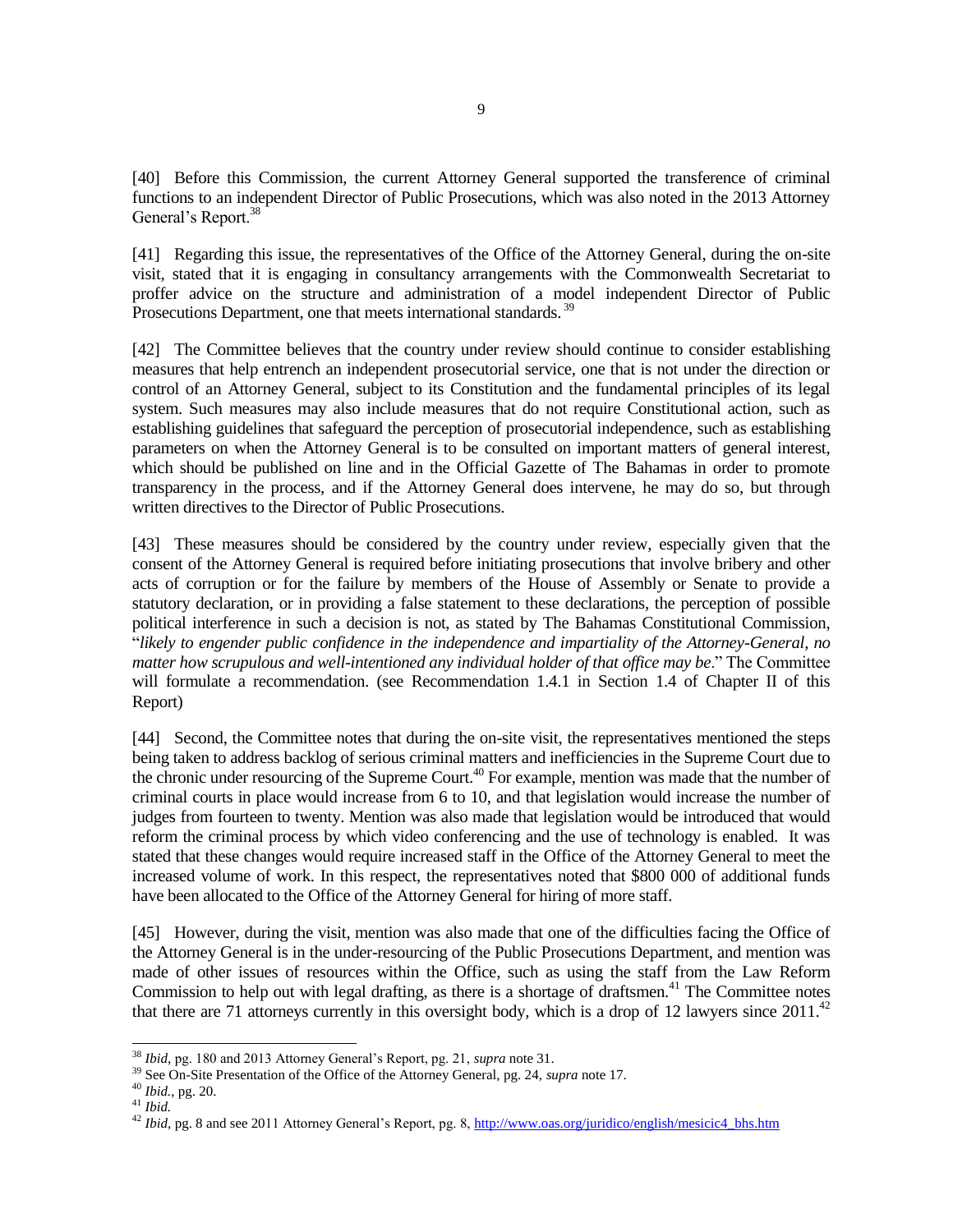Though there has been a steady increase in budgetary resources provided to the Department, the Committee believes that the country under review should consider ensuring that the Office of the Attorney General, in particular the Department of Public Prosecutor, has the sufficient personnel and material resources to carry out its functions, especially in light of competing needs for resources, such as the plan to expand the use of technology, such as videoconferencing, is put into place, for example. The Committee will formulate a recommendation. (see Recommendation 1.4.2 in Section 1.4 of Chapter II of this Report)

[46] Similarly, the Committee notes that one of the difficulties presented during the on-site visit was the need for more staff on Case Management, Integrated Justice, Calendaring and Management of Files.<sup>43</sup> In this respect, in 2011, Criminal Case Management was introduced within the Department, a unit composed of 5 law officers whose responsibility includes reviewing cases for trial readiness before they come on for trial. Moreover, the Office has also created a division whose sole responsibility is the administration of criminal cases.<sup>44</sup> These initiatives are put in place in order to address the backlog of cases within the Department of Public Prosecutions. This division conducted an audit and found the following:<sup>45</sup>

[47] "*Its audit of matters in OAG [Office of the Attorney General] from 2002 to date reveals that the number of matters outstanding in OAG is such that if twelve judges of the Supreme Court sat hearing only criminal matters for all of 2013 the backlog of cases would not be cleared by the end of 2013. This audit does not include matters before 2002*."

[48] The Committee believes the country under review should provide the necessary resources to address the backlog of cases. In this regard, resources should be provided to strengthen the unit and division responsible for case management within the Department of Public Prosecution. The backlog of cases is one that can only undermine the effectiveness of this Department in conducing prosecutions.<sup>46</sup> The Committee will formulate a recommendation. (see Recommendation 1.4.2 in Section 1.4 of Chapter II of this Report)

[49] Third, the Committee observes that, in the Response to the Questionnaire, the country under review noted that there is a Manual for Public Prosecutions, which outlines the court procedures in those particular sections and policies of the Office of the Attorney General.<sup>47</sup> It was also noted during the onsite visit that this manual is outdated, a difficulty also set out in the presentation carried out by this oversight body during the visit, and is currently being revised and updated.<sup>48</sup> The Committee was also informed during the visit that a recent amendment had been enacted to the Prevention of Bribery Act. This amendment, which came into force on May 1, 2014, criminalized transnational bribery in The Bahamas.<sup>49</sup> It is hoped that when the manual is updated, it takes into account to reflect these new amendments and that it include an overview of the practice and policies relevant for prosecution of

l

<sup>49</sup> Prevention of Bribery (Amendment) Act, 2014, [http://laws.bahamas.gov.bs/cms36/images/LEGISLATION/AMENDING/2014/2014-](http://laws.bahamas.gov.bs/cms36/images/LEGISLATION/AMENDING/2014/2014-0003/PreventionofBriberyAmendmentAct2014.pdf) [0003/PreventionofBriberyAmendmentAct2014.pdf](http://laws.bahamas.gov.bs/cms36/images/LEGISLATION/AMENDING/2014/2014-0003/PreventionofBriberyAmendmentAct2014.pdf)

<sup>43</sup> On-Site Presentation of the Office of the Attorney General, pg. 20 *supra* note 17.

<sup>44</sup> 2013 Attorney General's Report, pg. 5, *supra* note 31.

<sup>45</sup> *Ibid.*

<sup>&</sup>lt;sup>46</sup> The country under review notes that in the Budget for June 2015, full consideration will be given to the overall increase of staff. The Director of Public Prosecutions and Director of Legal Affairs will be invited to provide a comprehensive recommendation of the staffing requirements of their particular sections taking into consideration the recommendations of the MESICIC.

<sup>47</sup> Response to the Questionnaire, pg. 8, *supra* note 4.

<sup>48</sup> On-Site Presentation of the Office of the Attorney General, pg. 20, *supra* note 17.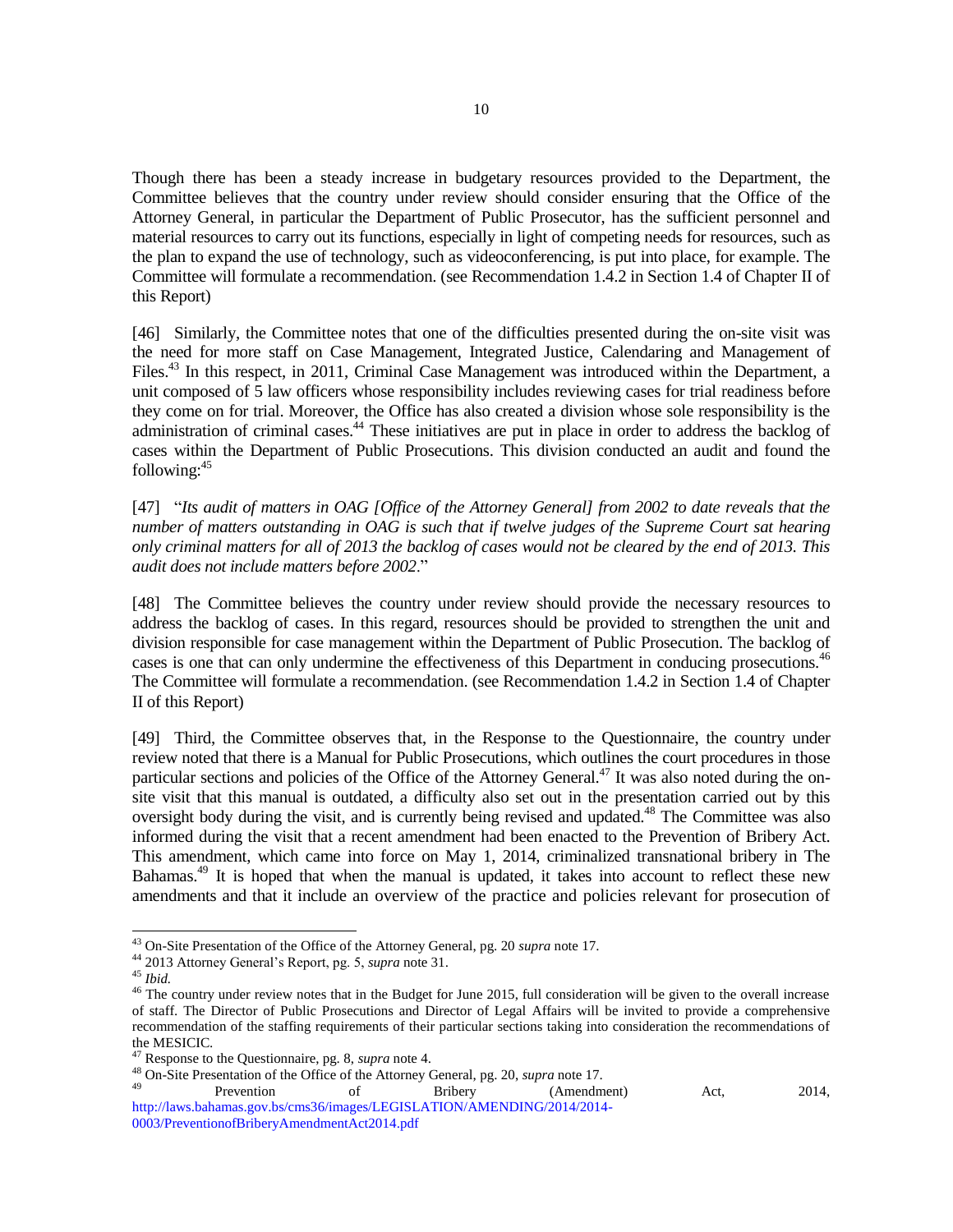acts of corruption, such as those set out in the Prevention of Bribery Act. Given the foregoing, the Committee considers that the Office of the Attorney General should update its guides and Manual, which would include relevant updates on anti-corruption legislation, practices and policies.<sup>50</sup> The Committee will formulate recommendations. (see Recommendation 1.4.3 and 1.4.4 in Section 1.4 of Chapter II of this Report)

[50] Fourth, The Committee observes that in the Response to the Questionnaire, the country under review notes that the Office of the Attorney General is primarily responsible for the prosecution of indictable offences and has delegated the responsibility of the prosecution of summary offences to the Royal Bahamas Police Force.<sup>51</sup> However, the Committee also notes that the Prevention of Bribery Act provides that a person can be found guilty on summary conviction for violation of the acts of corruption contained within the Act, including that of transnational bribery.<sup>52</sup>

[51] Pursuant to the foregoing, the Committee observes that is it conceivable for police prosecutors to be responsible for prosecuting not only minor offenses, but also serious crimes involving the corruption of public officials. Given the importance of adequately prosecuting corruption offenses, the Committee considers it important for the country under review to implement mechanisms to ensure that there is adequate coordination and oversight of police prosecutors by the Department of Public Prosecutions, in the event that police prosecutors are called upon to prosecute corruption offenses, and helping to avoid a mismatch of legal expertise between highly trained criminal defense counsel and that of legally untrained police prosecutor, a view shared by the representatives of the oversight body during the on-site visit.<sup>53</sup> The Committee will formulate a recommendation. (See Recommendation 1.4.5 in Section 1.4 of Chapter II of this Report)

[52] In this respect, the Committee notes that in the aforementioned 2013 Report of the Constitutional Commission into a Review of The Bahamas Constitution, it was observed that while many Caribbean countries have relied on police prosecutors to prosecute summary trials, as a means to compensate for the shortage of public prosecutors, among other things, it was the view of this Commission that this system should be phased out and that all prosecutions in the magistrates' courts be conducted by the Department of Public Prosecutions.<sup>54</sup>

[53] Fifth, the Committee observes that the website of the Office of the Attorney General is one that was launched on December 1, 2010, the first ever for this oversight body.<sup>55</sup> It was established "*in furtherance of a commitment to better serve the public by the provision of information*."<sup>56</sup> The Committee notes however that important information is not easily accessible online, namely the activities reports issued by the Attorney General, although during the on-site visit, paper copies of these reports for the years 2010, 2011 and 2013 were provided. Rather than providing these reports in an easily and accessible manner on the front page of the Office, such as a link for publications, they are found in a

 $50$  The country under review notes that the Manual for Public Prosecutions is currently being updated, which will include relevant updates on transnational bribery, prosecution of acts of corruption and the newly updated "Palermo";(The United Nations Convention Against Transnational Organized Crime, 2002), anti-corruption legislation.

<sup>51</sup> Response to the Questionnaire, pg. 5, *supra* note 4.

<sup>52</sup> Section 10 of the Prevention of Bribery Act, *supra* note 33.

<sup>&</sup>lt;sup>53</sup> The country under review notes that the Attorney General has invited the Director of Public Prosecutions to coordinate and have oversight over police prosecutors. Moreover, the Attorney-General and the Minister of National Security will be invited to consider the implementation of a joint police/prosecution advisory team dedicated to eradicate acts of corruption.

<sup>54</sup> Report of the Constitutional Commission into a Review of The Bahamas Constitution, pg. 188, *supra* note 34. <sup>55</sup> 2010 Report of the Attorney-General and Minister of Legal Affairs, pg. 8, [http://www.oas.org/juridico/english/mesicic4\\_bhs.htm](http://www.oas.org/juridico/english/mesicic4_bhs.htm)

<sup>56</sup> *Ibid.*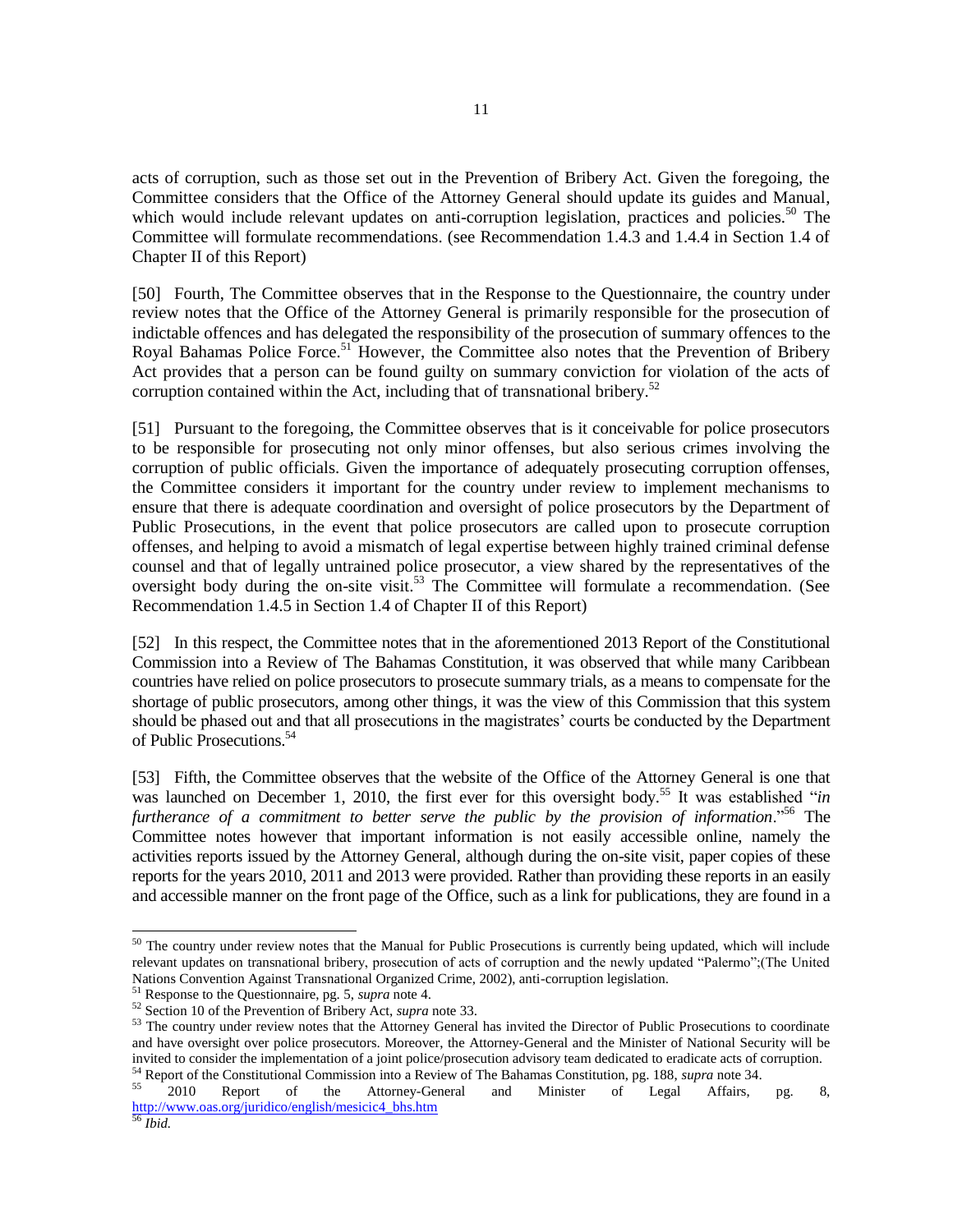page of an overview description of this oversight body.<sup>57</sup> These reports are an important step in providing transparency in the work conducted by this oversight body, a manner for which the public may become aware of the activities undertaken by the Office of the Attorney General. The Committee will formulate a recommendation. (See Recommendation 1.4.6 in Section 1.4 of Chapter II of this Report)

[54] Sixth, the Committee also observes that there is no legislation in place that mandates an annual report of the activities of the Office of the Attorney General. However, in 2010, the Attorney General at that time first published an Annual Report of the Attorney General and the Minister of Legal Affairs, in furtherance of the Attorney General's commitment to transparency and accountability in the exercise of his functions.<sup>58</sup> The Committee commends the country under review for this important initiative. However, the Committee notes that the publication of this report has not been made on an annual basis since 2010. While reports have been furnished for 2011 and 2013, it appears no such report was produced for 2012. Moreover, the Committee notes that the content of this report has changed from what was included in 2010 and 2011, and that with 2013. While in the earlier versions included information on the activities carried out by Department, human resources, budget, and provided highlights on measures taken by Department, including an organizational chart of the Office, the latest iteration does not provide this information. The Committee encourages the country under review to consider providing this type of information in the future, and consider strengthening its content by establishing uniform criteria and parameters in respect of the basic contents of the annual reports of the Office, while highlighting other aspects that might be included in future reports, such as: a budget broken down as presented during the on-site visit and referred to in section 1.1 of this Report; statistics on its work, such as the number of prosecutions carried out during the year, by offense, as well as numbers that are pending, for example; and the training activities undertaken by its personnel.<sup>59</sup> The Committee will formulate recommendations. (See Recommendations 1.4.7 and 1.4.8 in Section 1.4 of Chapter II of this Report)

[55] Seventh, the Committee further notes that during the on-site visit, a representative of the Royal Bahamas Police Force made a presentation on the work of this government body in its fight against corruption. In particular, it was mentioned that the Police Force Act, 2009 establishes a Complaints and Corruption Branch, to receive complaints on police conduct from the public.<sup>60</sup> However, there is no dedicated Unit for receiving and investigating all reports and allegations of corruption against government officials and public servants. The establishment of a unit dedicated to investigating acts of corruption committed by government officials would help with the mandate of the Office of the Attorney General in prosecuting these offenses, especially the practice group on corruption established within the Department of Public Prosecutions.<sup>61</sup> The Committee will formulate a recommendation. (See Recommendation 1.4.9 in Section 1.4 of Chapter II of this Report)

[56] Eighth, the Committee also notes that section 35 of the Financial Administration and Audit Act, 2010 establishes an internal audit department in the Ministry of Finance, and that the Financial Secretary

 $57$  [Overview of the Ministry of Legal Affairs and the Attorney General, Law Revision.](https://www.bahamas.gov.bs/wps/portal/public/About%20Us/Overview%20of%20the%20Ministry%20of%20Legal%20Affairs%20and%20the%20Attorney%20General/!ut/p/b1/vZTJcptAEIafxQ9gMwwIhuOAZPZ950KBQAjEFi1sTx-5kkMudi6Ju09d_VV_Vf-hiYSIiKTPprrK7vXQZ-3HnDApJZq6LdBIRwzNAZn0DHl_sCiRYomQiKSYXva0Xr3LXipUjwbnUVDUjsG0WkMexIh_iGcDj2LUUYhjArPg0mJFj6XpI5WO5SZbu6lLp-vuDAUbjXfSCPhCVevJUvLRagfHRKmrMDyqM7Gj_QnFeSWoLtyq5MhtKI0V7B2OifyY47r36AevqlZEFW4VG4E3upspig6GlVz0WFKzexLumlsvJqoSlEX3cC-vzTa25epNJp9Va6cdehlGHFvz1I08zfbLM4T4GQL4pDD4e0bJLwSIOsZPxITeByKQjOrvgErTv4EvFPETYD-9QLKER0SATt1mHeXtsjnN5mj6JpPGYTTJa6Dr_uYZfmvq98RwLzsdND7UwVlxfbAZm2EZRW4VgePzWAilZbS-FrraNwtVifluIfXfhSqknkKN0gwkkFAF3y2E_1yoEEmdd2_zsXsDbzSgGBohloEkhIgGLBGMMcPlN33ey87JsSfpPK6sYEe14osdvjChfc3HcNi_yvv3MLUSJ5LsCcgt5aTaHMdp5Lguh2cpCCsOIvm4lD8EqWAOeHTmftA7-eKCBfD1_sgLiC3lM8RmoaFyanbouGpZgreyNRn8uN6o3SkzpZI_kdAfJi2Y78ES9Ir9XM0QusauTG_eaakvzw-Td8Nljbnqdj-003VsBrOXwX6-vjrBslPDpqI43t2mPeudIh56QpxHqRA2wjIZt9l5JTnMWsiqRZpj3JPIs1pAGNLQlcTYTRrjIPKPpir88vITc98hnw!!/dl4/d5/L2dBISEvZ0FBIS9nQSEh/) The country under review notes that Office of the Attorney General Information Technology Department/Pilot Project will be instituted to load the Attorney General's Annual Report on-line in a user friendly manner.

<sup>58</sup> 2010 Report of the Attorney General, pg. 3, *supra* note 55.

<sup>&</sup>lt;sup>59</sup> The country under review notes that the Government is committed to providing a detailed Annual Report of the activities of the Office and that the Attorney-General will direct that the Office of the Attorney-General reports be issued annually containing relevant statistics duly informing the public of the work of the office, training and where relevant, financial expenditures.

 $^{60}$  Police Force Act, 2009, section 81, [http://www.royalbahamaspolice.org/aboutus/police\\_act\\_2009.pdf](http://www.royalbahamaspolice.org/aboutus/police_act_2009.pdf)

<sup>&</sup>lt;sup>61</sup> The country under review notes that the Minister of National Security will be invited to create an Anti-Corruption Unit to be established within the Royal Bahamas Police Force.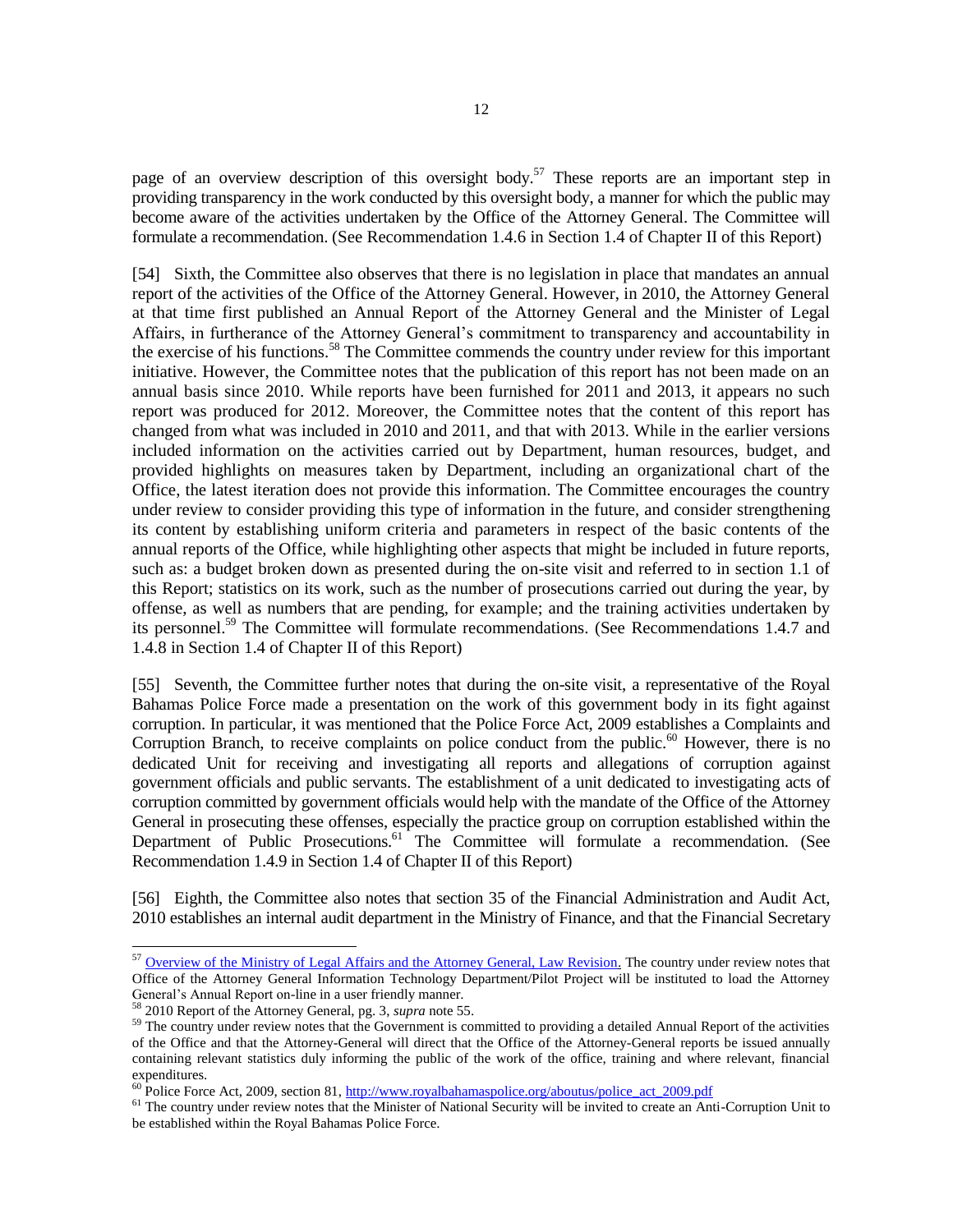may also establish them within Ministries and departments.<sup>62</sup> The purpose of this Unit is to enhance efficiency, accountability and transparency in the management of Government resources. The Committee believes that such a unit should also be established within the Office of the Attorney General, as it appears that there is no internal audit unit, or even an accounting unit established within the Office.<sup>63</sup> The Committee will formulate a recommendation in this regard. (see Recommendation 1.4.10 in Section 1.4 of Chapter II of this Report)

[57] Ninth, during the on-site visit, the representatives of the Office of the Attorney General stated that the Government is working on an anti-corruption action plan which will build on existing initiatives and include key pillars, such as: a review of the legislative framework to modernize and keep pace with international developments and standards; the introduction of new specific anti-corruption legislation creating an anti-corruption body; strengthening institutional capacity in all arms and institutions of Government, especially improving the judicial procedure to fight corruption; improving public management systems and accountability, focusing on strengthening the public procurement system, the Office of the Auditor General, and the enforcement of a Code of Conduct and Ethics for all levels of the Public Service and Public Administration; and the establishment of an Inter-Ministerial Committee to monitor implementation of this Plan.<sup>64</sup> In this respect, given that the country under review is in the process of drafting this plan, the Committee considers that it would be useful to consider adopting a timetable setting out priorities, actions to be undertaken, deadlines for their execution, and annual targets to be reached for this Plan, and to publicize that timetable so that the public can appreciate the efforts by the country under review to move forward with its implementation. $65$  The Committee will formulate a recommendation. (see Recommendation 1.4.11 in Section 1.4 of Chapter II of this Report)

[58] Tenth, the Committee notes, as set out under section 1.1, complaints related to the performance of legal officers are made to the Director or Deputy Director of each section of the Office of the Attorney General, which may then be brought forward to the attention of Senior Management in weekly matters and matters of serious misconduct are then forwarded to the Judicial and Legal Services Commission for their review. However, the Committee observes that the webpage of the Office of the Attorney General does not provide a section to submit complaints by the public. The Committee will formulate a recommendation. (see Recommendation 1.4.12 in Section 1.4 of Chapter II of this Report)

[59] Eleventh, during the on-site visit, mention was made of the collaboration with other government bodies, such as receiving from the Public Disclosure Commission a list of persons who are not in compliance with the Public Disclosure Act and receiving from the Royal Bahamas Police Force matters that warrant consideration based on a Suspicious Transaction Report from the Financial Intelligence Unit.<sup>66</sup> However, it is unclear if the Office of the Attorney General communicates to these government agencies, on the outcome of their referrals or investigations, such as if it led to a prosecution. The

 $62$  See pg. 2 of the Memorandum of Understanding between the Department of the Auditor General and the Internal Audit Section of the Ministry of Finance[, http://www.oas.org/juridico/english/mesicic4\\_bhs.htm,](http://www.oas.org/juridico/english/mesicic4_bhs.htm) and the Financial Administration and Audit Act, 2010, [http://laws.bahamas.gov.bs/cms36/images/LEGISLATION/PRINCIPAL/2010/2010-](http://laws.bahamas.gov.bs/cms36/images/LEGISLATION/PRINCIPAL/2010/2010-0026/FinancialAdministrationandAuditAct2010_1.pdf) [0026/FinancialAdministrationandAuditAct2010\\_1.pdf](http://laws.bahamas.gov.bs/cms36/images/LEGISLATION/PRINCIPAL/2010/2010-0026/FinancialAdministrationandAuditAct2010_1.pdf)

 $\frac{63}{63}$  The country under review notes that consideration is being given, as a matter of policy to the establishment of an internal audit unit within the Office of the Attorney-General and/or other government ministries. Staff of the Auditor-Generals Department will be invited to assist in the conduct of an external audit.

<sup>64</sup> On-Site Presentation of the Office of the Attorney General, pg. 25, *supra* note 17.

<sup>&</sup>lt;sup>65</sup> The country under review notes that a Government National Anti-Corruption Action Plan is to be prioritized and the Director of Legal Affairs will prepare a timetable on the way forward. The Public will be informed on the Office of the Attorney-General's website.

<sup>66</sup> *Ibid.*, pg. 13.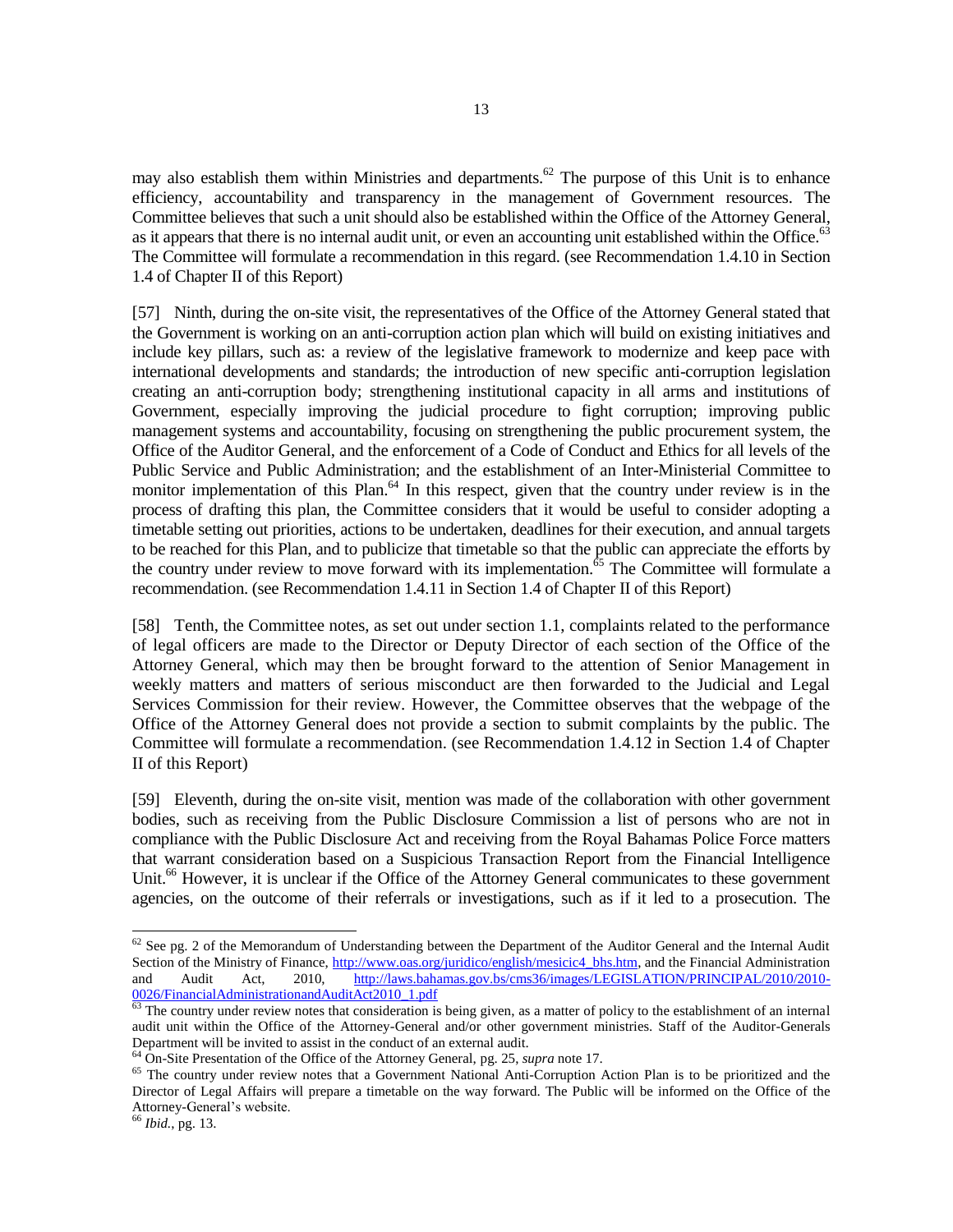country under review should consider establishing a mechanism or arrangement for the Office of the Attorney General so that it may coordinate and provide feedback on the outcome of the reports made to this Office by these bodies.<sup>67</sup> The Committee will formulate a recommendation in this regard. (see Recommendation 1.4.13 in Section 1.4 of Chapter II of this Report)

[60] Twelfth, the Committee observes that during the on-site visit, the representatives of the Office of the Attorney General stated that there is frequent interaction between prosecutors and the police on the issue of evidence. Mention was also made that there is coordination as well with respect to evidence received from suspicious transaction reports. Moreover, the Committee observes that in the 2011 Attorney General's Report, it is noted that a prosecutors and police advisory teams have been organized to advise the police early in the investigative stages of all serious and complex cases, including fraud, which has improved the quality of case preparation by the police.<sup>68</sup> However, the Committee notes that, in the Response to the Questionnaire, one of the difficulties encountered is the importance of obtaining cogent evidence for the detection of corrupt acts.<sup>69</sup>

[61] To address this difficulty, the Committee believes that the country under review may also consider expanding these advisory teams to improve coordination and case preparation for other acts of corruption, such as bribery. For example, with the passage of the recent amendments to the Prevention of Bribery Act, transnational bribery is also an offence which will require greater collaboration with the police. It may also consider conducting an analysis of the causes that could be underlying difficulties in obtaining the cogent evidence required to detect corrupt acts, with a view to identifying challenges and implementing corrective measures, as necessary. The Committee will formulate recommendations in this regard. (see Recommendations 1.4.14 and 1.4.15 in Section 1.4 of Chapter II of this Report)

### **1.3. Results of the legal framework and/or other measures.**

[62] In its Response to the Questionnaire, the country under review reports that for the period January 2013 – December 2013, there were 3 cases of fraud/stealing by reason/forgery and related offences. Of these, two were found guilty and one not guilty.<sup>70</sup>

[63] The Committee observes that these results do not provide an overview of the manner corruption cases are being carried out, and further information should be maintained, in a broken down manner, in order to identify challenges and recommend corrective measures: total number of cases investigated that were ready for a decision to be adopted; the number of decisions adopted in connection with them; the number of those decisions in which responsibilities were established or penalties were imposed; and the number of those decisions in which no responsibilities were found or acquittals were given. Moreover, these results should differentiate which cases were prosecuted as indictable offenses, and which ones as summary conviction.<sup>71</sup> The Committee will formulate recommendations in this regard. (see Recommendations 1.4.16 and 1.4.17 in Section 1.4 of Chapter II of this Report)

 $67$  The country under review notes that the Office of the Attorney-General will consider providing feed-back to government bodies on the Suspicious Transaction Reports referred by the Financial Intelligence Unit and the outcome of the list of persons who were non-compliant by the Public Disclosure Commission.

<sup>68</sup> 2011 Attorney General's Report, pgs. 11 – 12, *supra* note 42.

<sup>69</sup> Response to the Questionnaire, pg. 29, *supra* note 4.

<sup>70</sup> *Ibid.*, pg. 26.

 $71$  The country under review notes that since 2013, the Office of the Attorney General has been keeping statistical data of relevant cases, including indictable offences. The Royal Bahamas Police Force is to be invited to provide and maintain statistical data in the new anti-corruption unit of cases investigated, summary and electable matters, so that they can be consistently reviewed by a new joint task force.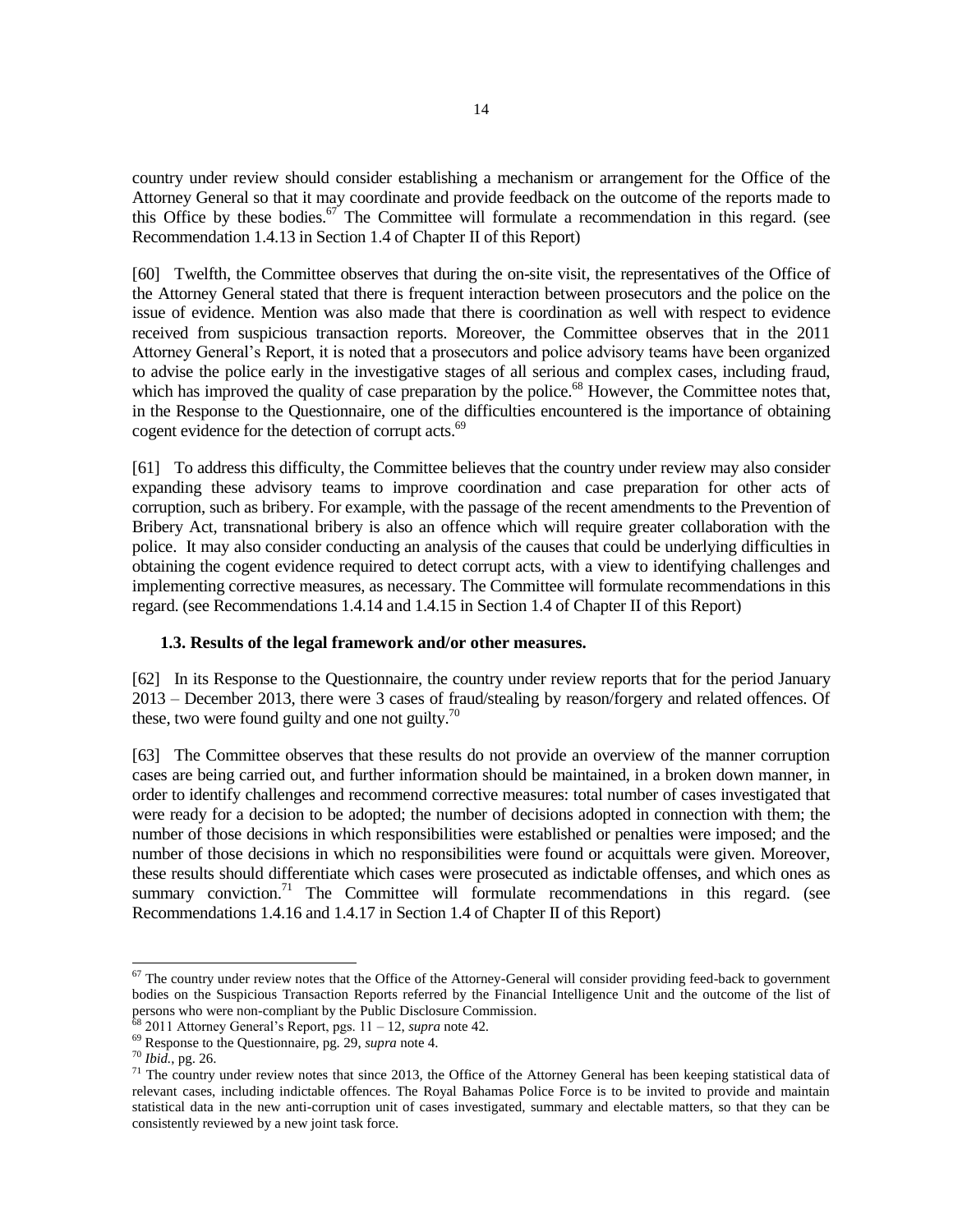[64] The Committee also notes that under the Financial Administration and Audit Act, the Office of the Attorney General is responsible for recovering surcharges levied on a person employed in the service of the Government that has a) has failed to collect any moneys owing to the Government for the collection of which such person is or was at the time of such employment responsible; b) is or was responsible for any improper payment of public moneys or for any payment of such moneys which is not duly vouched; or c) is or was responsible for any deficiency in, or for the loss or destruction of, any public money, public stores or other Government property. The Committee believes that the country under review should also consider maintaining records on the surcharges recovered by the Office of the Attorney General. In addition, a record of the fines imposed by the Court for violation of the Prevention of Bribery Act and the Public Disclosure Act, and the amount recovered should also be maintained. The Committee will formulate a recommendation in this regard. (see Recommendations 1.4.18 and 1.4.19 in Section 1.4 of Chapter II of this Report)

#### **1.4. Conclusions and recommendations.**

[65] Based on the comprehensive review conducted with respect to the Office of the Attorney General in the foregoing sections, the Committee offers the following conclusions and recommendations:

## [66] **The Bahamas has considered and adopted measures intended to maintain and strengthen the Office of the Attorney General, as an oversight body, as described in Chapter II, Section 1 of this Report.**

[67] In light of the comments made in the above-noted section, the Committee suggests that the country under review consider the following recommendations:

- 1.4.1 Subject to its Constitution and the fundamental principles of its legal system, consider establishing an independent prosecutorial service. (See section 1.2. of Chapter II of this Report)
- 1.4.2 Provide the Department of Public Prosecutions with the human and material resources needed for the proper performance of its functions, within available resources. (See section 1.2 of Chapter II of this Report)
- 1.4.3 Update the Manual for Public Prosecutions. (See section 1.2 of Chapter II of this Report)
- 1.4.4 Include in the Manual for Public Prosecutions an overview on practices and policies relevant to prosecution of acts of corruption, including that of transnational bribery. (See section 1.2 of Chapter II of this Report)
- 1.4.5 Implement mechanisms to ensure that there is adequate coordination between and oversight of police prosecutors by the Department of Public Prosecutions, in the event that police prosecutors are assigned to prosecute corruption offenses. (See Section 1.2 of Chapter II of this Report).
- 1.4.6 Make more easily available online the annual reports of the Office of the Attorney General. (See Section 1.2 of Chapter II of this Report)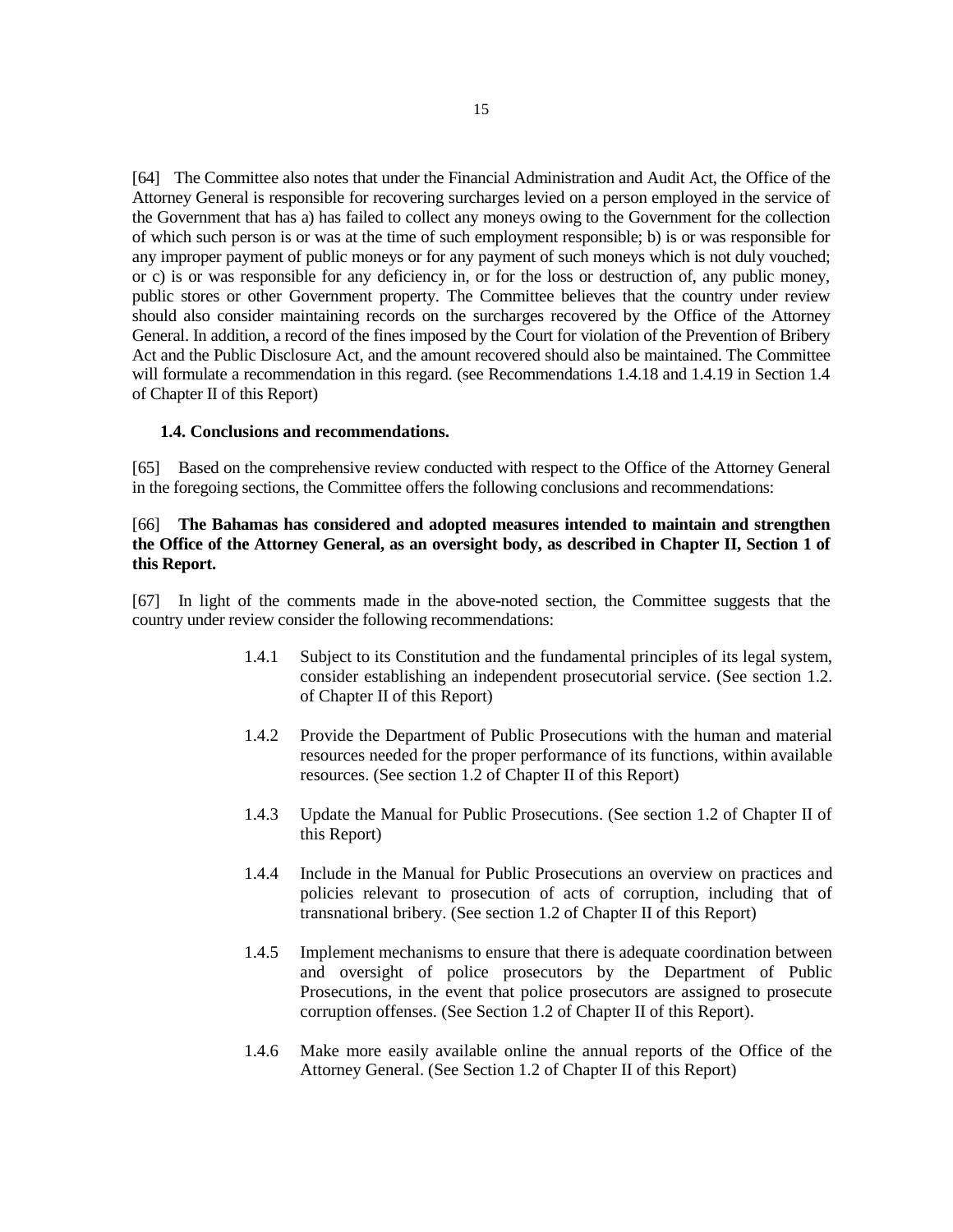- 1.4.7 Ensure that a report of the activities of the Office of the Attorney General is issued on a yearly basis. (See Section 1.2 of Chapter II of this Report)
- 1.4.8 Establish uniform criteria and parameters in respect of the basic contents of the annual reports of the Office of the Attorney General, while also ensuring that they contain relevant content that informs the public of the work undertaken by this oversight body, such as its budget allocation, expenditures, training provided as well as statistics on its work. (See Section 1.2 of Chapter II of this Report)
- 1.4.9 Establish an Anti-Corruption Unit within the Royal Bahamas Police Force to investigate reports and allegations of corruption against government officials and public servants. (See Section 1.2 of Chapter II of this Report)
- 1.4.10 Establish an internal audit unit within the Office of the Attorney General. (See section 1.2 of Chapter II of this Report)
- 1.4.11 Adopt a timetable for the implementation of the Anti-Corruption Action Plan, setting out priorities, actions to be carried out, deadlines for executing them, and annual targets to be met, and disseminate that schedule so that the public can appreciate the efforts by the country under review to move forward with its implementation. (See section 1.2 of Chapter II of this Report)
- 1.4.12 Establish on the webpage of the Office of the Attorney General a section for receiving complaints by the public on the work carried out by this oversight body. (See section 1.2 of Chapter II of this Report)
- 1.4.13 Implement a mechanism whereby the Office of the Attorney General provides feedback to government bodies regarding the outcome of the referrals and investigations of wrongdoing received by this Office. (See section 1.2 of Chapter II of this Report)
- 1.4.14 Establish a prosecutor and police advisory team for acts of corruption, so as to improve coordination and case preparation on these offenses. (See section 1.2 of Chapter II of this Report)
- 1.4.15 Conduct an analysis of the causes that could be underlying difficulties in obtaining the cogent evidence required to detect corrupt acts, with a view to identifying challenges and implementing corrective measures, as necessary. (See section 1.2 of Chapter II of this Report)
- 1.4.16 Maintain results indicating the total number of cases investigated that were ready for a decision to be adopted; the number of decisions adopted in connection with them; the number of those decisions in which responsibilities were established or penalties were imposed; and the number of those decisions in which no responsibilities were found or acquittals were given; in order to identify challenges and recommend corrective measures for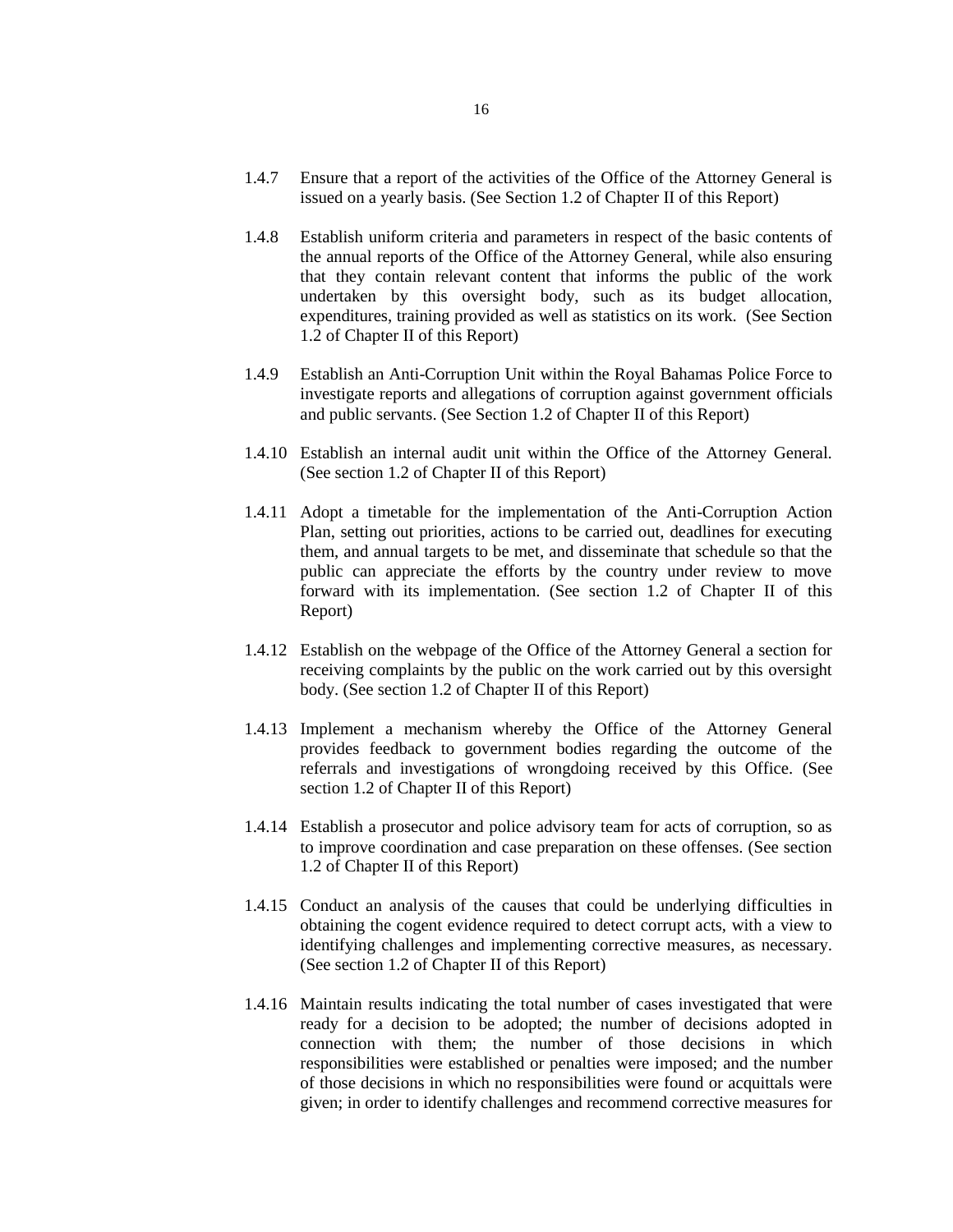the Office of the Attorney General. (See section 1.3 of Chapter II of this Report)

- 1.4.17 Maintain results that differentiate between cases prosecuted as indictable offenses and those as summary conviction. (See section 1.3 of Chapter II of this Report)
- 1.4.18 Maintain statistics on the surcharges recovered by the Office of the Attorney General as a result of a violation of the Financial Administration and Audit Act. (See section 1.3 of Chapter II of this Report)
- 1.4.19 Maintain statistics on the fines recovered as a result of a violation of the Prevention of Bribery Act and the Public Disclosure Act. (See section 1.3 of Chapter II of this Report)

## **2. PUBLIC DISCLOSURE COMMISSION**

#### **2.1. Existence of a legal framework and/or other measures**

[68] The Public Disclosure Commission has a set of provisions in its legal framework and other measures concerning, among others, the following:

[69] With respect to its objectives and scope of functions, section 6 of the Public Disclosure Act provides that the Public Disclosure Commission is to examine every declaration furnished to it by Members of Parliament, Senators, and Senior Public Officers and Public Appointees.<sup>72</sup> It also has the power to request in writing from these Parliamentarians and Senior Public Officers and Public Appointees any further information or documents as it may require; require these officials to attend on the Commission; make independent inquiries and investigations with respect to these declarations; and summon witnesses, require the productions of documents and to do all such things as it considers necessary or expedient for the purpose of carrying out its functions.<sup>73</sup> It may also receive written complaints in relation to the published summary of the declarations.<sup>74</sup> In this respect, it may summon the complainant, hear the complainant and any witnesses of the complainant in support of the complaint.

[70] In carrying out its functions, in the Response to the Questionnaire, the country under review notes it is an independent agency, works independently and does not harmonize with any other

[http://laws.bahamas.gov.bs/cms36/images/LEGISLATION/SUBORDINATE/1980/1980-](http://laws.bahamas.gov.bs/cms36/images/LEGISLATION/SUBORDINATE/1980/1980-0020/PublicDisclosureActApplicationtoPublicAppointeesandPublicOfficersNotice_1.pdf)

<sup>72</sup> Section 6 of the Public Disclosure Act, *supra* note 33. See also the Public Disclosure Act (Application to Public Appointees and Public Officers) Notice, which makes the requirement to declare for all for all public appointees and public officers included in the attached Schedule to the Act,

[<sup>0020/</sup>PublicDisclosureActApplicationtoPublicAppointeesandPublicOfficersNotice\\_1.pdf](http://laws.bahamas.gov.bs/cms36/images/LEGISLATION/SUBORDINATE/1980/1980-0020/PublicDisclosureActApplicationtoPublicAppointeesandPublicOfficersNotice_1.pdf) The list of public appointees and public officers are the Secretary of the Cabinet, the Financial Secretary, the Chairman of the Public Service Commission, the Permanent Secretary, the Director of Legal Affairs, the Auditor-General, the Director of Public Personnel, the Commissioner of Police, the Secretary of Revenue, the Deputy Permanent Secretary, the Deputy Financial Secretary, the Deputy Auditor-General, the Deputy Commissioner of Police, the Deputy Director of Public Personnel, the Head of Department, the Deputy Head of Department, the General Manager (by whatever name called) of any Corporation established by Act of Parliament for public purposes, the Governor of the Central Bank of The Bahamas and the Deputy Governor of the Central Bank of The Bahamas.

<sup>73</sup> Section 7, of the Public Disclosure Act, *ibid.*

<sup>74</sup> Section 7(b), *ibid.*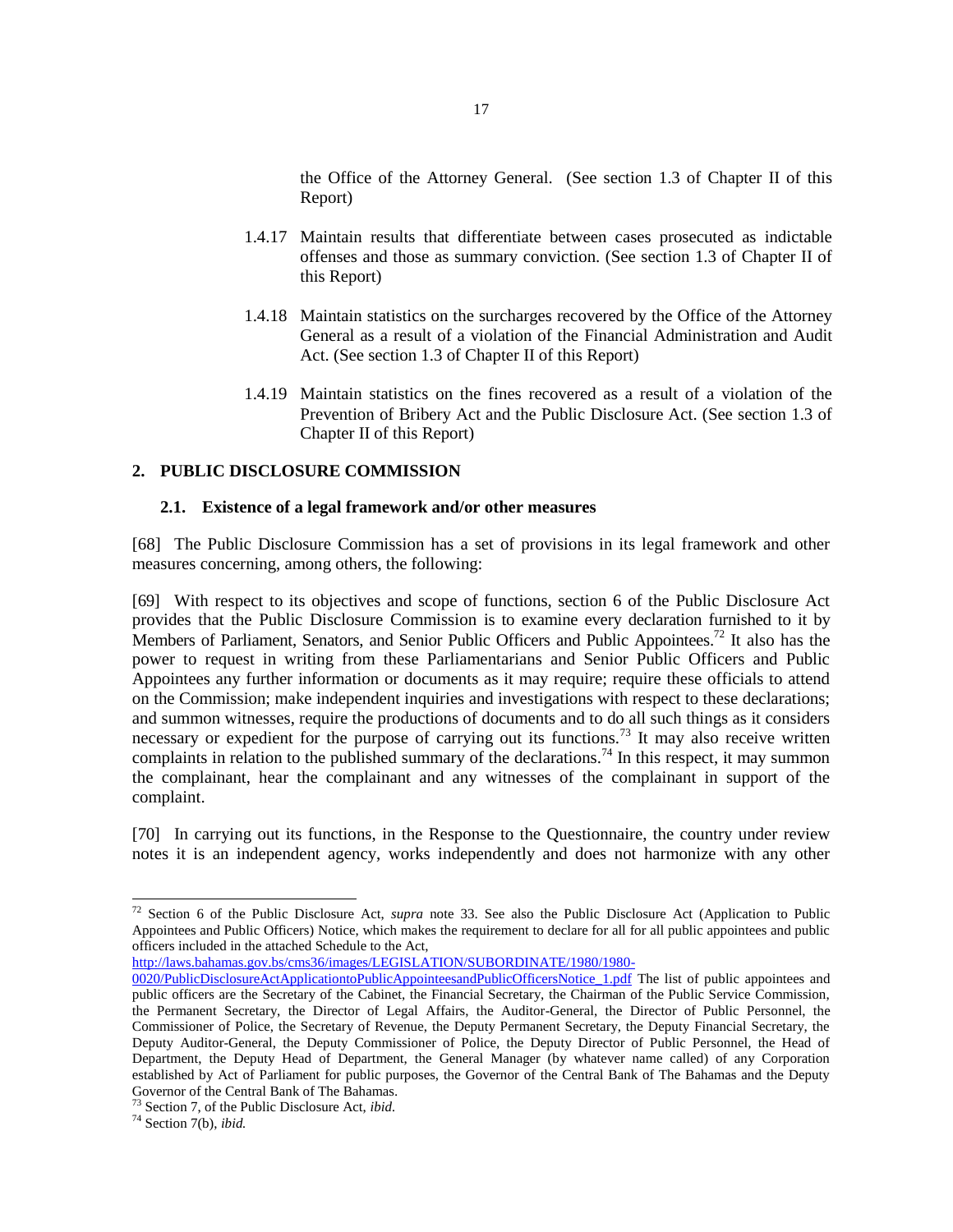agency.<sup>75</sup> In this respect, during the on-site visit, the representatives specified that it acts independently in the examination of declarations.<sup>76</sup>

[71] Regarding the manner in which decisions are adopted, pursuant to section 15 of the First Schedule of the Public Disclosure Act, decisions reached by the Commission are to be made by majority of votes, of a quorum of at least two Commissioners. The Chairman, in addition to having an original vote, shall also have the casting vote in any case in which the voting is equal. As noted during the on-site visit, the decisions of the Commission can be challenged and if the complainant disagrees with a decision by the Commission, the matter can then be referred to the Court.<sup>77</sup>

[72] With respect to the selection of senior officers, the Commission is made up of three members appointed by the Governor-General, upon the recommendation of the Prime Minister after consultation with the Leader of the Opposition.<sup>78</sup> The Act further provides that if a declaration is to be made by a member of the Commission, the Commission shall be made up of the Prime Minister, the Leader of the Opposition and a member of the Commission other than the member making the declaration, appointed by the Governor-General.

[73] Members are appointed for a period not exceeding five years and they are eligible for reappointment.<sup>79</sup> The Governor-General appoints one of the members as Chairman of the Commission.<sup>80</sup> The Governor-General, after a recommendation of the Prime Minister after consulting the Leader of the Opposition, may at any time revoke the membership of any appointed member. The Governor-General, in revoking a membership, shall have regard to any representations made by a Senator or Member of Parliament, showing cause why a person should not remain a member of the Commission.<sup>81</sup>

[74] Regarding the identification of human resource needs and selection of personnel, section 13 of the First Schedule to the Act provides that the Commission shall appoint and employ a Secretary and such other officers and servants as it thinks necessary for the proper carrying out of its work. In the Response to the Questionnaire, in addition to the three Commissioners, the country under review notes that the Commission consists of three members, a part-time Secretary and two administrative staff, who are public officers. $82$ 

[75] Moreover, in the Response to the Questionnaire, the country under review notes that the selection and identification of human resources are conducted in accordance with the Public Service Act and the Public Service Regulations and General Orders, and that it is the Public Service Commission that oversees the recruitment process of personnel in the Commission.<sup>83</sup> As such, the two administrative staff is subject to the provisions on appointment, termination of appointment and discipline contained within the Regulations, as well as the rules that prevent corruption, conflicts of interest and the limitation on political participation, as contained in the General Orders.

<sup>75</sup> Response to the Questionnaire, pg. 10, *supra* note 4.

<sup>76</sup> See also On-Site Presentation of the Public Disclosure Commission, pgs. 4 – 5, [http://www.oas.org/juridico/english/mesicic4\\_bhs.htm](http://www.oas.org/juridico/english/mesicic4_bhs.htm)

 $\frac{1}{77}$ *Ibid.*, pg. 10.

<sup>78</sup> Section 1 of the First Schedule to the Public Disclosure Act, *supra* note 33.

<sup>79</sup> Section 2 of the First Schedule, *ibid.*.

<sup>80</sup> Section 4 of the First Schedule, *ibid.*

<sup>81</sup> Section 7 of the First Schedule, *ibid.*

<sup>82</sup> Response to the Questionnaire, pg. 9, *supra* note 4 and see On-Site Presentation of the Public Disclosure Commission, pg. 8, *supra* note 76.

<sup>83</sup> Response to the Questionnaire, pg. 9, *supra* note 4.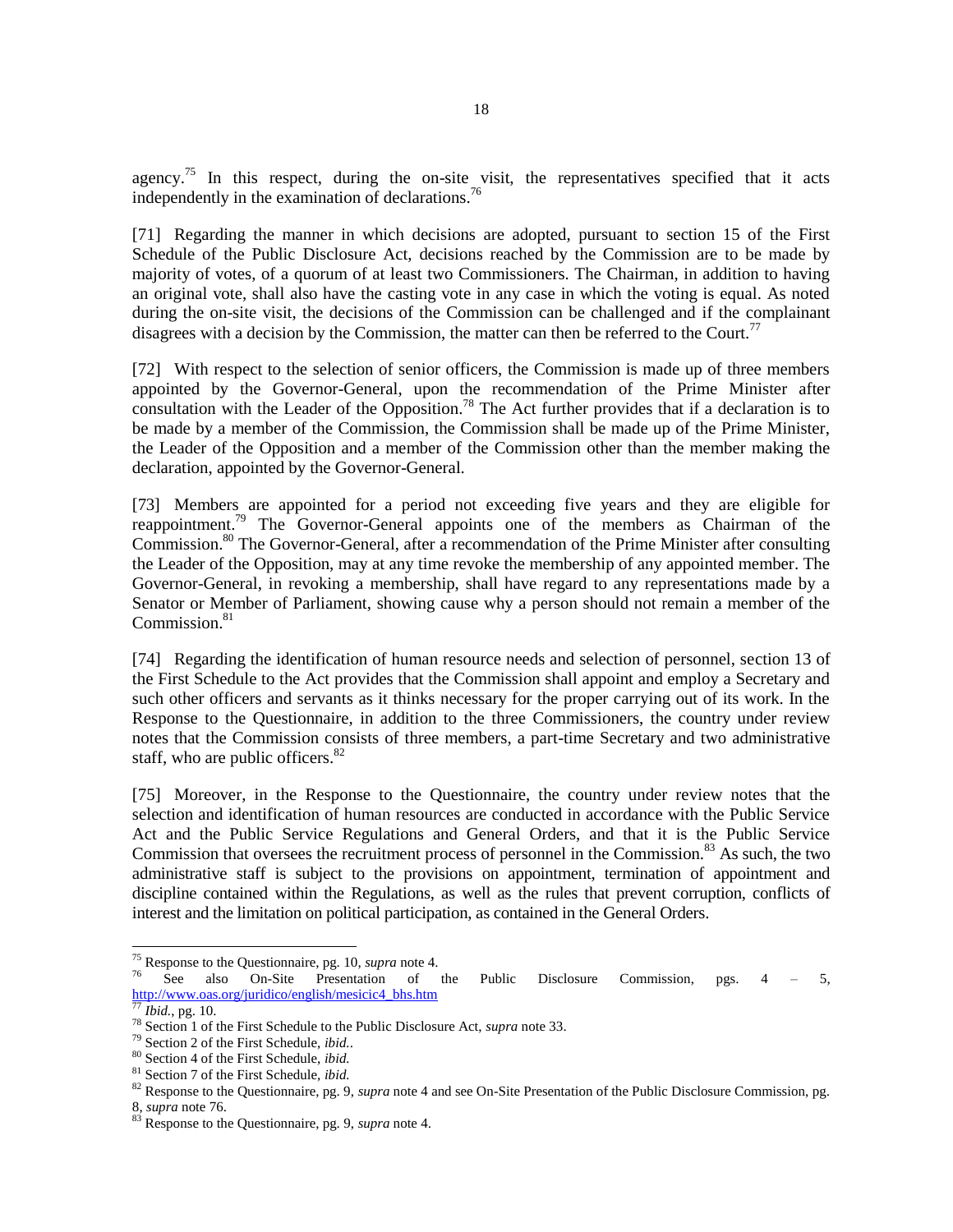[76] With respect to manuals or other documents that describe the functions of their personnel, in the Response to the Questionnaire, the country under review notes that there are no specific manuals in place, but use is made of Public Service Regulations and General Orders, as well as job training programs.<sup>84</sup> During the on-site visit, the representatives of the Commission further stated that there are specific job descriptions for each of the staff member, and that on-job training is provided through the Public Service.<sup>85</sup> Moreover, on-the-job training is provided to ensure that all staff members are aware of the proper procedures for the examination of a declaration. In this respect, the Commission offers guidance for its staff during the processing of a declaration by a member, if circumstances arise where that staff member requires assistance.<sup>86</sup>

[77] Regarding the manner in which the Commission addresses claims and complaints related to the pursuit of their objectives, the country under review, in its Response to the Questionnaire, notes that all complaints and allegations are dealt with by the Commission in accordance with the Public Disclosure Act.<sup>87</sup>

[78] With respect to the manner in which budgetary needs are ensured, in its Response to the Questionnaire, the country under review notes that the funds for the Commission consist of amounts provided by Parliament and such other monies as may be lawfully paid to it.<sup>88</sup> Moreover, the Commission is to submit to the Prime Minister for approval, before December 31 in each year, its estimates for revenues and expenditures for the Government financial year that commences on July 1 each year.<sup>89</sup> In addition, during the on-site visit, the representatives of the Commission provided the following information regarding its budget for the past five fiscal years, which excludes the salaries of administrative staff:<sup>90</sup>

| Year      | <b>Budget</b> (in Bahamas dollars) |
|-----------|------------------------------------|
| 2010/2011 | 40 000                             |
| 2011/2012 | 40 000                             |
| 2012/2013 | 40 000                             |
| 2013/2014 | 40 000                             |
| 2014/2015 | 40 000                             |

l <sup>84</sup> *Ibid.*

<sup>86</sup> *Ibid.*

<sup>85</sup> On-Site Presentation of the Public Disclosure Commission, pg. 16, *supra* note 76.

<sup>87</sup> Response to the Questionnaire, pg. 9, *supra* note 4.

<sup>88</sup> *Ibid.* See also section 10 of the First Schedule to the Public Disclosure Act, *supra* note 33.

<sup>89</sup> First Schedule to the Public Disclosure Act, section 12, *supra* note 33. See also the On-Site Presentation of the Public Disclosure Commission, pg. 19 *supra* note 76.

<sup>90</sup> On-Site Presentation of the Public Disclosure Commission, *ibid.*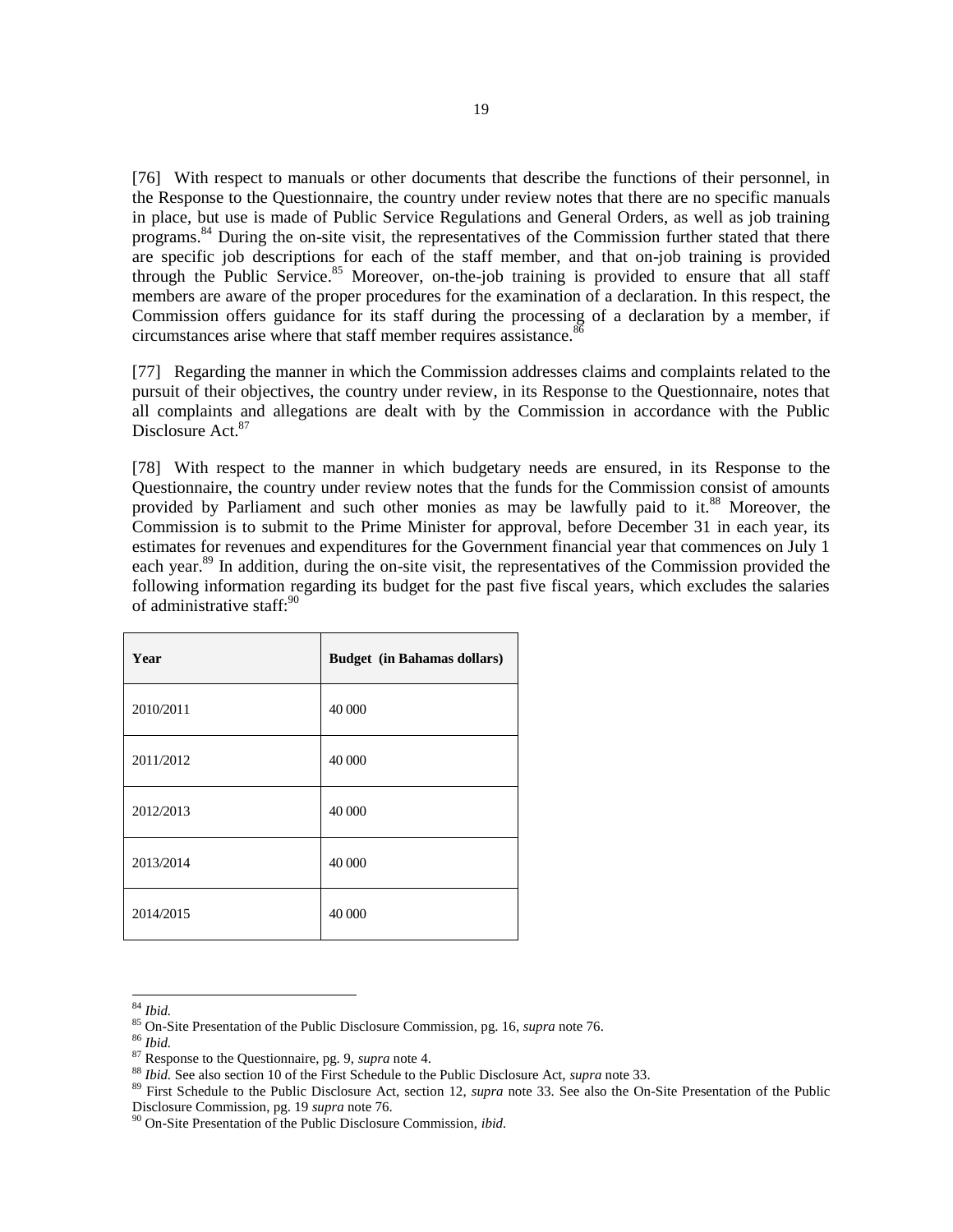[79] Section 11 of the First Schedule to the Act further provides that the Commission is to keep proper accounts of its receipts, payments, assets and liabilities and that these accounts are to be audited annually by an auditor appointed each year by the Commission with the approval of the Prime Minister. In its Response to the Questionnaire and during the on-site visit, it was mentioned that these accounts are audited by the Auditor General on an annual basis and included in the Central Government's Financial Statements, which are presented to Parliament annually.<sup>91</sup>

[80] With respect to coordination mechanisms, the Act provides that when a Parliamentarian fails to furnish to the Commission a declaration as required under the Act, or the Commission is not satisfied with the any aspect of a declaration, it is to report the matter to the Prime Minister and the Leader of the Opposition.<sup>92</sup> For Senior Public Officers and Public Appointees, these are sent to the Prime Minister and the Attorney General.

### **2.2. Adequacy of the legal framework and/or other measures.**

[81] The Public Disclosure Commission has a set of provisions and/or other measures that are relevant for promoting the purposes of the Convention, some of which were succinctly described in section 2.1. Nevertheless, the Committee considers it appropriate to set forth some observations with respect to these provisions and/or other measures.

[82] Before entering into a review of this oversight body, the Committee notes that in the 2013 Report of the Constitutional Commission into a Review of The Bahamas Constitution, it was observed that, with respect to the Public Disclosure Commission:

[83] "*There can be no denying that there is a need for a body which would have the ability to ensure that Ministers, Parliamentarians, and other senior officials are accountable and exercise probity in their affairs. In recent times, however, under successive governments, the Public Disclosure Commission has become essentially dead letter*."<sup>93</sup>

[84] The Committee further notes that the Act itself dates from 1976 and has not been amended or updated since being enacted. During the on-site visit, the Secretary to the Commission mentioned that a review of this legislation, as it dates close to 40 years, would be ideal.<sup>94</sup> The Committee further observes that the Inter-American Convention against Corruption calls for State Parties to have in place oversight bodies with a view of implementing modern mechanisms for preventing, detecting, punishing and eradicating corrupt acts. As this legislation has not been reviewed in more than 40 years, the framework in place for receiving and reviewing the declarations of Parliamentarians and Senior Public officials is outdated. In this respect, the aforementioned Constitutional Commission recommends that some form of Integrity in Public Life Act be enacted, which creates a watchdog agency to enforce legislation.<sup>95</sup> It

<sup>91</sup> Response to the Questionnaire, pg. 10, *supra* note 4 and On-Site Presentation of the Public Disclosure Commission, pg. 18, *ibid.*

<sup>92</sup> Section 8(1) of the Public Disclosure Act, *supra* note 33.

<sup>93</sup> Report of the Constitutional Commission, pg. 162, *supra* note 34.

<sup>94</sup> See Presentation of the Public Disclosure Commission, pg. 22 *supra* note 76. The country under review notes that the Law Reform & Revision Commission of the Office of The Attorney-General has been invited to review the relevant legislation in conjunction with the Public Disclosure Commission to implement any required legislative updates and that the Public Disclosure Commission is to be invited to recommend if the Declaration Form needs to be revamped or updated.

<sup>95</sup> Report of the Constitutional Commission, pg. 162, *supra* note 34.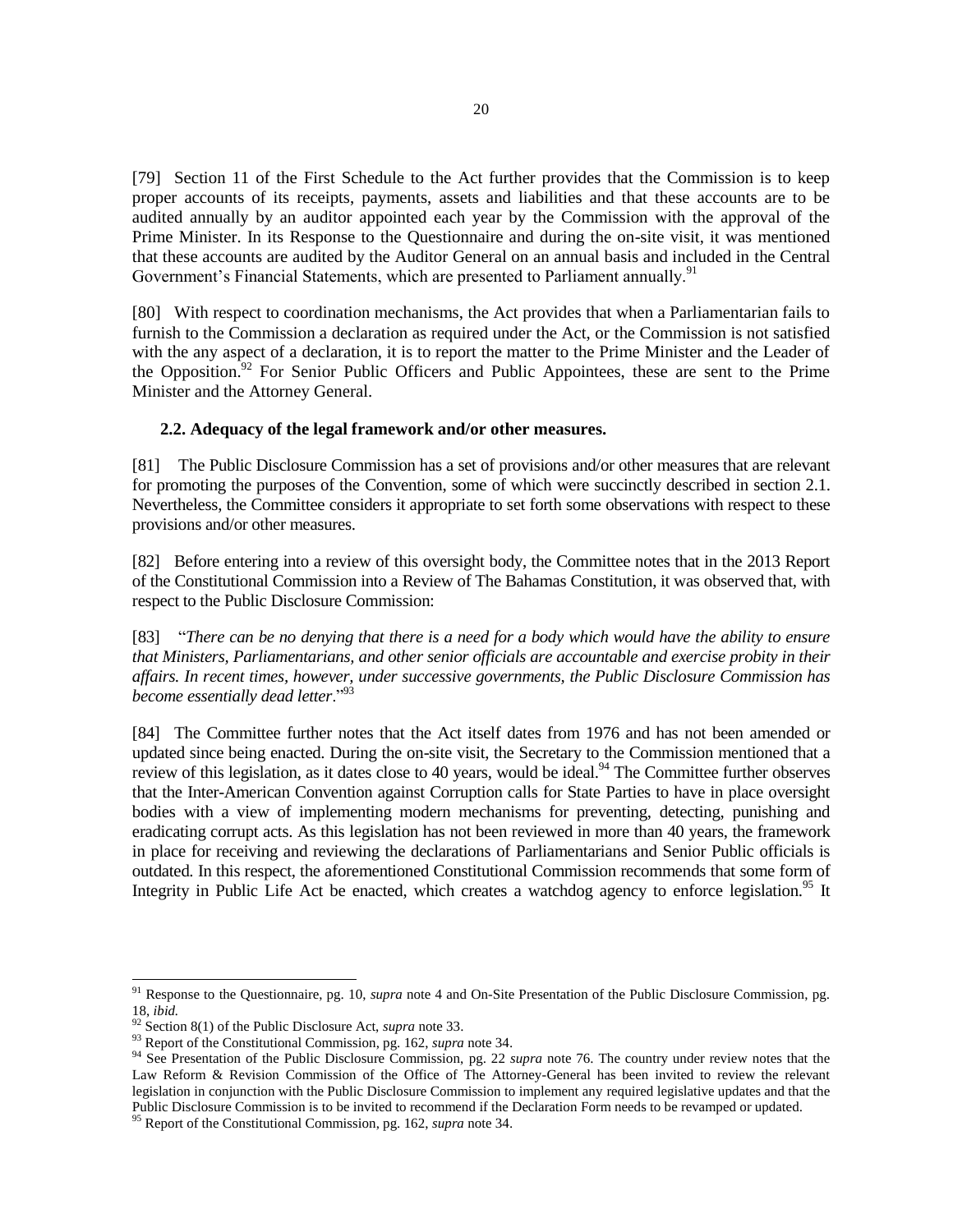further observed that in this way, it would allow The Bahamas to transform the obligations under the Inter-American Convention against Corruption into domestic law and give effect to the Convention.<sup>96</sup>

[85] With this in mind, the Committee notes that the Commission, as stated under section 1.1, stated that in reviewing and examining declarations, it works independently and does not harmonize with any other agency. However, the Committee notes that the legislation does not explicitly provide that the Commission is not subject to the control or direction of any person or authority. Moreover, during the on-site visit, it was noted that the Commission is a Unit of Cabinet Office, rather than an independent agency, headed administratively by the Secretary to the Cabinet which is under the Ministerial Portfolio of the Prime Minister of The Bahamas.<sup>97</sup> As such, both the budgetary and human resource functions are performed by the Officers at the Cabinet Office, not by the Commission. As noted during the on-site visit, with regards to human resources, the Commission is not involved in the recruitment and engagement of its staff, as this function is performed by the Human Resource Section of the Cabinet Office and the Public Service Commission. As a result, the two administrative staff are public officers employed by the Cabinet Office, not the Commission, and posted to this oversight body. The Finance Officer of the Cabinet Office is responsible for the Commission's accounting functions, and it is this Office that maintains proper records of the Commission's financial transactions, not the Commission as is set out under section 11 of the First Schedule to the Act. Importantly, the Commission's budget is submitted to the Prime Minister on an annual basis for approval by Parliament, and as a result, this oversight body does not have budgetary independence.

[86] Given that the Commission does the important work of receiving and reviewing declarations of Parliamentarians, including that of the Prime Minister, it is essential that it has independence to carry out its functions in reviewing the declarations submitted by members of the Cabinet and the Prime Minister. The Committee will formulate recommendations. (see Recommendations 2.4.1 and 2.4.2 in Section 2.4 of Chapter II of this Report)

[87] Moreover, not only does the Commission not have budgetary independence, the Committee also observes that the budget it does receive is not adequate for the proper functions of this oversight body and mention was made during the on-site visit that the Commission needs more funds.<sup>98</sup>As noted in section 2.1, the budget of the Commission has been set at \$40 000 for the past five years, excluding the salaries of its administrative staff. This amount has hampered the manner in which the Commission can undertake its work. For example, it has two administrative staff, however these are employees of the Cabinet Office, and the Commission is not able to hire additional staff it needs, such as personnel with a background in accounting, in addition to information technology.<sup>99</sup> This small budget has also led the Commission to lack in basic materials and tools, as it does not have a webpage, internet access or even an email address. The Committee will formulate a recommendation. (see Recommendation 2.4.3 in Section 2.4 of Chapter II of this Report)

[88] As noted, despite carrying out important functions to combat corruption in The Bahamas, this Commission lacks a website whereby the general public, and those subject to its regime, namely Parliamentarians, can access and consult on the work it carries out. The Committee observes that this

l <sup>96</sup> *Ibid.*

<sup>97</sup> On-Site Presentation of the Public Disclosure Commission, pg. 4, *supra* note 76.

<sup>98</sup> *Ibid.*, pg. 22.

<sup>99</sup> *Ibid.,* pg. 12 and 22. The country under review notes that the Public Disclosure Commission should be provided with an adequate budget, human and material resources to service its needs. The additional Information and Technology support required by the department has been identified, was brought to the attention of the Committee at the on-site visit and will be addressed in the budget of July 2015. Any additional staff identified would be financially provided for at that time.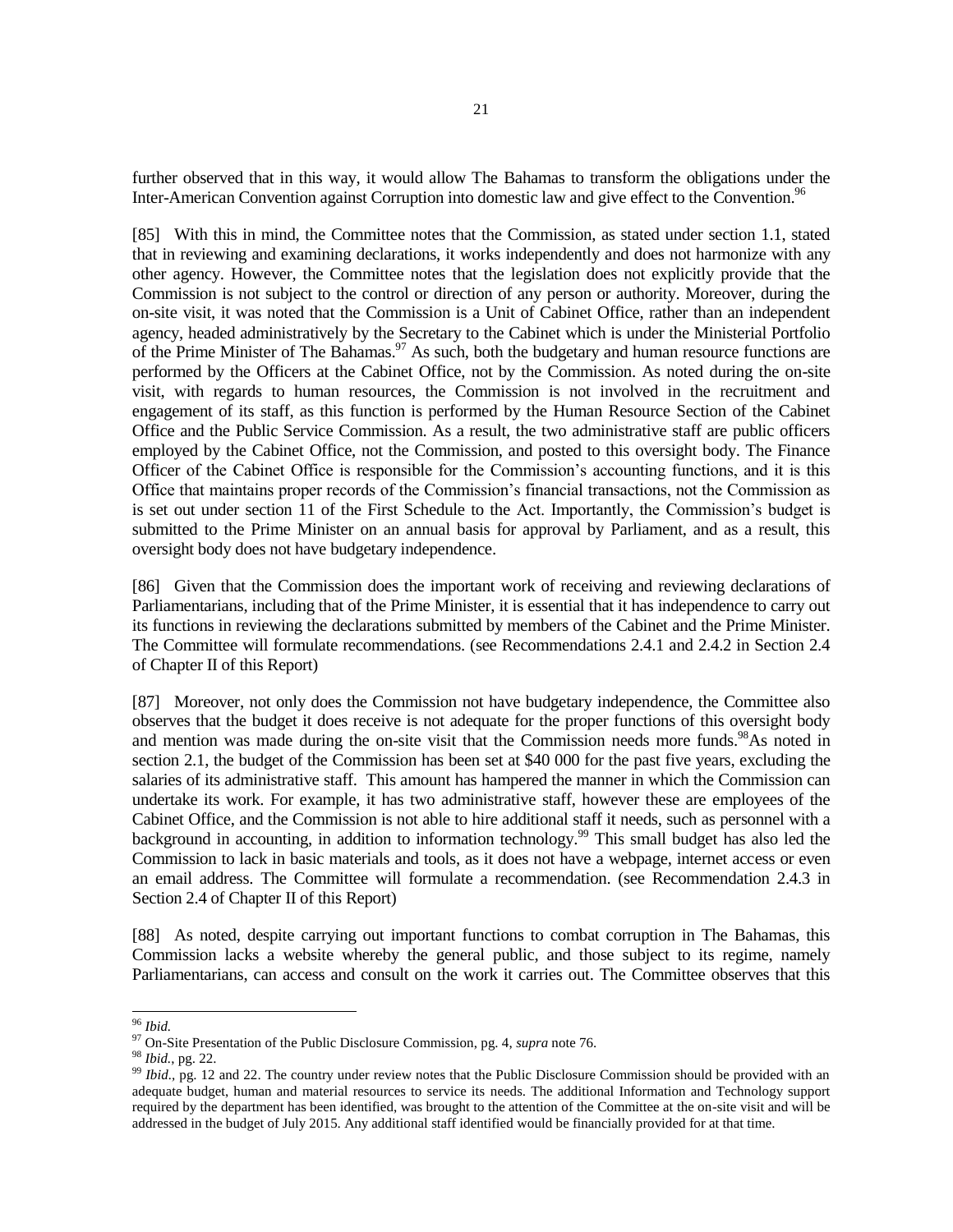Commission does not appear in a search result the government website of The Bahamas, leading to this oversight body having no online presence. Recognizing the benefits that the internet currently offers to keep the public informed about the work of government institutions and to facilitate the consultation and accessibility of information of public interest, the Committee will formulate a recommendation for the country under review to consider taking the steps that it deems necessary to establish a web site and keep it updated.<sup>100</sup> It should contain basic information, such as its mandate, composition of the Commission and contact information. It should also contain statistics on its work, as well as provide information to Parliamentarians and those subject to Act on their obligations to provide statutory declarations and instructions on how to fill in the forms. The Committee will formulate a recommendation. (see Recommendation 2.4.4 in Section 2.4 of Chapter II of this Report)

[89] Related to the above recommendation, the Committee observes the Commission is responsible for receiving written complaints in relation to a summary of a declaration that has been published in the Gazette. However, not only does the Commission not have a website, the Committee could not find any contact information for this oversight body in the website for government of The Bahamas. It is therefore unclear to the Committee how this oversight body is carrying out its function effectively of receiving and investigating any alleged complaint against a Parliamentarian or person subject to the Public Disclosure Act. The Committee believes that the country under review should consider establishing and implementing an outreach program to inform individuals on the manner by which they may submit complaints to the Commission respecting the summarized declarations of Parliamentarians and the Senior Public Officials and Public Appointees, and to where such a complaint may be sent. The Committee will formulate recommendations. (see Recommendations 2.4.5 and 2.4.6 in Section 2.4 of Chapter II of this Report)

[90] The Committee observes that the Commission lacks technological tools to carry out its work. For example, the Commission receives and records the declarations manually and does not use electronic tools for this purpose. As noted in the presentation given during the on-site visit: $101$ 

[91] "*The following machines are used by the Commission in the execution of its functions: one adding machine, two Word Processors and a Fax Machine. The Commission does have an electronic system for receiving declarations and accordingly, there is no electronic database in use. Data is stored in our filing system*."

[92] Notwithstanding that the topic of systems for registering income, assets and liabilities was reviewed in the First Round and recommendations were formulated, the country under review should consider using electronic means for completing a declaration as well as for submission, which may help facilitate review of the information provided. The Committee will formulate a recommendation. (see Recommendation 2.4.7 in Section 2.4 of Chapter II of this Report)

[93] In relation to this, the Committee was instructed, during the on-site visit, on the manner the declarations are examined. Since the declarations are received manually, the staff places the information received on a spreadsheet for the Commissioners. The Commissioners then examine them for reasonableness, and use their judgment to determine if further information is needed. It was noted that the Commissioners verify if the declaration is complete and the information provided notarized, such as

 $100$  The country under review notes that the establishment of a website is under active consideration for the budget of July, 2015. It was identified as a need during the on-site visit and has become a part of the budget projections.

<sup>&</sup>lt;sup>101</sup> *Ibid.*, pg. 17. The country under review notes that The Bahamas has recently upgraded the use of modern technology to upload documents at the Registrar Generals Department. A similar implementation of an electronic means of completing and submitting a declaration may be done on the same template.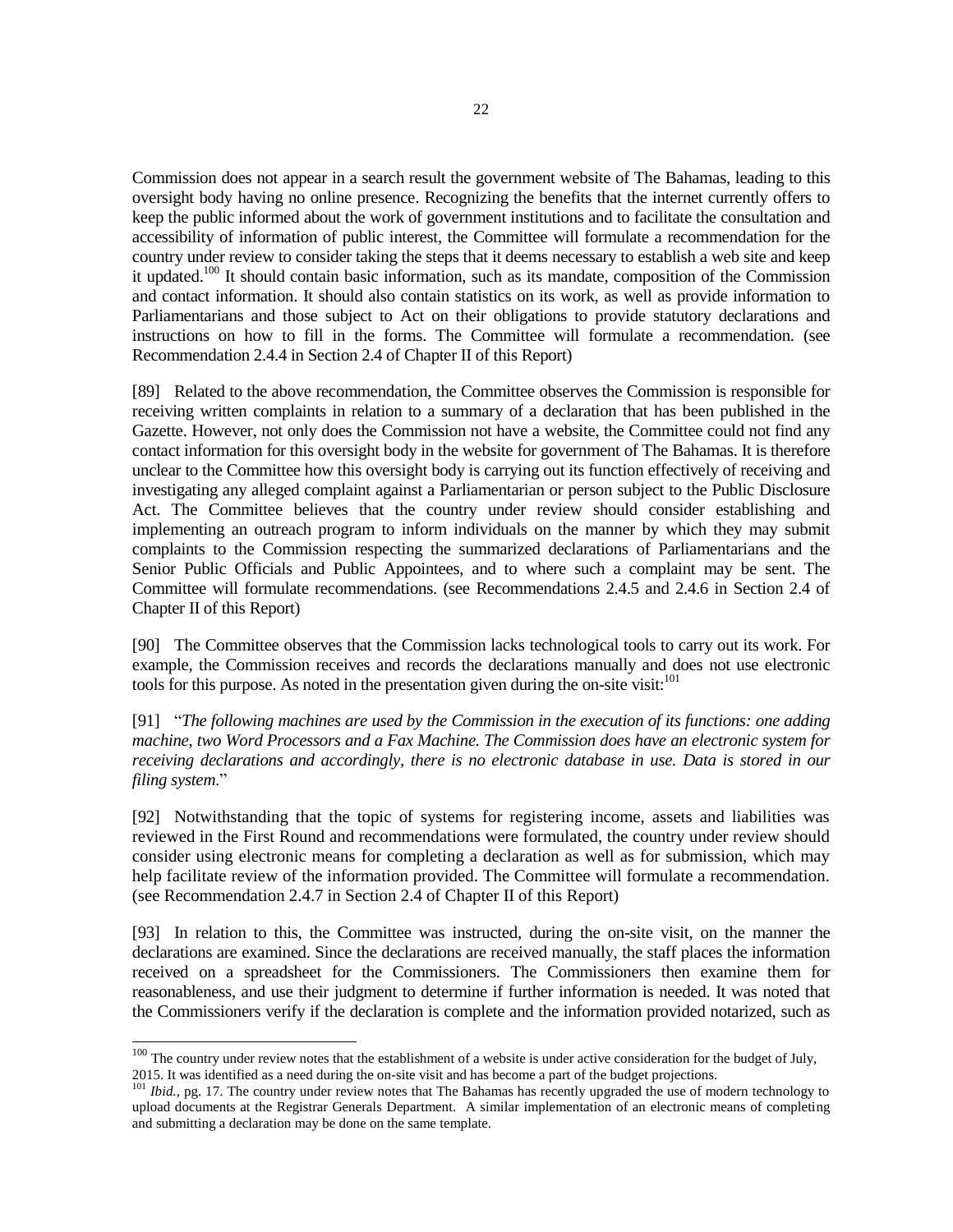bank statements. The Committee notes, however, that no mention was made to access to government databases on which the Commission may consult in verifying the content of these declarations. Other countries in the region, in the regime in place for verifying the content of declarations, have access to various databases, whether they are land or company registries or tax agencies. To this end, the Committee believes that the country under review may consider implementing measures that would allow the Commission to inspect and make copies of records and documents held by government departments and agencies. The Committee observes that under section  $7(b)(iv)$  of the Public Disclosure Act, the Commission has the power to summon witnesses, require the production of documents and to do all such things as it considers necessary or expedient for the purpose of the carrying out its functions. However, it appears that the Commission is not provided with all the tools in place to verify the information contained in the declarations, thus this may hamper its work in verifying the content of the declarations. The Committee will formulate a recommendation. (see Recommendation 2.4.8 in Section 2.4 of Chapter II of this Report)

[94] Another difficulty mentioned during the on-site visit is the time period in which Commissioners are appointed to the Public Disclosure Commission. Under the Act, a person may be named for a period of up to five years, and are eligible for reappointment. During the on-site visit, it was mentioned that appointments are usually made for one to three years, and these terms are generally fixed.<sup>102</sup> However, it was further noted that in general, appointments are made for a period of one year, and in the opinion of the members of the Commission, this is too short, and usually leads to a delay before the next appointment is received, in some cases up to 3 months.<sup>103</sup> Without these appointments, the Commission cannot operate, nor carry out the important functions that it undertakes. The Committee suggests that the country under review should consider establishing measures and a timeframes so that these appointments can be carried out in a timely manner so as to ensure continuity in the important work of the Commission. The Committee will formulate a recommendation. (see Recommendation 2.4.9 in Section 2.4 of Chapter II of this Report)

[95] The Committee further observes that the Public Disclosure Act contains no provisions to indicate under what circumstances the persons that make up the Commission may be removed as a Commissioner or disqualified to act in this office. The First Schedule to the Act solely provides that a Commissioner's appointment may be revoked by the Governor-General, after a recommendation of the Prime Minister after consulting the Leader of the Opposition, also having regard to any representations made by a Senator or Member of Parliament, showing cause why a person should not remain a member of the Commission. The Committee believes that the country under review may wish to consider enacting provisions that provide the parameters for dismissal, such as if a Commissioner is removed for inability to discharge the functions of the post, whether arising from infirmity of body or mind or any other cause; misbehavior; or due to a conflict of interest. Parameters for disqualifications to hold a post should also be set out, such as for reasons of an undischarged bankruptcy or having been convicted of an offence involving dishonesty or moral turpitude. By providing parameters, it may assist in providing transparency on the grounds for dismissal or removal and disqualification, as well as indicate to appointed members what conduct may come to question their eligibility as Commissioners. The Committee will formulate a recommendation. (see Recommendation 2.4.10 in Section 2.4 of Chapter II of this Report)

[96] The Committee further notes that this oversight body is not required to provide an annual report of its activities. Under the First Schedule to the Public Disclosure Act, the description to section 12 refers to

<sup>102</sup> *Ibid.*, pg. 8.

<sup>103</sup> *Ibid.*, pg. 12.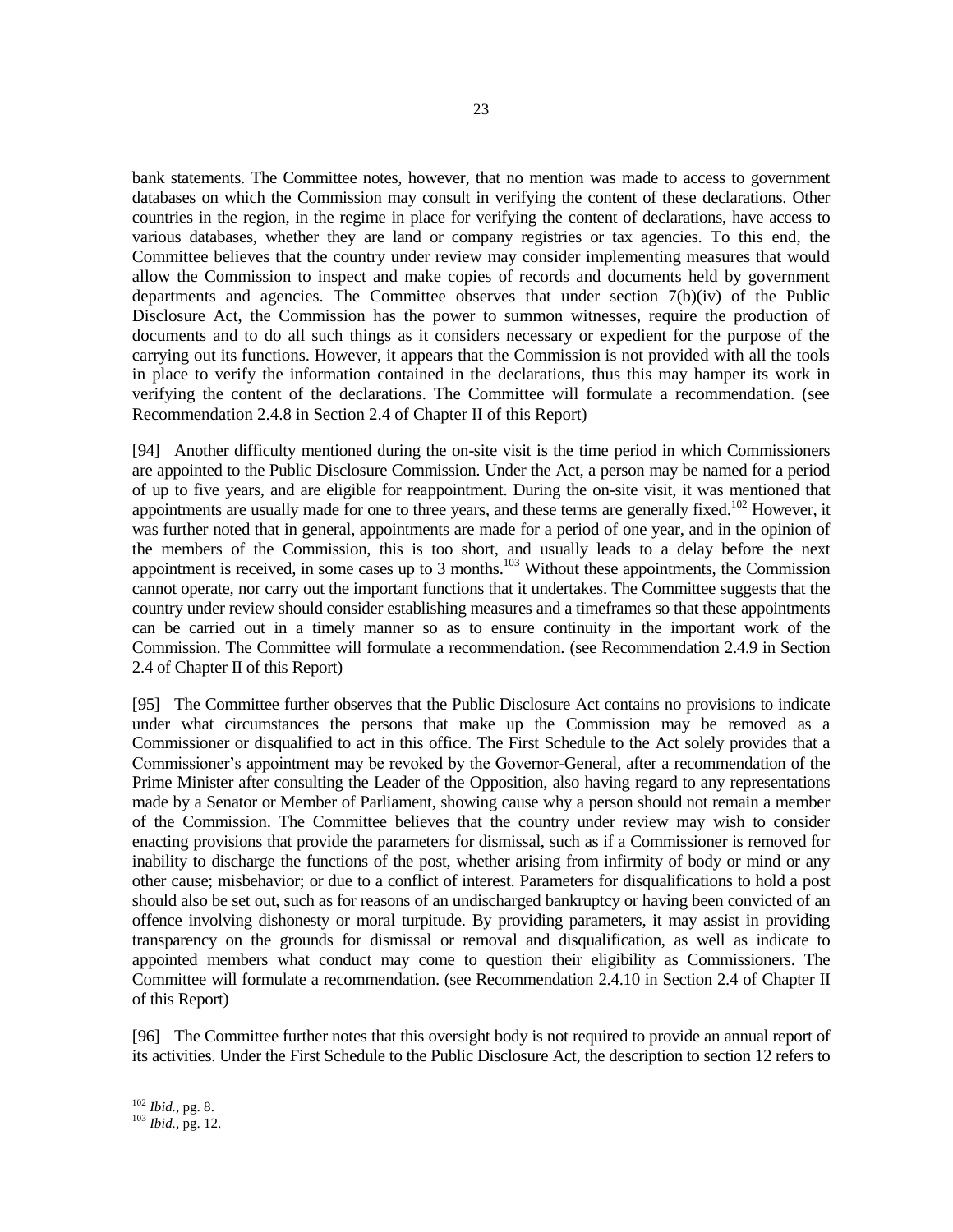annual reports and estimates. Nevertheless, the provision itself only provides the obligation by the Commission to submit its estimates of revenue and expenditure to the Prime Minister. In order to promote transparency and accountability, the Public Disclosure Commission should be required to prepare and publicize an annual report of its activities. In this way, the public may become aware of the work undertaken by this oversight body. This report can also serve as an accountability mechanism, and should include pertinent information, such as required number of declarations to be received in a year, number actually received, the names of those that have not complied, names that have been forwarded to the appropriate authorities, and their outcome, as well as the number of investigations initiated and their outcome. Other important information can include the number of declarations that were reviewed by the Commission and number of which the contents were verified. The Committee will formulate a recommendation. (See Recommendation 2.4.11 in Section 2.4 of Chapter II of this Report)

[97] The Committee notes that the Commission, during the on-site visit, stated that on-the-job training is provided to ensure that all staff members are aware of the proper procedures for the examination of a declaration, and that training is also provided through the Public Service.<sup>104</sup> However, no mention was made of training or awareness building provided to Parliamentarians, Senior Public Officers and Public Appointees of their duties to provide a declaration. Moreover, as the Commission does not have a website, it is unclear how Parliamentarians may be able to receive more information on their responsibilities under the Act. The Committee will formulate recommendations. (see Recommendation 2.4.12 in Section 2.4 of Chapter II of this Report)

[98] The Committee further observes that the Public Disclosure Act dates from 1976 and a review of the legislation is one that the Commission has considered necessary. In that respect, in conducting a review, the Committee considers that the declaration form should also be reviewed, to determine whether the information requested is adequate to ensure probity in public life. The Committee will formulate a recommendation. (see Recommendation 2.4.13 in Section 2.4 of Chapter II of this Report).

[99] In this respect, the Committee observes that the legislation and declaration form does not appear to contemplate that Parliamentarians and those subject to the Act declare their interests, such as directorships held in any company or corporate body, particulars of any contracts held with the State, or the name or description of any company, association or partnership in which the Parliamentarian is an investor, among other things. The Committee considers that the country under review should consider maintaining a register of interests, whereby those subject to the Act provide a list of these interests, whether pecuniary in nature or not, which may appear to raise a conflict between a declarant's private interest and his or her public duty. Such a register may help identify these possible conflicts of interest, which the Commission may then be able to address through suitable tools, such as requiring the creation of blind trusts. The Committee will formulate a recommendation. (see Recommendation 2.4.14 in Section 2.4 of Chapter II of this Report)

# **2.3. Results of the legal framework and/or other measures.**

[100] With respect to results, the Public Disclosure Commission, during the on-site visit, noted the following:

[101] "*The Commission maintains results on the number of declarants required to submit a declaration together with the number not received. Presently, there are 38 Members of Parliament and 16 Senators. In addition, those Members of Parliament and Senators who are elected and appointed for the first time* 

<sup>24</sup>

l <sup>104</sup> *Ibid.*, pg. 16.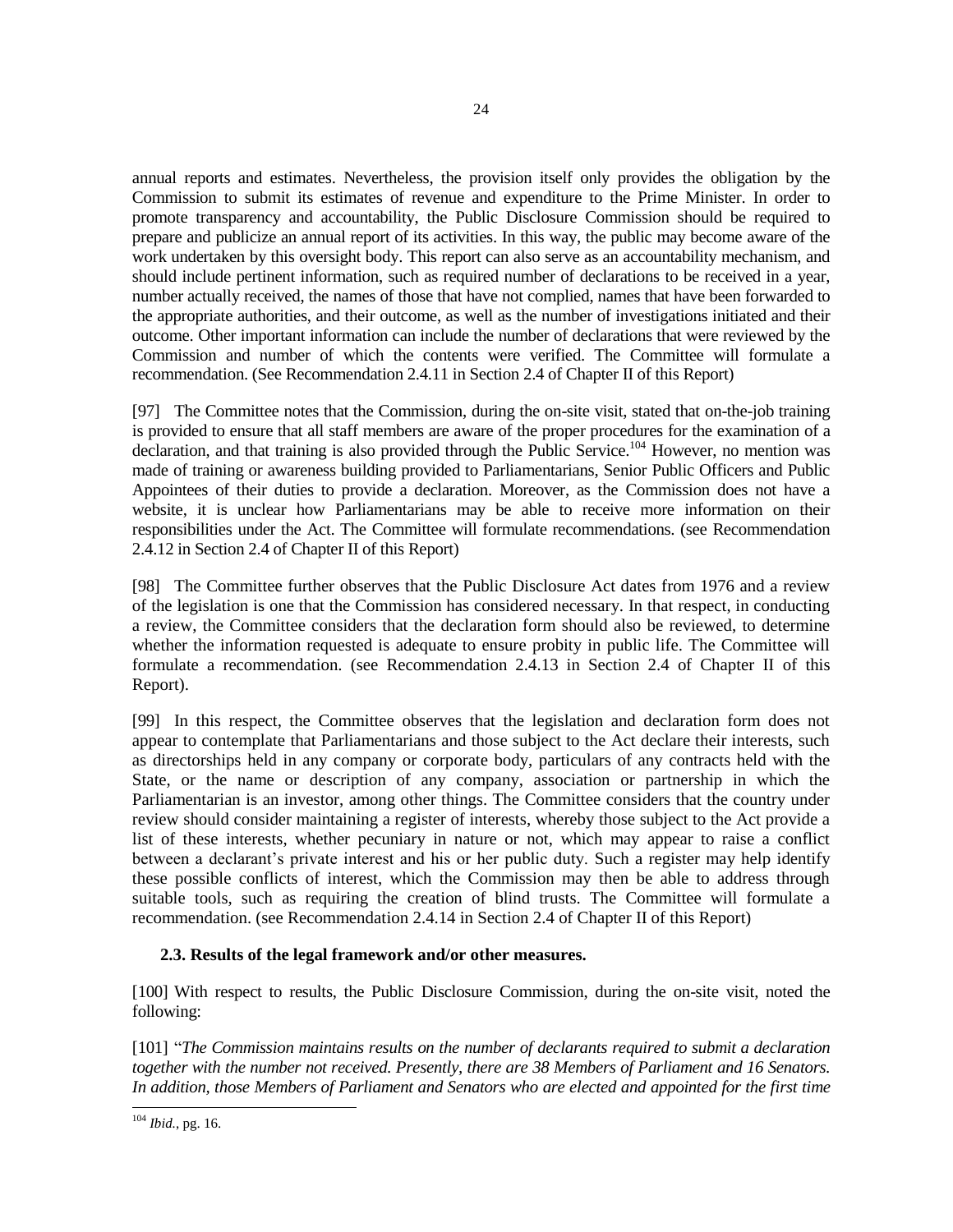*together with those who cease, are also required to disclose on the anniversary dates of their elections, appointments and cessation. A register to record these is maintained on a manual basis*."

[102] The Commission also elaborated that approximately 180 public appointees and public officers are required to submit a declaration. Moreover, it provided a description of the timeframe for receiving these declarations, the process of sending reminder letters, and that they are stamped and recorded manually in a register. Moreover, the incoming register is reviewed periodically, and those that have not sent a declaration would be sent a second reminder.

| <b>MEMBERSOF PARLIAMENT</b>                                                            |                          |                   |                          |                   |                   |
|----------------------------------------------------------------------------------------|--------------------------|-------------------|--------------------------|-------------------|-------------------|
| <b>Information</b><br>Required                                                         | <b>December 31, 2008</b> | December 31, 2009 | <b>December 31, 2010</b> | December 31, 2011 | December 31, 2012 |
| No. of Declarants<br>required to Disclose                                              | $54^{105}$               | 42                | 42                       | 48                | 54                |
| No. of Declarations<br>Received                                                        | 22                       | 23                | 23                       | 24                | 21                |
| No. of Declarations<br>Published                                                       | (18)                     | (12)              | (20)                     | (23)              | (20)              |
| No. of Declarations<br>not Published                                                   | (5)                      | (11)              | (3)                      | (1)               | (1)               |
| No .of Declarants<br>reported to the Prime<br>Minister and Leader<br>of the Opposition | 32                       | 19                | 19                       | 24                | 23                |

[103] Subsequent to the on-site visit, the country under review provided the following information:

| <b>SENATORS</b>                       |                          |                   |                          |                   |                   |
|---------------------------------------|--------------------------|-------------------|--------------------------|-------------------|-------------------|
| <b>Information</b><br><b>Required</b> | <b>December 31, 2008</b> | December 31, 2009 | <b>December 31, 2010</b> | December 31, 2011 | December 31, 2012 |
| No. of Declarants                     | $29^{106}$               | 16                | 17                       | 24                | 30                |

<sup>&</sup>lt;sup>105</sup> Number inclusive of cessation Members of Parliament and newly elected Members of Parliament for 2007 and 2013 General Elections.

<sup>&</sup>lt;sup>106</sup> Number inclusive of cessation of Senators and Newly Elected Senators for 2007 and 2013 General Elections.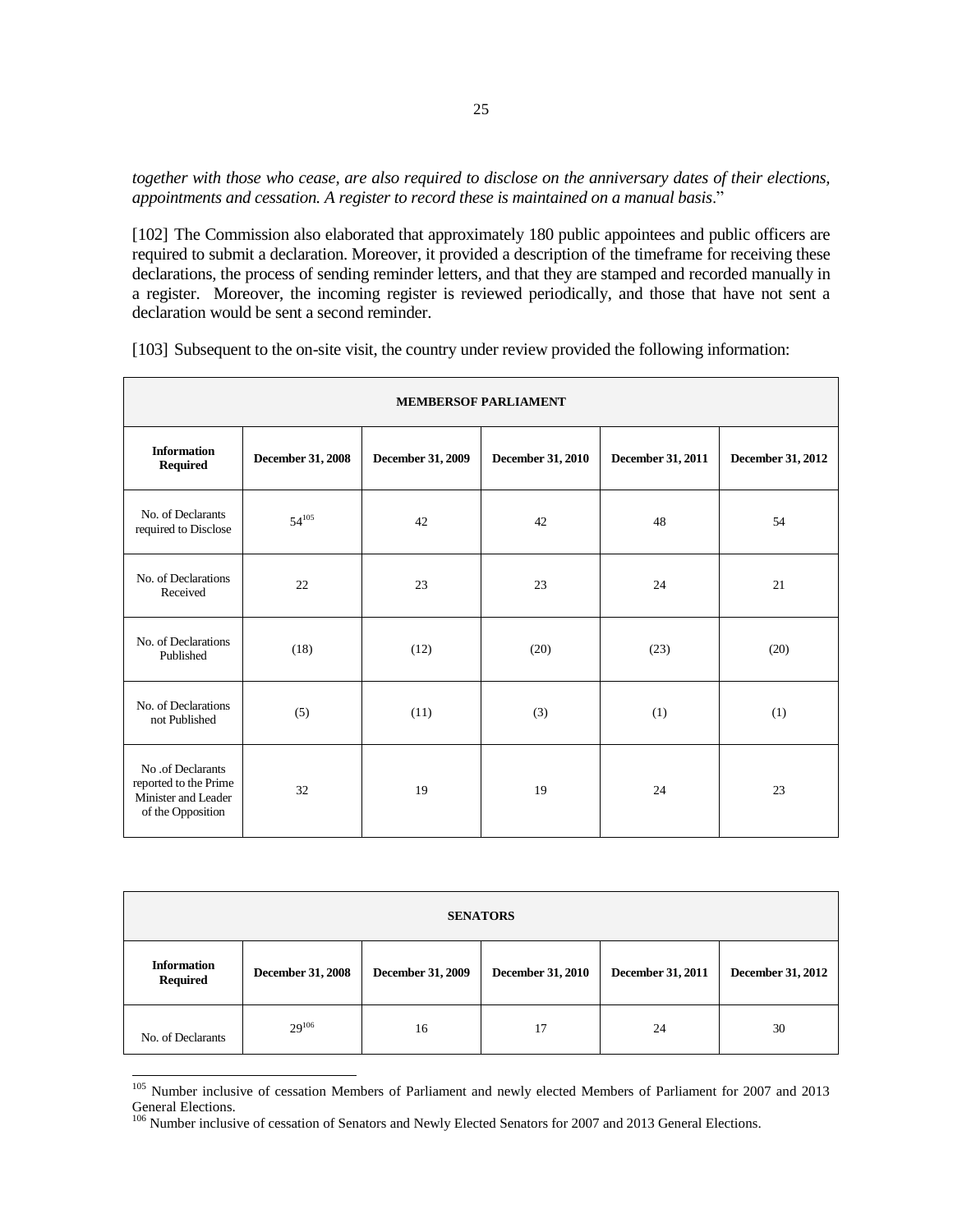| required to Disclose                                                                   |     |     |     |    |     |
|----------------------------------------------------------------------------------------|-----|-----|-----|----|-----|
| No. of Declarations<br>Received                                                        | 8   | 8   | 5   | 14 | 9   |
| No. of Declarations<br>Published                                                       | (6) | (5) | (5) | 13 | (9) |
| No. of Declarations<br>not Published                                                   | (2) | (3) | (0) | 13 | (0) |
| No .of Declarants<br>reported to the Prime<br>Minister and Leader<br>of the Opposition | 21  | 8   | 12  | 10 | 20  |

| <b>SENIOR PUBLIC OFFICERS AND APPOINTEES</b>                                          |                          |                   |                          |                   |                          |
|---------------------------------------------------------------------------------------|--------------------------|-------------------|--------------------------|-------------------|--------------------------|
| <b>Information</b><br><b>Required</b>                                                 | <b>December 31, 2008</b> | December 31, 2009 | <b>December 31, 2010</b> | December 31, 2011 | <b>December 31, 2012</b> |
| No. of Declarants<br>required to Disclose                                             | 112                      | 127               | 114                      | 123               | 138                      |
| No. of Declarations<br>Received                                                       | 15                       | 40                | 51                       | 22                | 31                       |
| No .of Declarants<br>reported to the Prime<br>Minister and<br><b>Attorney General</b> | $97^{107}$               | 87                | 63                       | 101               | 107                      |

[104] The Committee observes the relatively low level of compliance by those subject to the Act to file their declarations on or before the legislatively mandated timeframe. In this respect, the Committee notes that one of the difficulties mentioned during the on-site visit is the delay in obtaining declarations from Members of Parliament, Senators, Senior Public Officers and Public Appointees.<sup>108</sup> The Committee notes that those persons subject to the Act that do not comply with their obligation to submit a declaration, are to be reported to the Prime Minister and Leader of the Opposition, in the case of a Member of Parliament or Senator, and in the case of a Senior Public Officer or Public

 $107$  There was no record found, however, the count of 97 came from the number of officers who submitted their declarations.

<sup>108</sup> On-Site Presentation of the Public Disclosure Commission, pg. 12, *supra* note 76.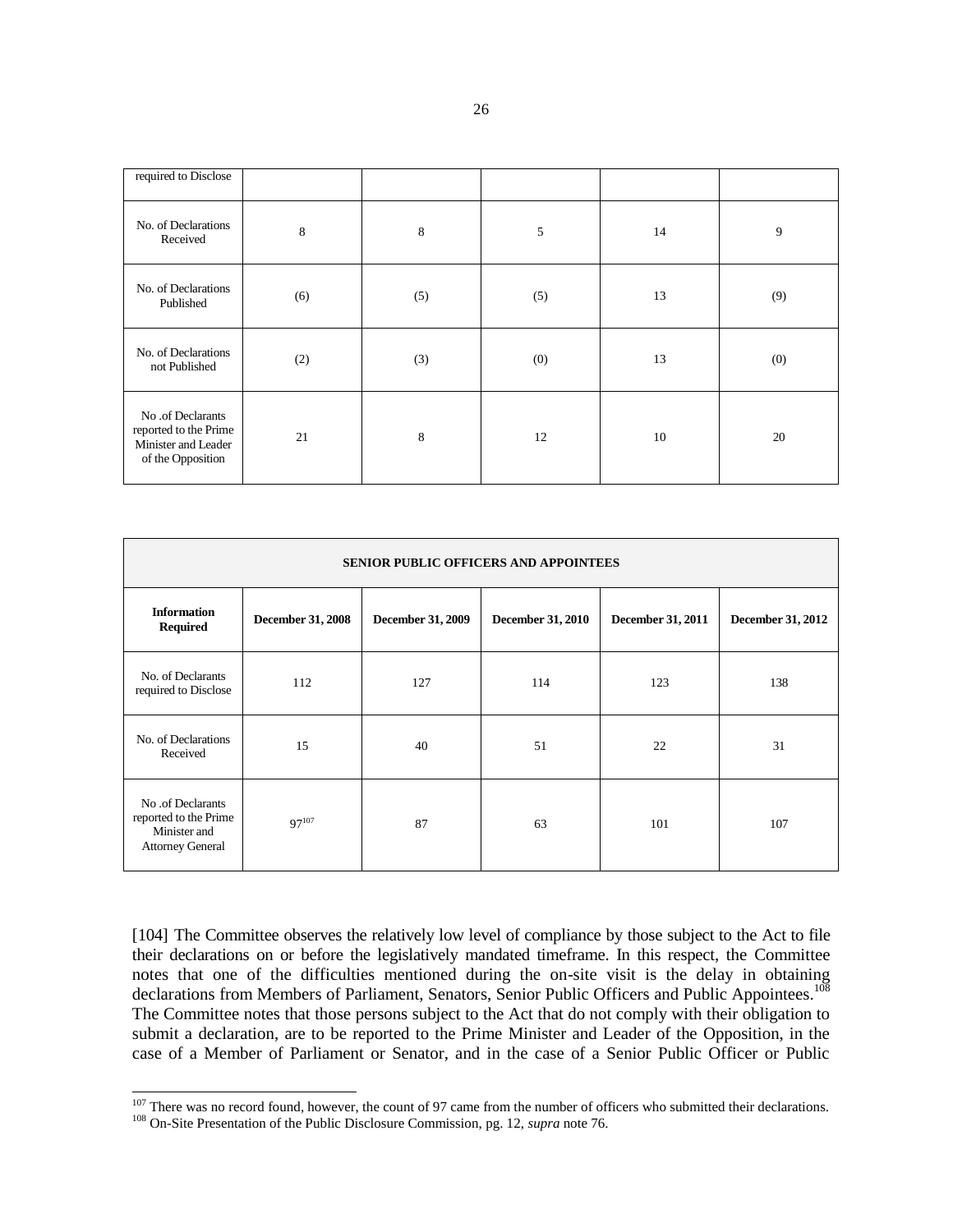Appointee, to the Prime Minister and the Attorney-General. This is also true in cases where the Commission conducts an investigation into a declaration. This is the only mechanism in place that the Commission has recourse. As such, the Commission is solely limited to reporting on non-compliance and the outcome of their investigations, with no ability to impose administrative sanctions. The Committee considers that the country under review may consider granting the Commission the power to impose a persuasive administrative penalty for the late or non-filing of a declaration. This may help encourage those persons subject to the Act to comply with its provisions. The Committee will formulate a recommendation. (see Recommendation 2.4.15 in Section 2.4 of Chapter II of this Report)

[105] Another measure that the country under review may consider is publicizing the names of the persons that have not submitted their declarations as required under the Public Disclosure Act, in addition to the report sent to the Prime Minister and Leader of the Opposition, or the Attorney General, depending if the person is a Parliamentarian or a Senior Public Officer or Public Appointee. As there is a difficulty in obtaining these declarations, publicizing names may prove useful in encouraging compliance of those that are in default. The Committee will formulate a recommendation. (see Recommendation 2.4.16 in Section 2.4 of Chapter II of this Report)

[106] The Committee also notes that under the Public Disclosure Act, the Commission, once it has examined a declaration and been satisfied that it has been fully made, shall publish a summary of that declaration in the Gazette. In this respect, the representatives of the Commission noted during the onsite visit that it waits to gather all declarations that are required to be submitted in a year so that it can publish them in a group in the Gazette. However, the representatives of the Commission stated if the declarations are not received, then the summaries are not published. The Committee observes that the Commission should consider establishing a timeline to publish all the declarations that they have examined and deemed satisfactory, regardless if all the required declarations have been received. Informing those that have not submitted their declarations that such a summary will be made public, and that they will not be included in the group may help encourage compliance with the Act. Moreover, rather than just limit to publishing them in the Gazette, they should also be published online so as to assure greater access to them by the public. The Committee will formulate recommendations. (See Recommendations 2.4.17 and 2.4.18 in Section 2.4 of Chapter II of this Report)

[107] The Committee further observes that under the Act, when a Parliamentarian fails to furnish to the Commission a declaration as required, or the Commission is not satisfied with the any aspect of a declaration, it is to report the matter to the Prime Minister and the Leader of the Opposition.<sup>109</sup> For Senior Public Officers and Public Appointees, these are sent to the Prime Minister and the Attorney General. These appear to be the only instances that the Commission works with other government bodies in fulfilling its mandate. In this respect, the Committee believes that under a strengthened legal regime for this Commission, the country under review will consider promoting further coordination mechanisms, by allowing it to report directly to the Attorney General or the Royal Bahamas Police Force, as appropriate, when it comes across alleged acts of corruption committed by those subject to the Public Disclosure Act. In addition it should maintain results on the outcome of those reports. (see Recommendations 2.4.19 and 2.4.20 in Section 2.4 of Chapter II of this Report)

[108] Finally, the Committee notes that the information provided in the tables is not available anywhere publicly, and as noted under section 2.2 of this report, a lack of website hinders the

<sup>109</sup> Section 8(1) of the Public Disclosure Act, *supra* note 33.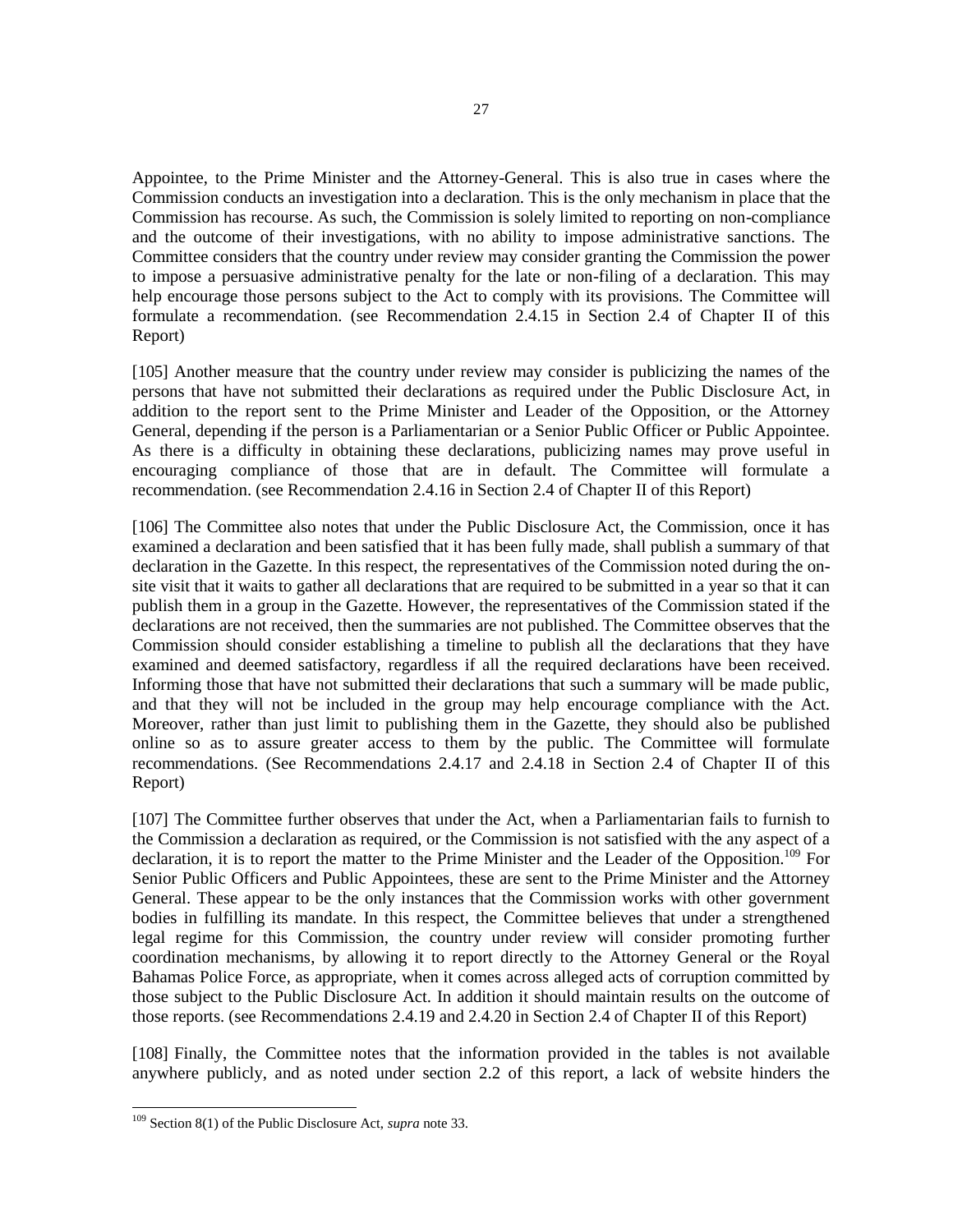availability of this type of information. In the interests of transparency and integrity of the system in place, the country under review should make these statistics public; especially considering it involves the oversight of Parliamentarians and senior officials who have not complied with their statutory obligations to file a declaration. The Committee will formulate a recommendation. (see Recommendation 2.4.21 in Section 2.4 of Chapter II of this Report)

#### **2.4. Conclusions and recommendations.**

[109] Based on the comprehensive review conducted with respect to the Public Disclosure Commission in the foregoing sections, the Committee offers the following conclusions and recommendations:

# [110] **The Bahamas has not considered and adopted measures intended to maintain and strengthen the Public Disclosure Commission, as an oversight body, as described in Chapter II, Section 1 of this Report.**

[111] In light of the comments made in the above-noted section, the Committee suggests that the country under review consider the following recommendations:

- 2.4.1 Consider establishing provisions that set out that the Public Disclosure Commission is independent in exercising its functions under the Public Disclosure Act. (See section 2.2 of Chapter II of this Report)
- 2.4.2 Ensure that the Public Disclosure Commission has budgetary independence. (See section 2.2. of Chapter II of this Report)
- 2.4.3 Provide the Public Disclosure Commission with the budgetary, human and material resources needed for the proper performance of its functions, within available resources. (See section 2.2 of Chapter II of this Report)
- 2.4.4 Establish and update on a periodic basis a website for the Public Disclosure Commission. (See section 2.2 of Chapter II of this Report)
- 2.4.5 Establish online a section for receiving complaints by the public on the work carried out by the Public Disclosure Commission. (See section 2.2 of Chapter II of this Report)
- 2.4.6 Implement outreach programs to inform the public on the manner in which they may submit complaints to the Public Disclosure Commission respecting the summarized declarations of Parliamentarians and the Senior Public Officials and Public Appointees, and to where such a complaint may be sent. (See section 2.2 of Chapter II of this Report)
- 2.4.7 Implement electronic means for completing a declaration as well as for submission by those subject to the Public Disclosure Act. (See section 2.2 of Chapter II of this Report)
- 2.4.8 Consider providing the Public Disclosure Commission the power to inspect and make copies of all records and documents of government departments and agencies. (See section 2.2 of Chapter II of this Report)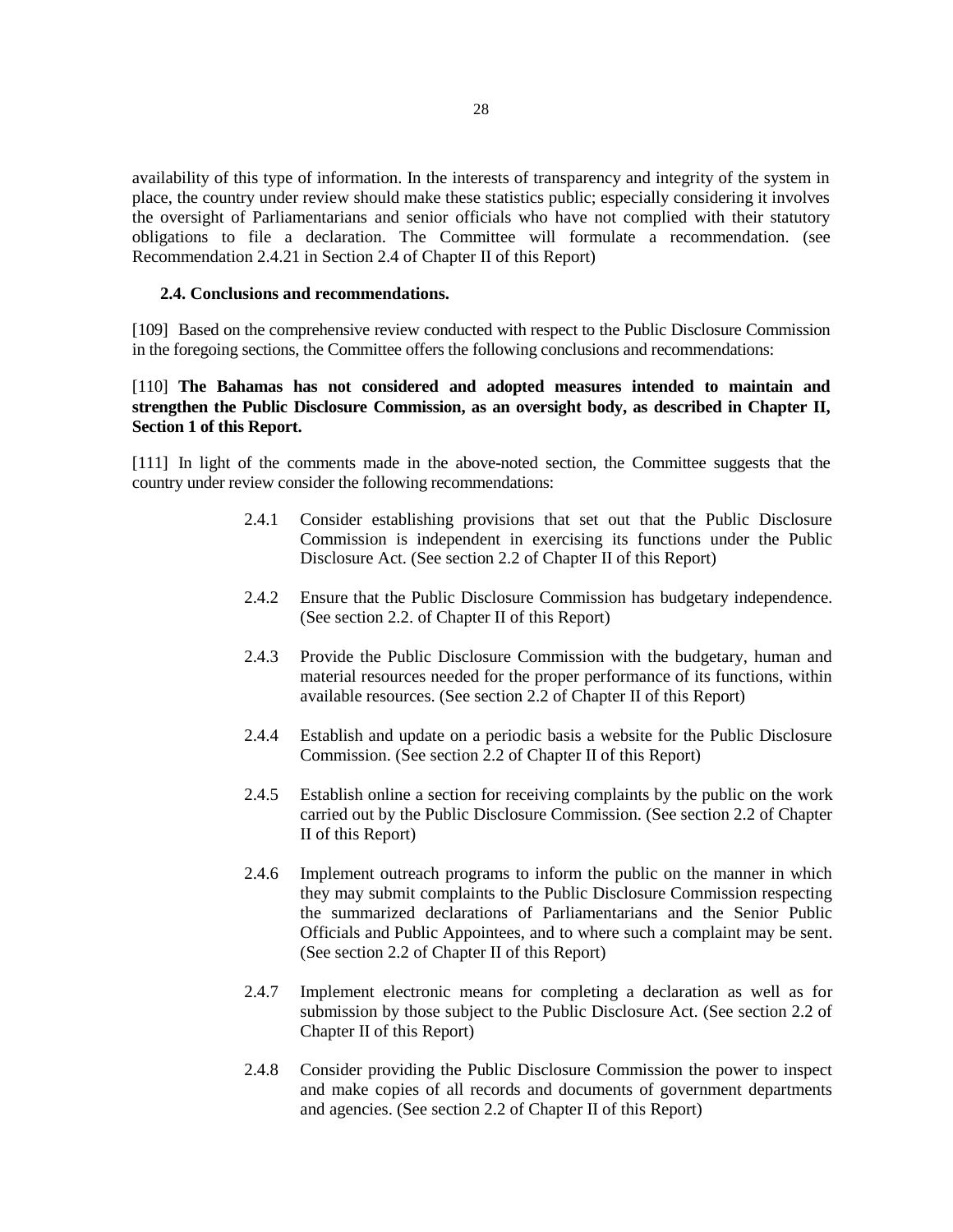- 2.4.9 Consider establishing timeframes for the appointment of Commissioners so as to ensure continuity in the functions of the Public Disclosure Commission. (See Section 2.2 of Chapter II of this Report).
- 2.4.10 Consider establishing further provisions that set out the circumstances under which members to the Public Disclosure Commission may have their appointment revoked. (See section 2.2 of Chapter II of this Report)
- 2.4.11 Consider establishing the requirement for publication of an annual report by the Public Disclosure Commission on its activities carried out within a year. (See section 2.2 of Chapter II of this Report)
- 2.4.12 Establish a training program by the Public Disclosure Commission in order to ensure that permanent, ongoing training is provided to all those subject to the Public Disclosure Act regarding their duties and obligations. (See section 2.2 of Chapter II of this Report)
- 2.4.13 Review the declaration form contained in the Public Disclosure Act to determine whether the information requested is adequate to ensure probity in public life. (See Section 2.2 of Chapter II of this Report)
- 2.4.14 Implement a register of declared interests in order to help identify potential conflicts of interest between a declarant's private interests and his or her public duty. (See section 2.2 of Chapter II of this Report)
- 2.4.15 Consider providing the Public Disclosure Commission the ability to impose administrative sanctions for the late or non-filing of a declaration by those subject to the Public Disclosure Act. (See section 2.2 of Chapter II of this Report)
- 2.4.16 Consider publicizing the names of those persons that have not submitted their declarations as required under the Public Disclosure Act. (See section 2.2 of Chapter II of this Report)
- 2.4.17 Consider establishing a fixed yearly timeline for the publication of summarized declarations. (See section 2.3 of Chapter II of this Report)
- 2.4.18 Publicize the summarized declarations online so as to assure greater access to them by the public. (See section 2.3 of Chapter II of this Report)
- 2.4.19 Establish further mechanisms of coordination that would allow the Public Disclosure Commission to report directly to the Attorney General or the Royal Bahamas Police Force, as the case may be, when it comes across alleged acts of corruption committed by those subject to the Public Disclosure Act. (See section 2.3 of Chapter II of this Report)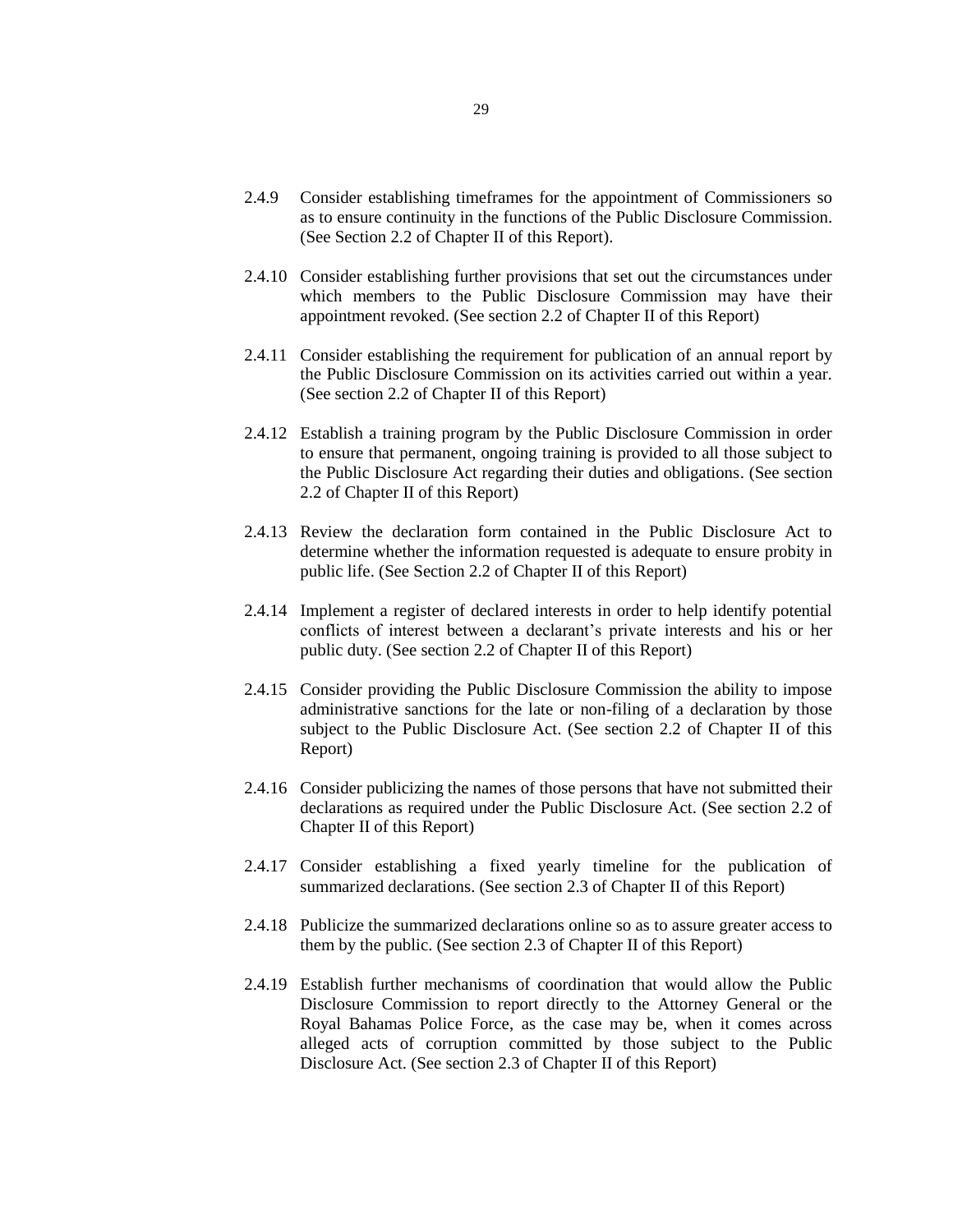- 2.4.20 Maintain results on the outcome of the reports made to the Prime Minister, Leader of the Opposition and the Office of the Attorney General, as appropriate, for failure to submit a declaration by those subject to the Public Disclosure Act, or when the Public Disclosure Commission is not satisfied with the any aspect of a declaration, in order to identify challenges and recommend corrective measures, as necessary. (See section 2.3 of Chapter II of this Report)
- 2.4.21 Make publicly available its statistical information with respect to the number of declarations required for submission in a year, number received, number that are outstanding, and number that have been referred to other bodies for further action, whether it is the Prime Minister, Leader of the Opposition and the Office of the Attorney General. (See section 2.3 of Chapter II of this Report)

## **3. DEPARTMENT OF THE AUDITOR GENERAL**

### **3.1 Existence of a legal framework and/or other measures**

[112] The Department of the Auditor General has a set of provisions in its legal framework and other measures concerning, among others, the following:

[113] With respect to its objectives and functions, article 136(1) of the Constitution of The Bahamas establishes that the Auditor General shall audit and report at least once every year on the accounts of the Supreme Court, the Senate, the House of Assembly, all departments and offices of the Government (but excluding the Department of the Auditor-General), the Public Service Commission, the Judicial and Legal Service Commission, the Police Service Commission and all Magistrates' Courts.<sup>110</sup> In addition, article 136(7) empowers the Auditor General to perform such functions in relation to the accounts of the Government of The Bahamas and the accounts of other public authorities and other bodies administering public funds in The Bahamas as may be prescribed by or under any law in force in The Bahamas or; such other functions in relation to the supervision and control of expenditure from public funds in The Bahamas as may be prescribed. As noted in the Response to the Questionnaire, the country under review asserts that there is nothing in law, which limits the right of the Auditor General to audit the books of all Ministries, Departments and Agencies of Government.<sup>111</sup>

[114] In addition, section 38 of the Financial Administration and Audit Act, 2010, provides, that the Auditor General, in performing his or her duties, shall ascertain, among other things, a) that all reasonable precautions have been taken to safeguard the collection of public moneys, and that the laws, directions and instructions relating to them have been duly observed; b) that all issues and payments are made in accordance with proper authority, that all payments are properly chargeable and are supported by sufficient vouchers or proof of payment; and c) that all public moneys expended or charged to an appropriation account are applied to the purpose or purposes for which the grants made by the House of Assembly are intended to provide and that the expenditure conforms to the authority which governs it.<sup>112</sup> Furthermore, the Auditor General is to carry out examinations into the

<sup>110</sup> Constitution of The Bahamas, *supra* note 3.

<sup>111</sup> Response to the Questionnaire, pg. 15, *supra* note 4.

<sup>112</sup> Financial Administration and Audit Act, 2010, *supra* note 62.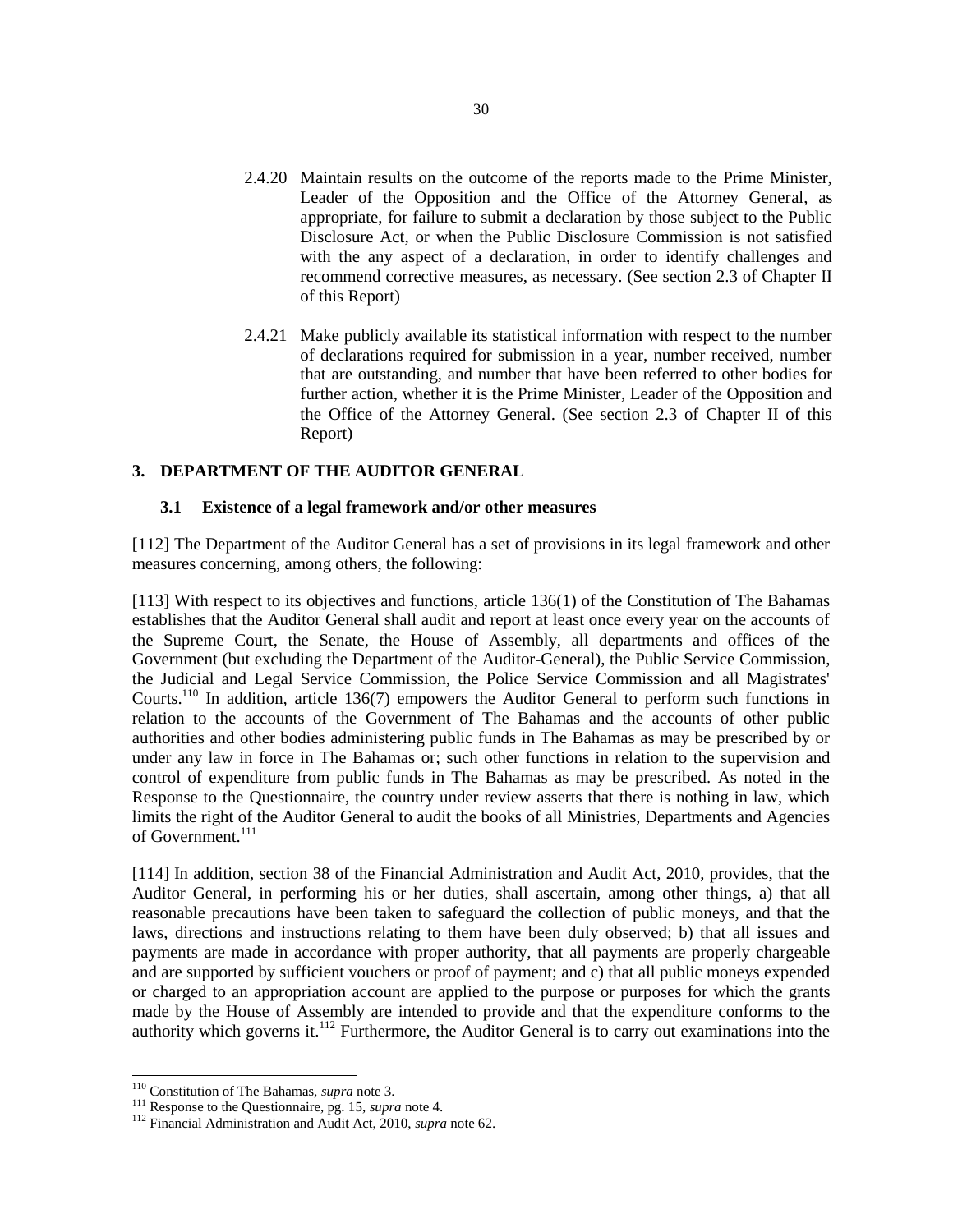economy, efficiency and effectiveness with which any department, authority or other body that has used its resources in discharging its functions.<sup>113</sup>

[115] The Auditor General, however, is prohibited from auditing its department accounts, in accordance with article 136(6) of the Constitution, as these are audited and reported on by the Minister of Finance.

[116] Pursuant to article 136(5) of the Constitution, the Auditor General, in the exercise of his or her functions, is not subject to the direction or control of any person or authority.

[117] Article 136(3) further provides that in carrying out its work, the Auditor General, as well as his or her subordinate staff, shall at all times be entitled to have access to all books, records, returns and reports relating to the accounts. Section 34(1) of the Financial Administration and Audit Act further expands on the powers of the Auditor General in this respect. For example, for the purpose of the examination of any account, the Auditor General is entitled to have access to all books, records, vouchers, documents, returns, cash, stamps, securities, stores or other Government property in the custody of any officer; to require production of any books, accounts, vouchers or papers under the control of any officer relating to or in any way concerning the public accounts; and to call upon any officer for any explanations and information.

[118] Article 136(2) provides that the Auditor General is to be appointed by the Governor General, on the recommendation of the Public Service Commission, after this Commission has consulted the Prime Minister. Article 136(8) of the Constitution further provides that the Auditor General may only be removed from office only for inability to discharge the functions of the office whether arising from infirmity of mind, body or any other cause, or for misbehavior. Furthermore, article 136(9) provides that the Auditor General may only be removed from office by the Governor General if the questions of removal from office has been referred to a tribunal, and this tribunal has recommended to the Governor General that the Auditor General ought to be removed for inability as aforesaid or for misbehavior.

[119] With respect to the staff of the Department, including that of the Senior Deputy Auditor General and Deputy Auditor General, these are hired as public servants.<sup>114</sup> These appointments are made on recommendation by the Auditor General, and on the advice of the Public Service Commission.<sup>115</sup> The Auditor General interviews the personnel, and if determined useful, will send requisite information to the Public Service indicating the desire to hire them.<sup>116</sup> As public servants, they are subject to the provisions on appointment, termination of appointment and discipline contained within the Public Service Regulations, as well as the rules that prevent corruption, conflicts of interest and the limitation on political participation, as contained in the General Orders.

[120] With respect to the existence of manuals or documents for performing their tasks and describing their functions, the country under review, in its Response to the Questionnaire, states that it follows both the International Standards on Auditing and the International Organization of

<sup>&</sup>lt;sup>113</sup> Section 36, *ibid.* Section 37 further provides that if the Auditor General has reasonable cause to believe that any authority or body has in any of its financial years received more than half its income from public funds he or she may carry out an examination into the economy, efficiency and effectiveness with which it has in that year used its resources in discharging its functions.

<sup>114</sup> Response to the Questionnaire, pg. 12, *supra* note 4.

<sup>115</sup> On-Site Presentation of the Auditor General, pg. 6, [http://www.oas.org/juridico/english/mesicic4\\_bhs.htm](http://www.oas.org/juridico/english/mesicic4_bhs.htm) 

<sup>116</sup> Response to the Questionnaire, pg. 12, *supra* note 4.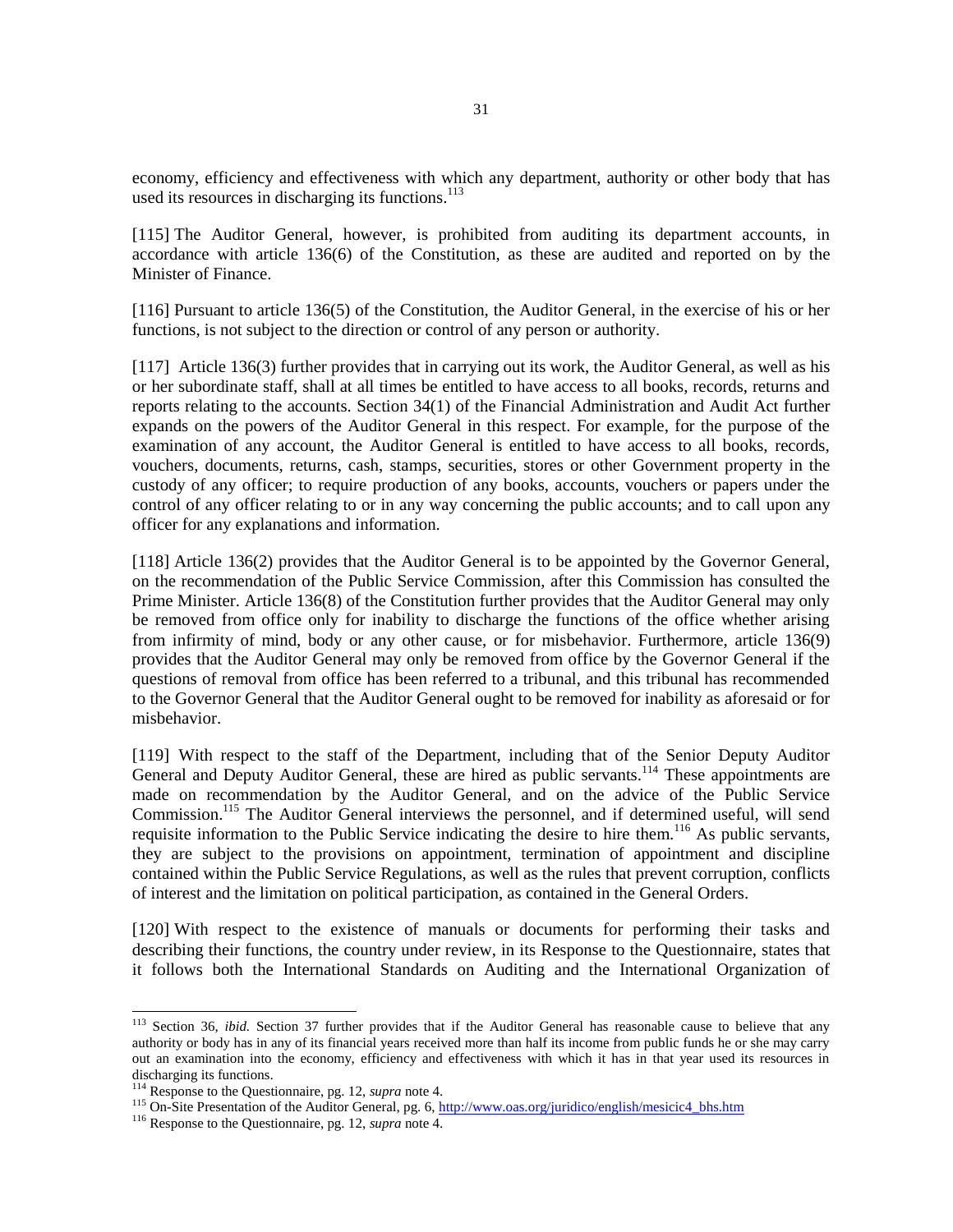Supreme Audit Institutions (INTOSAI) Auditing Standards.<sup>117</sup> During the on-site visit, it further stated that it has documented procedures for Government Auditing Standards, Guidelines and Procedures established by the Financial Regulations 1975 and the Financial Administration and Audit Act 2010 and International Financial Reporting Standards.<sup>118</sup> These documented procedures and standards include methods, practices, formulas, steps and fieldwork guides. In this respect, the MESICIC Technical Secretariat was provided with a copy of the Audit Manual, a Checklist on Policies and Procedures on Quality Controls and Worksheet on Risk Based Audit Program.<sup>119</sup>

[121] Regarding training, during the on-site visit, the Auditor General noted that he received upgrades by attending workshops put on by the INTOSAI Development Initiative, workshops and seminars sponsored by the Bahamas Institute of Chartered Accountants and Master Classes held by the Caribbean Supreme Audit Institutions (CAROSAI).<sup>120</sup> Moreover, training for public audit personnel is provided by both the local chapter of CAROSAI and INTOSAI.<sup>121</sup> The Auditor General also indicated that training in the past three years consisted in areas such as risk based auditing, information technology training, performance auditing and value for money procurement training. Moreover, training is based on needs of the Department, taking into account the availability of training courses offered, such as those by the CAROSAI.

[122] The Auditor General also noted that the Department uses the Interactive Data Extraction Analysis (IDEA), a software audit tool, as an example of modern technologies to facilitate its work. Staff is also provided training on this software.

[123] With respect to the manner the general public is provided information with respect to their objectives and functions, the Department has a website which is located at [http://www.bahamas.gov.bs/auditorgeneral.](http://www.bahamas.gov.bs/auditorgeneral) This webpage provides an overview of the oversight body, its mandate, relevant legislation and copies of its annual reports as well as contact information. In addition, the annual reports of the Department of the Auditor General are available to the general public once they are tabled in the House of the Assembly. A copy of the annual report is also given to the Treasurer of The Bahamas.<sup>122</sup>

[124] With respect to the manner in which budgetary resources are needed for their operations, the country under review, in its Response to the Questionnaire, states that: "*A budget is sent to finance, and money is given at the beginning of every budgeted period. The Office of the Auditor General maintains its own account. Every month a report is sent to a finance officer at the Ministry of Finance who deals with the Auditor General's Office; it is an expenditure report only, as the office does not produce income.*" 123

[125] With respect to the budget for the Department, the numbers provided in the budget online for The Bahamas are the following:<sup>124</sup>

<sup>117</sup> *Ibid.*

<sup>118</sup> On-Site Presentation of the Auditor General, pg. 10, *supra* note 115

<sup>&</sup>lt;sup>119</sup> Audit Manual, Checklist on Policies and Procedures on Quality Controls and Worksheet on Risk Based Audit Program are available at http://www.oas.org/juridico/english/mesicic4\_bhs.htm

<sup>120</sup> On-Site Presentation of the Auditor General, pg. 9, *supra* note 115.

<sup>121</sup> *Ibid.* See also Response to the Questionnaire, pg. 12, *supra* note 4.

<sup>122</sup> On-Site Presentation, pg. 10, *ibid* and Response to the Questionnaire, pg. 12, *supra* note 4.

<sup>123</sup> Response to the Questionnaire, *ibid.*

 $124$  Numbers found in the Recurrent Expenditure Summary for each fiscal year at the website of the [National Budget.](http://www.bahamas.gov.bs/wps/portal/public/National%20Budget/Budget%20Documents/!ut/p/b1/vZTbkppAEIafJQ_A0oMchktERIThDDLcWCKCykFYXXF5-rCppHKo2k0uksxcTfX391_dPdVsyiZs2u7up3J3O13aXf32TsXtDHSiKDwmugAiGJFrKa604hwkTACdAHjnKPCh3uS-6j8Avuh1h3jqFIY4moOxIuYCq3gGK4ndsElIOXlxNUpdi4vOu57LmHbOsrfDl-cTnES9HRjzms-peLctkVmDdAX5NYhyMfENynTrE3Ou8_ayp1Xpab3B4AeU3ezqPsKa2R_vGyGUi7QwHq_Lwh8JveHLdkkOnUCCVAsKnnYeWVSz_JjllwyqvtedfU1V2h-zQ5BJi9PtaqroZtFDczimuueNW0jEF4a2w6dP3-p_v8A_6v97AA-_02_Y9EPkLcMX4KMRfxsST7QpgyPgJRgoFCxXlBGew28spiHbq0tzYOmEST9gYQxTHlD8AHmAbcSGbAL8Nji_dsZYjf4ZBggWBrLHnKBwg4j2HNhRBbac2qTCIzxHA9FuJAidMdSuyLYTN4_9aK6o_qGYtb8aOlwoT4YqEs1IgAD4f22oCw6eGiGFriJwoDvofxvO_mtLddeBf17hT5-G9_7-DNdsesqap2HfPMETlkUkSJiXsQg8jyU2PlNRmLbRoGn-dk2Rde2lzlE82wf7CL1qU76sk5nB7Yuj1Jr-PF7697zdVbo_HzK-VZt2pUfQ188NdPdNjG8kRWejuOiYZmvTn0XGw5KgFMrmsjH4ZbldDbK72lmjdHbOmlDnm1u8L_zF_WXETE6TtQN501iZLeLubi3oQa7dUz6QLSCrfxHUnrMOy3ao7HUtZ5lHdHvJRcqmyvskB97ld17y4IaucXRgNBMNK2XaWl0TRXfTEn2tWCTj96tMwc8woB-F/dl4/d5/L2dBISEvZ0FBIS9nQSEh/)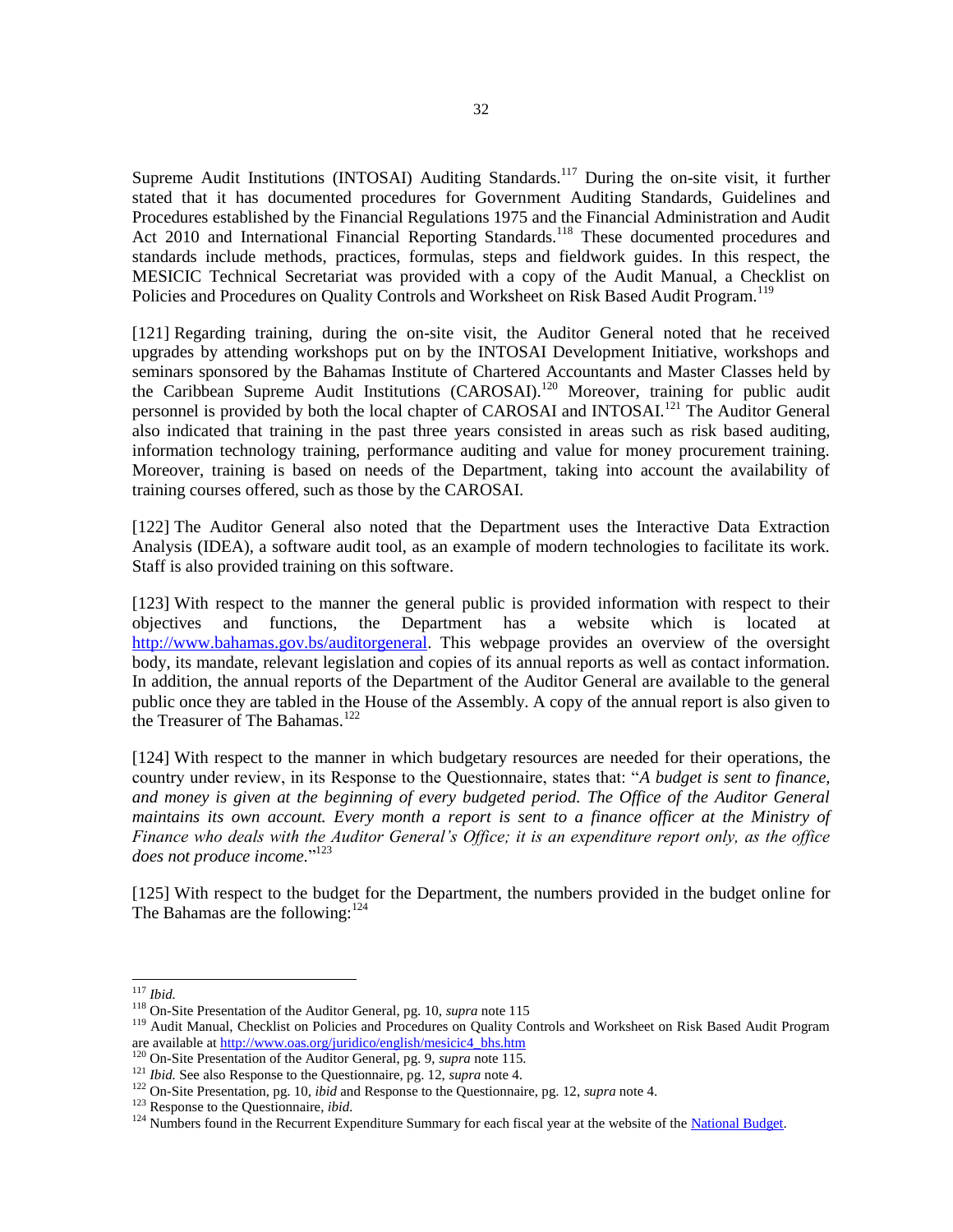| <b>Fiscal Year</b> | <b>Budget</b> (in Bahamas dollars) |
|--------------------|------------------------------------|
| 2014/2015          | 2 2 0 5 1 5 9                      |
| 2013/2014          | 1773899                            |
| 2012/2013          | 2015628                            |
| 2011/2012          | 2029969                            |
| 2010/2011          | 1981793                            |

[126] Regarding coordination mechanisms for harmonizing functions, the country under review, in its Response to the Questionnaire, notes that it requires the cooperation of all Governmental bodies.<sup>125</sup> In this respect, a Memorandum of Understanding between the Office of the Auditor General and the Internal Audit Department of the Ministry of Finance that outlines an agreement for their operations is currently being negotiated.<sup>126</sup> A copy of this draft Memorandum was provided during the on-site visit. $127$ 

[127] With respect to internal control mechanisms, the country under review notes that an Annual Confidential Report is an assessment designed by the Public Service to record and discuss the rating of each individual employee.<sup>128</sup> This evaluation also provides employees to voice their concerns, complaints and allegations, and for their supervisors to do the same.<sup>129</sup>

[128] Regarding accountability mechanisms, the country under review notes that it includes the production of reports at the end of an audit, as well as a time frame for producing said reports. There is also a requirement to properly document and account for the time spent on all audits. Finally, the public may access the Annual Report of the Auditor General once it is tabled in the House of the Assembly.<sup>130</sup>

### **3.2. Adequacy of the legal framework and/or other measures.**

[129] The Department of the Auditor General has a set of provisions and/or other measures that are relevant for promoting the purposes of the Convention, some of which were succinctly described in section 3.1. Nevertheless, the Committee considers it appropriate to set forth some observations with respect to these provisions and/or other measures.

<sup>125</sup> Response to the Questionnaire, pg. 12, *supra* note 4.

<sup>126</sup> *Ibid.* See also On-Site Presentation, pg. 13 *supra* note 115.

<sup>&</sup>lt;sup>127</sup> Memorandum of Understanding between the Department of the Auditor General and the Internal Audit Section of the Ministry of Finance, *supra* note 62.

<sup>128</sup> Response to the Questionnaire, pg. 12, *supra* note 4.

<sup>129</sup> *Ibid.*

<sup>&</sup>lt;sup>130</sup> *Ibid.* Subsequent to the on-site visit, the MESICIC Technical Secretariat received a copy of the annual reports for the years 2007, 2008, 2009, 2010, 2011 and 2012. These reports are on file with the MESICIC Technical Secretariat.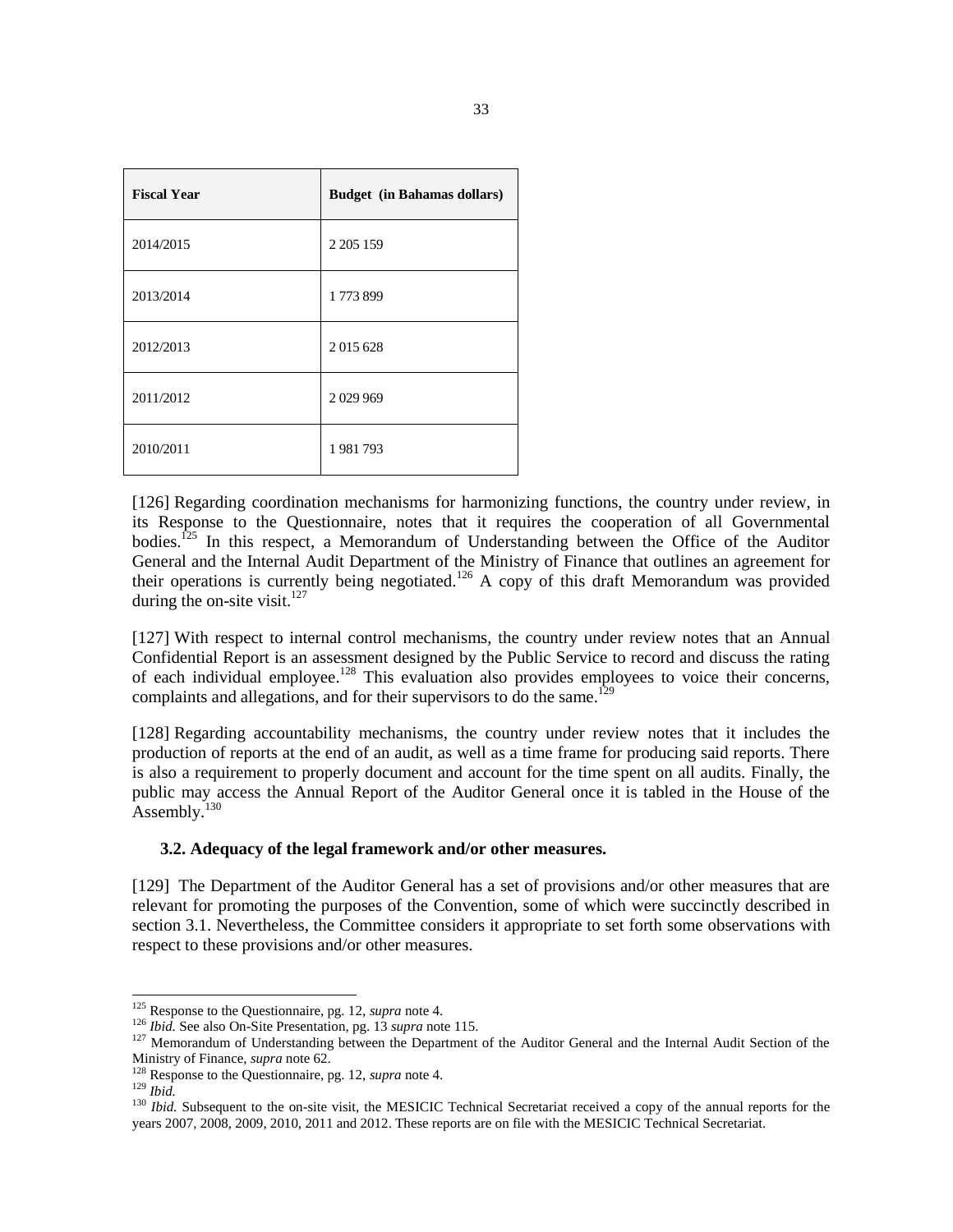[130] The Committee notes that in the presentation made by the Auditor General during the on-site visit, mention was made of the Financial Administration and Audit Act, 2010. Reference was made to the Act as part of the documented procedures followed by the Department for performing tasks.<sup>131</sup> Moreover, the Auditor General set out the timeframe found in this Act for when statements of account are to be sent to the Auditor General, and in turn, the time frame for the Auditor General to examine, certify and lay these statements before the House of Assembly.

[131] The Committee notes that this Act was enacted in order to modernize public financial administration and audit in The Bahamas.<sup>132</sup>, However, it appears that the corresponding Financial Regulations have not been enacted. These Regulations are important for providing further details on the proper administration, control and audit of public finances. For example, as noted under section 3.1, the Department relies on these Regulations as a documented procedure for carrying out its tasks. The Committee will formulate a recommendation (See Recommendation 3.4.1 in Section 3.4 of Chapter II of this Report)

[132] During the on-site visit, the Auditor General informed that it needs more staff to carry out its functions more effectively, an observation that is also found in the 2012 Report of the Auditor General, where it is noted that *[t]he Office of the Auditor General continue* [sic] *to operate with minimal staff. A number of staff has retired and there has not been any replacement*. 133

[133] The Auditor General did mention that certain steps have been taken to address this issue. For example, the Auditor General stated that the Department had just hired 9 new staff members, 5 contract workers and 4 interns. Moreover, he stated that the Department was provided \$500 000 to hire staff on contract, and is seeking to increase the number of professional staff by ten over the next  $3$  years.<sup>134</sup>

[134] The Committee also observes that in comparing the staff composition found in the 2011 and 2012 Reports of the Auditor General, the complement of authorized staff increased from 61 to 78 persons.<sup>135</sup> Nevertheless, the Committee notes with concern that the number of staff employed by the oversight body in 2012 numbered 45, meaning there existed a vacancy of 33 positions, a significant amount affecting the work of this oversight body. Since the date of that report, during the on-site visit, the Auditor General noted there are now 39 persons employed in the Department, and that it had recently lost 4 qualified accountants, leaving only 3 qualified accountants, a number that included himself.

[135] The Committee notes that insufficient staff may place a limitation on the scope of audits, and increase the risk that audits may fail to identify fraudulent activities, as well as misstatements of Government accounts. It may also make it more difficult for the Audit Department to carry out other important duties, such as examinations into the economy, efficiency and effectiveness of which department, authority or other body has used government resources in discharging its functions.<sup>136</sup>

<sup>131</sup> On-Site Presentation of the Auditor General, pg. 10, *supra* note 115.

<sup>&</sup>lt;sup>132</sup> Se[e Ministry of Finance: Enhancing Accountability and Transparency in Public Financial Administration,](https://www.google.com/url?sa=t&rct=j&q=&esrc=s&source=web&cd=1&cad=rja&uact=8&ved=0CB4QFjAA&url=https%3A%2F%2Fwww.bahamas.gov.bs%2Fwps%2Fwcm%2Fconnect%2Feecd2e94-007d-4749-b6e0-ada6e9eda8b2%2FEnhancingAccountabilityAndTransparencyInPublicFinancialAdministration.pdf%3FMOD%3DAJPERES&ei=A8mAVJL6CeH7igL49oHADQ&usg=AFQjCNE8J89iiDyrKaDcAY7r-np-OA0XVA&sig2=1V6KVWCOXl8bn0YEZgd_gA) pg. 4.

<sup>133</sup> On-Site Presentation of the Auditor General, pg. 15, *supra* note 115 and 2012 Report of the Auditor General, pg. 6, on file with the MESICIC Technical Secretariat.

<sup>134</sup> On-Site Presentation of the Auditor General, pg. 16, *ibid.*

<sup>&</sup>lt;sup>135</sup> 2011 Report of the Auditor General, pg. 23 and 2012 Report of the Auditor General, pg. 24, on file with the MESICIC Technical Secretariat.

<sup>136</sup> Section 29 of the Financial Administration and Audit Act, 2010, *supra* note 62.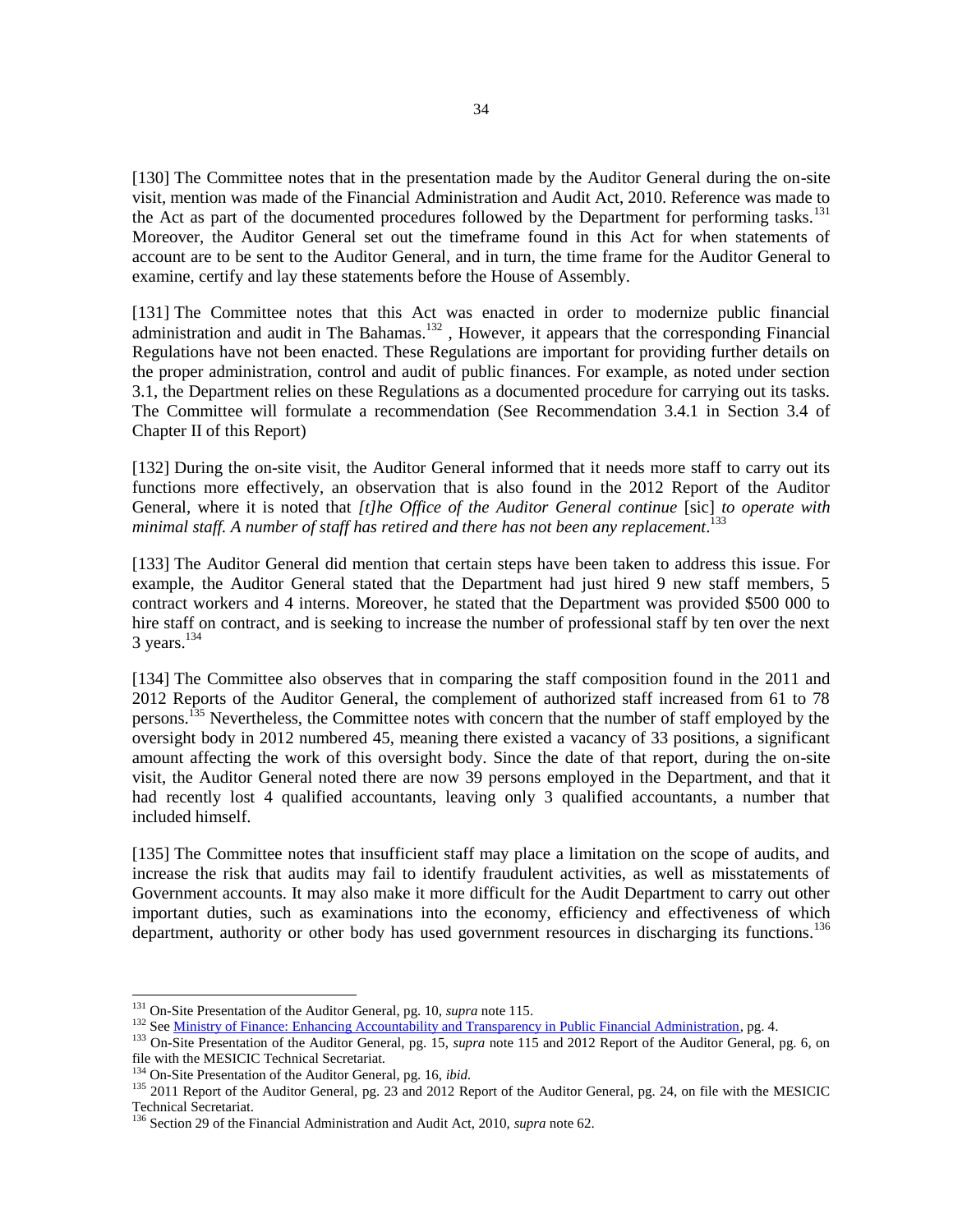The Committee further notes that the Department is not able to carry out special audit assignments, as these are outsourced to accounting firms. $137$ 

[136] Given the foregoing, the country under review should consider ensuring that the Department of the Auditor General has sufficient human resources to adequately carry out its functions, within available resources. In this respect, it should also consider adopting such measures as needed to ensure that the Department has the qualified accountants it needs for the proper performance of its functions. The Committee will formulate recommendations. (see Recommendations 3.4.2 and 3.4.3 see in Section 3.4 of Chapter II of this Report)

[137] Related to the issue of human resources, the Auditor General noted that he has difficulty in retaining personnel, when the remuneration of the private sector is more attractive. As noted earlier, the Department is losing people and not filling its vacancies in a timely manner.

[138] In this respect, the Auditor General is anticipating that the Department will be given funding to carry out hiring separate and apart from that of the Public Service Commission. The Committee also observes that in the aforementioned 2013 Report of the Constitutional Commission into a Review of The Bahamas Constitution, it is also recommended that the Auditor General be able to appoint and control its Staff, in order to strengthen the independence of this oversight body.<sup>138</sup>

[139] The Committee considers that with greater autonomy over its human resources, this may be a step forward in providing this oversight body the ability to attract and retain personnel, providing competitive salaries than what is currently being offered, and thus better fulfill the human resource needs of this Department. The Committee will formulate a recommendation. (see Recommendation 3.4.4 in Section 3.4 of Chapter II of this Report)

[140] On this issue, during the on-site visit, the Chair of the Public Accounts Committee noted that in discussions between the Public Accounts Committee and the Auditor General, it was indicated that it was difficult to attract qualified staff, due to funding and the remuneration offered.

[141] With respect to the budget process for the Auditor General, it was noted that all budget submissions are to be made through the Ministry of Finance, the Minister being the Prime Minister as well, a situation by which the country under review has observed may affect the independence of the Auditor General. In the 2013 Report of the Constitutional Commission into a Review of The Bahamas Constitution, the following is noted: $139$ 

[142] "*The Constitution attempts to make the Auditor–General completely independent of the Legislature and the Executive by securing his terms of service and making him irremovable except in accordance with a judicial procedure. Article 136(5) provides that "in the exercise of his functions…the Auditor General shall not be subject to the direction or control of any other person or authority." That may well be so as a matter of constitutional principle, but the reality of the existence of the Office of the Auditor General is rather different. For one, this office depends on the Ministry of Finance for an operating budget, and the Constitution leaves the audit of the Office of the Auditor General in the hands of the Minister of Finance. Both situations have significant implications for the degree of independence that the Auditor General is able to exercise.*"

<sup>137</sup> See pg. 7 of the Office of the Auditor General Three Year Strategic Plan 2013 – 2015, [http://www.oas.org/juridico/english/mesicic4\\_bhs.htm](http://www.oas.org/juridico/english/mesicic4_bhs.htm)

<sup>138</sup> Report of the Constitutional Commission into a Review of The Bahamas Constitution, ps. 198 and 200, *supra* note 34. <sup>139</sup> *Ibid*, pg. 198.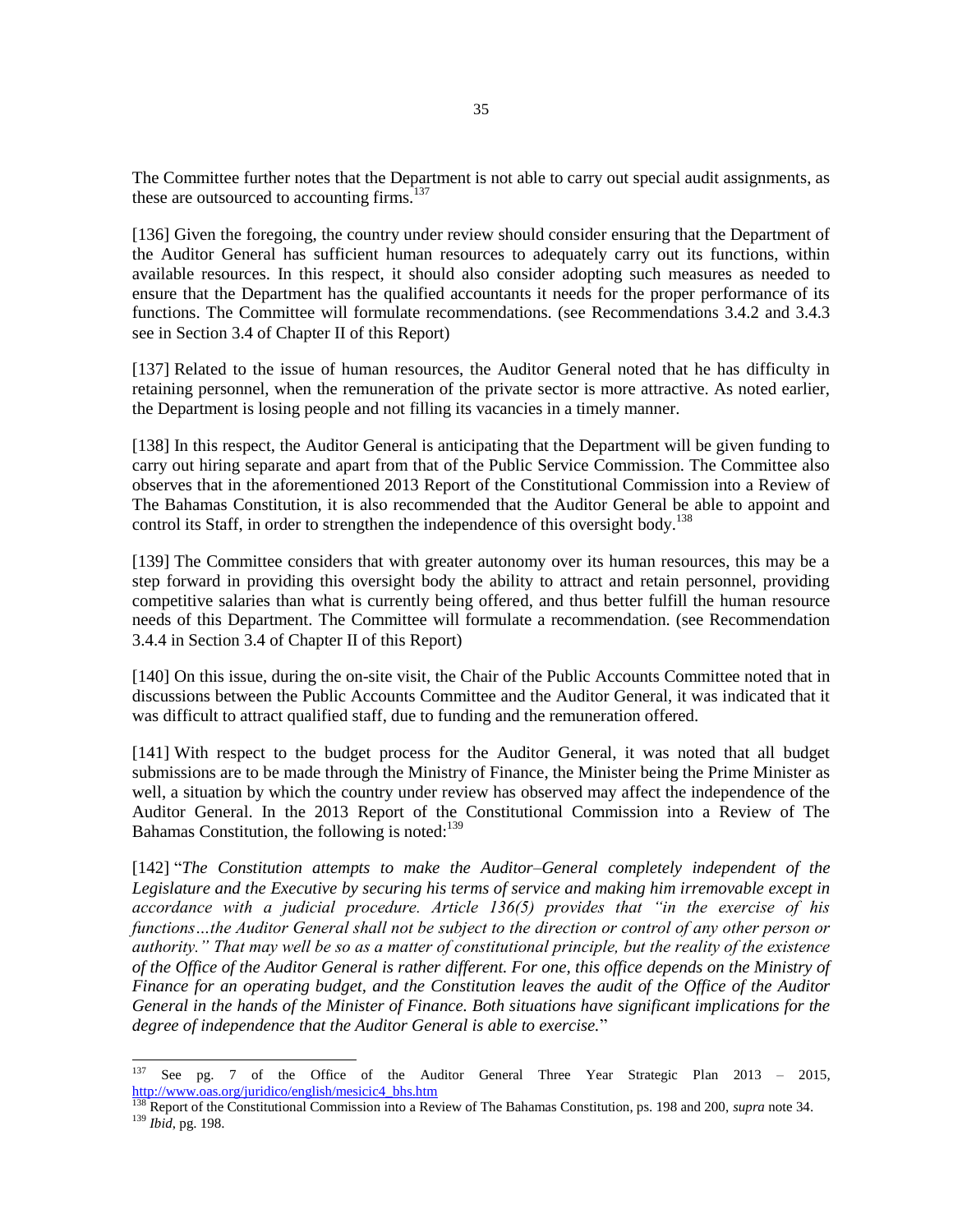[143] The Auditor General, as well as the Chair of the Public Accounts Committee, during the on-site visit, mentioned that the budget process is an issue with respect to the operation of the Department, pointing out that it audits the accounts of the Ministry of Finance, while depending on this entity for its budget. One proposal by the Auditor General is to send the budget to an Independent Accounts Committee or the Public Accounts Committee for discussion and then forwarded to Cabinet for approval, thus eliminating the need to seek the approval from the Ministry of Finance, <sup>140</sup> a sentiment echoed by the Chair of the Public Accounts Committee during the on-site visit. The Committee believes the country under review should consider having the Department of the Auditor General present its budget to the Public Accounts Committee, and not present it to an entity subject to an audit, and thus strengthen the independence of this oversight body in fulfilling its mandate. To this end, the Auditor General cited a United Nations Resolution that emphasized the importance of an independent audit institution in managing its own budget without interference or control from the Executive.<sup>141</sup> The Committee will formulate a recommendation. (See Recommendation 3.4.5 in Section 3.4 of Chapter II of this Report)

[144] During the on-site visit, the Chair of the Public Accounts Committee noted that it was his understanding that the most current report prepared and sent to the Speaker was the 2011 report, and that it had yet to be made public as approval from the Ministry of Finance was needed before being released. The Auditor General, in his meeting with the representatives of the MESICIC, noted that the 2012 report had just been prepared and submitted, a copy of which was provided to the Technical Secretariat subsequent to the visit.

[145] In this respect, the Auditor General noted that there is a statutory requirement for all statement of accounts to be submitted by the Treasurer within 3 months of the end of the financial year, that being June 30. These accounts are then transmitted to the Auditor General, who examines and certifies them, and the Minister of Finance is to table them to the House of Assembly before December 31 next following the end of the financial year, or, if the House of Assembly is not sitting, on any of the first fifteen days after he House next sits.<sup>142</sup>

[146] The Committee observes, however, that it appears that the Auditor General is not preparing these reports in a timely manner, once they have received the statement of accounts. For example, during the on-site visit the Auditor General mentioned that the last report prepared and submitted by his office was for 2012. This being the case, it appears that the report for 2012/2013 financial year has yet to be prepared and submitted, though the deadline for laying this report was in December of 2013, in accordance to the timeframe set out by the Auditor General during the on-site visit.

[147] The Committee believes that the Auditor General should comply with the statutory timeframe for presenting its report by December 31 of a given year and it should also consider ensuring that once the report is tabled in the House of Assembly, it should be made available on its website. Currently, the website has annual reports up to 2011, and does not contain the one for 2012 that was provided to the Technical Secretariat subsequent to the on-site visit. The Committee will formulate recommendations. (see Recommendations 3.4.7 and 3.4.8 in Section 3.4 of Chapter II of this Report). (see Recommendations 3.4.6 and 3.4.7 in Section 3.4 of Chapter II of this Report)

<sup>140</sup> On-Site Presentation of the Auditor General, pg. 16, *supra* note 115.

<sup>&</sup>lt;sup>141</sup> Resolution A/RES/66/209, "Promoting the efficiency, accountability, effectiveness and transparency of public administration by strengthening supreme audit institutions," http://www.un.org/en/ga/search/view\_doc.asp?symbol= [A/RES/66/209.](http://www.un.org/en/ga/search/view_doc.asp?symbol=%20A/RES/66/209) This Resolution recognized the work of the International Organization of Supreme Audit Institutions and its Mexico Declaration on Supreme Audit Institutions Independence of 2007.

<sup>142</sup> See sections 32 and 33 of the Financial Administration and Audit Act, 2010, *supra* note 62.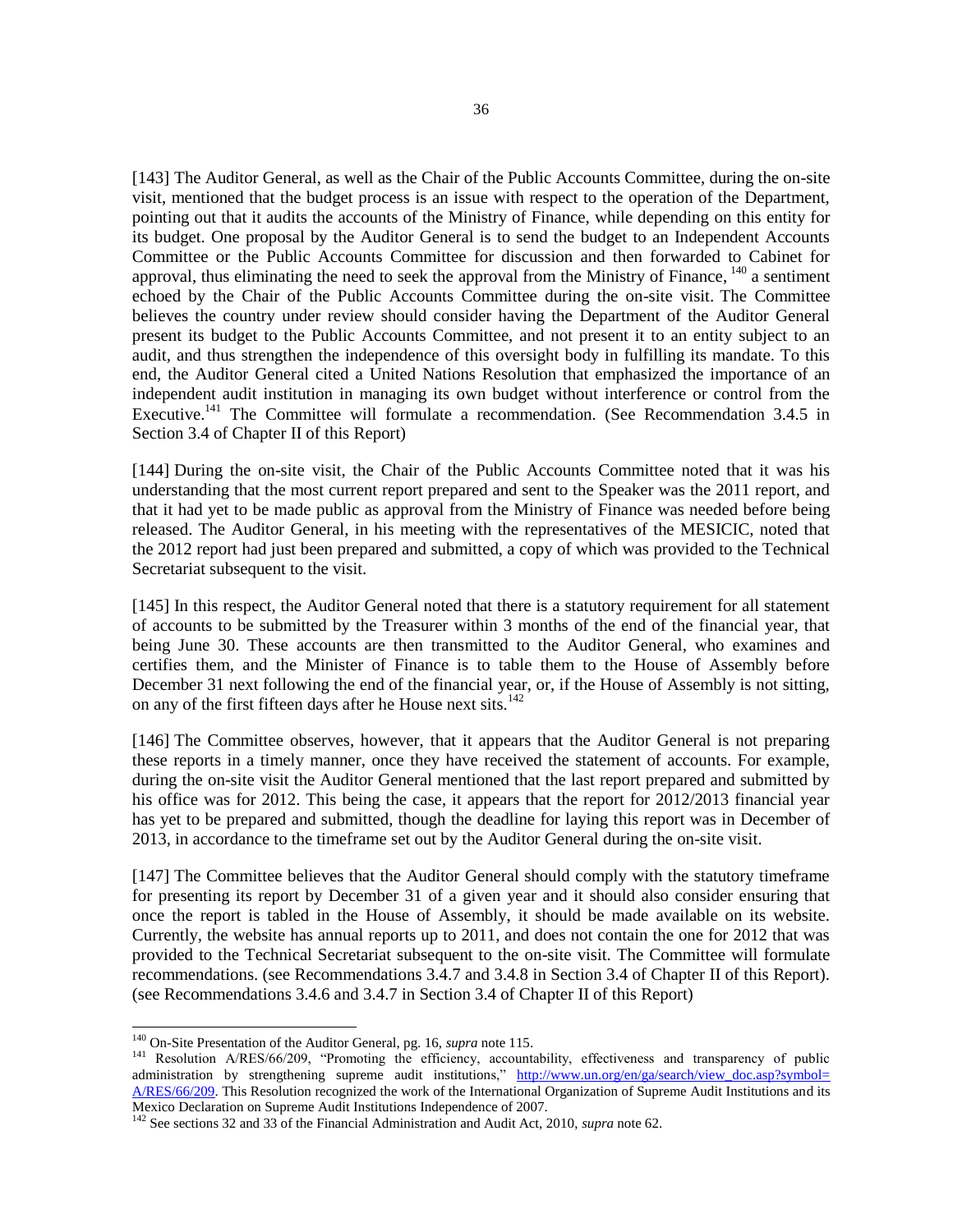[148] In relation to the reports of the statement of accounts prepared and submitted by the Auditor General, it was noted during the on-site visit that not all financial statements are submitted in a timely fashion, as required by law, so that they may then be forwarded to the Auditor General by the Financial Secretary for examination and certification by the Auditor General.<sup>143</sup> This situation may delay the Auditor General in submitting the report on the statement of accounts of the government for a given year. The Committee notes that there appears to be no sanctions in place for failure or delay in submitting a statement of account, other than perhaps being called to the Public Accounts Committee for questioning.<sup>144</sup> Neither the Constitution or the Financial Administration and Audit Act provide for any sanctions for failing to submit a statement of account to the Treasurer within the statutory timeframe.

[149] The country under review should consider sanctions that can be levied by the Treasurer or Auditor General, as deemed appropriate on those persons or agencies responsible for submitting these statements, in order to encourage compliance. In addition, the Auditor General should also consider listing, in the annual reports, those government ministries, departments and agencies that have not submitted their statements of accounts. The Committee considers that making public the list of government departments that are in non-compliance may encourage action on their part. The Committee will formulate recommendations. (see Recommendations 3.4.8 and 3.4.9 in Section 3.4 of Chapter II of this Report)

[150] It is noted that during the on-site visit, an academic representative from Civil Society Bahamas, a civil society organization, observed that there appeared to be no consequences for failing to submit the statement of accounts.

[151] In addition, an obstacle to the work of the Department is a lack of access to audit information and documents within some government departments and ministries, which has been raised in the Audit Reports of the Auditor General. As noted in the 2012 Report:<sup>145</sup>

[152] "*Some Public Officials appeared unaware of the provision of the Financial Administration and Audit Act, which entitles the Office of the Auditor General (OAG) to have access to all books, records, returns and reports related to Government accounts. As a result, the work of the OAG was impeded in some cases due to the lack of cooperation by Officials of various Ministries and Departments*."

[153] The Committee observes that this requirement to provide access to information maintained by government departments and ministries is also a competence found in the Constitution of The Bahamas, whereby article 136(3) states that the Auditor General and his subordinate staff shall at all times to be entitled have access to all books, records, returns and reports relating to the accounts of departments and ministries.<sup>146</sup>

<sup>143</sup> Section 32, *ibid.*

<sup>&</sup>lt;sup>144</sup> During the on-site visit, the Auditor General mentioned that auditors visit the relevant departments, collect information, and produce reports, which are reviewed by the Public Accounts Committee and further debated once they are tabled in the House of the Assembly. Moreover, the Public Accounts Committee may then question the government bodies as well, On-Site Presentation of the Auditor General, pg. 5, *supra* note 115. The country under review further notes that the Auditor-General has agreed, in the year 2015, to launch a public information campaign to inform individuals and government agencies of their responsibilities under the Financial Administration and Audit Act, 2010.

<sup>&</sup>lt;sup>145</sup> 2012 Report of the Auditor General, pg. 6, on file with the MESICIC Technical Secretariat.

<sup>146</sup> Constitution of The Bahamas, *supra* note 3.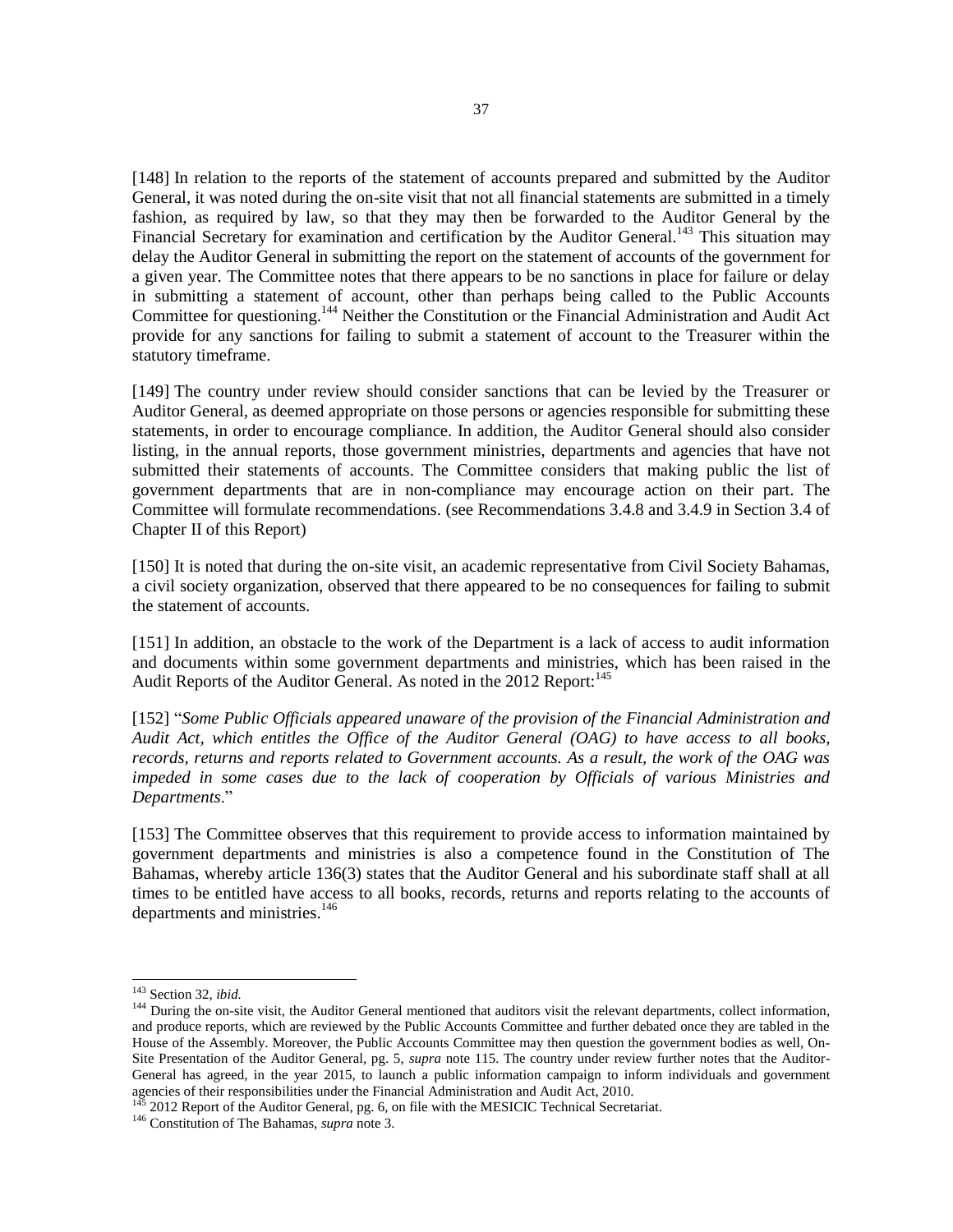[154] The Committee notes, however, that the Financial Administration Audit Act does not impose an administrative and/or criminal sanction on those who do not comply with this constitutional and statutory requirement. The Committee considers that the country under review should consider imposing such a sanction, on those that do not provide access to audit information and documents. The Committee will formulate a recommendation. (see Recommendation 3.4.10 in Section 3.4 of Chapter II of this Report)

[155] The Committee observes that during the on-site visit, the Auditor General stated the following: $147$ 

[156] "*In the event that fraudulent activity is discovered, the Office will send a report to the Financial Secretary and the Permanent Secretary of the particular Ministry or Department; along with recommendations that the matter be forwarded to the Royal Bahamas Police Force or the Office of the Attorney General*."

[157] However, it appears to the Committee that the only legal basis by which the Auditor General may report an irregularity, such as fraudulent activity, is what is found under section 36 of the Financial Administration and Audit Act. This provision provides that if it appears to the Auditor General that a) any irregularity in the collection, custody or expenditure of public moneys or in accounting for the same; b) any irregularity in the receipt, custody, issue, sale, transfer or delivery of any public stores or in accounting for the same; or c) any loss of or damage to Government property has occurred, and this same irregularity, loss or damage has not been reported to the Minister of Finance, the Auditor General is to notify the Minister of this fact.

[158] In this respect, the country under review may consider providing the Auditor General with the legal basis to report an irregularity to other appropriate authorities for further action, such as the Royal Bahamas Police Force or the Office of the Attorney General.<sup>148</sup> The Committee also observes that this may further strengthen the independence of the Auditor General, given that the current legal framework provides that the Auditor General is to inform the Minister of Finance, who is also the Prime Minister of The Bahamas and determines the budget of this oversight body, of an irregularity discovered in the accounts of this same Ministry. The Committee will formulate a recommendation. (see Recommendation 3.4.11 in Section 3.4 of Chapter II of this Report)

[159] The Committee notes that the Public Accounts Committee is responsible for oversight of governmental financial matters.<sup>149</sup> It plays a fundamental role in the control of public finances, as set out in the 2013 Report of the Constitutional Commission into a Review of The Bahamas Constitution:<sup>150</sup>

[160] "*The current system for the control of public finances, erected by the Constitution and legislation, envisions a process that starts and ends with Parliament, which may be conveniently set out as follows: (i) Parliament debates and approves the annual budget; (ii) the Ministry of Finance and the Treasurer supervise disbursement of funds, along with the Central Tenders Board; (iii) the Auditor General receives financial statements from the Ministry of Finance and conducts his audits* 

<sup>147</sup> On-Site Presentation of the Auditor General, pg. 14, *supra* note 115. See also Response to the Questionnaire, pg. 27,  $\frac{21}{148}$  and  $\frac{1}{148}$  and  $\frac{1}{148}$  and  $\frac{1}{148}$  and  $\frac{1}{148}$  and  $\frac{1}{148}$  and  $\frac{1}{148}$  and  $\frac{1}{148}$  and  $\frac{1}{148}$  and  $\frac{1}{148}$  and  $\frac{1}{148}$  and  $\frac{1}{148}$  and  $\frac{1}{148}$  and  $\frac{1}{148}$ 

The country under review notes that there are relevant provisions in the Penal Code on this issue, such as section 86 on the abetment of an offence and section 235 on the withholding of public money by a public officer, see Penal Code, [http://laws.bahamas.gov.bs/cms3/images/LEGISLATION/PRINCIPAL/1873/1873-0015/PenalCode\\_1.pdf](http://laws.bahamas.gov.bs/cms3/images/LEGISLATION/PRINCIPAL/1873/1873-0015/PenalCode_1.pdf) <sup>149</sup> Se[e About the Parliament](http://www.bahamas.gov.bs/wps/portal/public/The%20Government/Legislative/About%20the%20Parliament/!ut/p/b1/vZLbjpswAES_ZT8gizH3R8KdBDuAIcALAhIuIXfCEvL1ZatKbVVttg_d2k-Wzmg0M6YSKmZ5iRYkRmSoiEqO2VtTZbfmdMz27--ETxlgOLLMio7BAR5YwWoprwQTYpqbgHgCwAdHBk_1)

<sup>150</sup> 2013 Report of the Constitutional Commission, pg. 197, *supra* note 34.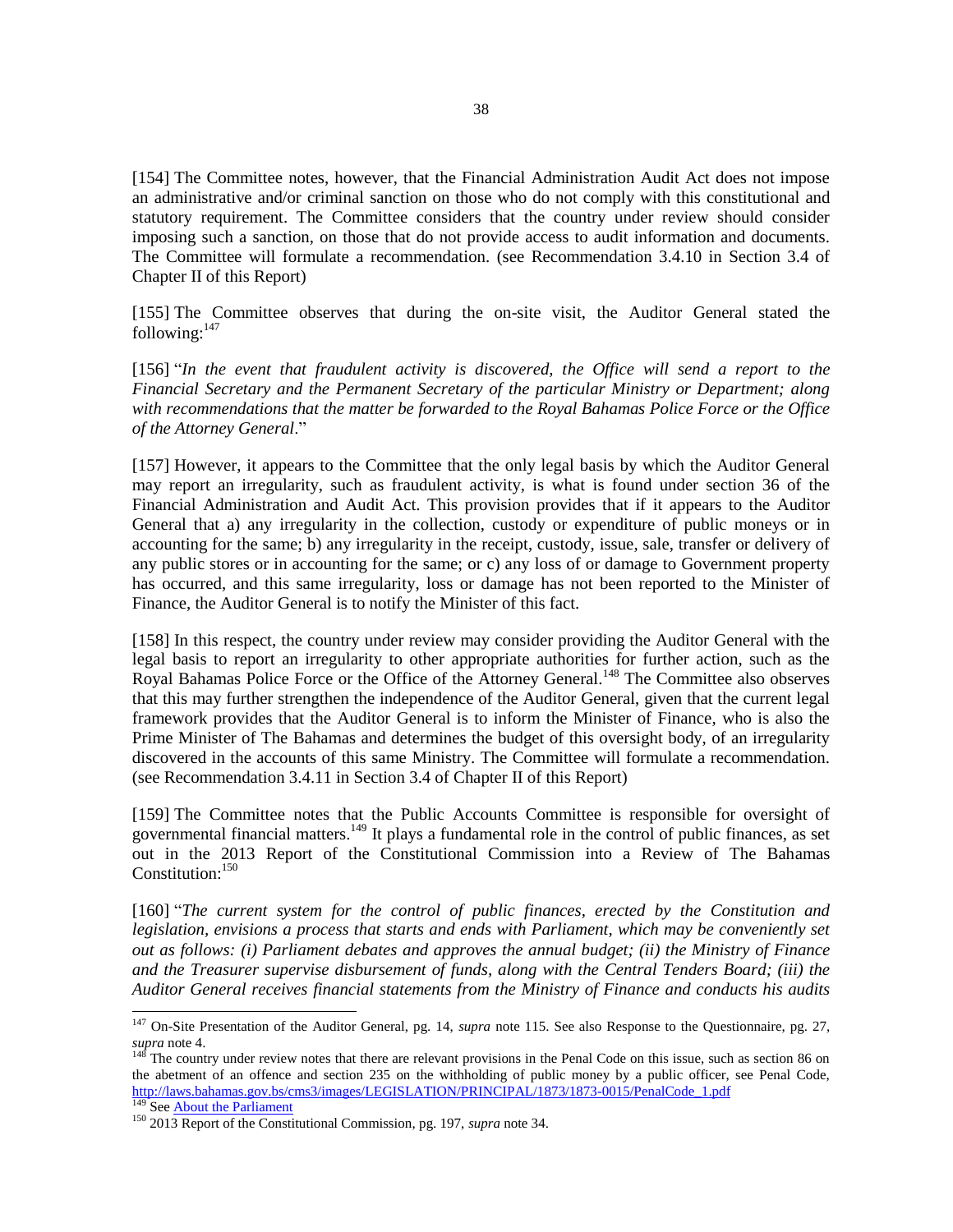*of various department of government; and (iv) the Auditor General submits his reports to Parliament (via the Speaker) for the scrutiny of the Public Accounts Committee and debate in Parliament. It is clear that the Constitution, however, recognizes the Auditor General as the primary means of the control of public finances, and the mechanism by which any irregularities are brought to the attention of the House*."

[161] In this respect, the Auditor General, during the on-site visit, reiterated this role, noting in his presentation that the Public Accounts Committee reviews the reports prepared by the Department, and they are further debated once tabled in the House of Assembly.<sup>151</sup>

[162] Despite the important role conducted by this Committee, it appears that it does not meet on a regular basis. As stated during the on-site visit, the Chair of the Public Accounts Committee observed that in the past, it would meet if there was a crisis or public outcry, or before an election. He stated that he wanted the Public Accounts Committee to meet on a weekly basis, but this has not been possible due to lack of quorum. The Committee notes that in accordance with the Rules of the House of Assembly, the Public Accounts Committee is made up 5 members, and that quorum is a majority of the members, which in this case, would be  $3.152$ 

[163] The Committee observes that without the Public Accounts Committee meeting on regular basis to review and the reports of the Department, it appears to deprive The Bahamas of a mechanism for following-up on the recommendations issued by the Department on any of its audit reports and for calling upon accounting officers and other relevant public servants to explain their stewardship of the public affairs and resources assigned to them. As a result, compliance with the recommendations of the Department may remain unaddressed and unresolved and lead to public officers not being held accountable for their actions. To this end, in the Reports of the Auditor General, he laments this lack of accountability:<sup>153</sup>

[164] "*Some public officers are not being held accountable for their actions, which result in loss or wastage of government funds.*

[165] *The belief of public accountability is generally construed as the obligation to answer for the discharge of responsibilities entrusted to government officials/workers. When accountability is present, an organization operates more efficiently, effectively and economically. In addition, the environment is more conducive to positive growth*."

[166] The Committee does observe that during the on-site visit, the Auditor General stated that the 2010 Financial Administration and Audit Act, as well as that of the Financial Regulations,<sup>154</sup> impose penalties on accounting officers that do not carry out the recommendations found in the reports of the Department. The Committee notes, however, that the Act and the Financial Regulations, which was repealed with the enactment of the Act, do not appear to have any provisions in place that impose any obligations on these officers to comply with the recommendations of the audit reports, or impose any penalties for failure to do so.

<sup>151</sup> On-Site Presentation of the Auditor General, pg. 5, *supra* note 115.

<sup>&</sup>lt;sup>152</sup> Rules 24 and 26 of the Rules of the House of Assembly,

[http://laws.bahamas.gov.bs/cms36/images/LEGISLATION/SUBORDINATE/1962/1962-](http://laws.bahamas.gov.bs/cms36/images/LEGISLATION/SUBORDINATE/1962/1962-0012/RulesoftheHouseofAssembly_1.pdf)

[<sup>0012/</sup>RulesoftheHouseofAssembly\\_1.pdf](http://laws.bahamas.gov.bs/cms36/images/LEGISLATION/SUBORDINATE/1962/1962-0012/RulesoftheHouseofAssembly_1.pdf)

<sup>153 2013</sup> Report of the Auditor General, pg. 7. This observation is also found, for example, in the 2012 Report of the Auditor General at pg. 9 and the 2011 Report of the Auditor General at pg. 6. These reports are on file with the MESICIC Technical Secretariat.

<sup>154</sup> Financial Regulations[. http://www.oas.org/juridico/english/mesicic4\\_bhs.htm](http://www.oas.org/juridico/english/mesicic4_bhs.htm)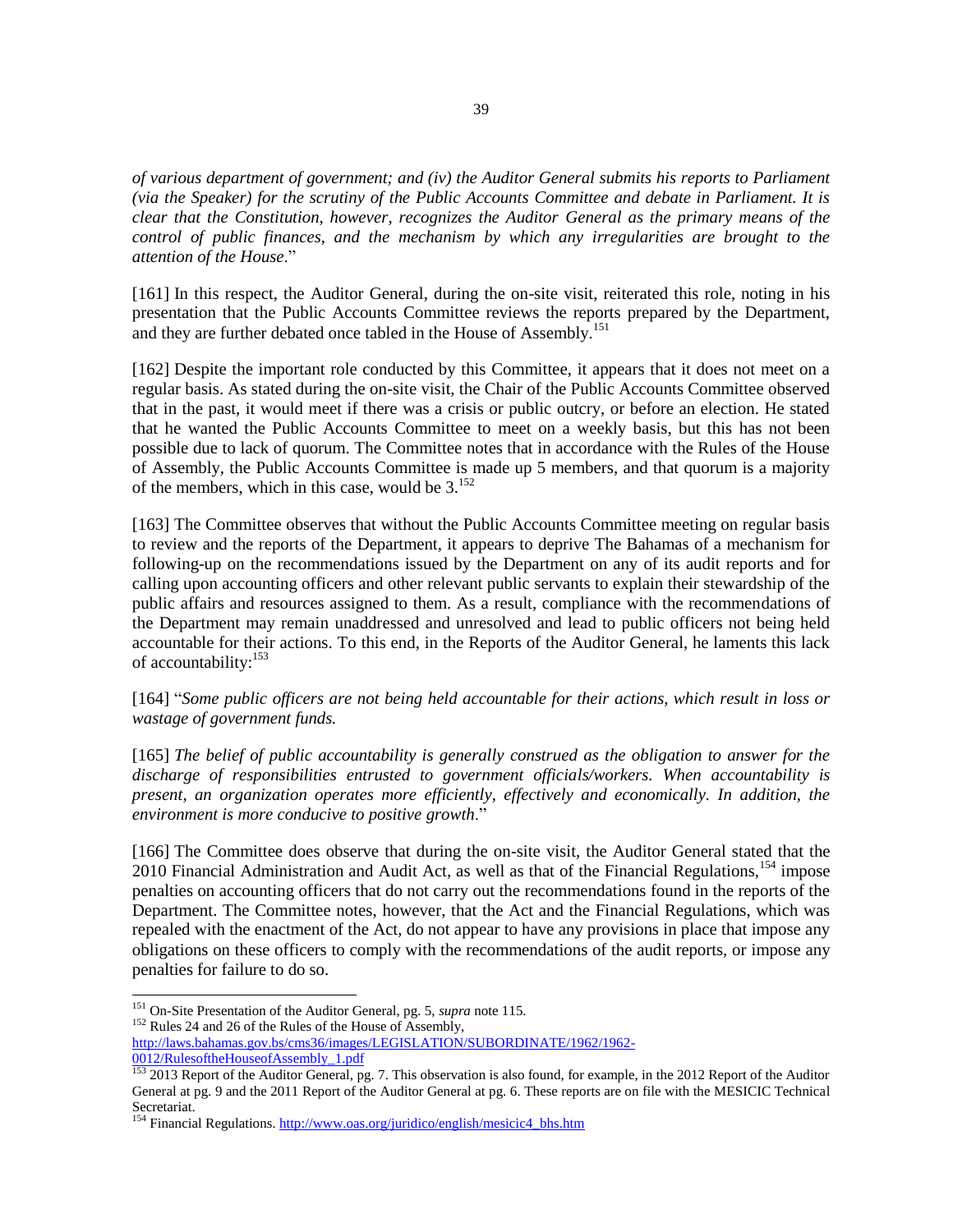[167] The Committee considers that in light of the important work being carried out by the Department, it is extremely important for the country under review to consider taking the necessary steps to ensure that a functioning mechanism is implemented to ensure adequate follow-up and compliance with the recommendations issued by the Department. The Committee will formulate recommendations. (see Recommendations 3.4.12 and 3.4.13 in Section 3.4 of Chapter II of this Report)

[168] The Committee observes that one of the important functions of the Department of the Auditor General is the detection of irregularities when conducting an audit, which it informs the Minister of Finance. In this respect, the Financial Administration and Audit Act, 2010 provides that the Financial Secretary, upon a report by the Treasurer, may apply a surcharge to any person who is or was an officer,<sup>155</sup> when it appears that this officer has: a) failed to collect any money owing to the Government; b) responsible for any improper payment of public funds or any payment that is not duly vouched; or c) is responsible for any deficiency in, or for the loss or destruction of, public moneys, stamps, securities, stores or other Government property.<sup>156</sup> In this case, the Financial Secretary may then levy this surcharge, or a lesser amount, against the officer for the amount not collected or such improper payment, payment not duly vouched, deficiency, loss or the value of the property destroyed, as the case may be, if, within a period specified, a satisfactory explanation is not submitted. The Act further states that no surcharge can be made after the expiration of a period of seven years from the date of the questioned act and that the Financial Secretary should notify the Auditor General and the principal accounting officer of the department concerned of any surcharge made under the Act. The principal accounting officer, upon being notified, is to notify the person surcharged and recover the amount from that person.

[169] The Committee notes that it is unclear on what basis the Treasurer issues its report informing the Financial Secretary for the imposition of a surcharge. It would appear that under the legislative framework, it is the Auditor General, through its reports, who is in a position to make a recommendation for the levying of surcharges. Given the foregoing, the country under review should allow the Auditor General to make recommendations for the levying of surcharges, based on the audits it carries out. The Committee will formulate a recommendation. (see Recommendation 3.4.14 in Section 3.4 of Chapter II of this Report)

[170] Moreover, if for any reason the Financial Secretary imposes a lesser surcharge than the total loss, it should be a requirement that this be made in writing with stated reasons. (see Recommendations 3.4.15 in Section 3.4 of Chapter II of this Report)

[171] The Committee observes that one of the reasons that the Financial Administration and Audit Law, 2010 was introduced, was to modernize the financial administration and audit process in The Bahamas, allowing it to implement modern information technology in the public financial system.<sup>157</sup> As part of this process, it was noted that a careful assessment will be made of user needs, including that of the Department of the Auditor General, from which a decision will follow on which information technology and computer system best meets the needs of The Bahamas.<sup>158</sup> In this respect, the Committee notes that in the Reports of the Auditor General, one of the recommendations he has

 $155$  Defined as any person employed in the service of the Government, section 2(1) of the Financial Administration and Audit Act, 2010, *supra* note 62.

<sup>156</sup> Section 27, *ibid.*

<sup>157</sup> See Ministry of Finance: Enhancing Accountability and Transparency in Public Financial Administration, pg. 5, *supra*  note 122.

<sup>158</sup> *Ibid.*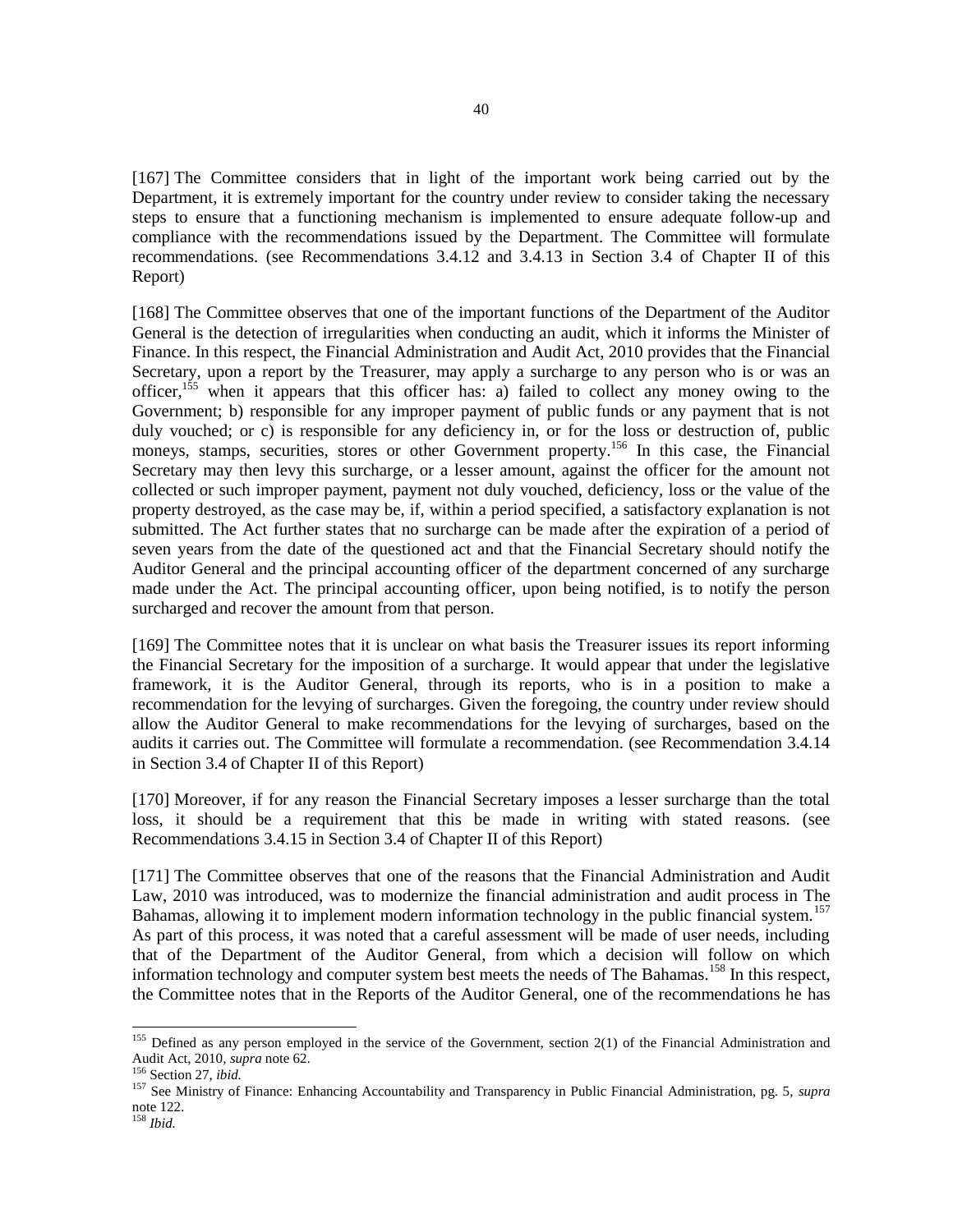made is the implementation of an International Financial Management System (IFMIS), which would help the Department in meeting its increasing workload and improve accounting recording and reporting practices as well as in producing automatic bank reconciliations.<sup>159</sup> The Auditor General further notes that:

[172] "Much documented evidence exists to support the use of IFMI, as a main component of *financial reforms to promote efficiency, security of data management and comprehensive financial reporting*."

[173] The Committee considers that the country under review should consider the implementation of modern information technology, such as the IFMIS, in order help modernize the financial administration and audit process in The Bahamas. The Committee will formulate a recommendation. (See Recommendation 3.4.16 in Section 3.4 of Chapter II of this Report).

[174] Finally, the Committee takes note that section 35 of the Financial Administration and Audit Act, 2010 provides for the establishment of an internal audit department in the Ministry of Finance. In addition, the Financial Secretary may also direct the establishment of internal audit units within Ministries and departments. The Committee considers that the country under review should begin establishing such units as a rule, rather than leave it to the discretion of the Financial Secretary, as they assist in enhancing efficiency, accountability and transparency in the management of Government resources and thus the work of the Department of the Auditor General.<sup>160</sup> The Committee will formulate a recommendation (See Recommendation 3.4.17 in Section 3.4 of Chapter II of this Report).

### **3.3. Results of the legal framework and/or other measures.**

[175] The Committee notes that the outcome of the audits by the Department is provided in its annual reports.<sup>161</sup> These documents provide detailed information on the public accounts of the country under review.

[176] The Committee observes, however, that during the on-site visit, the Auditor General stated that individual reports on the audits of the statement of accounts are sent to the individual departments as well, which might highlight material findings. These would include any detection of potential fraudulent activity, as set out in the Response to the Questionnaire, which presumably be forwarded to the Royal Bahamas Police Force or the Office of the Attorney General for further action.<sup>162</sup> However, with no other information available to it at its disposal, it is difficult to determine what the outcomes of these referrals are. The country under review, in its Response to the Questionnaire, noted that it was currently compiling the total number of investigations that are ongoing; however, this information has not been provided.<sup>163</sup> The Committee will formulate a recommendation. (see Recommendation 3.4.18 in Section 3.4 of Chapter II of this Report)

[177] In addition, the Committee considers that the country under review may begin providing, in its reports, statistics on detected irregularities, such as information on improper or unapproved payments and the like, broken down by Ministry, Department or Agency. Moreover, the country under review

l <sup>159</sup> See for example the 2012 Report of the Auditor General, pg.  $7 - 8$ , on file with the MESICIC Technical Secretariat. <sup>160</sup> The country under review notes that the Auditor-General has agreed to establish an internal audit department for all ministries and departments, to audit the relevant agencies on an annual basis.

<sup>&</sup>lt;sup>161</sup> The Audit Reports for 2007, 2008, 2009, 2010, 2011 and 2012 were provided to the MESICIC Technical Secretariat subsequent to the on-site visit and are on file.

<sup>162</sup> Response to the Questionnaire, pg. 27, *supra* note 4.

<sup>163</sup> *Ibid.*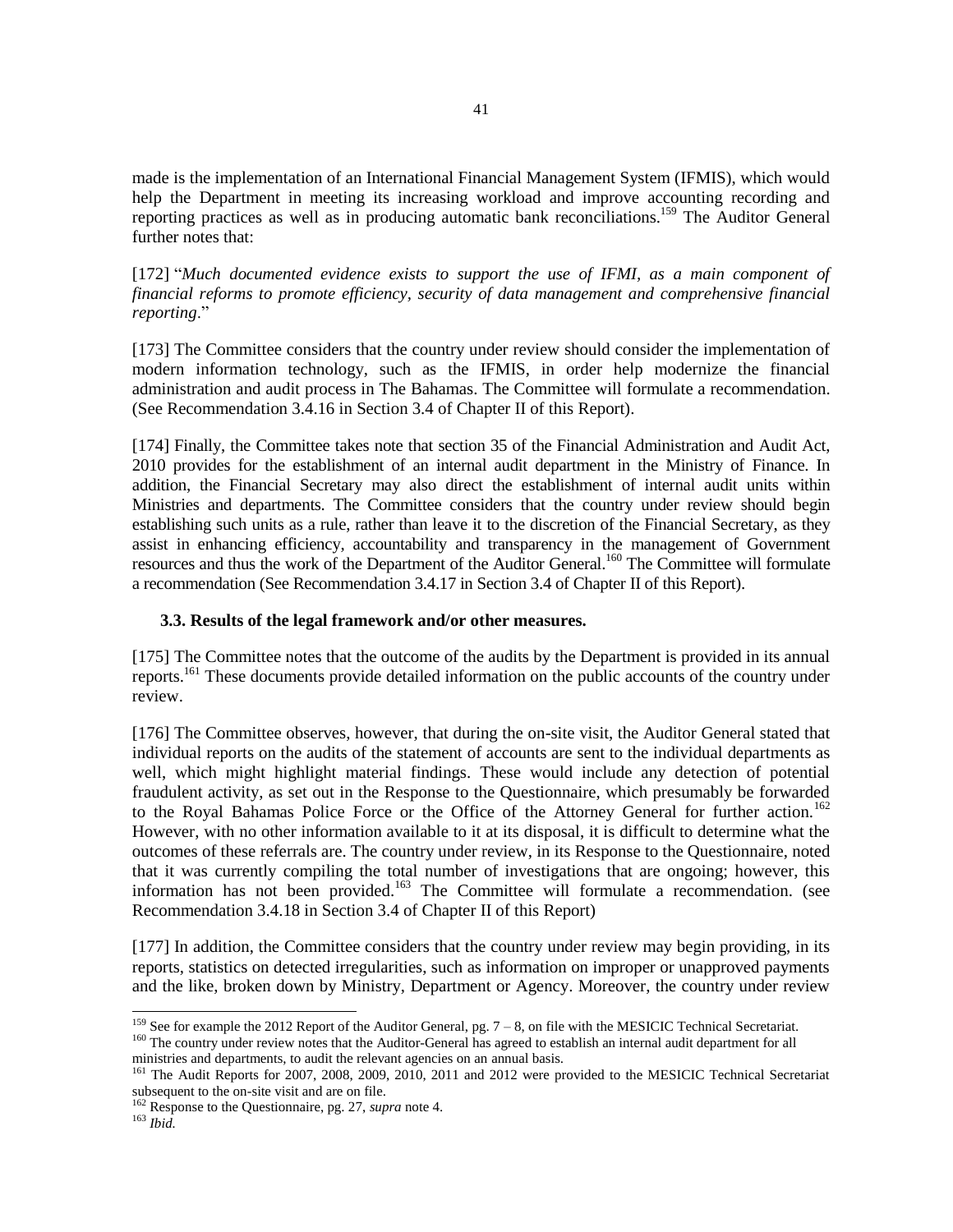should consider maintaining statistics on the amounts ordered to be paid back to the State in these cases, and amount actually received. As noted under section 3.3, surcharges are levied against an officer for failure to collect any money owing to the Government; for improper payments; or for deficiency in the los or destruction of Government property. In these cases, the Auditor General should consider identifying in its reports the Ministry, Department or Agency for which a surcharge was laid, the amount ordered to be applied by the Financial Secretary, and the amount received. By including this information in its annual reports, and therefore making it public, it may encourage action on the part of those owing a surcharge. The Committee will formulate a recommendation. (see Recommendation 3.4.19 in Section 3.4 of Chapter II of this Report).

[178] The Committee also believes it is useful for the Auditor General to report on the compliance by the government departments and ministries, on the recommendations issued by the Auditor General in its audit reports. The Committee will formulate recommendations. (see Recommendation 3.4.20 in Section 3.4 of Chapter II of this Report)

[179] The Committee further observes that the Auditor General can expand the information provided with respect to the administration and personnel section of the reports. Currently, it consists of appointments, retirements and transfers undertaken during the year as well as providing a list of training activities and meetings. Information is also provided on its expenditures for the fiscal year and the complement staff. The Committee considers that the Department of the Auditor General should also consider provide more information on its performance and operation, which can act as a work plan and program for a financial year, indicating matters such as the objectives and goals met during the year by each division within the Department. The Committee will formulate a recommendation. (see Recommendation 3.4.21 in Section 3.4 of Chapter II of this Report)

[180] Finally, in the interest of transparency and accountability, the country under review should also consider publicizing the outcome of the audits of its own accounts, as set out under article 136(6) of the Constitution. This information should be made available in both its annual reports, and online. The Committee will formulate a recommendation. (see Recommendation 3.4.22 in Section 3.4 of Chapter II of this Report)

### **3.4. Conclusions and recommendations.**

[181] Based on the comprehensive review conducted with respect to the Department of the Auditor General in the foregoing sections, the Committee offers the following conclusions and recommendations:

## [182] **The Bahamas has considered and adopted measures intended to maintain and strengthen the Department of the Auditor General as an oversight body, as described in Chapter II, Section 1 of this Report.**

[183] In light of the comments made in the above-noted section, the Committee suggests that the country under review consider the following recommendations:

3.4.1 Comply with the Financial Administration and Audit Act, 2010, by promulgating the Financial Regulations. (See section 3.2. of Chapter II of this Report)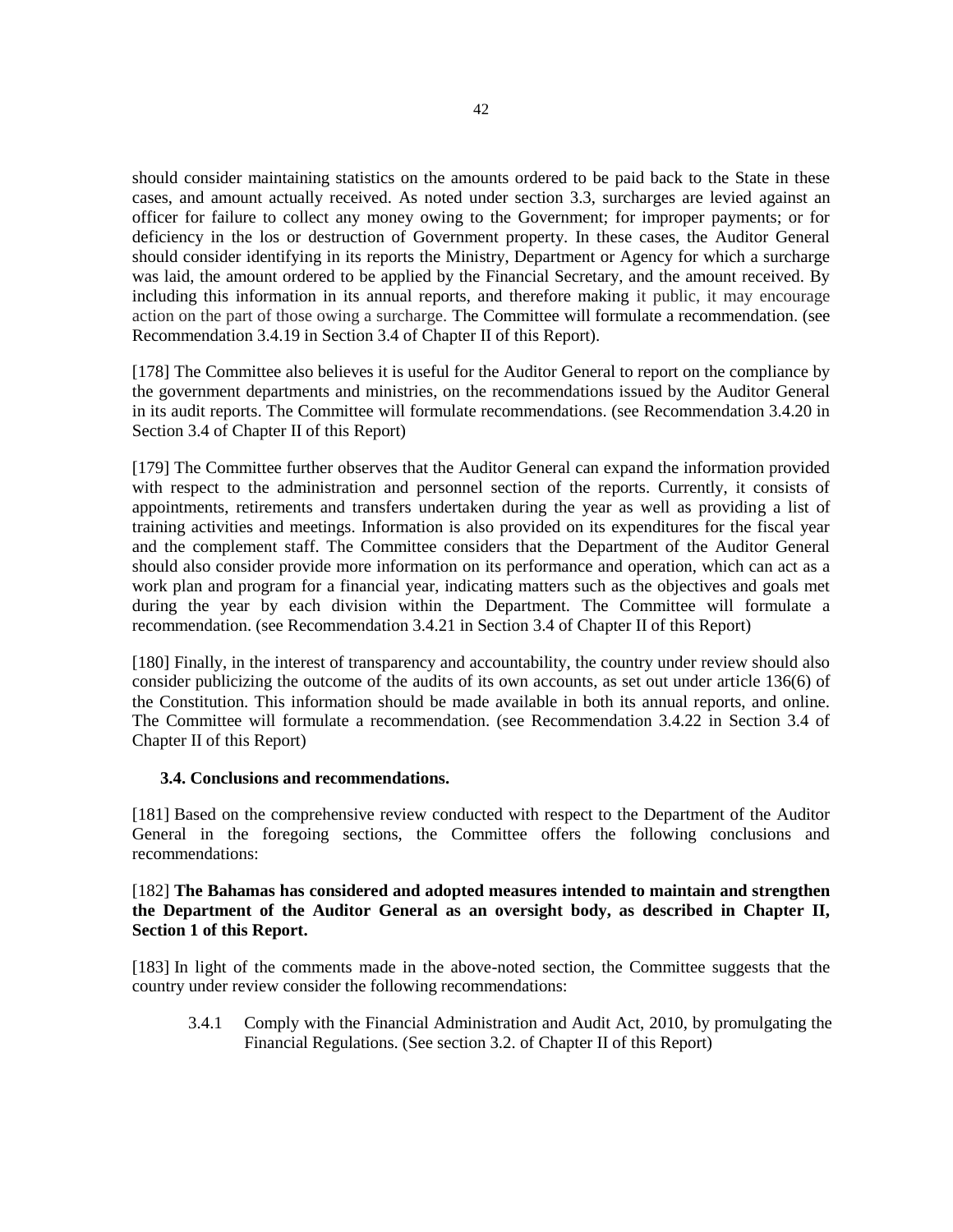- 3.4.2 Ensure that the Department of the Auditor General has the human resources needed for the proper performance of its function, within available resources. (See section 3.2 of Chapter II of this Report)
- 3.4.3 Adopt such measures as are needed to ensure that the Department of the Auditor General has the qualified accountants it needs for the proper performance of its functions, within available resources. (See section 3.2 of Chapter II of this Report)
- 3.4.4 Provide the Department of the Auditor General with greater autonomy over the hiring of personnel. (See section 3.2 of Chapter II of this Report)
- 3.4.5 Provide the Department of the Auditor General greater autonomy in the preparation and presentation of its budget, so that it can be made through the Public Accounts Committee. (See section 3.2 of Chapter II of this Report)
- 3.4.6 Comply with the statutory timeframe for presenting an annual report by the Department of the Auditor General. (See section 3.2 of Chapter II of this Report)
- 3.4.7 Publicize online all the reports prepared by the Department of the Auditor General, so that they are easily accessible to the general public. (See section 3.2 of Chapter II of this Report)
- 3.4.8 Provide the Auditor General or Treasurer, as deemed appropriate, with the competence to impose administrative sanctions on those government agencies that fail to submit their statements of accounts for the financial year, as well as on those persons within those agencies and bodies that are responsible for preparing and submitting them on their behalf. (See section 3.2. of Chapter II of this Report)
- 3.4.9 Publicize the list of ministries, departments and agencies that do not submit their financial statements for the financial year within the timeframe established by law, in the Annual Reports of the Auditor General. (See section 3.2 of Chapter II of this Report)
- 3.4.10 Consider establishing administrative and/or criminal sanctions, as deemed appropriate, on those government agencies that fail to provide access to the Department of the Auditor General to relevant information, such as its books, records, returns and reports, as well as on those persons within those agencies and bodies that are responsible for providing this information. (See section 3.2. of Chapter II of this Report)
- 3.4.11 Consider providing the Auditor General the legal basis to directly report an irregularity, such as fraudulent activity, to appropriate authorities, such as the Royal Bahamas Police Force and the Office of the Attorney General. (See section 3.2 of Chapter II of this Report)
- 3.4.12 Take the necessary steps to ensure that the Public Accounts Committee meets on a periodic basis so that adequate follow-up on the recommendations issued by the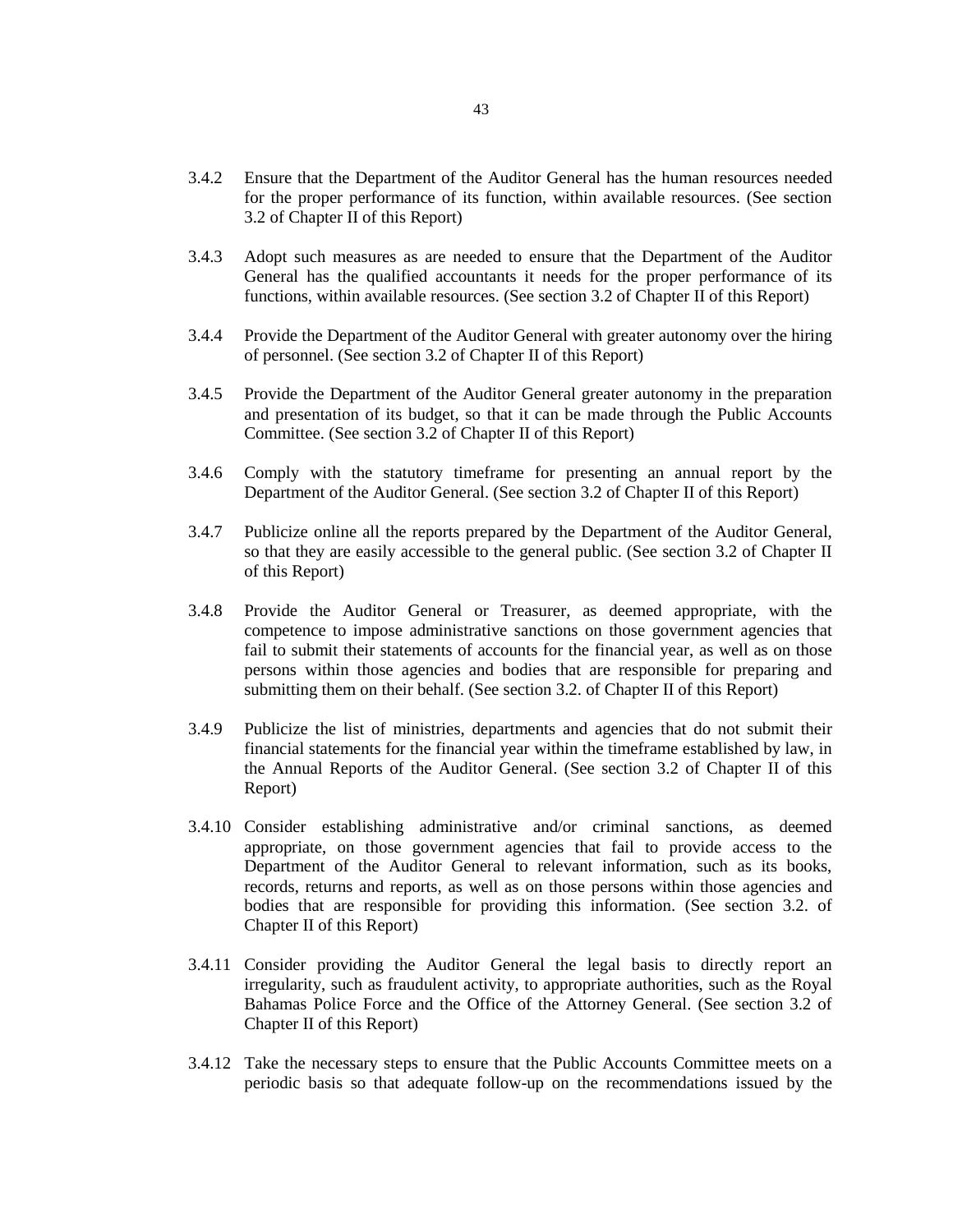Department of the Auditor General can be carried out. (See section 3.2 of Chapter II of this Report)

- 3.4.13 Take the necessary steps to ensure there is adequate compliance with the recommendations issued by the Department of the Auditor General. (See section 3.2 of Chapter II of this Report)
- 3.4.14 Allow the Auditor General to make recommendations for the levying of surcharges, based on the audits it carries out. (See section 3.2 of Chapter II of this Report)
- 3.4.15 Provide that the Financial Secretary is to put in writing with stated reasons for a decision to impose a lesser surcharge than recommended by the Treasurer. (See section 3.2 of Chapter II of this Report)
- 3.4.16 Implement a modern information technology, such as the Integrated Financial Management System, in order help modernize the financial administration and audit process in The Bahamas. (See section 3.2 of Chapter II of this Report)
- 3.4.17 Establish internal audit units within Ministries and departments. (See section 3.2 of Chapter II of this Report)
- 3.4.18 Establish, as appropriate, an exchange of information mechanism for the Department of the Auditor General so that it receives formal feedback on the outcome of reported irregularities sent to the Royal Bahamas Police Force and the Office of the Attorney General. (See section 3.3 of Chapter II of this Report)
- 3.4.19 Maintain statistics by the Department of the Auditor General on the surcharges recommended by the Treasurer, broken down by government agency, amount ordered to be paid back, amount ordered to be levied the Financial Secretary as well as the amounts actually received, in order to identify challenges and recommend corrective measures, as necessary. (See section 3.3 of Chapter II of this Report)
- 3.4.20 Report on the level of compliance by government departments and ministries on the recommendations issued by the Auditor General in its audit reports. (See section 3.3 of Chapter II of this Report)
- 3.4.21 Publish an annual report on the performance and operations of the Department of the Auditor General that includes the objectives and goals met for the year. (See section 3.3 of Chapter II of this Report)
- 3.4.22 Publicize the outcome of the audits carried out of its own accounts. (See section 3.3 of Chapter II of this Report)

# **4. FINANCIAL INTELLIGENCE UNIT**

#### **4.1.Existence of a legal framework and/or other measures**

[184] The Financial Intelligence Unit (FIU) has a set of provisions in its legal framework and other measures concerning, among others, the following: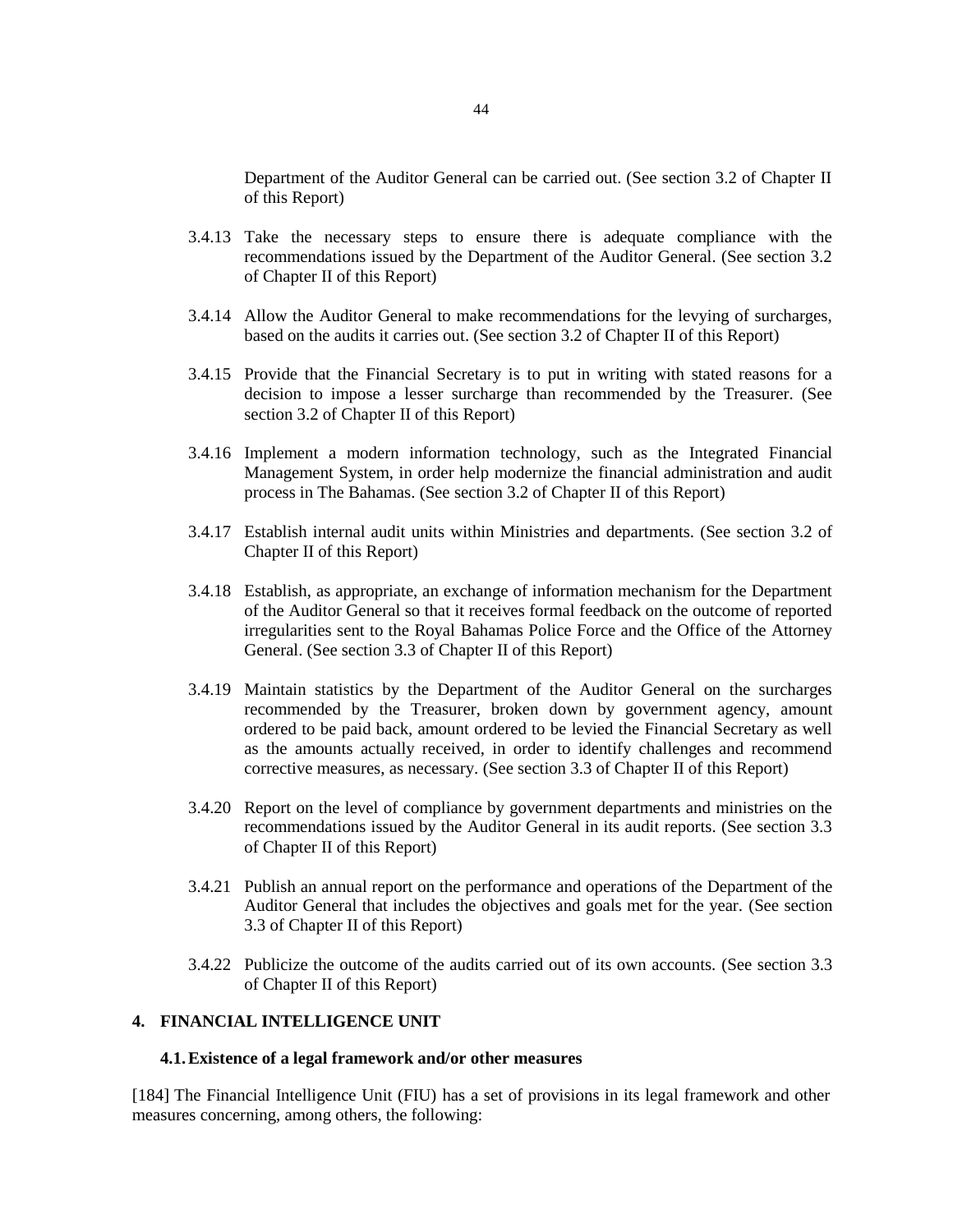[185] With respect to its objectives and functions, section 4(1) of the Financial Intelligence Unit Act provides that it is the agency responsible for receiving, analyzing, obtaining and disseminating information, which relates to or may relate to the proceeds of offences specified in the Second Schedule of that Act, that being those offences under the Proceeds of Crime Act and the Anti-Terrorism Act. <sup>164</sup> In this respect, the Proceeds of Crime Act, which empowers the Police, Customs and the Courts in relation to money laundering, search, seizure and confiscation of the proceeds of crime, provides that criminal conduct covered by the Act include those found in the Prevention of Bribery Act.<sup>165</sup> In this respect, section 14 of the Financial Transactions Reporting Act<sup>166</sup> provides that financial institutions that know, suspect or has reasonable grounds to suspect a transaction or proposed transaction involves the proceeds of a criminal conduct as defined in the Proceeds of Crime Act, or attempt to avoid the enforcement of any provision of the Act, are to report this transaction to the FIU.

[186] The Financial Intelligence Unit Act also provides that the FIU shall have the competence, among other things for: receiving all disclosures of information as required under the Proceeds of Crime Act; upon receipt from a foreign FIU or law enforcement authority, including the Commissioner of Police of The Bahamas, order any person to freeze a person's bank account for a period not exceeding five days; require the production of information, subject to legal professional privilege; retain a record of all information that it received for a minimum of five years; provide information to the Commissioner of Police where the information may relate to the commission of an offence set out in the Second Schedule of the Act; provide information relating to the commission of a crime of an offence specified in the Second Schedule to any foreign FIU; informing the public and financial and business entities of their obligations to detect, prevent and deter the commission of the offences set out in the Second Schedule of the Act.<sup>167</sup>

[187] Regarding the autonomy in pursuing its functions, the representatives of the FIU, during the on-site visit, in their presentation, cited section 4(1) of the Financial Intelligence Unit Act, which provides that the FIU is the agency responsible for receiving, analyzing, obtaining and disseminating information with respect to proceeds of crime. <sup>168</sup> They also cited section 3(1) of the Act as a measure that safeguards its operational independence, which states that the FIU is to have perpetual succession and a common seal with powers to enter into contracts and to do all such things necessary for its functions. In addition, the following is found in the presentation made by this oversight body during the on-site visit: $169$ 

[188] "It is to be noted that neither the Minister, or anyone else has any authority to compel or *demand information of intelligence, receipt, analysis, or dissemination of STRs* [Suspicious Transaction Reports]*, or any other information received by the FIU as a result of its legal mandate. On the other hand the FIU is not required by law, or otherwise to provide to the Minister, or anyone else any intelligence, operational information, and suspicious transaction reports received, analyzed, or disseminated, or any other information in any form as a result of the work of the FIU*."

[189] Regarding the manner in which decisions are adopted, the country under review, in its Response to the Questionnaire, notes that the decisions of the Director of the FIU are dependent on

<sup>&</sup>lt;sup>164</sup> Financial Intelligence Unit Act[, http://www.oas.org/juridico/english/mesicic4\\_bhs.htm](http://www.oas.org/juridico/english/mesicic4_bhs.htm)

<sup>&</sup>lt;sup>165</sup> See section 3 and the lone Schedule to the Proceeds of Crime Act[, http://www.oas.org/juridico/english/mesicic4\\_bhs.htm](http://www.oas.org/juridico/english/mesicic4_bhs.htm) <sup>166</sup> Financial Transactions Reporting Act, [http://www.oas.org/juridico/english/mesicic4\\_bhs.htm](http://www.oas.org/juridico/english/mesicic4_bhs.htm)

<sup>167</sup> Financial Intelligence Unit Act, section 4(2), *supra* note 164.

<sup>&</sup>lt;sup>168</sup> On-Site Presentation of the Financial Intelligence Unit, pg. 8[, http://www.oas.org/juridico/english/mesicic4\\_bhs.htm](http://www.oas.org/juridico/english/mesicic4_bhs.htm) <sup>169</sup> *Ibid.*, pg. 10.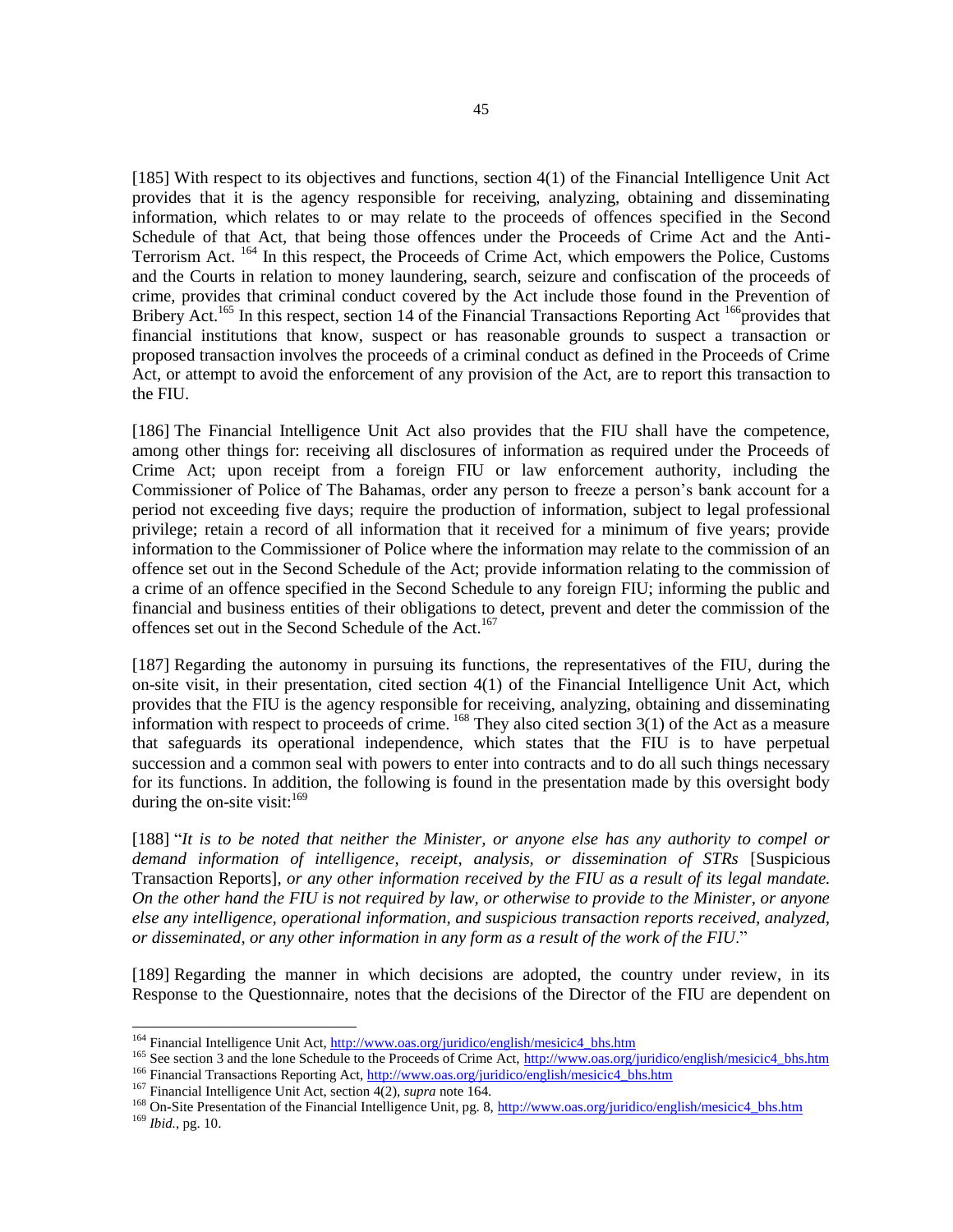the nature of the suspicious transaction report received and the resulting analytical process, and not on any individual or entity outside of the FIU.<sup>170</sup>

[190] With regard to the personnel that make up the FIU, section 3(2) of the Financial Intelligence Unit Act provides that the Minister of Finance appoints the Director, who is the chief executive officer, and is responsible for the day-to-day management and operation of the FIU. The First Schedule of this Act further provides that the Director is to hold and vacate the office in accordance with the terms of appointment, and is eligible for reappointment. This appointment shall not be a period exceeding five years. This Schedule also sets out that the Director is to not hold any other office or employment, whether remunerated or not without the prior approval of the Minister (see section 2(1) of this Schedule), and also provides that subject to subparagraph 1) of this paragraph, the following cannot be appointed to the post of Director: a member of either House of Parliament; a public officer; or a director, officer or servant of, or has a controlling interest in, any financial institution. Moreover, the Minister of Finance may declare the office of the Director vacant if the Minister is satisfied that the Director has: become bankrupt or made arrangements with his creditors; is incapacitated by physical or mental illness; or is otherwise unable or unfit to discharge the functions of a director.

[191] Regarding the senior officers of the FIU, section 3(2) also provides that it shall have a counsel and attorney; a public accountant; consultants, having suitable qualifications and experience; number of police officers appointed by the Commissioner of Police, on the recommendation of the Director; and such other personnel as the Director considers necessary. As with the Director, the positions of counsel and attorney, public accountant and consultants are all appointed in writing by the Minister of Finance; while the Director has authority to hire other senior officers in consultation with this Minister.<sup>171</sup> Moreover, senior police officers are appointed by the Commissioner of Police to the FIU, on the recommendation of the Director. These senior officers are accountable to the Director.

[192] Other personnel, other than the aforementioned senior officers, are hired through a process of advertisement, vetting through the Royal Bahamas Police Force and interviews.<sup>172</sup> Educational qualifications, prior job experience, and aptitude of candidate to perform in the advertised position quantizations, prior you experience, and a part  $173$  Other than the Director, all staff members are subject are some of the requirements that are sought.<sup>173</sup> Other than the Director, all staff members are subject to discipline rules and procedures contained in the FIU Employee's Manual.<sup>174</sup>

[193] With respect to the existence of manuals or documents for performing their tasks and describing their functions, the country under review provided a FIU Staff Regulations, which contains provisions on recruitment, selection and appointment; disciplinary rules; and rules of conduct.<sup>175</sup> Moreover, the FIU has produced the Suspicious Transactions Guidelines relating to the Prevention of Money Laundering and the Financing of Terrorism, which provides information on the procedures for performing the FIU's work.<sup>176</sup> The country under review further notes in its Response to the Questionnaire that institutional strengthening or quality improvement actions implemented and

<sup>170</sup> Response to the Questionnaire, pg. 10, *supra* note 4.

<sup>171</sup> *Ibid.,* pg. 16.

<sup>172</sup> *Ibid.* See also On-Site Presentation of the Financial Intelligence Unit, pg. 12, *supra* note 168.

<sup>173</sup> *Ibid.* See also FIU Staff Regulations, Chapter 3, Recruitment, Selection & Appointment, [http://www.oas.org/juridico/english/mesicic4\\_bhs.htm](http://www.oas.org/juridico/english/mesicic4_bhs.htm)

<sup>174</sup> FIU Staff Regulations, Chapter 4, Disciplinary Rules, *ibid.* See also Chapter 8, Rules of Conduct. <sup>175</sup> *Ibid.*

<sup>&</sup>lt;sup>176</sup> [Suspicious Transactions Guidelines relating to the Prevention of Money Laundering and the Financing of Terrorism](http://www.bahamas.gov.bs/wps/wcm/connect/afbdf181-3ef7-460e-b9c6-71b59b685f74/Suspicious+Transactions+Guidelines+re+AML+%26+TF.pdf?MOD=AJPERES)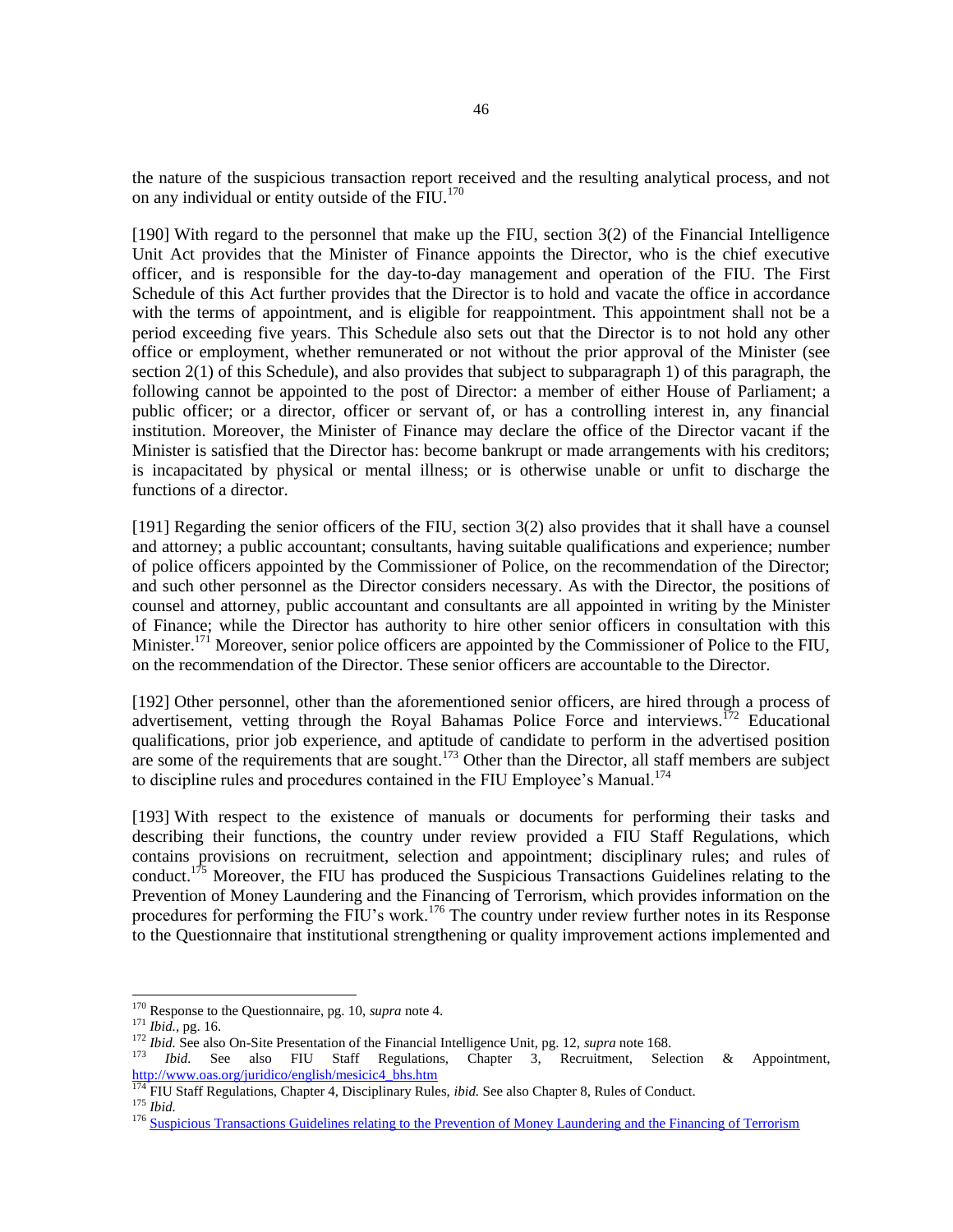the implementation of systems or modern technologies to facilitate the work of the FIU is delineated in the Director's weekly management and staff meeting agendas.<sup>177</sup>

[194] Regarding training, in its Response to the Questionnaire, the country under review noted the following: $178$ 

[195] "Officers benefit from a number of training initiatives, both locally and internationally in anti*money laundering, combating the financing of terrorism, anti-corruption, and confidentiality matters, Information Technology, proficiency in accounting, analysis and other areas of expertise are also related to the operation of the FIU*."

[196] In addition, during the on-site visit, the representatives of the FIU stated that there is an established permanent training program, and the staff participates in seminars and workshops, both locally and internationally.<sup>179</sup> Some of the institutions that provided training include the Egmont Group of Financial Intelligence Units, the Caribbean Financial Action Task Force, Offshore Alert, Multijurisdictional Counterdrug Task Force, Money Laundering Alert, the Meeting of the Expert Group for the Control of Money Laundering, ACAM Annual International Money Laundering Conference, AICPA National Forensic Accounting Conference, among others.<sup>180</sup>

[197] Moreover, during the on-site visit, the representatives of the FIU stated that it also provides anti-money laundering and combating the financing of terrorism (AML/CFT) training to financial institutions and other agencies throughout The Bahamas, and provides anti-corruption training and awareness to members of the Royal Bahamas Police Force through its training college.<sup>181</sup>

[198] Regarding the manner the general public is provided with information about their objectives and functions, the country under review, in its Response to the Questionnaire, notes that:  $182$ 

[199] "*[T]he FIU's website [www.bahamas.gov.bs/fiu,](http://www.bahamas.gov.bs/fiu) as well as the FIU's Annual Report, Suspicious* Transactions *Guidelines 2007, public announcements via print media, regular lectures to financial sector and other groups allow the FIU to routinely inform the general public concerning its operation.*"

[200] The website also provides a link setting out the manner a suspicious transaction report may be carried out, setting out the process and the manner to contact the FIU.<sup>183</sup>

[201] With respect to mechanisms for internal control and for dealing with claims, complaints, or allegations related to the pursuit of their objectives and to the performance of personnel, the country under review notes, in its Response to the Questionnaire, that section  $4(2)(c)$  of the Financial Intelligence Unit Act provides that an aggrieved person may challenge, via a judge in chambers, an order of the FIU to freeze a persons' bank account for a period not exceeding five days.<sup>184</sup> In addition, during the on-site visit, the representatives of the FIU stated that the Director, assisted by the Deputy Director and the Management team of the unit, uses the Financial Intelligence Unit Act,

<sup>177</sup> Response to the Questionnaire, pg. 17, *supra* note 4.

<sup>178</sup> *Ibid.*, pg. 16.

<sup>179</sup> On-Site Presentation of the Financial Intelligence Unit, pg. 29, *supra* note 168.

<sup>180</sup> *Ibid.*

<sup>181</sup> *Ibid.*, pg. 30.

<sup>182</sup> Response to the Questionnaire, pg. 17, *supra* note 4.

<sup>&</sup>lt;sup>183</sup> Reporting [Suspicious Financial Transactions](http://www.bahamas.gov.bs/wps/portal/public/gov/government/services/!ut/p/b1/vVTJjqNKEPyW_gA3VWCgfGQz-75zQSzeWGwwGGy-ftyjlp7mjbp7DjNdeSplpKIiIlVYgkVYcs6m0yEbT5dz1rzdEyolgKgzzBrpIgkoIPuWxli0hCMDPgHxEwA-OAz4dd7EvQ2QIQcp1SeB5kAsxCIphho_6AeeCaf5lGgsG5)

<sup>184</sup> Response to the Questionnaire, pg. 17, *supra* note 4.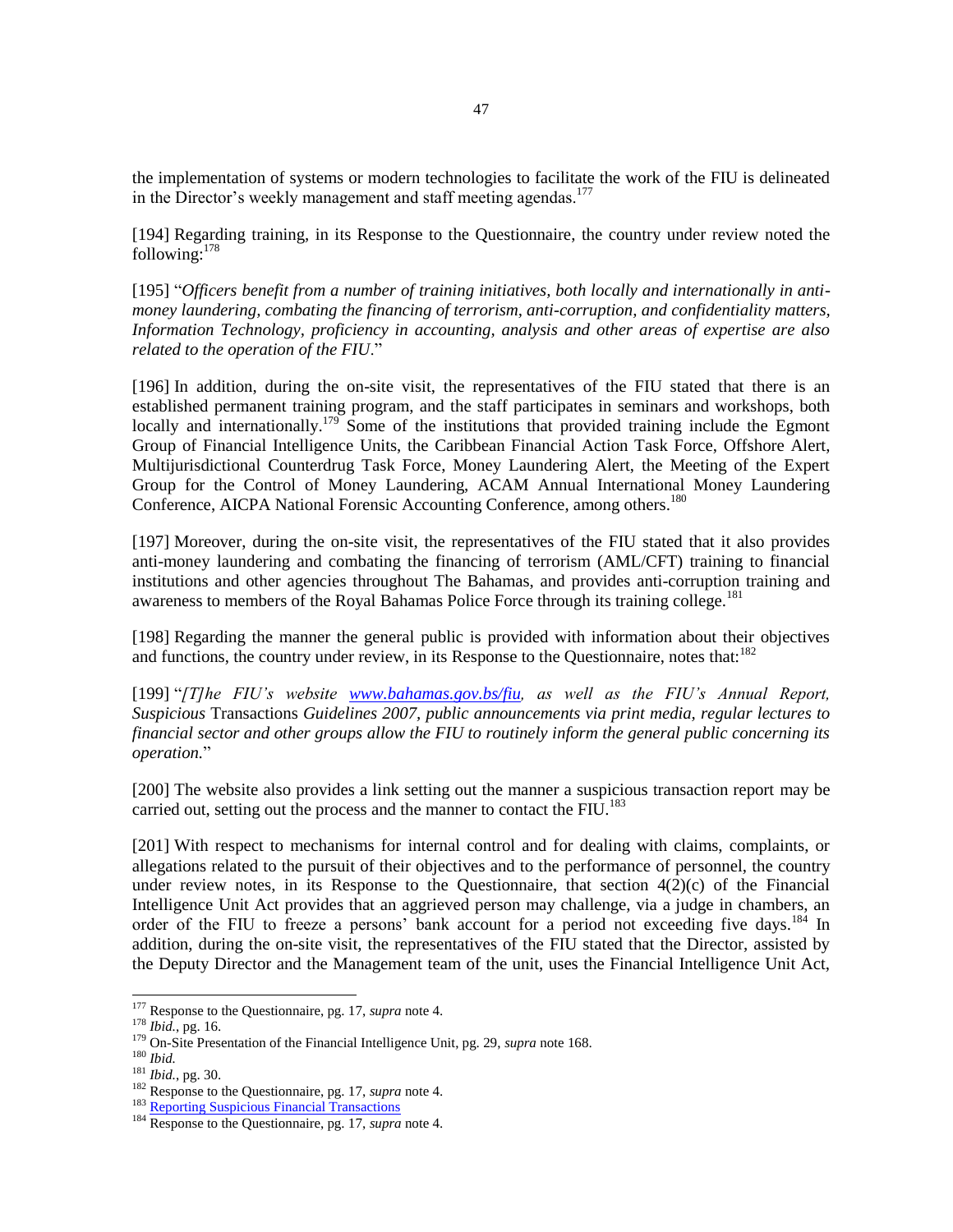the Employee Manual, or any other applicable means available to ensure that internal controls are maintained.<sup>185</sup> In this respect, the Employee Manual provides sanctions from warning or reprimand for minor breaches of discipline to dismissal for major infractions.<sup>186</sup>

[202] Regarding the manner in which budgetary resources needed for their operations are ensured, section 11 of the Financial Intelligence Unit Act provides that the funds and resources of the FIU are to consist of any moneys as may from time to time be provided by Parliament. The budget process was described as thus during the on-site visit: $187$ 

[203] "*The budget estimates for the FIU is prepared by the Director of the unit as the Chief Accounting Officer. The Director is assisted by the Deputy Director, as well as the Financial Officer, who is a Certified Public Accountant. Input from managers, as well as relevant staff members are also obtained. When calculating the annual budget and the essential needs of the FIU, personal emoluments, inclusive of new hire, proposed capital expenditure, past trends, fixed cost, such as rent and other variables, proposed training needs, both local and international, proposed promotions/reclassification, acquisition of additional human and other resources when needed, along with other important matters are all factored in. The Financial Officer is responsible for compiling the estimate budget for final review by the Director. Once approved the budget estimate is then submitted to the Ministry of Finance for approval*."

| <b>Fiscal Year</b> | <b>Budget</b> (in Bahamas dollars) |
|--------------------|------------------------------------|
| 2014/2015          | 1 150 000                          |
| 2013/2014          | 1 000 000                          |
| 2012/2013          | 880 000                            |
| 2011/2012          | 900 000                            |
| 2010/2011          | 700 000                            |
| 2009/2010          | 1513206                            |

[204] In addition, during the on-site visit, the representatives of the FIU provided the following information regarding its budget: $188$ 

<sup>185</sup> On-Site Presentation of the Financial Intelligence Unit, pg. 23, *supra* note 168.

<sup>186</sup> *Ibid*., pg. 24. See also the FIU Staff Regulations, *supra* note 173.

<sup>187</sup> *Ibid.*, pg. 15.

<sup>188</sup> *Ibid.*, pg. 16.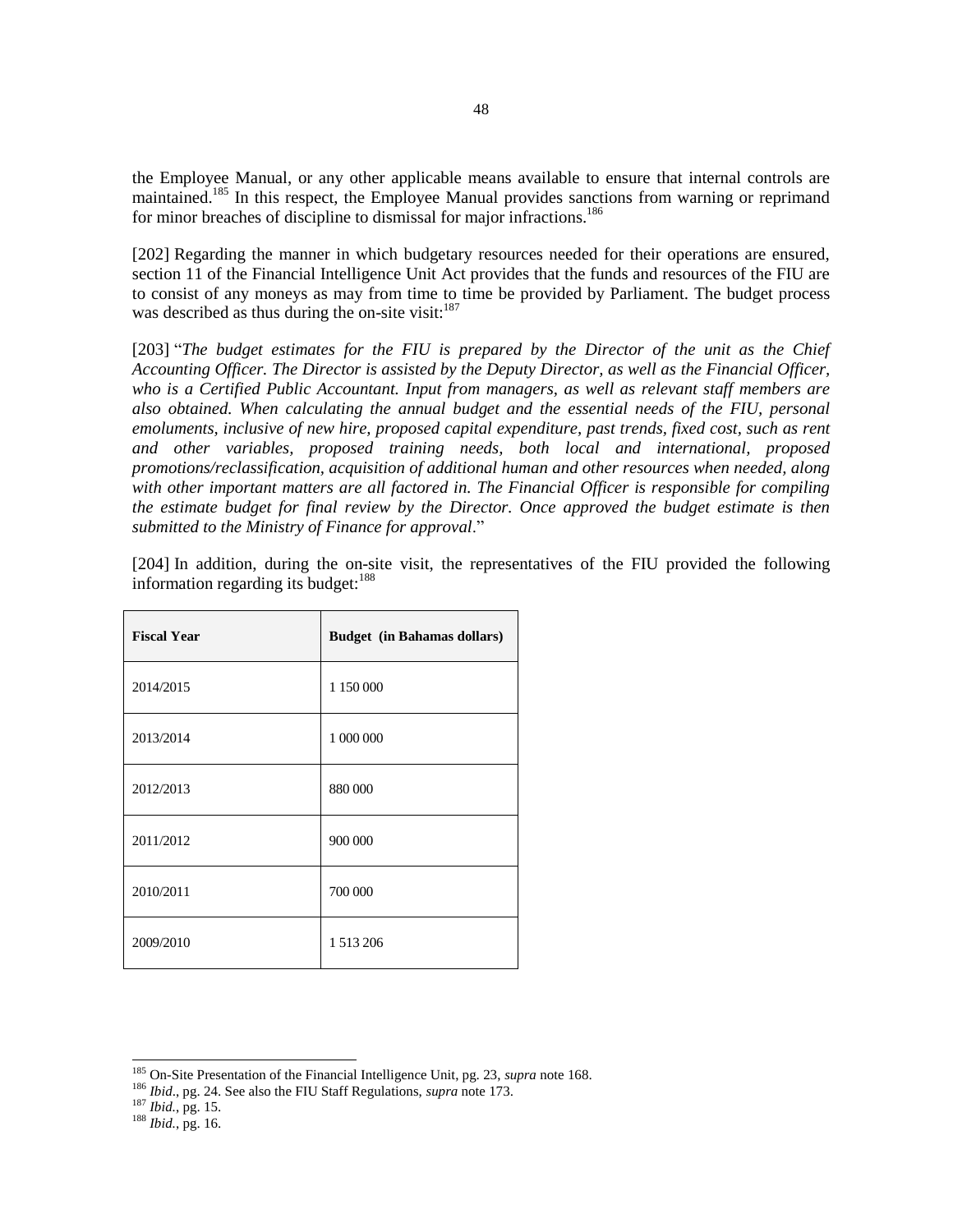[205] Regarding coordination mechanisms, the country under review, in its Response to the Questionnaire, notes that the FIU meets regularly with the Group of Financial Services Regulators (GFSRs), which assists the FIU and regulators with coordinating AML/CFT efforts for The Bahamas.<sup>189</sup> In addition, the FIU works closely with the Task Force of The Bahamas, which is chaired by the Attorney General and brings together various stakeholders in legal, law enforcement, and regulatory agencies. The FIU is responsible for reviewing and recommending amendments to laws that enable The Bahamas to be compliant with the Financial Action Task Force revised recommendations.

[206] In addition, the country under review, during the on-site visit, noted that section  $4(2)(f)$  of the Financial Intelligence Unit Act provides that the FIU is to provide information, subject to such conditions as may be determined by the Director, to the Commissioner of Police where the information may relate to the commission of an offence specified in the Second Schedule of that Act, inclusive of acts of corruption.<sup>190</sup> The representatives also further observed the following in a presentation provided during the on-site visit:  $191$ 

[207] "*The FIU is also able to request information from other oversight bodies, inclusive of the Royal Bahamas Police Force, Bahamas Customs Department, Bahamas Immigration Department and other law enforcement entities where necessary. Additionally, the FIU is also able to request information and coordinate with all of the regulatory and other important agencies in The Bahamas, including the Securities Commission of The Bahamas, Compliance Commission, Public Disclosure Commission, Auditor General's Department, Insurance Commission of The Bahamas, Gaming Board, Central Bank of The Bahamas, the Office of the Attorney General and other important Government agencies*."

[208] With respect to accountability mechanisms, the country under review notes that section  $4(2)(c)$ of the Financial Intelligence Unit Act provides that an aggrieved person may challenge, via a judge in chambers, an order of the FIU to freeze a persons' bank account for a period not exceeding five days.<sup>192</sup> Moreover, during the on-site visit, the representatives stated that another accountability mechanism is the annual report that it is required to prepare under section 10 of the Financial Intelligence Unit Act. This report provides information on the functions of the FIU, a definition of money laundering and other criminal conduct, number of suspicious transactions and other reports received, analyzed and disseminated, international assistance requested and received, training received, training given to financial institutions and typologies reports.<sup>193</sup>

[209] Moreover, section 13 of the Financial Intelligence Unit Act provides that the FIU is to keep proper accounts and other records and prepare for each financial year a statement of accounts. These accounts are to be audited by an auditor appointed by the Director with the approval of the Minister of Finance, and as soon as they have been audited, a copy is to be submitted to the Minister, as well as any report made by the auditor. A copy of these audited accounts is to be laid before each House of Parliament, as well as any report made by the auditor on the accounts.

<sup>189</sup> Response to the Questionnaire, pg. 17, *supra* note 4. See also On-Site Presentation of the Financial Intelligence Unit, pg. 18, *supra* note 168.

<sup>190</sup> On-Site Presentation of the Financial Intelligence Unit, pg. 20, *ibid*.

<sup>191</sup> *Ibid.*, pg. 21.

<sup>192</sup> Response to the Questionnaire, pg. 17, *supra* note 4.

<sup>193</sup> On-Site Presentation of the Financial Intelligence Unit, pg. 25, *supra* note 168.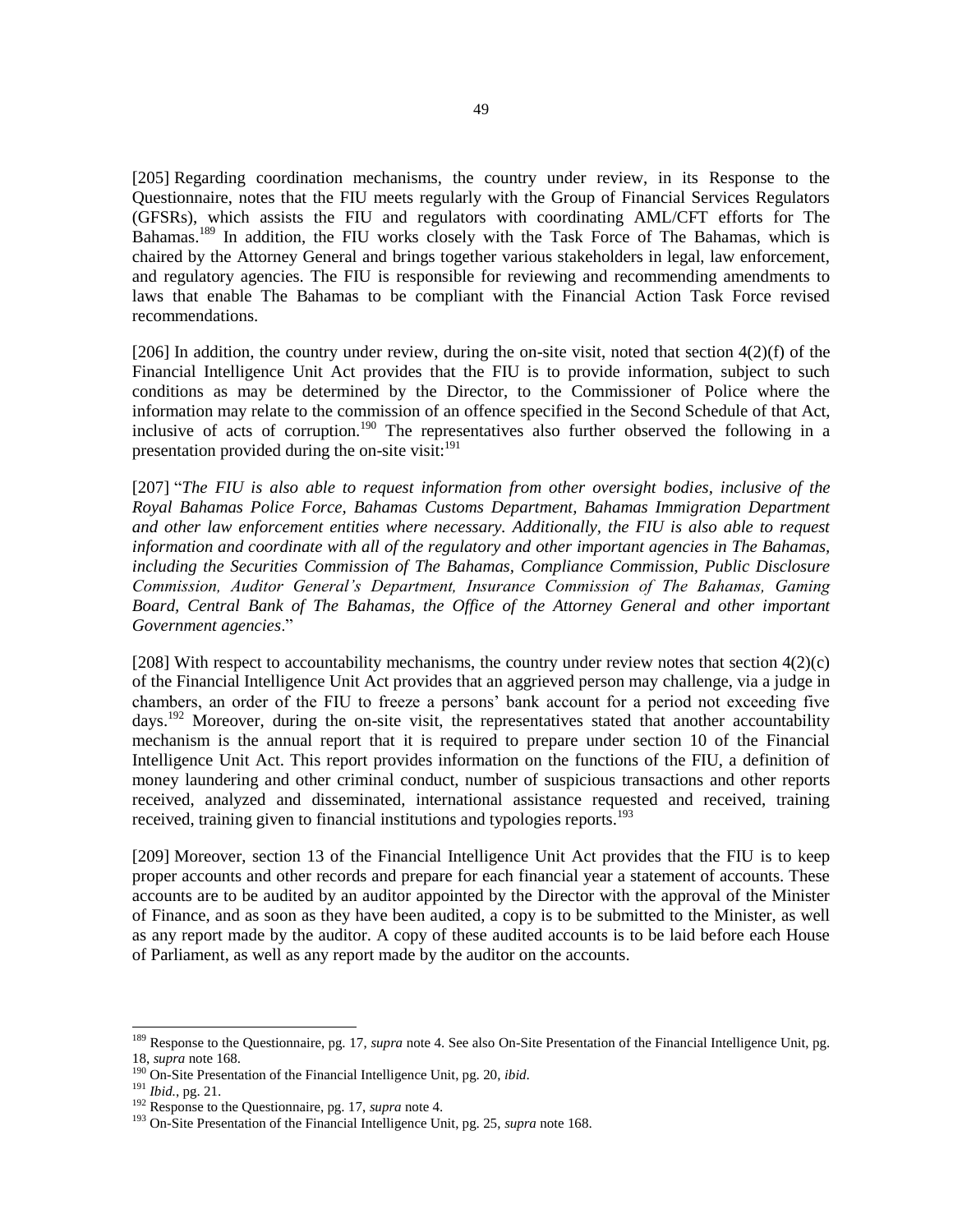[210] Finally, section 10 also provides that the Director shall, from time to time, advise the Minister of Finance on the work of the FIU and in particular on matters that could affect public policy or the priorities to be set by the FIU.

#### **4.2.Adequacy of the legal framework and/or other measures**

[211] The FIU has a set of provisions and/or other measures that are relevant for promoting the purposes of the Convention, some of which were succinctly described in section 4.1. Nevertheless, the Committee considers it appropriate to set forth some observations with respect to these provisions and/or other measures:

[212] The Committee notes that the representatives of the FIU, during the on-site visit, in their presentation, emphasized the autonomy that this oversight body carries out its functions.<sup>194</sup> As set out under section 4.1, they cited, for example, section 4(1) of the Financial Intelligence Unit Act, which provides that the FIU is the agency responsible for receiving, analyzing, obtaining and disseminating information with respect to proceeds of crime, and section 3(1), which states that the FIU is to have perpetual succession and a common seal with powers to enter into contracts and to do all such things necessary for its functions. Moreover, it was noted that neither the Minister nor anyone else has any authority to compel or demand information received by the FIU, nor is the FIU required by law to provide the Minister or anyone else, any intelligence, operational information and suspicious transaction report, as a result of the work of the  $\text{FIU}.^{195}$ 

[213] The Committee notes however that in certain instances, the Minister of Finance, who is also the Prime Minister of The Bahamas, under section 5, has the discretion to provide the FIU with directions in writing of a general nature as to the policy to be followed by this oversight body in the performance of its functions, as appears to the Minister to be requisite in the public interest. The provision further provides that the FIU is to give effect to those directions.<sup>196</sup>

[214] Moreover, the Committee further notes that the Minister of Finance takes on a significant role in determining both the human and budgetary resources of the FIU. Virtually all the senior posts of the FIU, including that of the Director, are appointed in writing by this Minister. Moreover, all budget submissions are presented to the Ministry of Finance for approval.

[215] The Committee observes that during the on-site visit, there was no indication that the autonomy of this oversight body was an issue, given the important role the Minister of Finance plays in its operations. Nevertheless, in order to strengthen the important work that the FIU carries out, and help ensure the integrity of this work, the Committee believes that the country under review should consider enacting provisions that make it clear that this oversight body is independent in the exercise of its functions under the Financial Intelligence Unit Act. The Committee will formulate a recommendation. (see Recommendation 4.4.1 of Chapter II of this Report)

[216] The Committee notes that one difficulty identified by the representatives of the FIU during the on-site visit is budgetary constraints.<sup>197</sup>As noted above, the Committee observes that the budget, as provided during the on-site visit and set out under section 4.1 of this Report, indicates a significant

 $194$  *Ibid.*, pgs.  $7 - 10$ .

<sup>195</sup> *Ibid.*, pg. 10.

 $196$  The country under review notes that this direction is limited and does not confine or inhibit the FIU in the performance of its functions nor make it subject to the control or direction of any person or authority in the day-to-day management of its affairs.

<sup>197</sup> *Ibid*., pg. 33.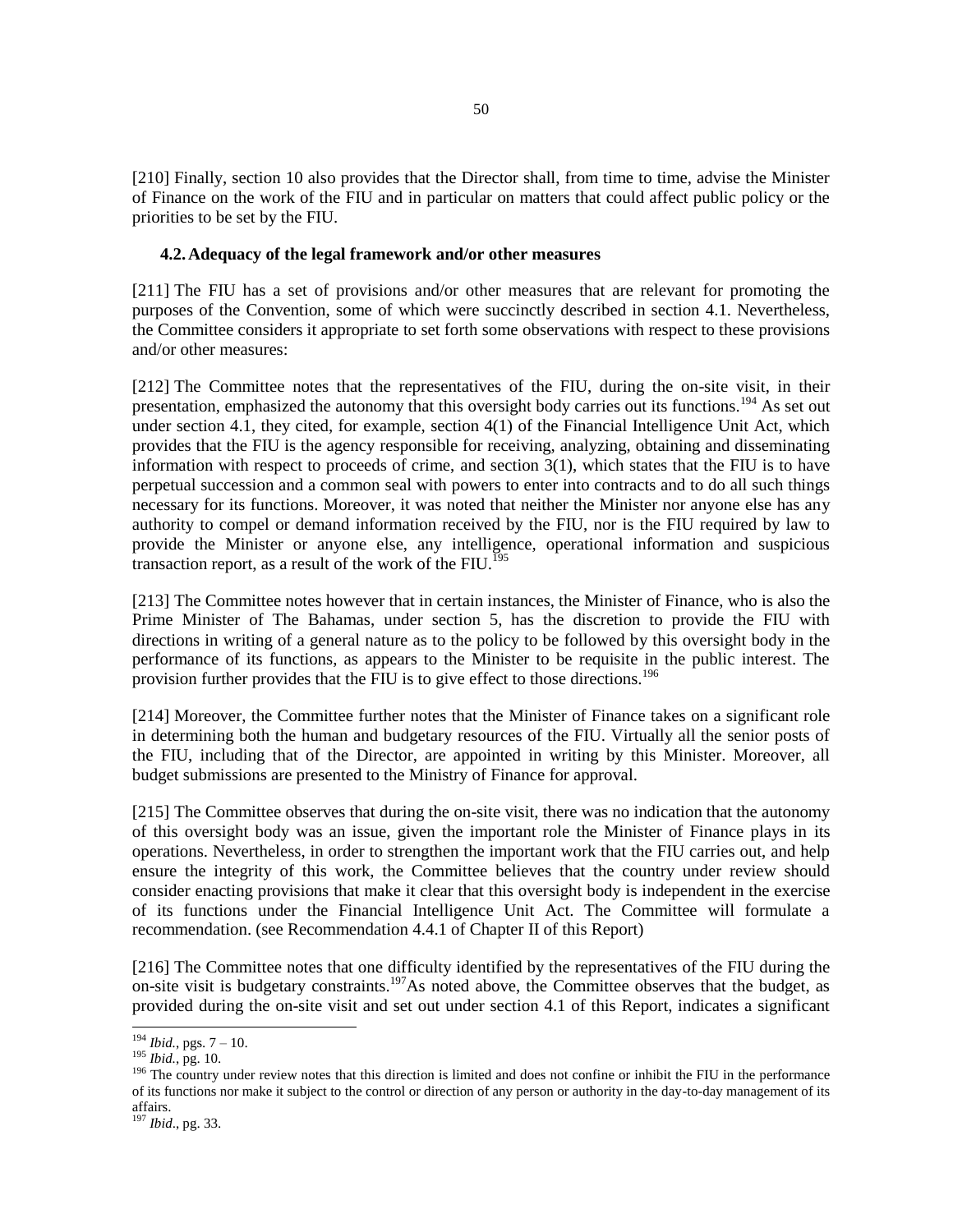reduction for the past six years, in particular from the fiscal year 2009/2010 to 2010/2011, where the budget was cut by more than half. During the on-site visit, the representatives of the FIU stated that they were advised that due to a global recession, the budget would be reduced. They also noted that although the budget has been steadily increasing, it has not received the full amount requested for the last two years. As a result, one example in which it has affected its operation is that the FIU has had to be selective with regarding training opportunities for its personnel.

[217] The representatives also indicated that it is planning to hire 5 analysts in the near future and that it will need more of them in order to comply with a recommendation issued by the Caribbean Financial Action Task Force, whereby The Bahamas is to put in place measures that cover domestic, cross border and non-routine wire transfers as well as a legal framework requiring the reporting of international wire transfers.<sup>198</sup> Moreover, the Committee observes that the FIU has not been able to review all suspicious transaction reports it receives in a given year. For example, the 2012 Annual Report of the FIU notes that of 167 of these reports received, 16 were forwarded to the Commissioner of Police for investigation, 20 were analyzed and closed, while 131 remained pending.<sup>199</sup> The 2013 Annual Report of the FIU indicates that there was an increase of approximately 62% of these reports received, whereby of a total of 270 suspicious transaction reports, 33 were forwarded to the Commissioner of Police, 41 were analyzed and closed, while 196 remain pending.<sup>200</sup> The Committee observes that this is a significant number of reports that remain pending and may result in alleged acts of corruption remaining undetected. An increase in analysts may help address this backlog.

[218] Given the foregoing, the Committee observes that the country under review should consider providing the FIU with the budgetary and human resources needed for the proper performance of its function, within available resources. The Committee will formulate a recommendation. (see Recommendation 4.4.2 in Section 4.4.4 of Chapter II of this Report)

[219] As mentioned under section 4.1, the FIU carries out various AML/CFT training activities to financial institutions and other agencies. During the on-site visit, the representatives of the FIU mentioned that in 2009, this oversight body trained over four hundred people, a number which more than doubled for 2012 when 892 individuals received training.<sup>201</sup> The  $2013$  Annual Report of the FIU attests to these numbers and also provides that in 2013, this number was  $814.^{202}$ 

[220] However, the Committee notes that one of the difficulties mentioned during the on-site visit was the lack of governmental, private institutions, financial institutions and the general public in identifying and reporting acts of corruption.<sup>203</sup> In this respect, the Committee believes that the FIU should consider providing training to the aforementioned institutions in order to assist them to detect suspicious activities with regard to the possible proceeds of corruption.<sup>204</sup> To this end, it should also consider coordinating with other oversight bodies in The Bahamas, in particular the Royal Bahamas

<sup>&</sup>lt;sup>198</sup> See for example the [Caribbean Financial Action Task Force Sixth Follow-Up Report for The Bahamas.](https://www.google.com/url?sa=t&rct=j&q=&esrc=s&source=web&cd=1&cad=rja&uact=8&ved=0CB4QFjAA&url=https%3A%2F%2Fwww.cfatf-gafic.org%2Findex.php%2Fen%2Fcfatf-documents%2Fcfatf-follow-up-reports%2Fthe-bahamas%2F2907-the-bahamas-6th-follow-up-report-1%2Ffile&ei=88d8VMuNCMzIsASqqoLYDA&usg=AFQjCNHHeGrA_dSh1GEkKFN7g4AHBkZB8w&sig2=MkB3mmjRITHSuHjVRJ1TEQ&bvm=bv.80642063,d.cWc) In addition, the country under review notes that it will need an additional five (5) trainee Analysts, two (2) data entry clerks and one (1) document imaging clerk is needed to ensure that the unit adequately addresses the backlog of suspicious transaction and other reports received for analysis. Moreover, the FIU will also require the acquisition of additional budgetary resources to pay the increased staff and to purchase necessary computers and other equipment for their work.

<sup>&</sup>lt;sup>199</sup> 2012 Annual Report of the Financial Intelligence Unit, pg. 16, [http://www.oas.org/juridico/english/mesicic4\\_bhs.htm](http://www.oas.org/juridico/english/mesicic4_bhs.htm)

<sup>&</sup>lt;sup>200</sup> 2013 Annual Report of the Financial Intelligence Unit, pg. 20, [http://www.oas.org/juridico/english/mesicic4\\_bhs.htm](http://www.oas.org/juridico/english/mesicic4_bhs.htm)

<sup>201</sup> On-Site Presentation of the Financial Intelligence Unit, pg. 30, *supra* note 168.

<sup>202</sup> 2013 Annual Report of the Financial Intelligence Unit, pg. 18, *supra* note 200.

<sup>203</sup> On-Site Presentation of the Financial Intelligence Unit, pg. 33, *supra* note 168.

<sup>&</sup>lt;sup>204</sup> On this point, see the Egmont Group White Paper: The Role of Financial Intelligence Units in Fighting Corruption and Recovering Stolen Assets, pg. 19, [http://www.egmontgroup.org/library/download/229.](http://www.egmontgroup.org/library/download/229)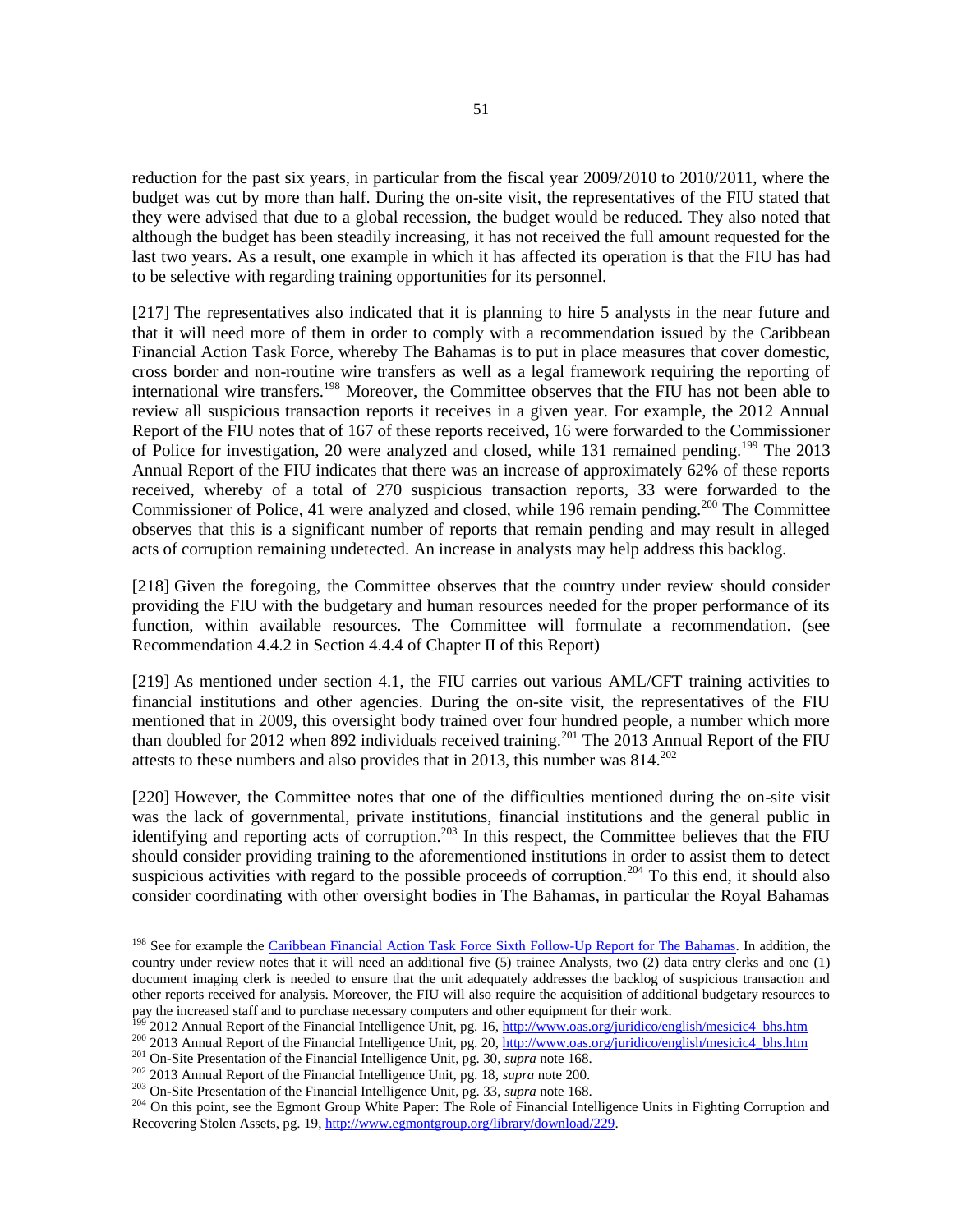Police Force and the Office of the Attorney General, on developing a training program on detecting acts of corruption, that not only could benefit the staff of the FIU, but also the staff of these other oversight bodies. The Committee noted that during the on-site visit, it was stated that it would be beneficial to have joint training, especially between the police and attorneys, which would assist in better investigations.<sup>205</sup> The Committee will formulate a recommendation. (see Recommendation 4.4.3 in Section 4.4.4 of Chapter II of this Report)

[221] Related to this, the representatives also noted that the staff of the FIU itself lacks adequate training in the area of anti-corruption and that there is a lack of training provided by local and international agencies on this matter.<sup>206</sup> The Committee believes that the country under review should seek internationally at organizations that work on AML/CFT issues to develop training programs for its staff on anti-corruption matters as it relates to the work of an FIU. The Committee notes that the Egmont Group has produced a white paper, the Role of Financial Intelligence Units in Fighting Corruption and Recovering Stolen Assets, which provides guidance on how FIUs may assist in the fight against corruption and which might prove of assistance.<sup>207</sup> The Committee will formulate a recommendation. (see Recommendation 4.4.4 in Section 4.4.4 of Chapter II of this Report)

[222] The Committee notes that the country under review, during the on-site visit, noted that it has an established permanent training program. However, as set out earlier, due to budget constraints, the FIU has been selective in the training opportunities being afforded to its staff, which might undermine any training program it has in place. In this respect, the Committee notes that the 2012 and 2013 Annual Reports set out the overseas training activities for which the staff has participated. In 2012, it appears that there were 4 training events attended by 7 staff members of the FIU, while in 2013, this amounted to 5 events attended by 8 staff members.<sup>208</sup> The Committee notes that training events offered locally are not set out in these Annual Reports, and therefore it makes it difficult to determine what training has been offered in The Bahamas itself to the staff of the FIU.

[223] The Committee believes that the country under review should strengthen and consolidate the training program in place by increasing the training opportunities that can be offered to the staff of the FIU, both locally and internationally. Moreover, it should begin to set out the local training activities that the staff of the FIU has participated in this regard in its Annual Reports.<sup>209</sup> The Committee will formulate recommendations. (see Recommendations 4.4.5 and 4.4.6 in Section 4.4.4 of Chapter II of this Report)

<sup>&</sup>lt;sup>205</sup> In addition, the country under review noted that the Financial Intelligence Unit in conjunction with the Royal Bahamas Police Force and other stakeholders will enhance the AML/CFT training presently given to governmental, as well as private financial and non financial entities in The Bahamas to include anti corruption matters. The unit will also use its website to advise the general public of their role to report any acts of corruption they may be aware of.

<sup>206</sup> On-Site Presentation of the Financial Intelligence Unit, pg. 33, *supra* note 168.

<sup>&</sup>lt;sup>207</sup> Egmont Group White Paper: The Role of Financial Intelligence Units in Fighting Corruption and Recovering Stolen Assets, *supra* note 204. The country under review notes that the Financial Intelligence Unit will meet with the Egmont Group's regional representatives for the Americas and the Caribbean Financial Action Task Force Law Enforcement Expert and request that enhanced AML/CFT training, inclusive of anti corruption training be regularly included in the respective agencies training schedules. Additionally the FIU will continue to work with the Task Force of The Bahamas and other relevant agencies, inclusive of the Royal Bahamas Police Force to develop a joint training program with focus on anti corruption matters.

<sup>208</sup> See pg. 15 of the 2012 Annual Report of the Financial Intelligence Unit, *supra* note 199 and pg. 19 of the 2013 version of this report, *supra* note 200.

<sup>&</sup>lt;sup>209</sup> The country under review notes that the annual reports going forward will reflect local training received by staff of the FIU, as well as those given by the Training Officers at the FIU to governmental, financial and non financial entities in the Bahamas.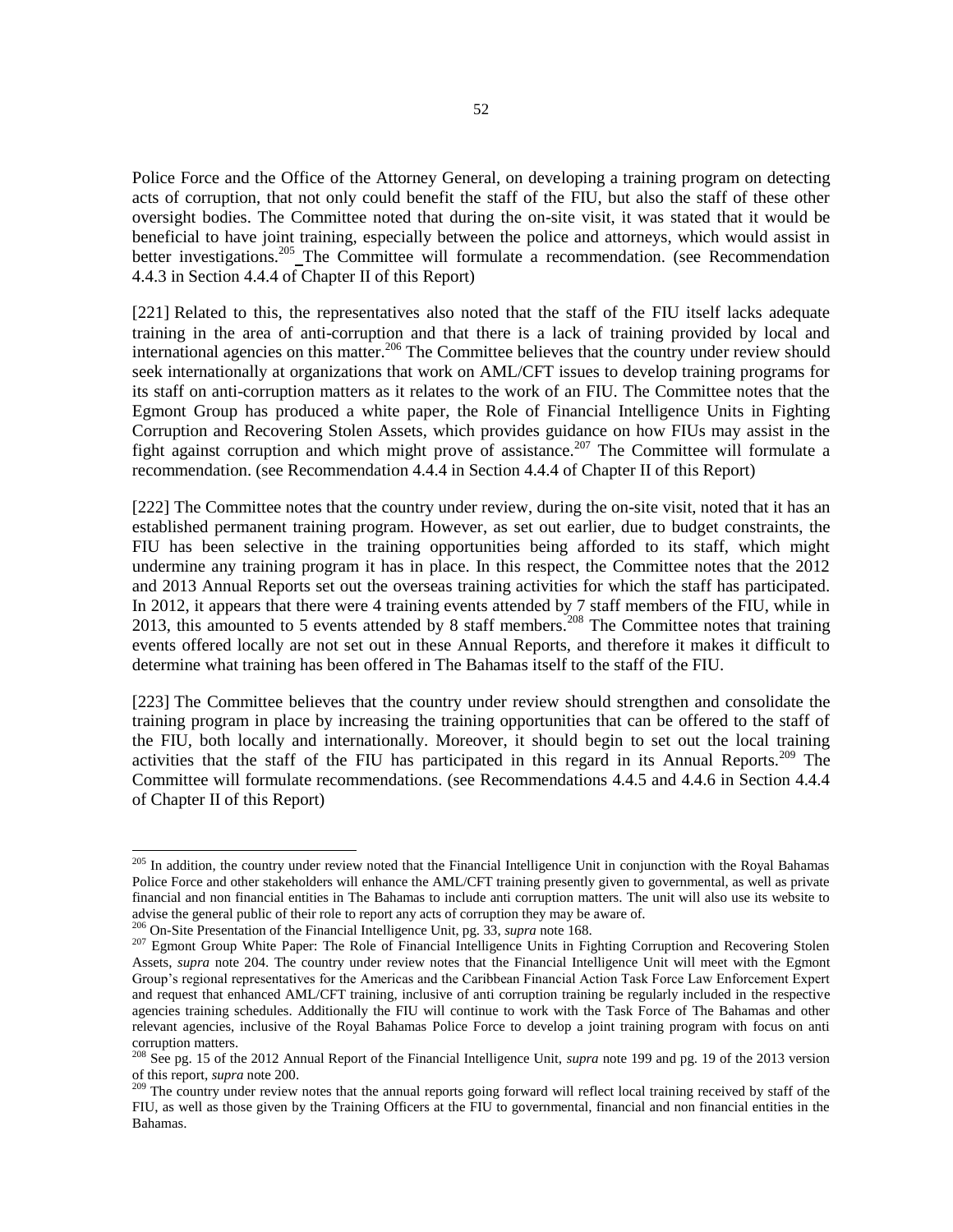[224] Another difficulty mentioned during the on-site visit is the lack of adequate and sustained public announcements to sensitize the general public on their duty to recognize and report acts of corruption.<sup>210</sup> The Committee observes that the FIU has a website in place that provides information to the general public on its functions. As previously stated under section 4.1, the representatives of the FIU during the on-site visited noted, in its presentation:  $211$ 

[225] "*[T]he FIU's website [www.bahamas.gov.bs/fiu,](http://www.bahamas.gov.bs/fiu) as well as the FIU's Annual Report, Suspicious* Transactions *Guidelines 2007, public announcements via print media, regular lectures to financial sector and other groups allow the FIU to routinely inform the general public concerning its operation.*"

[226] The Committee observes that the country under review should use its website to disseminate to the general public, and to financial institutions as well, information on the importance of detecting and reporting acts of corruption as it relates to the work of the FIU, and utilize the print media and regular lectures to the financial sector and other groups on this issue. In addition, the Committee believes that the country under review should consider establishing outreach programs to the general public so that they can be made aware of the important work the FIU undertakes.<sup>212</sup> The Committee will formulate a recommendation. (see Recommendation 4.4.7 in Section 4.4 of Chapter II of this Report)

[227] Moreover, in order to encourage transparency in the operations of the FIU, the oversight body should consider placing on its website the audited statement of accounts, as well as any reports made by the auditor. The Committee will formulate a recommendation. (see Recommendation 4.4.8 in Section 4.4 of Chapter II of this Report)

[228] Finally, the Committee notes that one of the recommendations issued by the Financial Action Task Force (FATF), which touches upon the functions of the FIU in combating corruption, are to put provisions in place that address politically exposed persons. As noted by FATF Guidance on Politically Exposed Persons (PEP):<sup>213</sup>

[229] "*A politically exposed person (PEP) is defined by the Financial Action Task Force (FATF) as an individual who is or has been entrusted with a prominent public function. Due to their position and influence, it is recognized that many PEPs are in positions that potentially can be abused for the purpose of committing money laundering (ML) offences and related predicate offences, including corruption and bribery, as well as conducting activity related to terrorist financing (TF)*."

[230] In this respect, the Caribbean Financial Action Task Force  $(CFATF)$ , <sup>214</sup> in its Mutual Evaluation Report for The Bahamas and in 6 subsequent Follow-Up Reports, have recommended that The Bahamas expand the institutions required to perform normal due diligence measures, as

<sup>210</sup> On-Site Presentation of the Financial Intelligence Unit, pg. 33, *supra* note 168.

<sup>211</sup> Response to the Questionnaire, pg. 17, *supra* note 4.

<sup>&</sup>lt;sup>212</sup> The country under review notes that the Financial Intelligence Unit has commenced discussions with the Department of Information Technology to ensure greater use of its webpage to sensitize the general public on matters as it relates to reporting acts of corruption in the Bahamas. The unit will also work along with The Bahamas information Services and other entities to ensure that appropriate advertisements are sent out to the general public. Additional lectures as stated above will also be undertaken by the FIU and other stake holders.

<sup>&</sup>lt;sup>213</sup> FATF Guidance, Politically Exposed Persons (Recommendations 12 and 22), pg. 3, [http://www.fatf](http://www.fatf-gafi.org/media/fatf/documents/recommendations/guidance-pep-rec12-22.pdf)[gafi.org/media/fatf/documents/recommendations/guidance-pep-rec12-22.pdf](http://www.fatf-gafi.org/media/fatf/documents/recommendations/guidance-pep-rec12-22.pdf)

 $^{214}$  The CFATF is an organization of twenty-seven states of the Caribbean Basin, which have agreed to implement common countermeasures to address the problem of criminal money laundering and monitor the implementation of the FATF Recommendations, see CFATF Overview,<https://www.cfatf-gafic.org/index.php/cfatf-home/cfatf-overview>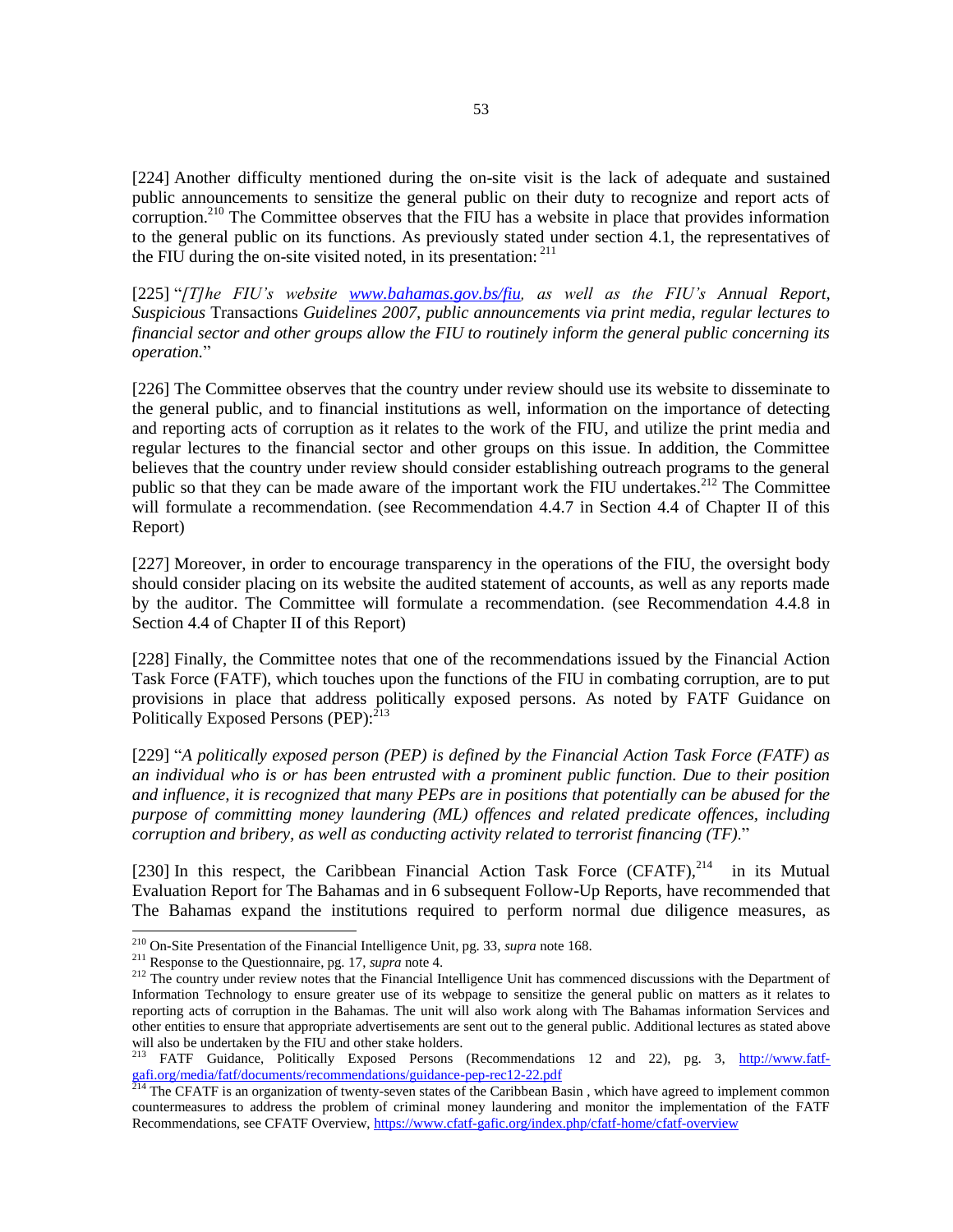currently, only banks, trust companies and non-bank money transmission businesses are required to put in place appropriate risk management systems to determine whether a customer is a PEP and implement clear policy and internal guidelines, procedures and controls regarding such business relationships.<sup>215</sup> For example, in the CFATF Sixth Follow-Up Report for The Bahamas, it was noted that enforceable requirements concerning PEPs are applicable only to banks and trust companies, and that there are no requirements for senior management approval to continue a relationship with a customer who is subsequently found to be a PEP or who subsequently becomes a PEP.<sup>216</sup> The Committee believes that the country under review should address these concerns. As noted by the Central Bank of The Bahamas AML/CFT Guidelines for Licensees on the Prevention of Money Laundering & Countering the Financing of Terrorism:

[231] "*Business relationships with PEPs and with related parties (e.g. immediate family members, close associates or related companies) may expose Licensees* [banks and trust companies] *to significant reputational and/or legal risk. The risk occurs when such persons abuse their public powers for either their own personal benefit and/or the benefit of others through illegal activities such as the receipt of bribes or fraud*."

[232] The Committee believes that the country under review should consider expanding the financial institutions required to put in place appropriate risk management systems to determine whether a customer is a PEP and implement requirements for senior management approval to continue a relationship with a customer who is subsequently found to be a PEP or who subsequently becomes a PEP. Moreover, the Committee believes the country under review should consider highlighting in its training courses to financial institutions on the obligation to put in place these controls with respect to PEPs.<sup>217</sup> The Committee will formulate recommendations. (see Recommendations 4.4.9 and 4.4.10 in Section 4.4 of Chapter II of this Report)

### **4.3.Results of the legal framework and/or other measures**

[233] The country under review, during the on-site visit, provided the following results: $^{218}$ 

| <b>Statistics on Suspicious Transaction Reports (STRs) Received for the Past Five Years</b> |      |      |      |      |                                |
|---------------------------------------------------------------------------------------------|------|------|------|------|--------------------------------|
| 2009                                                                                        | 2010 | 2011 | 2012 | 2013 | <b>2014</b> (up to $9/11/14$ ) |
| 138                                                                                         | 142  | 183  | 167  | 270  | 150                            |

<sup>215</sup> See, for example, pg. 16 of the Caribbean Financial Action Task Force Sixth Follow-Up Report for The Bahamas, *supra*  note 198.

<sup>&</sup>lt;sup>216</sup> *Ibid.* See also the Central Bank of The Bahamas AML/CFT Guidelines for Licensees on the Prevention of Money Laundering & Countering the Financing of Terrorism[, http://www.centralbankbahamas.com/download/042373900.pdf](http://www.centralbankbahamas.com/download/042373900.pdf)

<sup>&</sup>lt;sup>217</sup> The country under review notes that the Financial Intelligence Unit will increase its training programs to ensure that all financial and non-financial institutions are aware of the requirements of the FATF recommendations 12 & 22 as it relates to politically exposed persons (PEPs). The FIU attends all regional meetings of the Caribbean Financial Action Task Force, which is the regional body that complements the Financial Action Task Force. The task force encourages member states to be compliant with all requirements that enforce anti-corruption measure.

<sup>218</sup> On-Site Presentation of the Financial Intelligence Unit, pgs. 31 – 32, *supra* note 168.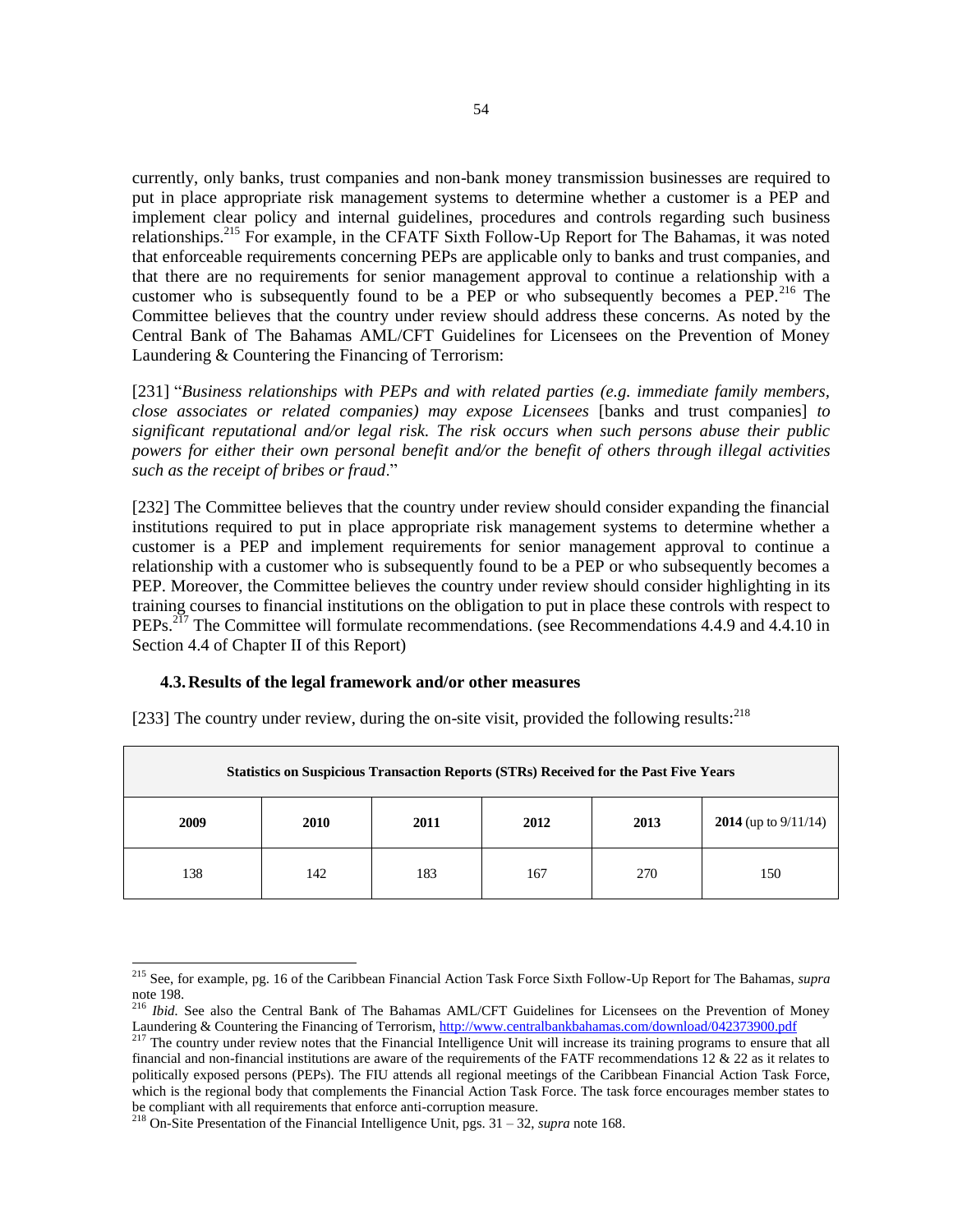| Number of STRs Received relating to Corruption for the Period 2009 - 2013 |                             |                                                    |                     |                  |                                       |
|---------------------------------------------------------------------------|-----------------------------|----------------------------------------------------|---------------------|------------------|---------------------------------------|
| Year                                                                      | Number of<br>cases received | <b>Forwarded to</b><br>police for<br>investigation | Open and<br>pending | <b>Closed</b>    | <b>Total overall STRS</b><br>received |
| 2009                                                                      | $\mathfrak{2}$              | $\mathfrak{2}$                                     | $\boldsymbol{0}$    | $\boldsymbol{0}$ | 138                                   |
| 2010                                                                      | $\boldsymbol{0}$            | $\boldsymbol{0}$                                   | $\boldsymbol{0}$    | $\boldsymbol{0}$ | 142                                   |
| 2011                                                                      | 7                           | $\mathfrak{2}$                                     | $\mathfrak{2}$      | 3                | 183                                   |
| 2012                                                                      | $\mathbf{1}$                | $\overline{0}$                                     | 1                   | $\boldsymbol{0}$ | 167                                   |
| 2013                                                                      | 7                           | $\mathbf{1}$                                       | 6                   | $\mathbf{0}$     | 270                                   |
| <b>Total</b>                                                              | 17                          | 5                                                  | 9                   | $\mathbf{3}$     | 900                                   |

[234] The Committee also notes that in the Annual Reports provided by the FIU, there are statistics that set out the offences suspected by a financial institution of having been committed at the times the reports were submitted, which include corruption, and the offences suspected by the FIU of having been committed upon completion of an analysis of a report. For example, the 2013 Annual Report sets out that it received 7 suspected reports of corruption from financial institutions, and the FIU found, upon completion of an analysis of the reports, or upon receipt of other financial or criminal intelligence, that in 2 instances, there are suspected cases of corruption.<sup>219</sup> The Committee notes that there is a discrepancy in the numbers provided during the on-site visit, and what is found in the Annual Report for the year 2013, however the Committee believes that the number found in the above table are an update of the ones found in the Annual Report.

[235] Given the foregoing, the Committee finds that the above information serves to demonstrate that corrupt acts have been detected in the country under review, and that those acts were referred to the Royal Bahamas Police Force for investigation.

[236] However, the Committee observes that there is a high number of STRs for cases of corruption that still have to be analyzed by the FIU, as compared to the number received, which in some cases, are approximately 3 years old. In general, the Committee notes there appears to be a significant backlog of STRs that needs to be addressed by the FIU. For 2013 alone, this amounts to 196 STRs that still need to be analyzed, while in 2012, 131 reports. The Committee further notes that while the Annual Reports contain valuable statistics on the work of the FIU, it does not provide information on

<sup>219</sup> See pgs. 27 and 28 of the 2013 Annual Report of the Financial Intelligence Unit, *supra* note 199.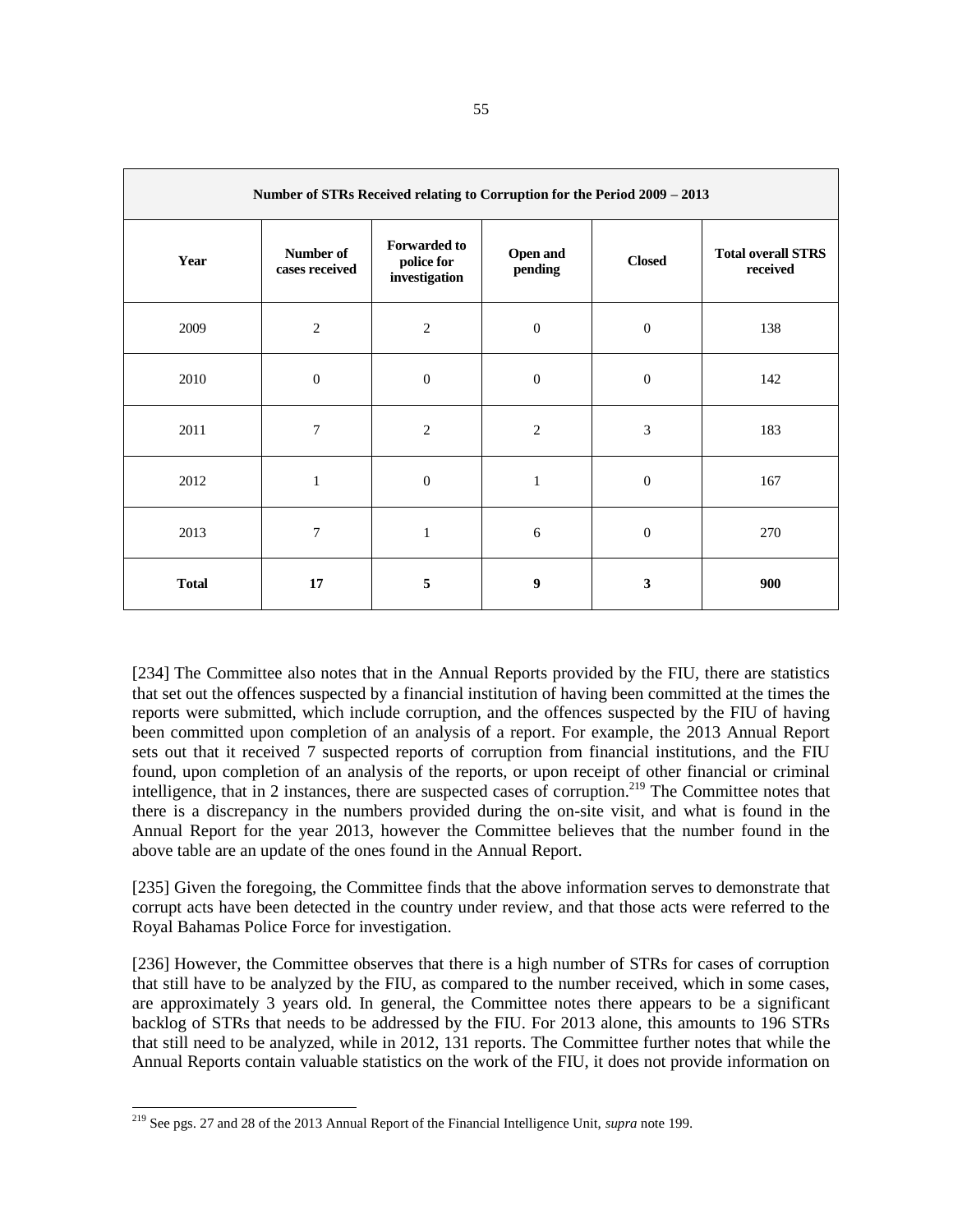the total number of STRs that are still pending for analysis from past years. This information may prove enlightening as to the overall efficiency of the work of the FIU.

[237] Given the foregoing, the country under review should consider addressing this backlog as soon as possible, as well as provide statistics on the total number of STRs that are still pending overall, and not just for a given year. The Committee will formulate recommendations. (see Recommendations 4.4.11 and 4.4.12 in Section 4.4 of Chapter II of this Report)

[238] In addition, the Committee notes that neither these results, nor the information provided in the Annual Reports, provide any information on the outcome of the STRs forwarded to the Royal Bahamas Police Force for further investigation. The Committee considers that maintaining such results would assist in assessing the effectiveness not only of the FIU, but also of the Royal Bahamas Police Force. The Committee will formulate a recommendation in this regard. (see Recommendation 4.4.13 in Section 4.4 of Chapter II of this Report)

## **4.4.Conclusions and recommendations**

[239] Based on the comprehensive review conducted with respect to the Financial Intelligence Unit in the foregoing sections, the Committee offers the following conclusions and recommendations:

# [240] **The Bahamas has considered and adopted measures intended to maintain and strengthen the Financial Intelligence Unit as an oversight body, as described in Chapter II, Section 4 of this Report.**

[241] In light of the comments made in the above-noted section, the Committee suggests that the country under review consider the following recommendations:

- 4.4.1. Consider establishing legal provisions that make it clear that the Financial Intelligence Unit is independent in exercising its functions assigned to it by the Financial Intelligence Unit Act. (See section 4.2 of Chapter II of this Report).
- 4.4.2. Provide the Financial Intelligence Unit with the budgetary and human resources needed for the proper performance of its function, within available resources. (See section 4.2 of Chapter II of this Report)
- 4.4.3. Coordinate with other oversight bodies, such as the Royal Bahamas Police Force and the Office of the Attorney General, on developing a joint training program on detecting acts of corruption, for governmental, private institutions, financial institutions and the general public. (See section 4.2 of Chapter II of this Report)
- 4.4.4. Seek out training opportunities for the staff of the Financial Intelligence Unit on anticorruption matters as it relates to its work, from international partners and organizations. (See section 4.2 of Chapter II of this Report)
- 4.4.5. Strengthen and consolidate the training program in place in order to increase the training opportunities offered to the staff of the Financial Intelligence Unit, both locally and internationally. (See section 4.2 of Chapter II of this Report)
- 4.4.6. Set out in its annual reports the local training received by the staff of the Financial Intelligence Unit. (See section 4.2 of Chapter II of this Report)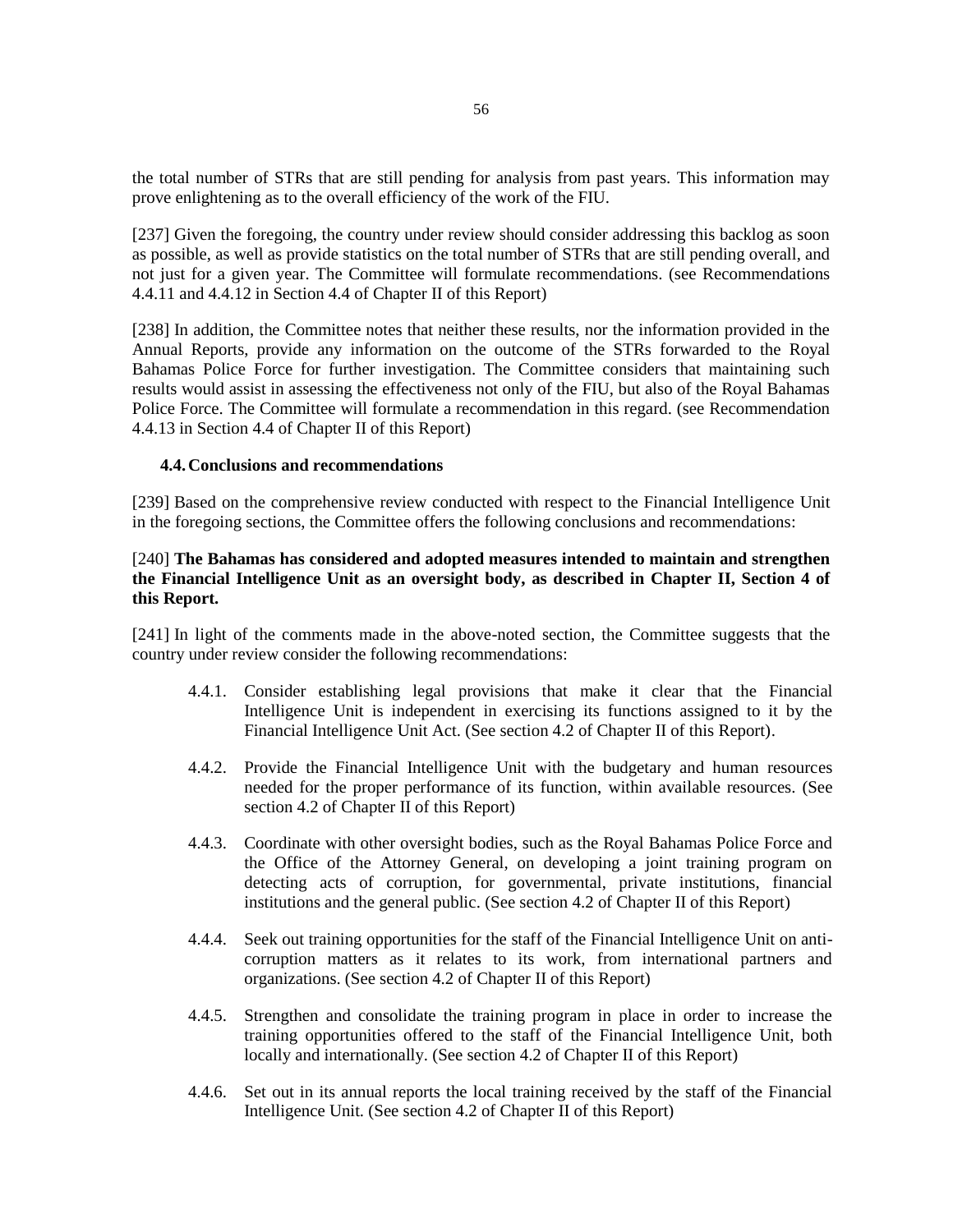- 4.4.7. Utilize the website of the Financial Intelligence Unit and other measures to disseminate to the general public information on the importance of detecting and reporting acts of corruption as it relates to its work. (See section 4.2 of Chapter II of this Report)
- 4.4.8. Place the audited statement of accounts of the Financial Intelligence Unit, as well as any reports made by the auditor, on its website. (See section 4.2 of Chapter II of this Report)
- 4.4.9. Take steps to ensure that all financial institutions put in place appropriate risk management systems to determine whether a customer is a politically exposed person. (See section 4.2 of Chapter II of this Report)
- 4.4.10. Implement requirements for senior management approval to continue a relationship with a customer who is subsequently found to be a politically exposed person or who subsequently becomes one. (See section 4.2 of Chapter II of this Report)
- 4.4.11. Address the backlog with regard to suspicious transactions reports that have yet to be analyzed by the Financial Intelligence Unit, which includes suspected offenses of corruption. (See section 4.3 of Chapter II of this Report)
- 4.4.12. Provide statistics in the annual reports of the total number of suspicious transactions reports that have yet to be analyzed by the Financial Intelligence Unit, not just for a given year. (See section 4.3 of Chapter II of this Report)
- 4.4.13. Maintain results indicating the outcome of the referrals made by the Financial Intelligence Unit to the Royal Bahamas Police Force with respect to suspected acts of corruption detected by this Unit, in order to identify challenges and recommend corrective measures, as necessary. (See section 4.3 of Chapter II of this Report)

### **5. COMPLIANCE COMMISSION**

#### **5.1 Existence of a legal framework and/or other measures**

[242] The Compliance Commission has a set of provisions in its legal framework and other measures concerning, among others, the following:

[243] With respect to its objectives and functions, section 39(1) of the Financial Transactions Reporting Act provides that it is the agency responsible for ensuring that designated lawyers, accountants, real estate brokers, credit unions, as well as The Bahamas Development Bank, The Bahamas Mortgage Corporation and the Post Office Savings Banks are in compliance with the provisions of the Act.<sup>220</sup> To this end, it is to maintain a general review of these institutions in relation to the conduct of financial transactions; and when deemed necessary, to conduct on-site examinations of the business of these institution for the purpose of ensuring compliance with the provisions of the Act, appoint an auditor to conduct that examination and report thereon to the Commission.<sup>221</sup>

<sup>220</sup> See section 46 of the Financial Transactions Reporting Act, *supra* note 166, as well as the On-Site Presentation of the Compliance Commission, pg. 3, [http://www.oas.org/juridico/english/mesicic4\\_bhs.htm.](http://www.oas.org/juridico/english/mesicic4_bhs.htm) See also [Financial Institutions](http://www.bahamas.gov.bs/wps/portal/public/Financial%20Institutions/!ut/p/b1/vZfbcqM4EIafZR4gY4mT4BIQwZwEmIMxNxTYGINNwAED4emX7M7FJFMT11bNGF0Bf9en_rulklbxKlrFL-lQFmlfNi_p5f095hJatS1XZniL5xgBaNAnGlYcWt2wi2D3LgCqJYqLQGUBB7TAMUUHrSmbAf_F_-Y3ZFfbVbTez)  [Supervised by the Commission.](http://www.bahamas.gov.bs/wps/portal/public/Financial%20Institutions/!ut/p/b1/vZfbcqM4EIafZR4gY4mT4BIQwZwEmIMxNxTYGINNwAED4emX7M7FJFMT11bNGF0Bf9en_rulklbxKlrFL-lQFmlfNi_p5f095hJatS1XZniL5xgBaNAnGlYcWt2wi2D3LgCqJYqLQGUBB7TAMUUHrSmbAf_F_-Y3ZFfbVbTez)

 $^{221}$ *Ibid.*, sections 43(a) and 43(b).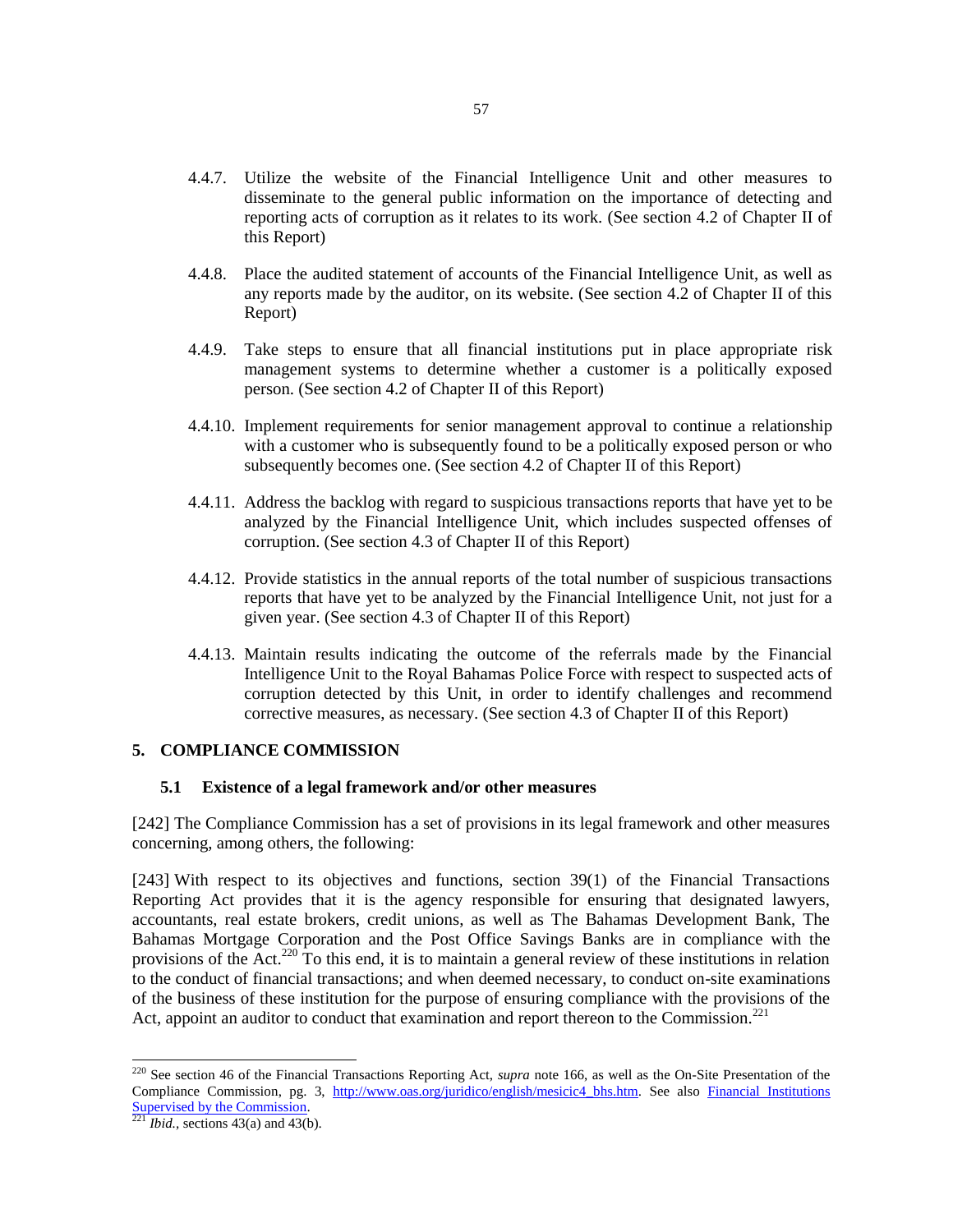[244] During the on-site visit, it was stated, by the representatives of this Commission that the core function is in fulfilling its anti-money laundering mandate through on-site examinations.<sup>222</sup> There are four types of on-site examinations: routine, follow-up, random and special (investigative).<sup>223</sup> These examinations are designed to assess the level of compliance with local, regional and global money laundering standards, covering areas such as customer verification procedures; maintenance of transaction procedures; suspicious transaction reporting procedures; staff anti-money laundering training procedures; and appointment of a money laundering reporting officer.<sup>224</sup>

[245] In carrying out its functions, the Commission may at all reasonable times require that the institutions under its purview produce for examination its records as well as require them to supply such information or explanation as required by the Commission to perform its functions.<sup>225</sup>

[246] The country under review, in its Response to the Questionnaire, states that it is an autonomous body and like all financial service regulatory agencies, falls within the portfolio of the Minister of Finance.<sup>226</sup> In addition, during the on-site visit, the representatives noted that while the Commission does fall within the portfolio of the Minister of Finance, it is able to perform its statutory duties without interference and it is not involved in the daily operations of the Commission.<sup>227</sup>

[247] Regarding the manner in which the Commission adopts its decisions, the country under review, in its Response to the Questionnaire, notes the following: $^{228}$ 

[248] "*The decisions relative to the proper functioning of the Commission lie with the three Commissioners appointed to direct the operations of the Commission. The body is led by the Chairman. The daily operations of the Commission are overseen by the Commission's Inspector who is the Administrative Head of the Commission. Most decisions required for the orderly functioning of the Commission are made by the Inspector who consults with the Commission (as necessary) on various matters*."

[249] Section 40 of the Financial Transactions Reporting Act sets out that the Commission consists of three members appointed by the Governor-General in writing, being persons that have wide experience in and have shown capacity in financial and commercial matters, industry, law or law enforcement. These persons may be appointed for a term of three years and be eligible for reappointment.<sup>229</sup> Section 42 of the Act further provides that a person may not be appointed as a member of the Commission who is a member of either House of Parliament, or is a director, officer or servant of, or has a controlling interest in, any financial institution.

[250] Regarding the manner in which human resources needed for its operations are identified and how personnel are selected, the country under review, in its Response to the Questionnaire, states that most of the staff currently serving with the Commission are employed by the Ministry of Finance and assigned to the Commission. In this respect: $230$ 

<sup>222</sup> On-Site Presentation of the Compliance Commission, pg. 4, *supra* note 220.

<sup>223</sup> *Ibid.*

<sup>224</sup> *Ibid.,* pg. 5.

<sup>225</sup> Financial Transactions Reporting Act, section 44(1), *supra* note 166.

<sup>226</sup> Response to the Questionnaire, pg. 13, *supra* note 4.

<sup>227</sup> On-Site Presentation of the Compliance Commission, pgs. 7 and 14 *supra* note 220.

<sup>228</sup> Response to the Questionnaire, pg. 13, *supra* note 4.

<sup>229</sup> Financial Transactions Reporting Act, section 41, *supra* note 166.

<sup>230</sup> Response to the Questionnaire, pg. 13, *supra* note 4.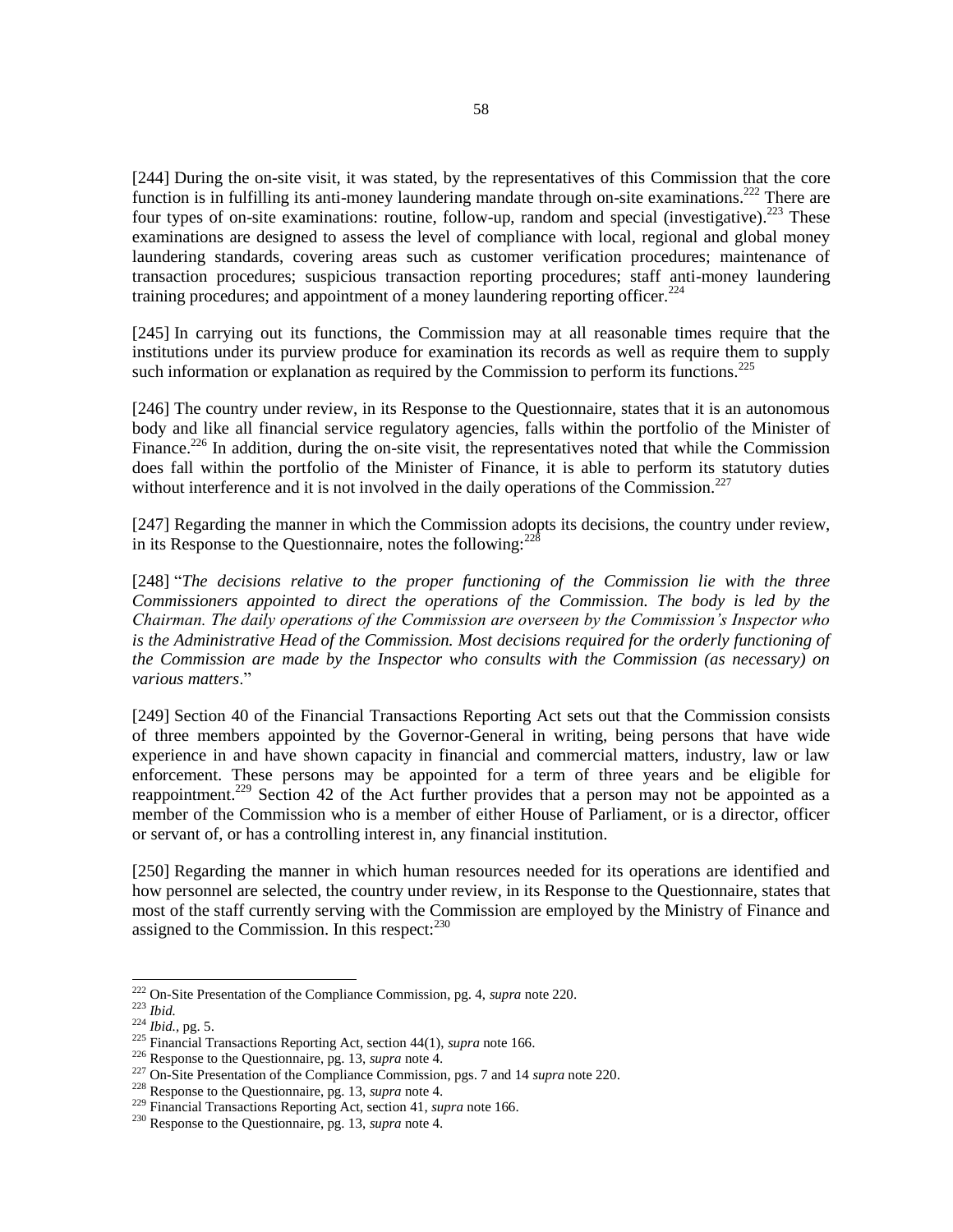[251] "*The Inspector plays a role in recruitment of prospects and helps to determine their suitability. The employees are permanent employees of the Government of The Bahamas and enjoy the rights and privileges of such persons. All disciplinary actions including suspension and termination are conducted upon recommendation of the Inspector and/or Commissioners*."

[252] *The Inspector determines the human resource needs of the Commission along with all other* resources *required for the Commission's proper functioning*."

[253] In addition, the country under review notes that all the employees enjoy a comprehensive career path, which is merit based and transparent, and that each position in the Commission requires certain minimum academic requirements as well as relevant experience, which determines the salaries and benefits offered.<sup>231</sup> During the on-site visit, it was stated that most of the staff have attained certification in Anti-Money Laundering.<sup>232</sup> The country under review also notes that each employee of the Commission has a specific tailored job description that provides for the obligations of the employee, and all employees are expected to avail themselves of relevant training on an annual basis to facilitate their assigned tasks.<sup>233</sup> Finally, the employees of the Commission, as public servants, are subject to the provisions on appointment, termination of appointment and discipline contained within the Public Service Regulations, as well as the rules that prevent corruption, conflicts of interest and the limitation on political participation, as contained in the General Orders.

[254] With respect to the existence of manuals or documents for performing their tasks and describing their functions, the country under review, in its Response to the Questionnaire, states that all aspects of the Commission's operation are directed by an Operating Policies and Procedures Manual, which dictates specific protocols for each task the Commission is called upon to perform, which are: Duty of Confidentiality and Disclosure of Information, Communications, Registration, On-Site Examinations, Legal Proceedings, and Customer Relations.<sup>234</sup> Subsequent to the on-site visit, a copy of this Manual was provided to the MESICIC Technical Secretariat.<sup>235</sup>

[255] Regarding training, during the on-site visit, the representatives of the Compliance Commission stated that training sessions are organized for all relevant stakeholders, which are mostly industryspecific, although some are general in scope.<sup>236</sup> It also notes that the Inspector of the Commission is regularly called upon to speak at various anti-money laundering seminars both locally and abroad, and has facilitated workshops for regulatory authorities in Jamaica, the British Virgin Islands and Barbados on the proper regulation of designated non-financial businesses and professions.<sup>237</sup>

[256] Regarding the manner in which the general public is provided with information about their objectives and functions, the Commission has a website at [http://www.bahamas.gov.bs/compliance.](http://www.bahamas.gov.bs/wps/portal/public/About%20Us/Areas%20of%20Responsibility/Compliance%20Commission/!ut/p/b1/vZHLkpswFES_JR_AIBAgsQSMDJiXQGBg48J4bIMH4xce4OvjqUySSlJJNsnorlTqvkfVzRd8xhfH8l7vylvdHcuXt3uhrOA88KghYQ8rkgpsgfn2zAzhPJIfgvwhAL85) This website provides contact information, provides a background on its mandate as well as the institutions that fall under its purview, as well as providing information on the industry codes of practice. It also provides information on training sessions that the Commission carries out for agents that carry out the on-site examinations. It also provides links to guidelines and codes of practices the

l <sup>231</sup> *Ibid.*

<sup>232</sup> On-Site Presentation of the Compliance Commission, pg. 11, *supra* note 220.

<sup>&</sup>lt;sup>233</sup> Response to the Questionnaire, pg. 14, *supra* note 4 and On-Site Presentation of the Compliance Commission, pg. 12, *ibid.*

<sup>234</sup> Response to the Questionnaire, pgs. 13 – 14, *supra* note 4.

<sup>&</sup>lt;sup>235</sup> Operating Policies and Procedures Manual, on file with the MESICIC Technical Secretariat.

<sup>236</sup> On-Site Presentation of the Compliance Commission, pg. 13, *supra* note 220.

<sup>237</sup> *Ibid.* See also Response to the Questionnaire, pg. 14, *supra* note 4.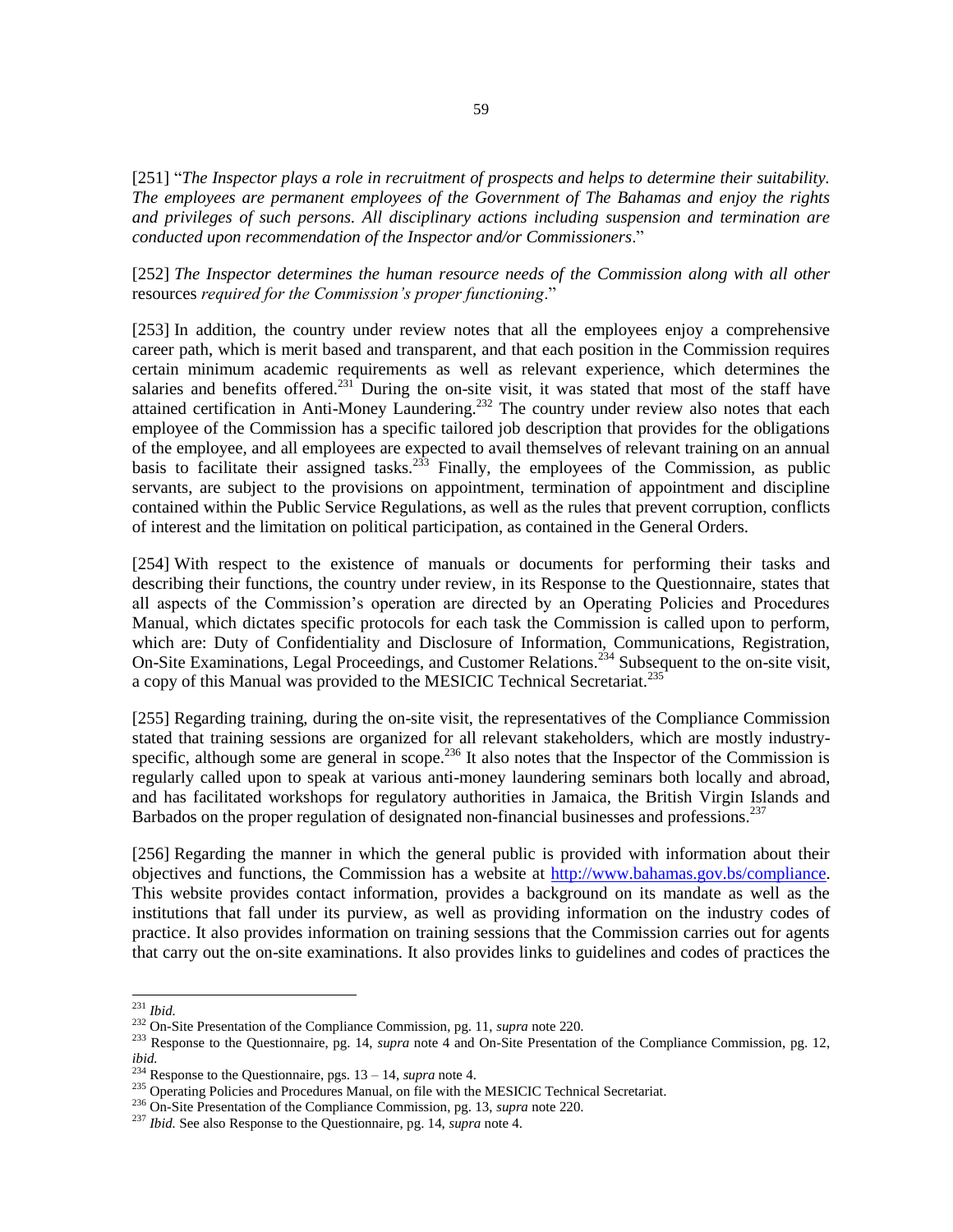Commission has developed for the financial institutions it supervises, such as a Cooperatives Money Laundering Guidelines and Code of Practice for Lawyers, among others.<sup>238</sup>

[257] In addition, during the on-site visit, the representatives also emphasized that the Commission begins each year with a work program and a series of consultative meetings with industry leaders.<sup>239</sup>

[258] Regarding the manner in which budgetary resources needed for their operations are ensured, the representatives of the Commission, during the on-site visit, provided the following information regarding its budget:

| Year | <b>Budget</b> (in Bahamas dollars) |
|------|------------------------------------|
| 2014 | $\overline{0}$                     |
| 2013 | 125 120                            |
| 2012 | 227 324                            |
| 2011 | 241 789                            |

[259] Regarding coordination mechanisms, the country under review, in its Response to the Questionnaire, notes that the Commission participates in the Group of Financial Services Regulators  $(GFSRs).$ <sup>240</sup> The Group's purpose is to establish and maintain close collaboration and coordination among financial service regulators in matters such s fitness and propriety for individuals and businesses participating in the sector. It also considers matters, which require a collaborative approach such as joint sanctioning and disciplinary actions.

[260] During the on-site visit, the Commission also stated that there is close collaboration between the Commission and the governing bodies of its registrants, such as The Bahamas Bar Association, The Bahamas Institute of Chartered Accountants, The Bahamas Real Estate Association, and The Bahamas Cooperative Credit Union League Limited.<sup>241</sup>

## **5.2 Adequacy of the legal framework and/or other measures**

[261] The Compliance Commission has a set of provisions and/or other measures that are relevant for promoting the purposes of the Convention, some of which were succinctly described in section 5.1. Nevertheless, the Committee considers it appropriate to set forth some observations with respect to these provisions and/or other measures:

<sup>&</sup>lt;sup>238</sup> [Publications, Reports and other Resources](http://www.bahamas.gov.bs/wps/portal/public/Resources/!ut/p/b1/vZTXjqMwGEafJQ-wg2nGXNJCN4QauEGQQoB0CAw8_SZbtSPNZC92x76ydD6dv0gmUmJJpMe8r8q8q07HfP94pzCjVcdeSAyyEWR4oJMB1mXFpVWPvQPJHQDvHAF8zwPVFoR7XmUBBHroWoLLaZRjUj_y7wEM-NMPolAEumabMpIQDTSOiImllvSi1OqDIsSZ0W4GaUoarYpL41VFnbdOMXXDQCHPp47voXrcILFKEtXocrqXc1eEzsRXwC9y2SmcII97VSA34yUr2pqnL5uYayNfBu4tSpu9j-DIrUJm2J2lle_KsR20XOu6lC8yHRMK2mnrQf-k77cKm-ls3RmL2exJj_ch_NWMf-UdKngAEgnNkAWWyz7Lx0T64RoeU_4GfLTGnxLGVh41sGj-kLCWC3kSieCt4m2R3DOAJbB2OmyI5I5x72IBTQTEEjCZX49nfWomr-b8wZfnOCjCgZwiHNRFhMOGwusNGcgLGigA2EoDgoa0_bAzg7XmriMvFAWhZa6L_omQpj5bSH62kPvvQpOi70KLtjCSSB3Snyy04T8XGkRaFYeXYXV4AS-ARYAleZKnaAoAFtAMEdUJ4CV0_5T0NJsSmiqOeVBW0GSwRzWBj7EhuTrXUPwaFWZdcn2UDW6327lMPyiL6rTHVgKCFdxcZHxjJdGxQyOfmxVrA9W3V6VRls6NbxQHykW2fW37iVpc04t0ydmu9NnX6-rYj8htbpLXwar_shvJwySPRWQ1q2bcLdfeYU3mo492jRbV-rbQdnNO43qIiytcuJiPbZU4H8KwNy3oKR7C29_XFmazryt-1KM!/dl4/d5/L2dBISEvZ0FBIS9nQSEh/)

<sup>239</sup> On-Site Presentation of the Compliance Commission, pg. 13, *supra* note 220.

<sup>240</sup> Response to the Questionnaire, pg. 13, *supra* note 4. See also On-Site Presentation of the Compliance Commission, pg. 8, *supra* note 220.

<sup>241</sup> On-Site Presentation of the Compliance Commission, pg. 16, *supra* note 220.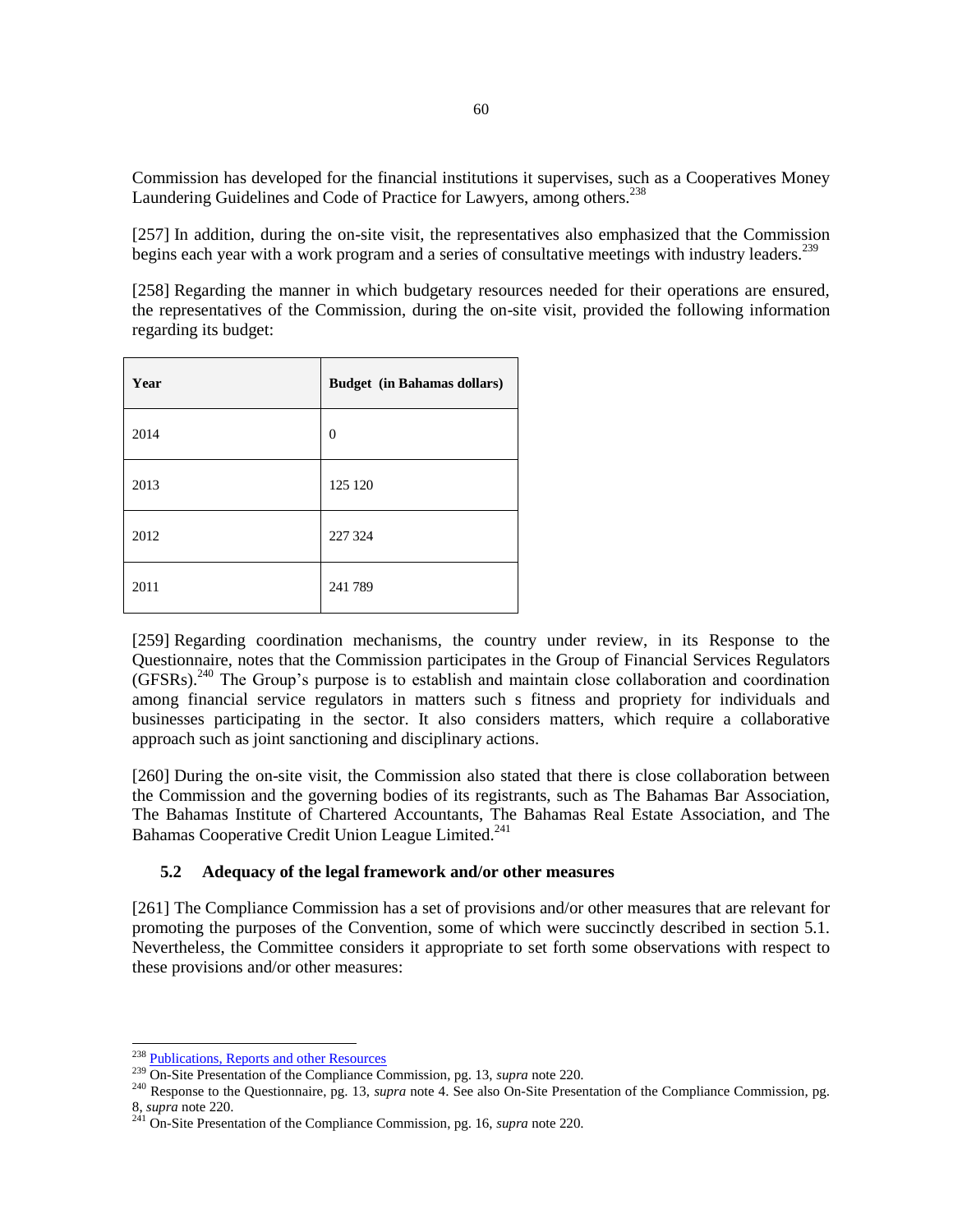[262] The Committee notes that during the on-site visit, the representatives of the Commission explained that The Bahamas is in a process of consolidating the government bodies responsible for regulating the financial services industry, and it appears this process of consolidation has been occurring for over 4 years. For example, in the Mid Year Budget Statement for 2009/2010, the then Prime Minister for The Bahamas stated the following: $242$ 

[263] "*The Government is also moving to streamline the regulation of non-bank financial services. Specifically, we intend to merge the Securities Commission, the Office of the Registrar of Insurance Companies and the Compliance Commission to create a new Financial Services Authority. The goal is to reduce burdens on the regulated financial sector by simplifying authorization requirements and data reporting requirements. As well, efficiency gains will be achieved by ensuring joint operations in terms of on-site inspections, authorizations, information technology and human resources.*

[264] *A detailed plan of implementation is being developed with a view to having the new Authority operational this year. Already, the physical consolidation of these agencies has been achieved at Charlotte House and is advancing their ability to cooperate on some administrative and regulatory levels*."

[265] It is for this reason that the budget for the Compliance Commission has steadily decreased to where it is non-existent. The representatives of the Commission stated that the budget overall for all financial services regulators is \$7.5 million dollars for 2014, and that currently, any financial needs are met by making a request from this budgetary pool.

[266] The Committee observes that although the country under review is in a process of consolidation of its financial services regulators, the Compliance Commission is still in operation and has not been merged into one authority with the Securities Commission and the Office of the Registrar of Insurance Companies as of yet. Moreover, the country under review still selected the Compliance Commission as an oversight body relevant for preventing, detecting, punishing and eradicating corrupt acts that trigger disciplinary, administrative, financial or civil and criminal responsibility. Giving the foregoing, the Committee considers that the Commission should be provided its own budget in order to carry out its important work.

[267] Related to the issue of the budget are the human resources at the disposal of the Commission. During the on-site visit, the representatives noted that the Commission has 5 personnel that work in this oversight body, 3 trainers and 2 examiners. In addition, it was stated that during the year, it had lost 3 employees who were transferred to other areas in the public service. A request had been made to replace those that left, as the representatives stated that it is a matter of urgency, but it has not occurred. The explanation given for the reluctance on part of the government to replace those that left was the aforementioned planned consolidation.

[268] The Committee observes that the diminishing personnel on hand can affect its objective of ensuring that the supervised financial institutions have adequate levels of compliance with antimoney laundering standards. Regarding its core function in fulfilling its anti-money laundering mandate through routine on-site examinations of these institutions, it relies on independent auditors appointed by the Commission to act as Agents to carry them out, rather than counting on

 $242$  2009/2010 Mid-Year Budget Statement on the Six Months Ending 31st December 2009, pg. 4, [http://www.oas.org/juridico/english/mesicic4\\_bhs.htm](http://www.oas.org/juridico/english/mesicic4_bhs.htm)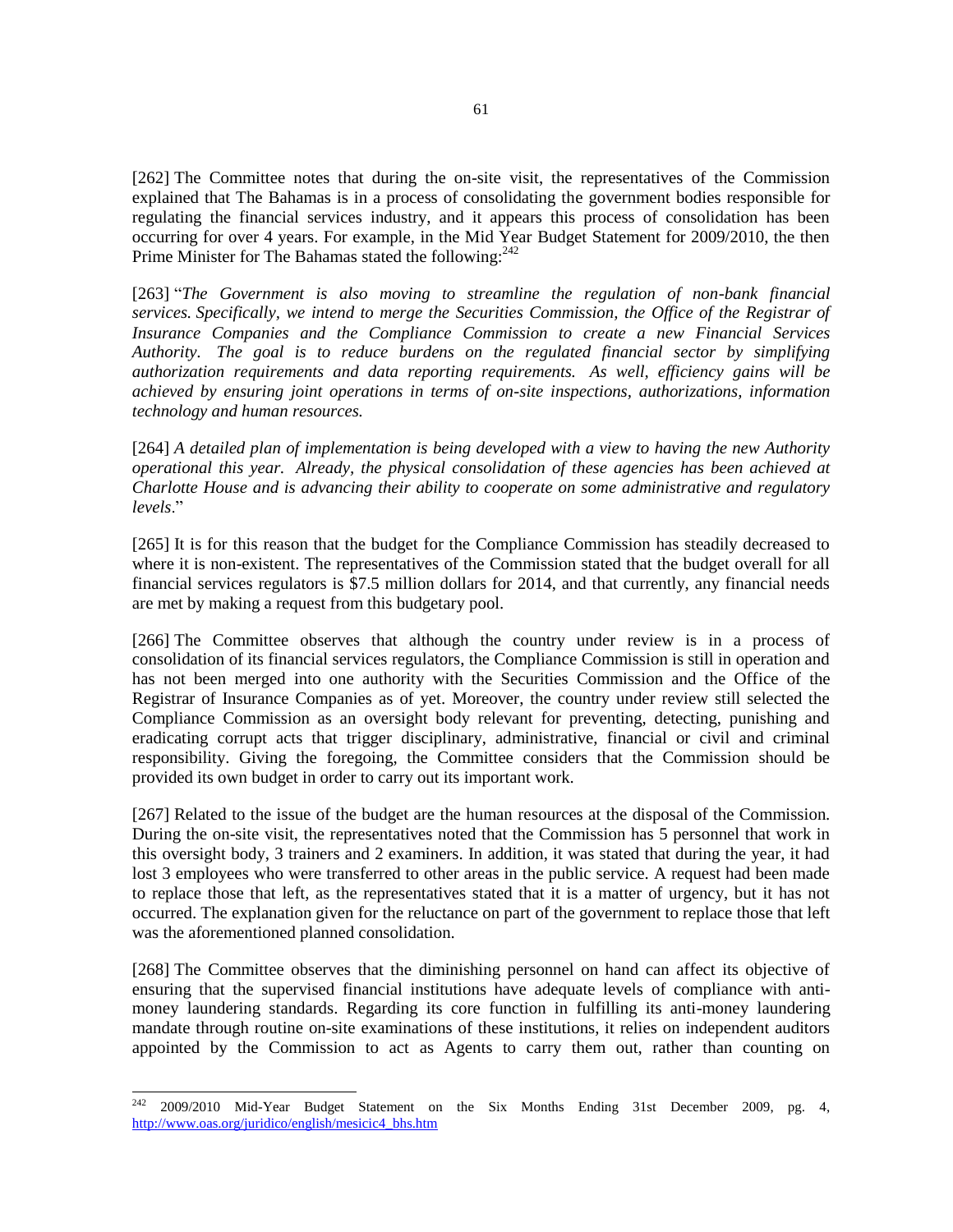Commission staff to conduct this work.<sup>243</sup> In addition, as the Commission does not license the financial institutions it supervises; it carries out a yearly registration process for these institutions, which exceeds 1200, a significant amount to oversee for a small number of staff on hand.<sup>244</sup>

[269] Moreover, an important function of the Commission is the training it provides to the financial institutions it supervises. All these institutions are to develop policies and procedures for anti-money laundering staff training and ensure that all staff are exposed to such training at least once annually. The training provided by the Commission is to ensure that all participants are taught how to detect and prevent money laundering. The Committee notes, however, that it appears not all these institutions receive are able to receive training, as this depends on the availability of staff.<sup>245</sup>

[270] Given the foregoing, the Committee believes that the country under review should consider providing an adequate budget allocated to the Compliance Commission, ensuring it has the necessary human and financial resources to carry out its important work. The Committee will formulate a recommendation. (see Recommendation 5.4.1 in Section 5.4 of Chapter II of this Report)

[271] Another challenge related to human resources identified by the representatives of the Commission is the practice of assigning staff from the Ministry of Finance to this oversight body, rather than allowing it to conduct external vacancy announcements and draw from the general public for suitable candidates. The representatives noted that at times it is difficult to find persons with a suitable background in the public service to be transferred to the Commission. The Committee believes that the country under review should consider allowing external recruitment opportunities conducted by the Public Service Commission to help meet the human resource needs of the Commission.<sup>246</sup> The Committee will formulate a recommendation. (see Recommendation 5.4.2 in Section 5.4 of Chapter II of this Report)

[272] The Committee further observes that the Commission sets out that it is an autonomous body and like all financial service regulatory agencies, falls within the portfolio of the Minister of Finance. Moreover, it is able to perform its statutory duties without interference and it is not involved in the daily operations of the Commission. However, as noted regarding its budgetary and human resources, the Ministry of Finance undertakes a significant role in its operations, by determining what funds can be provided, as it does not have its own budget to rely on, and transfers staff from its ranks to work in the Commission. A further instance of the important role the Minister plays on the operations of the Commission are found in the Response to the Questionnaire. The country under review notes that the Commission is accountable to the Minister of Finance in the performance of its statutory duties and that all reporting protocols are made to this Minister who determines how much information is disseminated.<sup>247</sup>

<sup>243</sup> On-Site Presentation of the Compliance Commission, pg. 4, *supra* note 220.

<sup>244</sup> *Ibid.,* pg. 6.

<sup>&</sup>lt;sup>245</sup> Se[e Compliance Commission: Anti-Money Laundering Training.](http://www.bahamas.gov.bs/wps/portal/public/gov/government/services/anti-money%20laundering%20training/!ut/p/b1/vZTZcqM4GIWfJQ_gRiwCcQlmX8RuDDcuMN4wYMdgDDz9kJlO1SQ9SeaiO3CDpHPqSD_fLyIl1kTaZP3pkHWnS5NVL-OU3dBAtQWBQbYKAQv0yLUEl9MohMlZkMwC8MEjgM_8jkn99H8kYH76Vcf2lvMyWEUi0DXblNAS0UDjiJhYa8kgSq1-kOW4B2dqncpXkRoZ3r-1g8A8mOsRZJ6Ie2vS4LjuekSp0hS1PDu48b4sA2bBhivDyiR-TI7p7dg3OwVdtny1SruoOhfBrsy5_Sn2jHNVlFEZDPjSjIW6rDxmvCEkkqdiieDWJz3GutxHL-Kfu4q53Txyx0lBDuIDA7t9JzJiE5fnpy_OPBflTc3mCRropEVbGC1JPQLv_Q4V8rNgSbJmBIHlwrc1QyzzshxiXZJdWvXhL_5fAv6f_2PBF8zERPopFi9__W_BZ1i9bpKx5ZczQKS87AFaLsuTSATvI94XiftKAAmsXeodkcwy7kNZSBMhsQbMJijHqz6dJ78Eg4NLbAdT_ABSNNihtMK5CmxsYPt8GcAUTVg-GsGUkPYUz_OhW6z8SBSk7T64WV8E0tR3B5LfHcj98cC3wLP0Nwfa7G8PNIj0lNc_Htv6B_gBIAKQ5EmeoikAIKAZYlUmFDdfkg9JjjfDySHTKY2WfuIJoL8eOit6NrSxVaywslBj1kZzP22u2n16uM-NqR1OlwqbjB56lJgJ5EI6SEHElEAtI1Zpk9HMLpq45qZsNLVCqnbNCOiB01dbyn-muvyi4Cw73PLt3UGO3ZOKuyiVI6zr8Li-mUE7VAUvFTC1i1pW1-3g3Mntfpm3-_v-Um3co7AYh8UCPL09JaIommEAxSKWp3nIESsjGbllawiKHGyMbQzuKze36kN1qGJwTo9FsdQ43aoZtFvwg3pzGl31v)

<sup>&</sup>lt;sup>246</sup> The country under review notes that the Commission is able to recruit externally from the private sector however this process takes longer than the recruitment process for persons already engaged in the public service. An external recruit must first be approved and appointed as a public servant assigned to the Ministry of Finance by Order of the Governor General before assuming duties at the Commission. Whereas, a person already engaged as a public servant would only be required to apply for transferred to the Commission from another government Ministry. The Commission has also found that identifying qualified recruits from the public service also takes a longer time because the pool of persons in the public service with qualifications in AML/CFT is smaller than the pool of persons from the private sector.

<sup>247</sup> Response to the Questionnaire, pg. 14, *supra* note 4.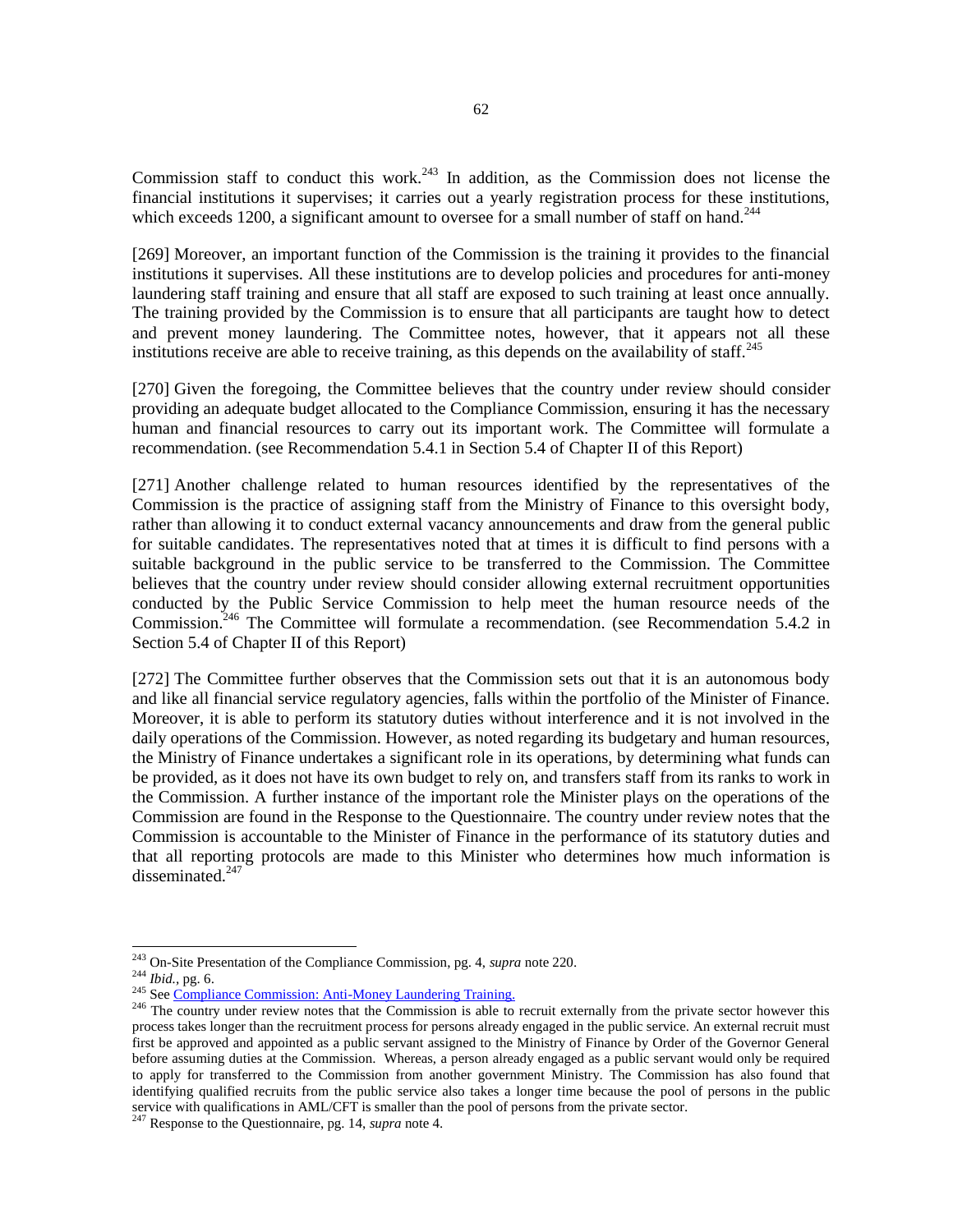[273] The Committee observes that during the on-site visit, there was no indication that the autonomy of this oversight body was an issue, given the important role the Minister of Finance plays in its operations. Nevertheless, in order to strengthen the important work that the Commission carries out, and help ensure the integrity of this work, the Committee believes that the country under review should consider enacting provisions that make it clear that this oversight body is independent in the exercise of its functions. The Committee will formulate a recommendation. (see Recommendation 5.4.3 of Chapter II of this Report)

[274] The Committee further observes that the Financial Transactions Reporting Act contains no provisions to indicate under what circumstances that the persons that make up the Commission may be removed from his or her post, and only provides that members of either House of Parliament, or a person who is a director, officer or servant of, or has a controlling interest in, any financial institution may not be appointed as a Commissioner. The Committee believes that the country under review may wish to consider enacting provisions that provide the parameters for dismissal, such as if a Commissioner is removed for inability to discharge the functions of the post, whether arising from infirmity of body or mind or any other cause; misbehavior; or due to a conflict of interest. Other parameters for disqualifications to hold a post may include reasons of an undischarged bankruptcy or having been convicted of an offence involving dishonesty or moral turpitude. By providing parameters, it may assist in providing transparency on the grounds for dismissal or removal and disqualification, as well as indicate to appointed members what conduct may come to question their eligibility as Commissioners.<sup>248</sup> The Committee will formulate a recommendation. (see Recommendation 5.4.4 in Section 2.4 of Chapter II of this Report)

[275] The Committee notes that there appears to be no provisions in the Financial Transactions Reporting Act that requires the Commission to provide an annual report of its activities. In order to promote transparency and accountability, the Commission should be required to prepare and publicize an annual report of its activities. In this way, the public may become aware of the work undertaken by this oversight body. This report can also serve as an accountability mechanism, and should include pertinent information, such as the number of examinations carried out in a year, number of training activities carried out, and received, statistics on its work as well as other important information such as its budget expenditures. Other important information may include a work plan and program for a financial year, indicating matters such as the objectives and goals met during the year by the Commission. The Committee will formulate a recommendation. (See Recommendation 5.4.5 in Section 5.4 of Chapter II of this Report)

[276] Finally, as set out under section 5.1, one of the important functions of the Commission is to provide training to the financial institutions it supervises on anti-money laundering standards. Though it was stated that training sessions are organized for all relevant stakeholders, the Committee could not find on its website or the material presented for the Fourth Round of Review, any further descriptions of the training provided, or its content. The Committee considers that the training materials should be placed online. As noted earlier, there are human resource limitations on the number of training courses the Commission can provide to a financial institution due to staff

<sup>&</sup>lt;sup>248</sup> The country under review notes that the removal of a Commissioner for inability to discharge the functions of the post, whether arising from infirmity of body or mind or any other cause; misbehavior; or due to a conflict of interest, a bankruptcy or having been convicted of an offence involving dishonesty or moral turpitude are standard to any employment contract, having regard to the common law (that is, the decided case law from the Courts) of The Bahamas. Nonperformance of any of these implied contractual terms could constitute grounds for dismissal. Such provisions do not need to be expressively stated in a contract for employment and the absence of these expressed provisions do not vitiate the employment contract.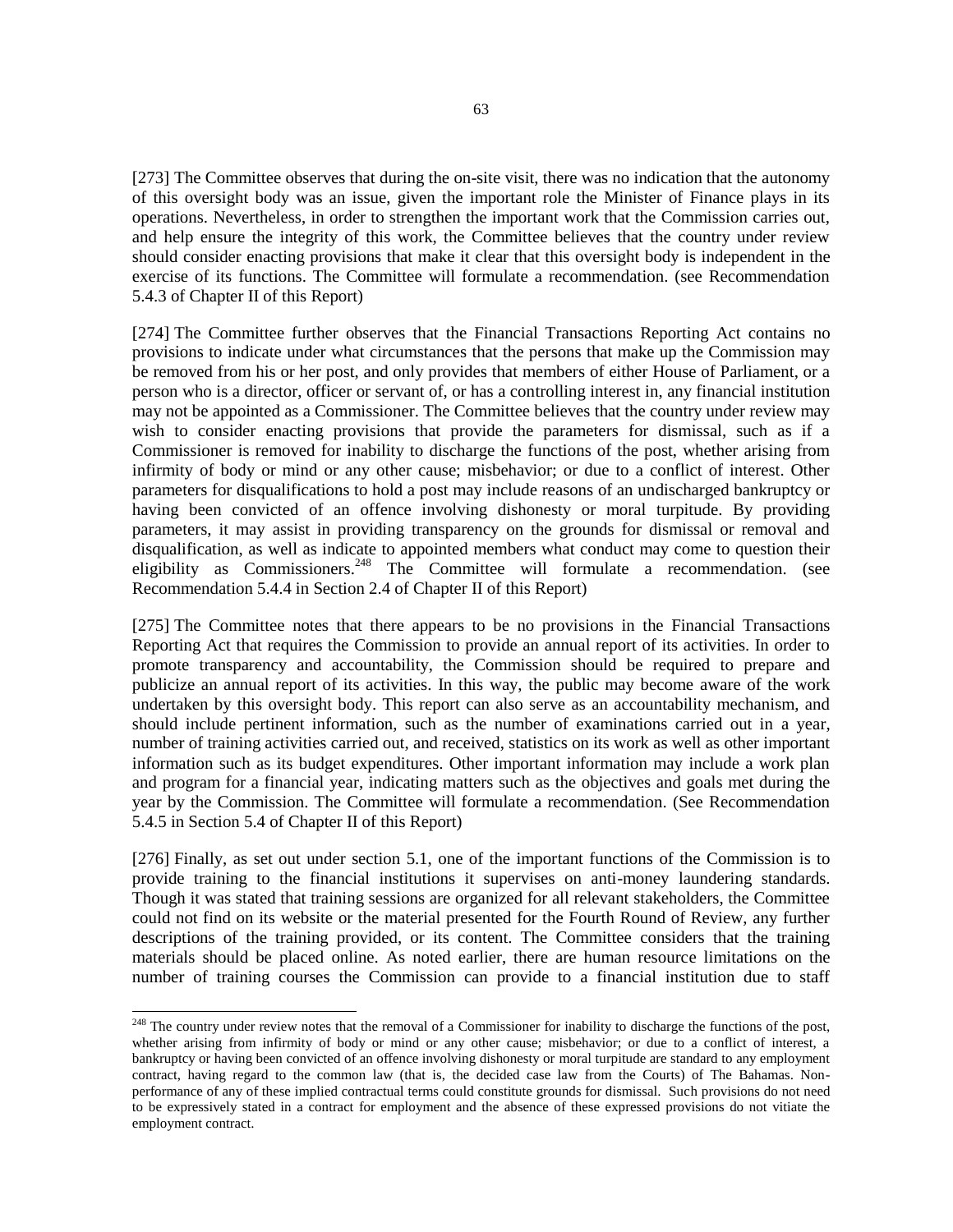limitations. By placing these materials online, it may help to guide these institutions on the implementation of adequate anti-money laundering standards.<sup>249</sup> The Committee will formulate a recommendation. (See Recommendation 5.4.6 in Section 5.4 of Chapter II of this Report)

#### **5.3 Results of the legal framework and/or other measures**

[277] The country under review, during the on-site visit, provided the following results regarding the number of on-site examinations carried out, and follow-up visits to address any deficiencies detected in the anti-money laundering standards arising from these examinations:

| <b>On-Site Examinations</b> |                               |           |  |
|-----------------------------|-------------------------------|-----------|--|
| Year                        | Routine                       | Follow-Up |  |
| 2014 (up to September)      | 32 (1 offsite) <sup>250</sup> | 14        |  |
| 2013                        | 26                            | 0         |  |
| 2012                        | 28                            | 6         |  |
| 2011                        | 37 (3 offsite)                | 3         |  |

[278] The Committee notes that the Commission, through the use of Agents, has been carrying out routine examinations to assess the level of compliance of financial institutions with local, regional and global anti-money laundering standards, and it is the Commission that conducts the follow-up examinations. It was also explained that the increase in follow-up examinations for 2014 is due to changes in the Financial Action Task Force standards.

[279] In this respect, the Committee notes that, as set out under section 5.1, the Commission also carries out two other types of examinations: random and special (investigative). Random on-site examinations test the routine examination process. The assessment process is the same as that for a routine on-site examination, though this is done by the Commission, rather than an Agent. A special

<sup>&</sup>lt;sup>249</sup> The country under review notes that The Commission conducts AML/CFT training for various types of financial institutions each year. The training conducted by the Commission is stated in the Annual Reports that are issued to the Minister of Finance and the Cabinet of the Bahamas from time to time. The Commission has also issued Codes of Practice to the financial institutions it supervises to provide guidance on implementing AML standards. The Commission plans to update its website to include more guidance to financial institution on implementing AML standards.

<sup>&</sup>lt;sup>250</sup> It was explained during the on-site visit that offsite examinations are generally carried out for sole-proprietorships that had in the past has been determined to have complied with anti-money laundering standards through an on-site visit and the institution has not increased its clients by more than 25% since its last examination. In these cases, the a senior officer from this institution completes the examination form in-house and forward it onto the Commission's office for evaluation by the Commission's staff in the same manner as a return for an on-site examination. Any concerns from this examination will then be communicated to the firm.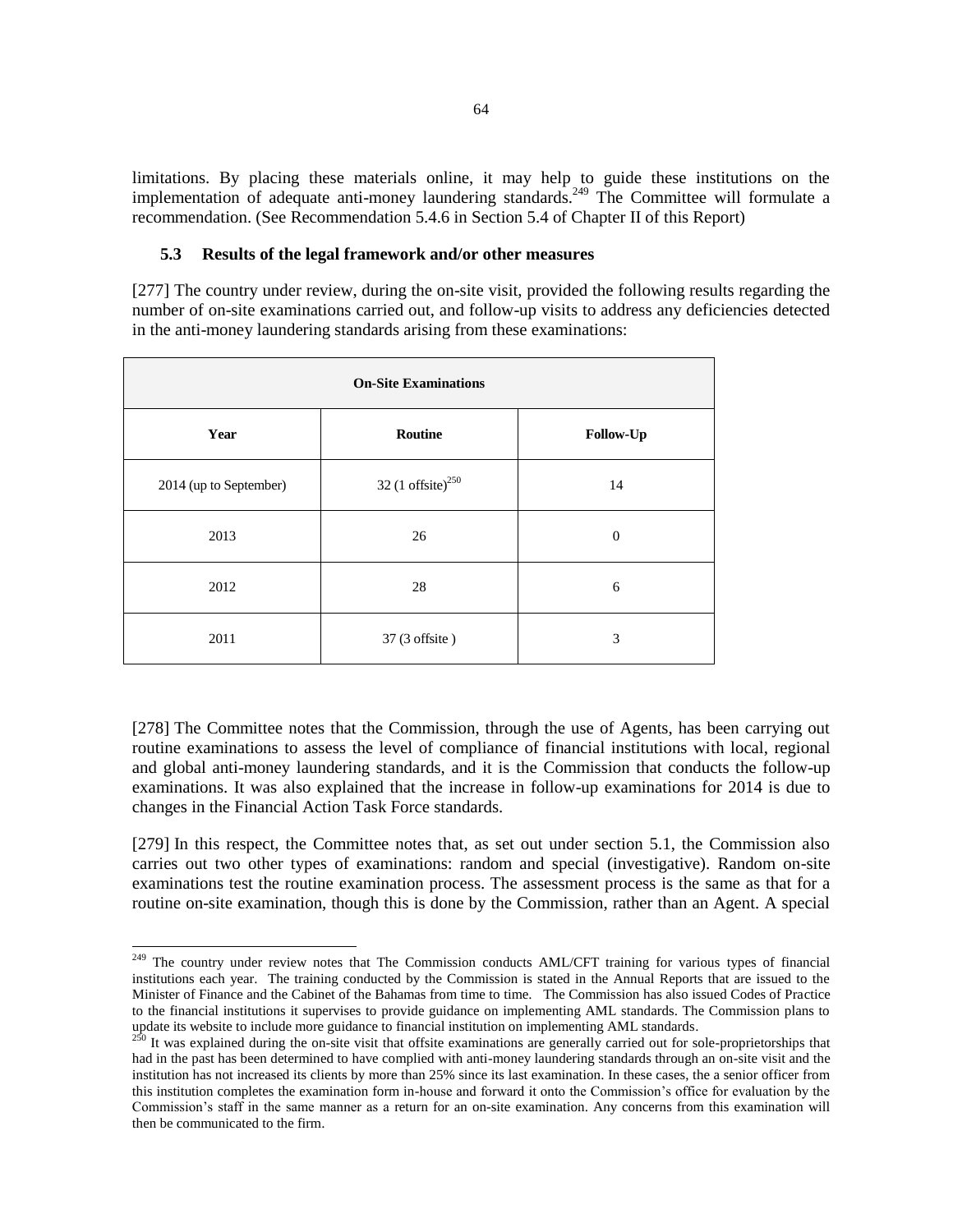(investigative) examination is one where, based on cause, a determination is made whether there has been an infraction of the anti-money laundering standards and the extent of the violations.<sup>251</sup>

[280] In these cases, it would be important to maintain statistics on the number of these examinations carried out in a year, in order to identify challenges and recommend corrective actions, where applicable. The Committee will formulate a recommendation. (see Recommendation 5.4.7 in Section 5.4 of Chapter II of this Report)

[281] Moreover, the Committee observes that the information provided during the on-site visit is not available online and thus not available to the general public. In that regard, the Committee considers that the country under review would benefit from making this information easily available to the general public. The Committee will formulate a recommendation. (see Recommendation 5.4.8 in Section 5.4 of Chapter II of this Report)

[282] The Committee also observes that one of the important mandates of the Commission is to issue codes of practice for the financial institutions it supervises, that provide guidance as to the duties, requirements and standards to be complied with and the procedures and best practices to be observed by them, such as verification, record keeping, and reporting of suspicious transactions.<sup>252</sup> Violation of these codes would subject the financial institution to sanctions. In this respect, presumably, the special (investigative examinations) that the Commission carries out would detect these violations, and sanctions would be applied. In these cases, the Commission should also maintain statistics on the number of violations found in the course of these investigations and the outcome, such as the sanction applied.<sup>253</sup> The Committee will formulate a recommendation. (see Recommendation 5.4.9 in Section 5.4 of Chapter II of this Report)

[283] Finally, the Committee observes that the Commission supervises over 1200 financial institutions, of which 230 are required to submit routine examinations. Nevertheless, in the information provided to the Committee, as noted in the table above, it carries out  $26 - 37$ examinations in a given year. The country under review should review whether the number of on-site examinations carried out in a year is sufficient to ensure that these institutions are sufficiently complying with the anti-money laundering laws and standards in place.<sup>254</sup> The Committee will formulate a recommendation. (see Recommendation 5.4.10 in Section 5.4 of Chapter II of this Report).

# **5.4 Conclusions and recommendations**

l

[284] Based on the comprehensive review conducted with respect to the Compliance Commission in the foregoing sections, the Committee offers the following conclusions and recommendations:

<sup>&</sup>lt;sup>251</sup> See for example pg. 20 and Section 9 of the [Handbook and Code of Practice for Accountants](http://www.bahamas.gov.bs/wps/wcm/connect/f1e54d73-f3cc-441c-8773-be8d31259205/Codes+of+Practice+-+Accountants+Revised0709.pdf?MOD=AJPERES&CONVERT_TO=url&CACHEID=f1e54d73-f3cc-441c-8773-be8d31259205)

<sup>252</sup> Section 47(1)(a) of the Financial Transactions Reporting Act, *supra* note 166.

<sup>&</sup>lt;sup>253</sup> The country under review notes that The Commission will further revise its examination policies and procedures to maintain statistics for the number of violations, directives (outcomes) and sanctions imposed for special (investigative) examinations. Currently, examiners issue written reports to the Inspector of the Commission outlining violations and recommendations for corrective action or sanctions as necessary for special (investigative) examinations. The Inspector is then required to issue directives to the institution based on the written report.

 $254$  The country under review notes that the work of the Compliance Commission in carrying out examinations has been limited due to a constitutional challenge to the Financial Transactions Reporting Act, which has yet to be settled. See Ingraham & Ors v. Glinton & Anor (The Bahamas) [2006] UKPC 40 (24 July 2006), <http://www.bailii.org/uk/cases/UKPC/2006/40.html>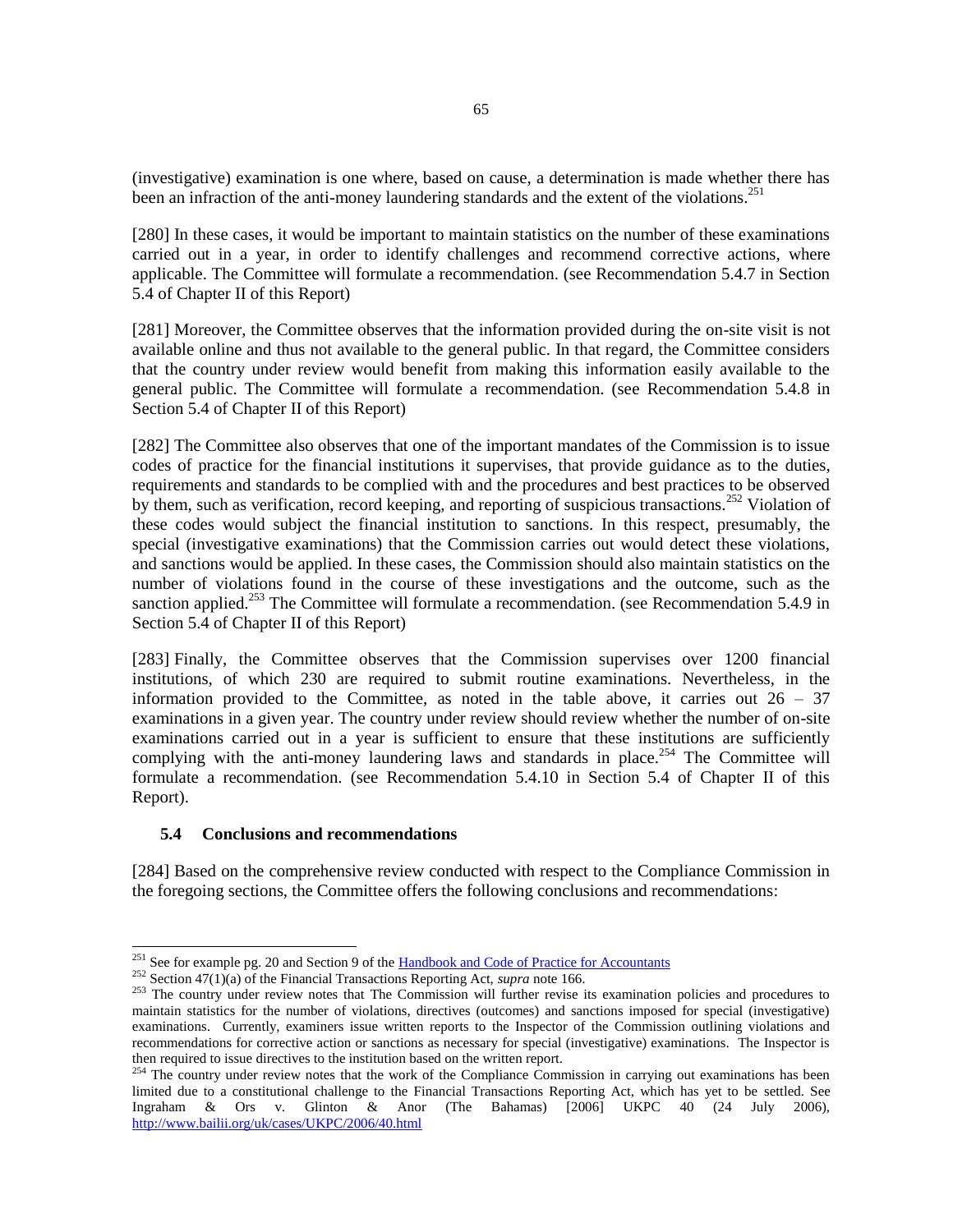## [285] **The Bahamas has considered and adopted measures intended to maintain and strengthen the Compliance Commission as an oversight body, as described in Chapter II, Section 4 of this Report.**

[286] In light of the comments made in the above-noted section, the Committee suggests that the country under review consider the following recommendations:

- 5.4.1 Provide the Compliance Commission with the budgetary and human resources needed for the proper performance of its function, within available resources. (See section 5.2 of Chapter II of this Report)
- 5.4.2 Allow the Compliance Commission to meet its human resource needs through external recruitment processes conducted by the Public Service Commission. (See section 5.2 of Chapter II of this Report)
- 5.4.3 Consider establishing provisions that make it clear that the Compliance Commission is independent in exercising its functions under the Financial Reporting Transactions Act. (See section 5.2 of Chapter II of this Report).
- 5.4.4 Consider establishing provisions that set out the circumstances under which the appointed members to the Compliance Commission may be removed or dismissed from their position, as well as the parameters for disqualifications. (See section 5.2 of Chapter II of this Report).
- 5.4.5 Consider the possibility of adopting legal provisions requiring the Compliance Commission to issue and publicize an annual report on the results of its activities, containing information such as number of examinations and training activities carried out in the year, statistics on its work, its work plan and budget expenditures. (See section 5.2 of Chapter II of this Report).
- 5.4.6 Place online the training materials the Compliance Commission utilizes to help guide the financial institutions on the implementations of adequate anti-money laundering standards. (See section 5.2 of Chapter II of this Report)
- 5.4.7 Maintain statistics on the number of routine on-site, follow-up, random and special (investigative) examinations carried out by the Compliance Commission, in order to identify challenges and recommend corrective actions, where applicable. (See section 5.3 of Chapter II of this Report)
- 5.4.8 Make publicly available its statistical information with respect to the number of routine on-site, follow-up, random and special (investigative) examinations carried out by the Compliance Commission, in a manner that is more readily available to the general public. (See section 5.3 of Chapter II of this Report)
- 5.4.9 Maintain statistics on the number of violations found in the course of a special (investigative) examination and the outcome of these examinations, such as the imposition of a sanction, in order to identify challenges and recommend corrective actions, where applicable. (See section 5.3 of Chapter II of this Report)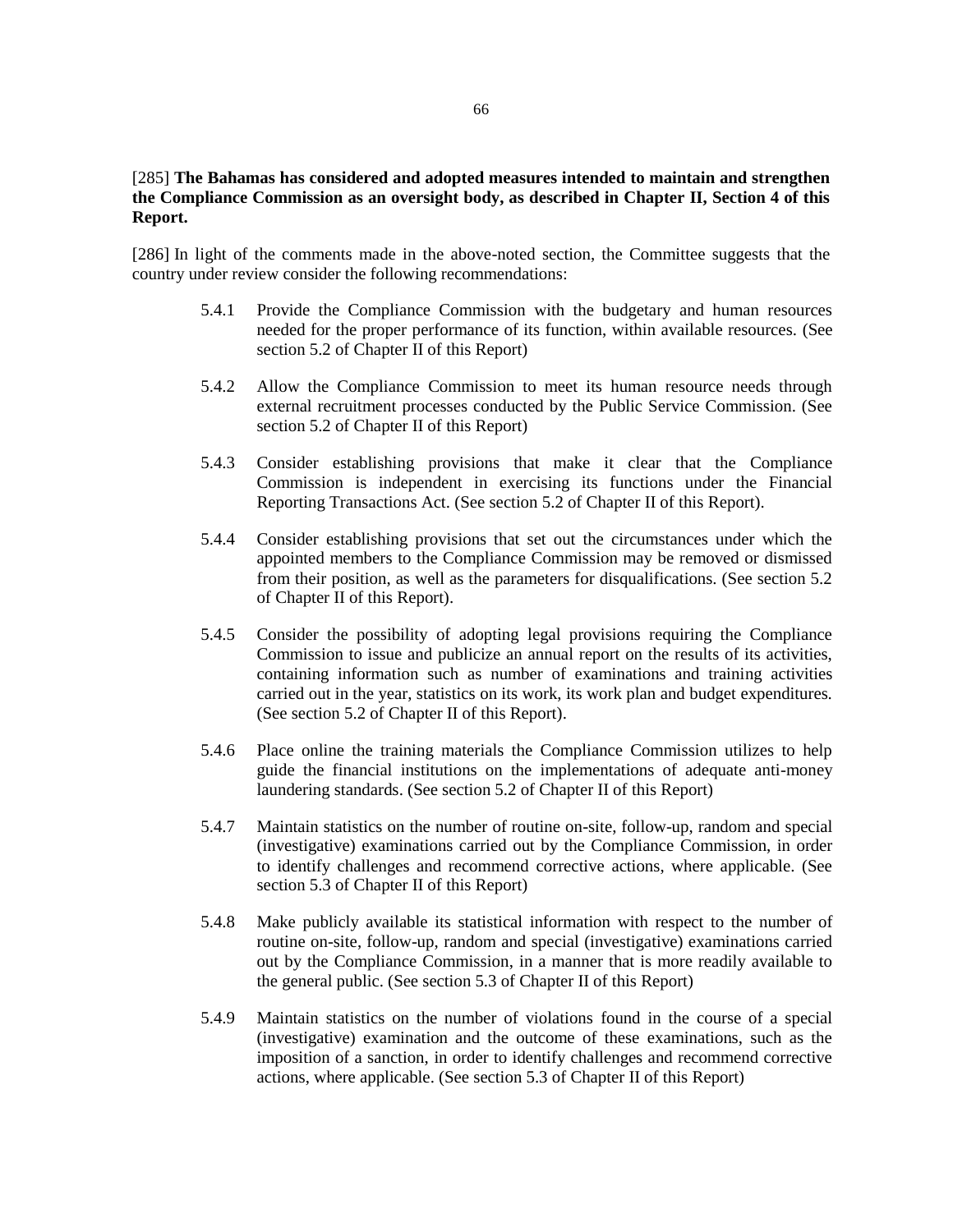5.4.10 Review whether the number of routine on-site examinations carried out in a year is sufficient to ensure that financial institutions are complying with anti-money laundering laws and standards in place, in order to identify challenges and recommend corrective measures, as necessary. (See section 5.3 of Chapter II of this Report).

## **III. BEST PRACTICES**

[287] In accordance with Section IV of the *Methodology for the Review of the Implementation of the Provision of the Inter-American Convention against Corruption Selected in the Fourth Round* and the *Format* adopted by the Committee for the Reports of said Round, references is made to the best practices identified by the country under review, which it has expressed its wish to share with the other member States of the MESICIC, as it could be beneficial to them:

## [288] **With respect to the Office of the Attorney General:**

[289] The SWIFT Justice Initiative incorporates detection, investigative, prosecutorial and punishment elements. It seeks to facilitate collaboration between the institutions and agencies within the justice system, and includes the Office of the Attorney General, the Royal Bahamas Police Force, the Registrar of the Supreme Court, Representatives from Her Majesty's Prison, Representatives from Social Services, the Public Hospital Authority, and on occasion, representatives of families of victims.<sup>255</sup>

[290] More information is available on page 30 of the Response to the Questionnaire.

# **IV. FOLLOW-UP ON PROGRESS AND NEW AND RELEVANT INFORMATION AND DEVELOPMENTS WITH REGARD TO THE IMPLEMENTATION OF RECOMMENDATIONS SUGGESTED IN THE COUNTRY REPORT IN THE FIRST ROUND OF REVIEW**<sup>256</sup>

[291] The Committee will refer below to the progress, information, and new developments made by The Bahamas in relation to the recommendations and measures suggested by the Committee for implementation in the Report of the First Round, and with respect to which the Committee deemed that additional attention was required in the Reports from the Second and Third Rounds,257 and shall, as appropriate, take note of those that have been satisfactorily considered and those that require additional attention from the country under review. In addition, where appropriate, it will address the continued validity of those recommendations and measures and, as applicable, restate or reformulate them pursuant to section VI of the Methodology adopted by the Committee for the Fourth Round of Review.

[292] The Committee will also take note in this section of the Report of the difficulties in implementing the aforementioned recommendations and the measures to which the country under review has drawn attention, as well as of its technical cooperation needs to that end.

# **1. STANDARDS OF CONDUCT AND MECHANISMS TO ENFORCE THEM (ARTICLE III, PARAGRAPHS 1 AND 2 OF THE CONVENTION)**

<sup>255</sup> On-Site Presentation of the Office of the Attorney General, pg. 17, *supra* note 17.

<sup>&</sup>lt;sup>256</sup> The list of recommendations that still require additional attention or which have been reformulated following this analysis, have been included as Annex 1 to this Report.

<sup>&</sup>lt;sup>257</sup> These Reports are available at[: http://www.oas.org/juridico/english/bhs.htm](http://www.oas.org/juridico/english/bhs.htm)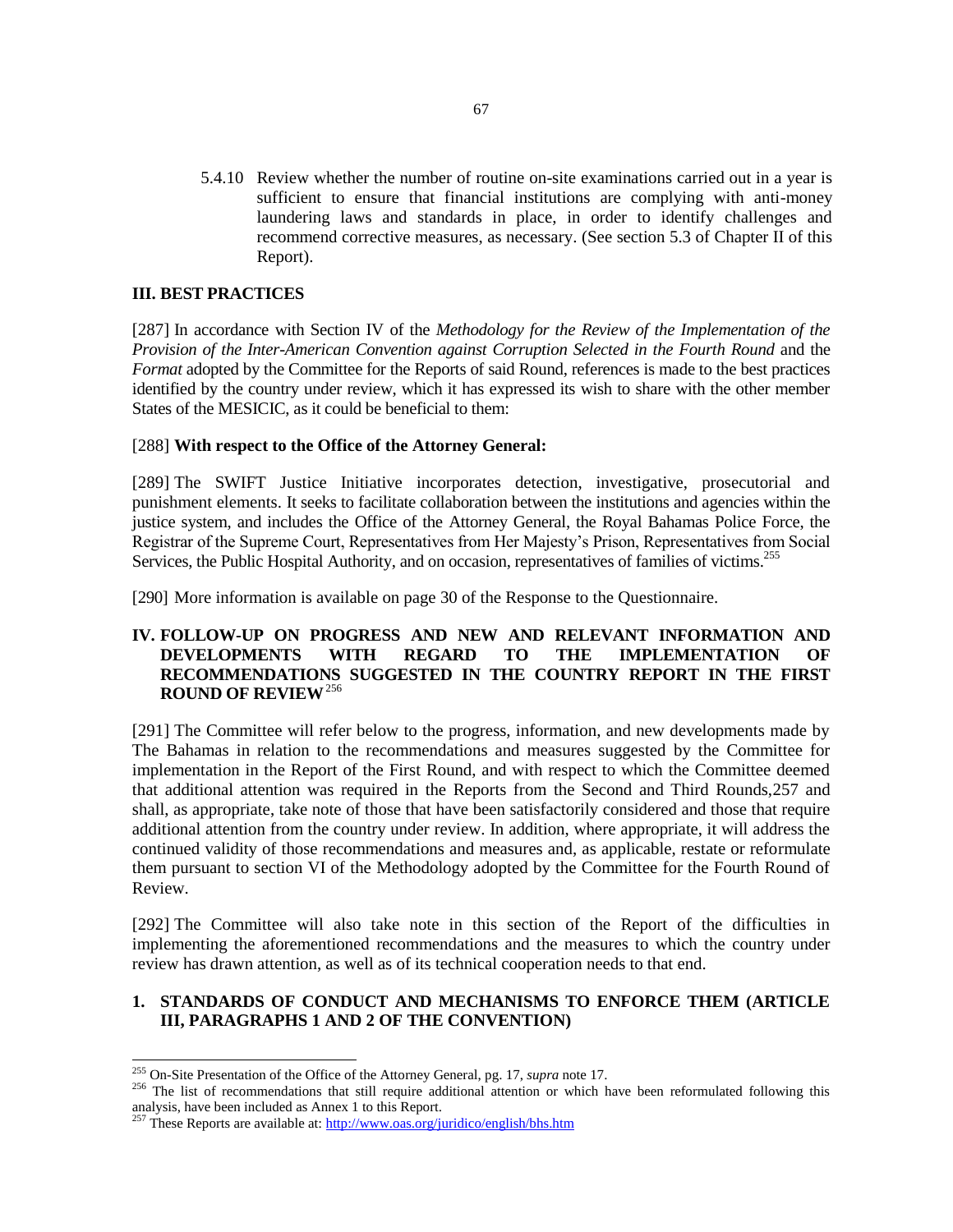## **1.1. Standards of conduct to prevent conflicts of interest and mechanisms to enforce them**

### Recommendation:

l

*Ensure that the laws concerning conflicts of interest are fully in effect, that they support recommendation 7.1 when appropriate, and that they are applicable to all public officials and employees, so as to permit practical and effective application of a public ethics system.*

Measure a) suggested by the Committee that requires additional attention within the Framework of the Second and Third Rounds:

*Establish or adapt and then implement standards of conduct for those offices that currently do not fall under the purview of any controls, including adequate sanctions for violations of those standards.* (the basis for this measure is found in section 1.1.2 of Chapter II of the First Round Report)

[293] With respect to the aforementioned measure, the country under review presents information and new developments. In this regard, the Committee notes, as a step that contributes to progress in the implementation of the measure, the following:  $258$ 

[294] – Of the 27 persons hired by the Governor-General's Office, nine were reclassified as permanent and pensionable public servants, and thus falling under the General Orders. Eighteen others are currently under consideration for permanent and pensionable status.

[295] – The Judiciary is bound by the Bangalore Principles of Judicial Conduct, 2002, whereby a judge is to observe international standards of independence, impartiality, integrity, propriety, and equality and be competent and diligent. Failure to observe these standards could result in a judge being removed from judicial office.

[296] The Committee takes note of the steps taken by the country under review to advance in its implementation of measure a) of the foregoing recommendation, as well as the need for it to continue to give attention thereto, bearing in mind that there are offices that currently do not fall under the purview of any controls, such as the majority of the staff of the Governor-General, and those employed by the Ministry of Tourism.

[297] Moreover, as noted in the Report of the First Round of Review adopted for The Bahamas:<sup>259</sup>

[298] "*These are not the only offices that do not form part of the Public Service and therefore not fall under the General Orders. All political offices, the office of the members of the Public Service Commission and permanent commissions, members of boards, committees or similar bodies established by law and other offices specified not to be public offices for the purpose of the constitutional provisions also are exempt from these controls. These exceptions present a means to undermine the system in place to prevent conflicts of interest and corruption and standards should be put in place to monitor and regulate the actions of those offices*."

[299] Finally, the Committee notes that while the Bangalore Principles of Judicial Conduct represents a best practice at the international level, it is unclear the manner by which they have been adopted by the Judiciary domestically. (see measure a) of section 1.1 of Annex 1 to this Report)

<sup>&</sup>lt;sup>258</sup> See Completion of Additional Questionnaire, pgs.  $2-4$ ,  $\frac{http://www.oas.org/juridico/english/mesicic4-bhs.htm.$ 

<sup>&</sup>lt;sup>259</sup> Report of the First Round of Review, pg. 9, [http://www.oas.org/juridico/english/mec\\_rep\\_bhs.pdf](http://www.oas.org/juridico/english/mec_rep_bhs.pdf)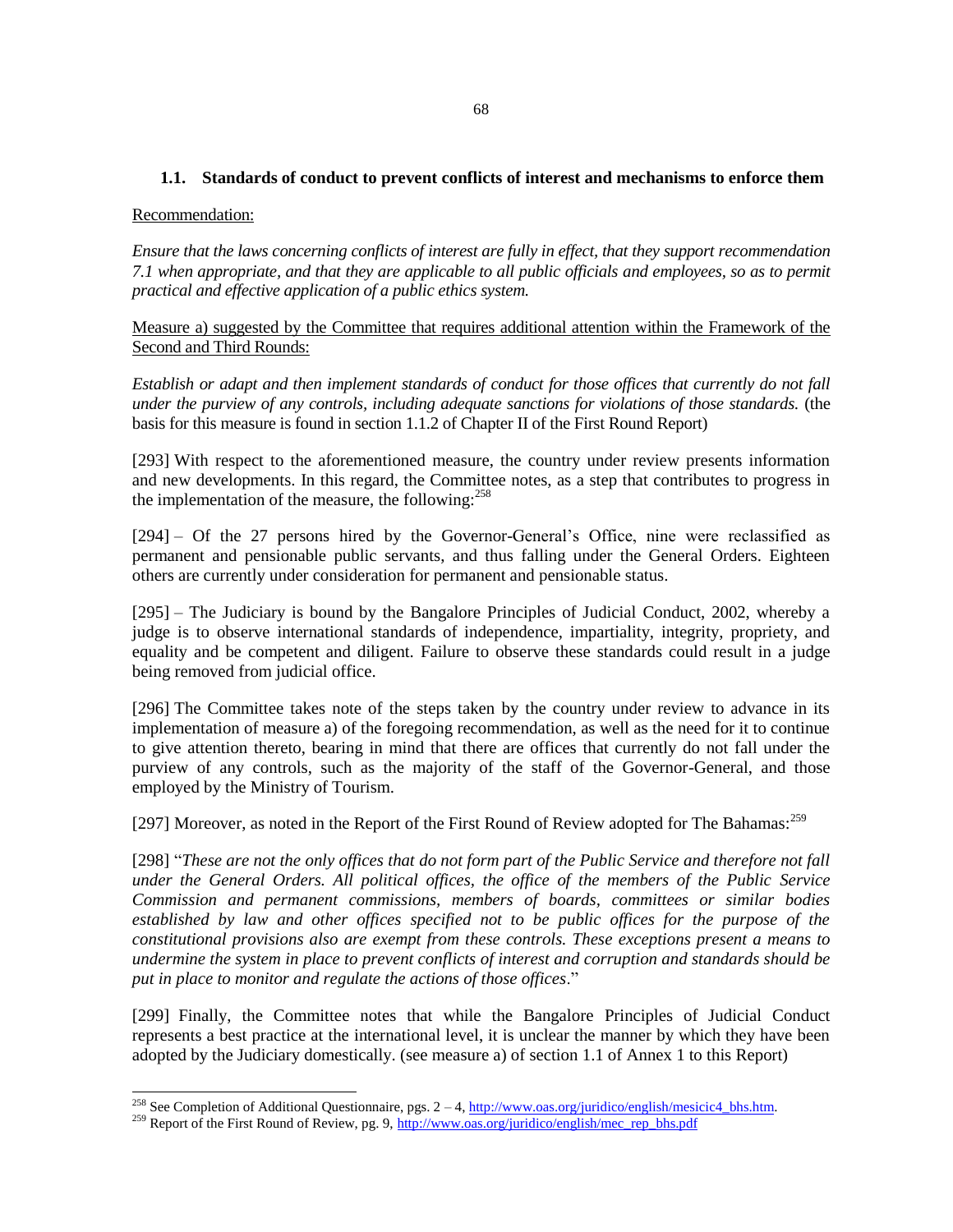## Measure b) suggested by the Committee that requires additional attention within the Framework of the Second and Third Rounds:

*Implement a code of ethics for Senators and Members of the House of Assembly, including sanction mechanisms for violations.* (the basis for this measure is found in section 1.1.2 of Chapter II of the First Round Report)

[300] With respect to the aforementioned measure, in its Response, the country under review refers to Part VIII of the Powers and Privileges (Senate and House of Assembly Act), Article 42 of the Constitution as well as the Code of Ethics for Ministers and Parliamentary Secretaries:<sup>260</sup>

[301] In this respect, the Committee notes that the information provided was considered and reviewed for the Report of the First Round of Review adopted for The Bahamas. The Committee notes that a Manual of Cabinet and Ministry Procedure was provided during the on-site visit, providing further provisions on the proper conduct of Ministers and Parliamentary Secretaries.<sup>261</sup> However, this Manual, as well as the Code of Ethics for Ministers and Parliamentary Secretaries, do not apply to Senators or Members of the House of Assembly who do not form part of the Cabinet of The Bahamas. Given the foregoing, the Committee takes note of the need for the country under review to give additional attention to implementation thereto. (see measure b) of section 1.1 of Annex 1 to this Report)

Measure c) suggested by the Committee that requires additional attention within the Framework of the Second and Third Rounds:

*Apply conflict of interest restrictions for an appropriate period following government service.* (the basis for this measure is found in section 1.1.2 of Chapter II of the First Round Report)

[302] With respect to the aforementioned measure, the country under review presents information and new developments. In this regard, the Committee notes, as a step that contributes to progress in the implementation of the measure, the following:  $262$ 

[303] - Lawyer and accountants employed by the public service are bound by their professional code of ethics from engaging in a conflict of interest immediately following employment in the government service for an appropriate period. As well, engineers and architects employed by the Ministry of Public works are prohibited from engaging in matters involving a conflict of interest upon leaving the public service.

[304] – A recommendation will be made to amend the Manual of Cabinet and Ministry Procedure to include a prohibition of persons who have left public life from engaging in matters that create a conflict of interest.

[305] The Committee takes note of the steps taken by the country under review to advance in its implementation of measure c) of the foregoing recommendation, as well as the need for it to continue to give attention thereto, bearing in mind that there are no explicit rules contemplated, of general application, for preventing conflicts of interest subsequent to exiting public office, such as a ban on

<sup>260</sup> See Completion of Additional Questionnaire, pg. 4, *supra* note 258 and Response to the Questionnaire, pg. 35, *supra*  note 4.

<sup>&</sup>lt;sup>261</sup> Manual of Cabinet and Ministry Procedure[, http://www.oas.org/juridico/english/mesicic4\\_bhs.htm.](http://www.oas.org/juridico/english/mesicic4_bhs.htm)

<sup>262</sup> See Completion of Additional Questionnaire, pgs. 4 – 5, *supra* note 258.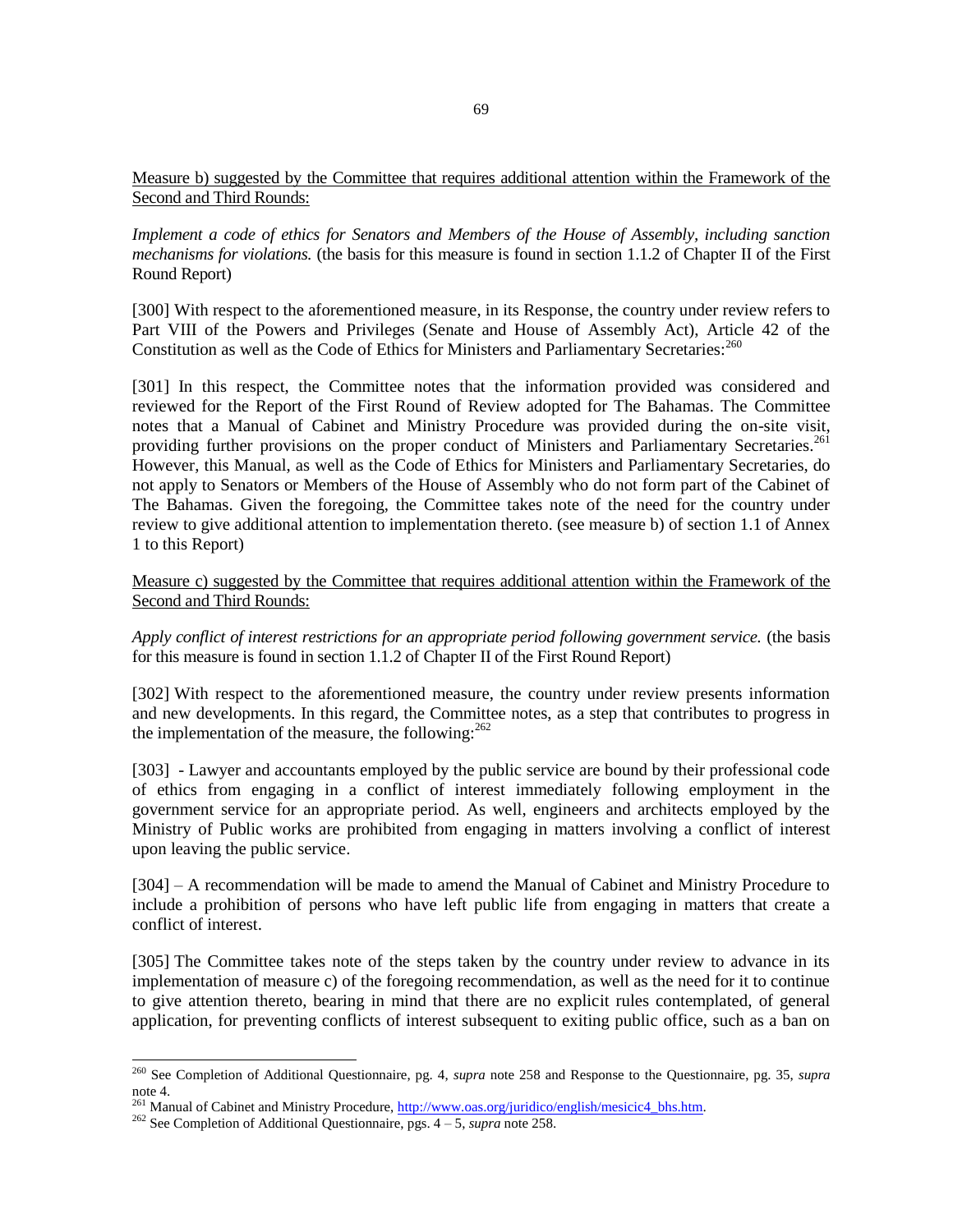former public officers in intervening in official matters that they participated in during their time in office or dealing with institutions they were recently connected with, and, in general, other situations that might lead to improper exploitation of one's status as a former public officer. (see measure c) of section 1.1 of Annex 1 to this Report)

Measure d) suggested by the Committee that requires additional attention within the Framework of the Second and Third Rounds:

*Ensure that there are mechanisms in place that provide transparency in the cases where the Prime Minister decides to allow a Minister to hold any contractual relationships with, to hold directorships of, or to hold equities in, companies that have contractual relationships with the Government.* (the basis for this measure is found in section 1.1.2 of Chapter II of the First Round Report)

[306] With respect to the aforementioned measure, the country under review presents information and new developments. In this regard, the Committee notes, as a step that contributes to progress in the implementation of the measure, the following: $^{263}$ 

[307] – "*The Code of Ethics for Ministers and Parliamentary Secretaries is instructive in this regard; Ministers and Parliamentary Secretaries are to avoid any conflict- real or perceived-between their private interests and their public duties. A Minister was asked to resign due to lack of transparency after giving contracts to a company to which the Minister held directorship*."

[308] – The Manual of Cabinet and Ministry Procedure expressly prohibits Senators and Members of Parliament from entering into contractual relationships, which place them in a conflict of interest. In this respect, sections 37, 38, 39, 40(a), (b) and (c), 41 and 45 expressly prohibits a conflict of interest of a Cabinet Minister of his or her spouse.

[309] The Committee takes note that the provisions in place in the Manual of Cabinet and Ministry Procedure, as well as the Code of Ethics for Ministers and Parliamentary Secretaries set out provisions to avoid conflicts of interest. In particular, the Committee notes that the Code of Ethics provides that Ministers are to divest of their shares or equity in companies that have contractual relationships with the Government, and if it is impractical to do so, they are to be placed in a blind trust.

[310] The Committee notes, however, that this Code still allows the Prime Minister the discretion to allow a Minister to hold shares in public companies that have contractual relationships with the Government, without requiring that they be sold or placed in a blind trust, where in the view of the Prime Minister the shares are not of significant value. However, there appear to be no provisions in place regulating the manner in which the Prime Minister makes this determination.

[311] Given the foregoing, the Committee considers the reformulation of measure d) of the recommendation of section 1.1 of Chapter IV of this Report, as follows:

[312] Ensure that there are mechanisms in place that provide transparency in the cases where the Prime Minister decides to allow a Minister to hold shares in public companies that have contractual relationships with the Government, without requiring that they be sold or placed in a blind trust. (see measure d) of section 1.1 of Annex 1 to this Report)

<sup>263</sup> See Completion of Additional Questionnaire, pgs. 5 – 6, *ibid.*, and Response to the Questionnaire, pg. 36, *supra* note 4.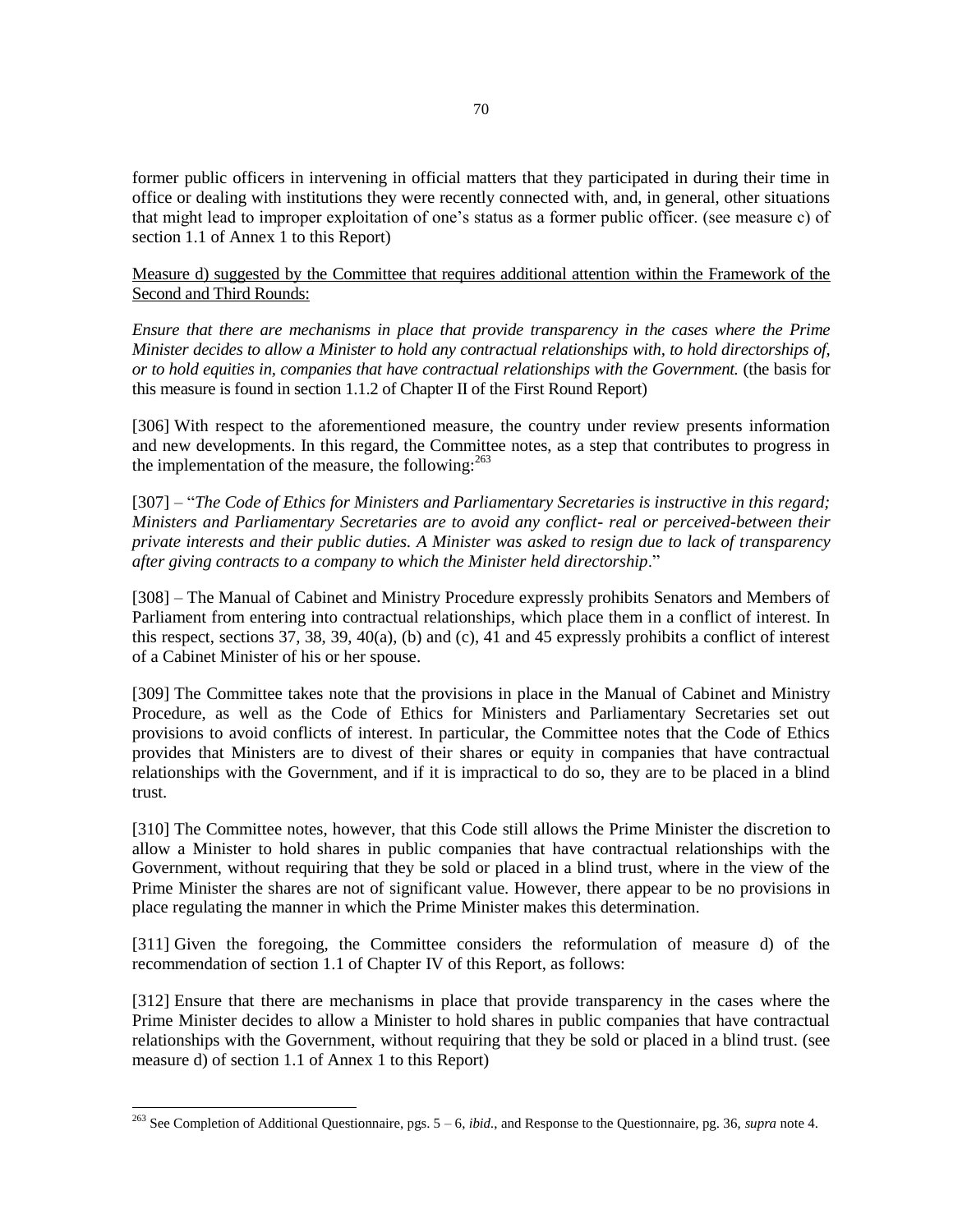**1.2. Standards of conduct and mechanisms to ensure the proper conservation and use of resources entrusted to government officials**

Recommendation suggested by the Committee that requires additional attention within the Framework of the Second and Third Rounds:

*Strengthen control systems within the public administration by developing enforceable written standards applicable to all public officials and employees to create a duty to conserve and properly use of the resources entrusted to them.* **(**the basis for this measure is found in section 1.2.2 of Chapter II of the First Round Report)

[313] With respect to the aforementioned recommendation, in its Response, the country under review refers to provisions contained in the Constitution, the General Orders, the Financial Administrations and Audit Act, as well as the Penal Code.<sup>264</sup>

[314] In this respect, the Committee notes that the information provided was considered and reviewed for the Report of the First Round of Review adopted for The Bahamas. Given the foregoing, the Committee takes note of the need for the country under review to give additional attention to implementation thereto. (see sole recommendation of section 1.2 of Annex 1 to this Report)

## **1.3 Standards of conduct and mechanisms concerning measures and systems requiring government officials to report to appropriate authorities acts of corruption in the performance of public functions of which they are aware**

Recommendation:

*Develop and strengthen mechanisms requiring public officials to report to appropriate authorities acts of corruption in the performance of public functions of which they are aware.*

Measure a) suggested by the Committee that requires additional attention within the Framework of the Second and Third Rounds:

*Establish reporting requirements for those public officials and employees who are currently not required to report to appropriate authorities acts of corruption in the performance of public functions.* (the basis for this measure is found in section 1.3.2 of Chapter II of the First Round Report)

[315] With respect to the aforementioned measure, in its Response, the country under review refers to provisions contained in the General Orders:<sup>265</sup>

[316] – "*General Order 1111 provides that it is the duty of every supervising officer as soon as he observes any fault of short coming in a public officer subordinate to him, to give that person oral notice of the fault or shortcoming and bring it to the attention of the Head of Department. General Order 1112 further provides that once the head of Department is notified of the Officer's unsatisfactory work or behaviour, the Head of Department must in writing inform the Officer the details do the default and require the officer to remedy same*."

<sup>264</sup> Response to the Questionnaire, pg. 40, *supra* note 4.

 $^{265}$  *Ibid.*, pg. 37 – 39.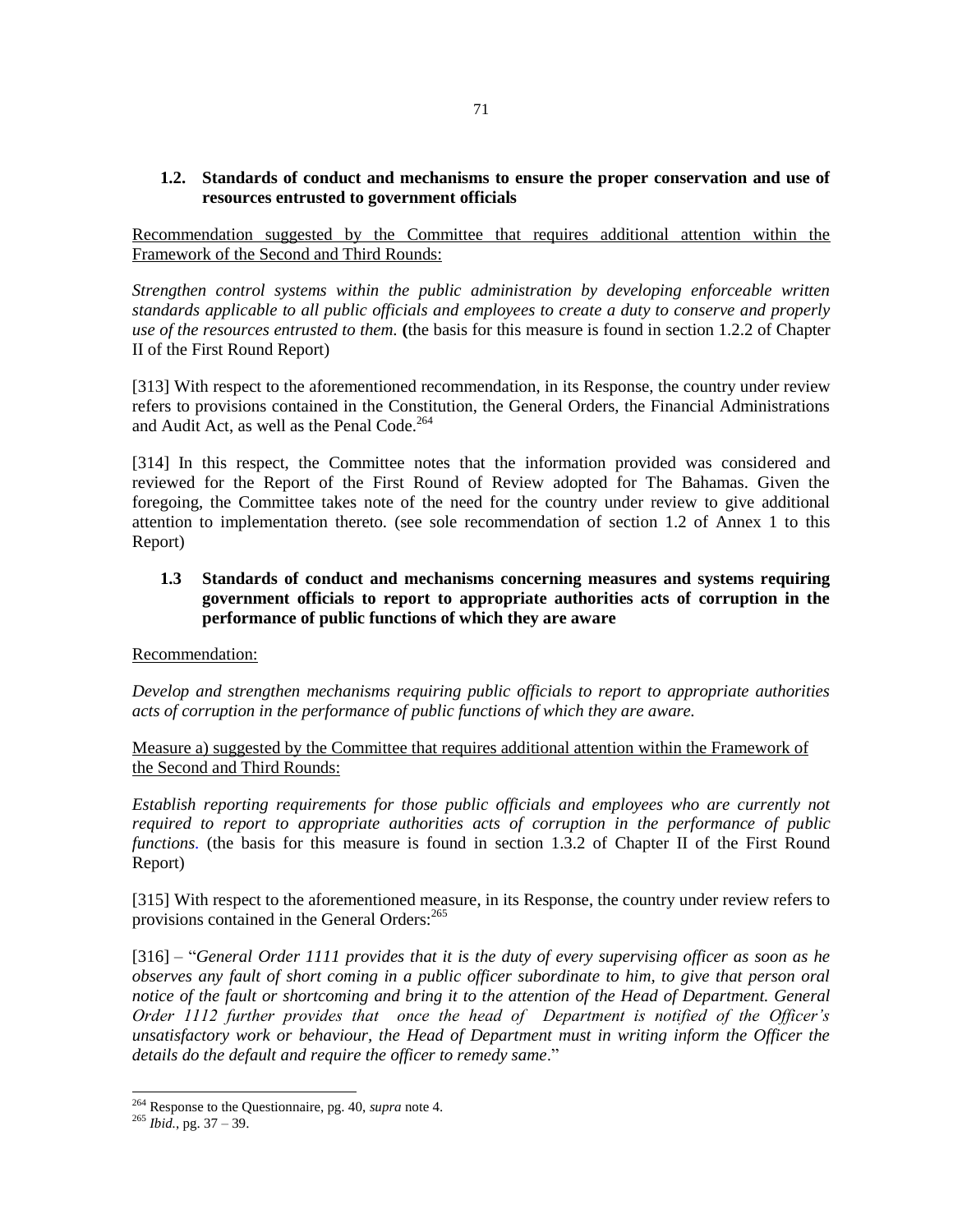[317] Moreover, the country under review notes that all Bahamians are encouraged to be law abiding citizens, and where there is evidence of corruption, they are expected to lodge an official report to the Royal Bahamas Police Force.

[318] During the on-site visit, the representatives of the Office of the Attorney General provided further information regarding this measure, citing various provision of the Penal Code that establishes sanctions for crimes relating to public offices. $266$ 

[319] In this respect, the Committee notes that the General Orders were examined during the Report of the First Round of Review adopted for The Bahamas, and that the provisions cited do not establish the obligation to report to appropriate authorities acts of corruption in the performance of public functions. Rather, they seem to address the work performance of a public officer. In addition, the provisions cited in the Penal Code do not establish this requirement either.

[320] Given the foregoing, the Committee takes note of the need for the country under review to give additional attention to implementation thereto. (see recommendation a) of section 1.3 of Annex 1 to this Report)

Measure b) suggested by the Committee that requires additional attention within the Framework of the Second and Third Rounds:

*Establish mechanisms that protect from official reprisal a person who, in good faith, reports acts of corruption.* (the basis for this measure is found in section 1.3.2 of Chapter II of the First Round Report)

[321] With respect to the aforementioned measure, the country under review presents information and new developments. In this regard, the Committee notes, as steps that contribute to progress in the implementation of the measure, the following: $267$ 

[322] – The establishment of anonymous reporting measures as well as mechanisms to prevent the identity of tipsters/witnesses. Reference is also made to the Witness Anonymity Investigatory Orders and Witness Anonymity Orders.

[323] – The Witness Protection Program and Web Conferencing including ability to give evidence without identity being revealed have been introduced.

[324] – Legislative amendments which allows for the safety of witnesses while they give evidence.

[325] The Committee takes note of the steps taken by the country under review to advance in its implementation of measure b) of the foregoing recommendation. However, the Committee takes note that the issues of protection for public officials who report acts of corruption in good faith in order to protect them from the threats or reprisals that they may be subject as a result of carrying out this obligation is reviewed in a more comprehensive manner in the Second Round of Review and the country under review received similar recommendations in this respect. As such, The Bahamas will have an opportunity to provide more comprehensive information on the manner it is meeting this recommendation on the follow-up to this round of review. Given the foregoing, the Committee considers that measure b) of Recommendation 1.3 is no longer valid.

<sup>266</sup> Completion of Additional Questionnaire, pgs. 7 – 11, *supra* note 258.

<sup>267</sup> Response to the Questionnaire, pg. 37 – 39, *supra* note 4.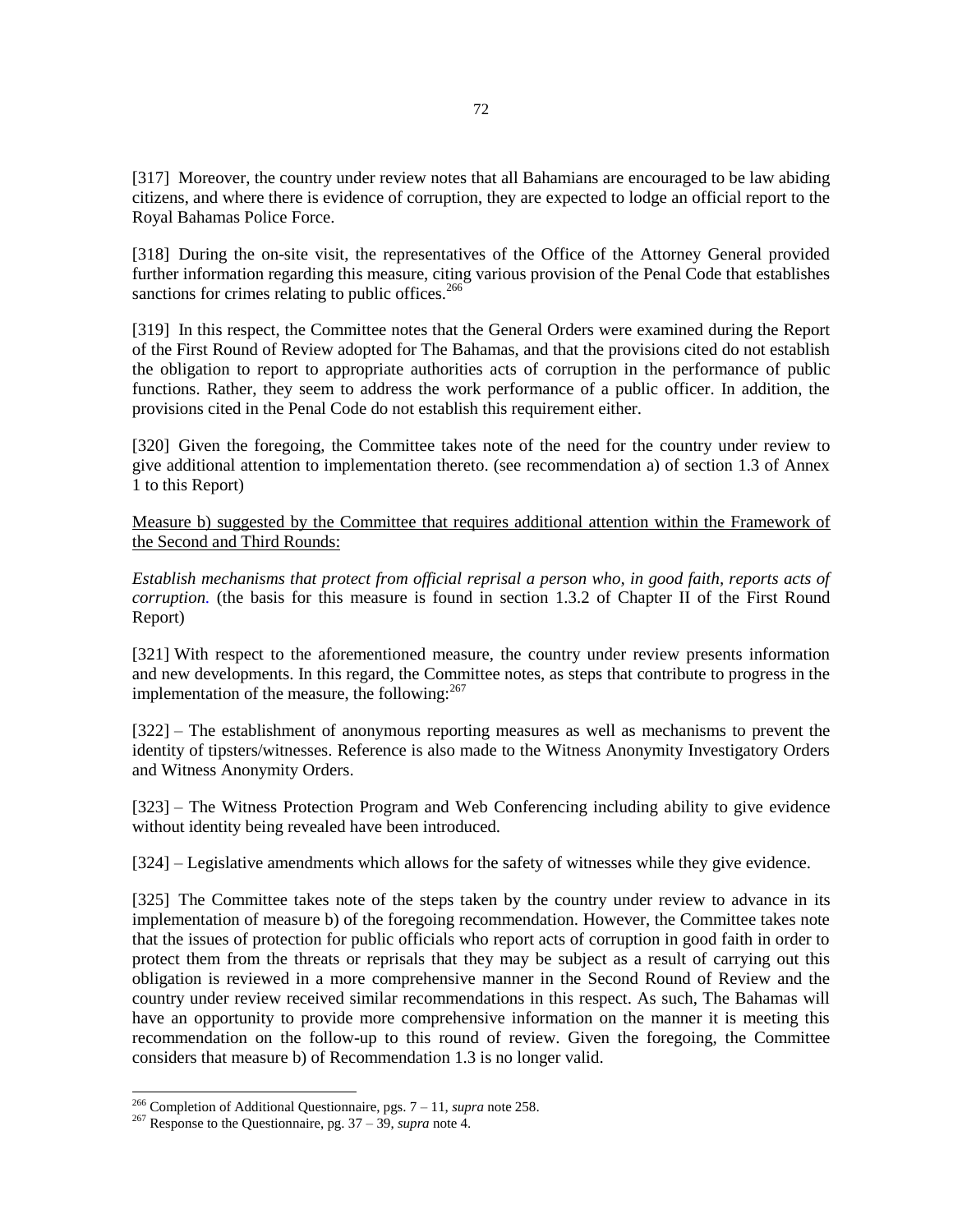### Measure c) suggested by the Committee that requires additional attention within the Framework of the Second and Third Rounds:

*Provide appropriate training to officials and employees concerning the requirement to report acts of corruption and the protections for those who report.* (the basis for this measure is found in section 1.3.2 of Chapter II of the First Round Report)

[326] With respect to the aforementioned measure, in its Response, the country under review notes that due to the fact that the majority of the public service is made up of the general public, there are many public appeals made via the media which call upon them to report acts of corruption to the various agencies. In addition, acts of corruption involving Police Officers are reported to the Police Corruption Unit and that there is a Crime Tipsters program.<sup>268</sup>

[327] Moreover, in a document submitted during the on-site visit, the country under review notes that it is in the view that training is not required, however protection is, which is provided.<sup>269</sup>

[328] In this respect, without further information provided, it is difficult to determine why The Bahamas is of the view that training is not required to officials and employees on the importance of reporting acts of corruption.

[329] The Committee takes note that the issues of protection for public officials who report acts of corruption in good faith in order to protect them from the threats or reprisals that they may be subject as a result of carrying out this obligation is reviewed in a more comprehensive manner in the Second Round of Review and the country under review received a general recommendation to provide training in this respect. As such, The Bahamas will have an opportunity to provide more comprehensive information on the manner it is meeting this recommendation on the follow-up to this round of review.

[330] Given the foregoing, the Committee considers the reformulation of measure d) of the recommendation of section 1.3 of Chapter IV of this Report, as follows:

[331] Provide appropriate training to officials and employees concerning the requirement to report acts of corruption. (see measure b) of section 1.3 of Annex 1 to this Report)

## **2. SYSTEMS FOR REGISTERING INCOME, ASSETS, AND LIABILITIES (ARTICLE III, PARAGRAPH 4, OF THE CONVENTION)**

## Recommendation:

l

*Strengthen the systems for registration of income, assets, and liabilities.*

## Measure a) suggested by the Committee that requires additional attention within the Framework of the Second and Third Rounds:

*Establish a method whereby, within a specific time period before or immediately after being appointed as a Senator or to a senior post listed under the Public Disclosure Act Application to Public Appointees and Public Officers) Notice, a person be required to make a declaration of their assets, liabilities and* 

<sup>268</sup> Response to the Questionnaire, pg. 41, *ibid.*

<sup>269</sup> Completion of Additional Questionnaire, pg. 11, *supra* note 258.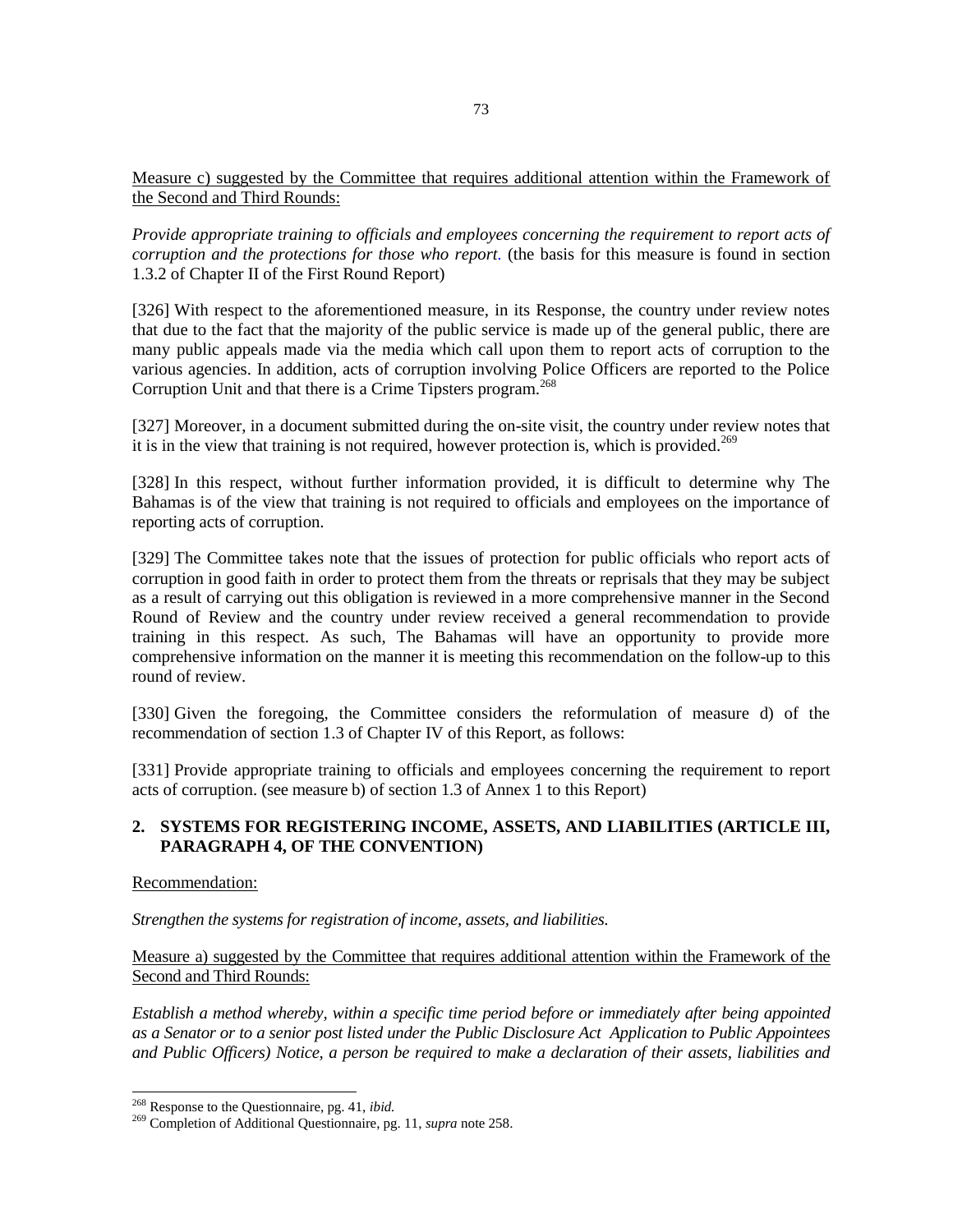*income as well as those of their spouse and children. Such declarations should then be used to help identify potential conflicts of interest and suggest measures to be taken by the person to avoid those conflicts as well as help identify other violations of law.* (the basis for this measure is found in section 2.2 of Chapter II of the First Round Report)

[332] With respect to the aforementioned measure, in its Response, the country under review notes that it has satisfied this provision as it is provided under the Public Disclosure Act.<sup>270</sup>

[333] The Committee notes that while the Public Disclosure Act provides that Senators are to submit a declaration within three months of being appointed, there appears to be no provisions in place requiring submission prior to an appointment, or when being considered for appointment. The Committee observes that in the cases of Members of Parliament, under the Parliamentary Elections Act, each person seeking a nomination as a candidate for any constituency is to provide a declaration of assets, income and liabilities, as well as that of the candidate's spouse and children, if any.<sup>271</sup> It is in this vein that the recommendation was formulated requiring a similar requirement for Senators, and those listed under the Public Disclosure Act Application to Public Appointees and Public Officers) Notice, whereby prior to appointment, a declaration of assets, income and liabilities are be provided. Moreover, it appears that section 9 of the Public Disclosure Act would allow a public appointee or public officer, upon given notice on March 2 of a year that his or her post is subject to the Act, not provide a declaration until March 1 of the following year. For these reasons measure a) of the foregoing recommendation was formulated by the Committee during the First Round of Review.

[334] Given the foregoing, the Committee takes note of the need for the country under review to give additional attention to implementation thereto. (see recommendation a) of section 2 of Annex 1 to this Report)

Measure b) suggested by the Committee that requires additional attention within the Framework of the Second and Third Rounds:

*Consider making declarations made by those appointed to senior posts accessible to the public, when appropriate.* (the basis for this measure is found in section 2.2 of Chapter II of the First Round Report)

[335] With respect to the aforementioned measure, in its Response, the country under review notes that it has satisfied this provision and refers to section 9(1) of the Public Disclosure Act and the Public Disclosure Act (Application to Public Appointees and Public Officers) Notice.<sup>272</sup>

[336] The Committee notes that the Public Disclosure Act, section 9(2) expressly prohibits the application of section 6(2) of the Act to Public Appointees and Public Officers, which provides for the publication of a summary of a declaration in the Gazette, in the case of a Senator or Member of Parliament. As there is no other provision allowing for a summary of these senior posts to be made publicly available, the Committee takes note of the need for the country under review to give additional attention to implementation thereto. (see recommendation b) of section 2 of Annex 1 to this Report)

<sup>270</sup> Response to the Questionnaire, pgs. 43 – 44, *supra* note 4.

<sup>&</sup>lt;sup>271</sup> Parliamentary Elections Act, section 37,

[http://laws.bahamas.gov.bs/cms3/images/LEGISLATION/PRINCIPAL/1992/1992-0001/ParliamentaryElectionsAct\\_1.pdf](http://laws.bahamas.gov.bs/cms3/images/LEGISLATION/PRINCIPAL/1992/1992-0001/ParliamentaryElectionsAct_1.pdf) <sup>272</sup> Response to the Questionnaire, pg. 44, *supra* note 4.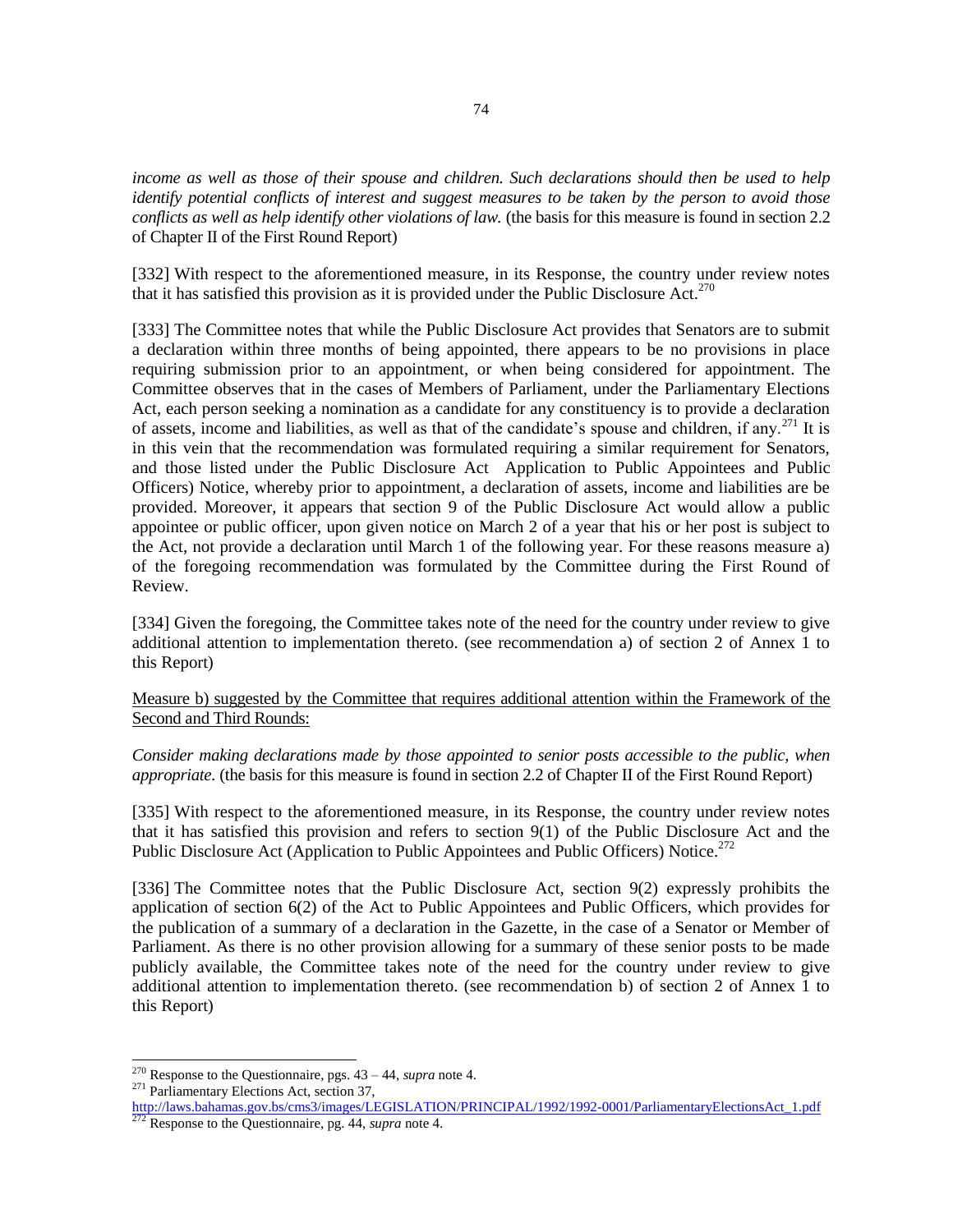## **3. OVERSIGHT BODIES FOR THE SELECTED PROVISIONS (ARTICLE III, PARAGRAPHS 1, 2, 4 AND 11, OF THE CONVENTION)**

### Recommendation 3.1:

*Strengthen the system for monitoring implementation of the provisions of Article III, paragraphs 1, 2, and 4.*

Measure a) suggested by the Committee that requires additional attention within the Framework of the Second and Third Rounds:

*Establish oversight bodies for those offices that currently do not fall under the purview of any controls.*  (the basis for this measure is found in section 3.2 of Chapter II of the First Round Report)

[337] With respect to the aforementioned measure, in its Response, the country under review notes that all of its oversight bodies have controls and therefore are accountable.<sup>273</sup> Moreover, in a document submitted during the on-site visit, the country under review notes that the oversight body for the Judiciary is the Court, while that for the staff of the Governor-General is the Public Service Commission and the Public Service Appeal Board.<sup>274</sup>

[338] The Committee notes that the recommendation was made given that the General Orders do not apply to the conduct of personal staff of the Governor-General, the Justices of the Supreme Court and of the Court of Appeal and those employed by the Ministry of Tourism. In addition, all political offices, the office of the members of the Public Service Commission and permanent commissions, members of boards, committees or similar bodies established by law and other offices specified not to be public offices for the purpose of the constitutional provisions also do not fall under the purview of an oversight body.<sup>275</sup> Moreover, while some of the staff of the Governor-General are public officials and fall under the purview of the Public Service Commission and the General Orders, as noted by the country under review for measure a) of recommendation 1.1, not all have been made public officials. Moreover, it is unclear how the Court acts as an oversight body if there are no provisions in place to regulate the conduct of the Judiciary.

[339] Given the foregoing, the Committee takes note of the need for the country under review to give additional attention to implementation thereto. (see recommendation 3.1 a) of section 3 of Annex 1 to this Report)

Measure b) suggested by the Committee that requires additional attention within the Framework of the Second and Third Rounds:

*Consider establishing an oversight body in the Code of Ethics for Ministers and Parliamentary Secretaries to oversee their conduct.* (the basis for this measure is found in section 3.2 of Chapter II of the First Round Report)

[340] With respect to the aforementioned measure, in its Response, the country under review notes that outside of the Public Disclosure Commission, there is no oversight body in the Code of Ethics

<sup>273</sup> *Ibid.*, pg. 45*.*

<sup>274</sup> Completion of Additional Questionnaire, pg. 11, *supra* note 258.

<sup>&</sup>lt;sup>275</sup> See pg. 17 of the Report of the First Round of Review, *supra* note 259.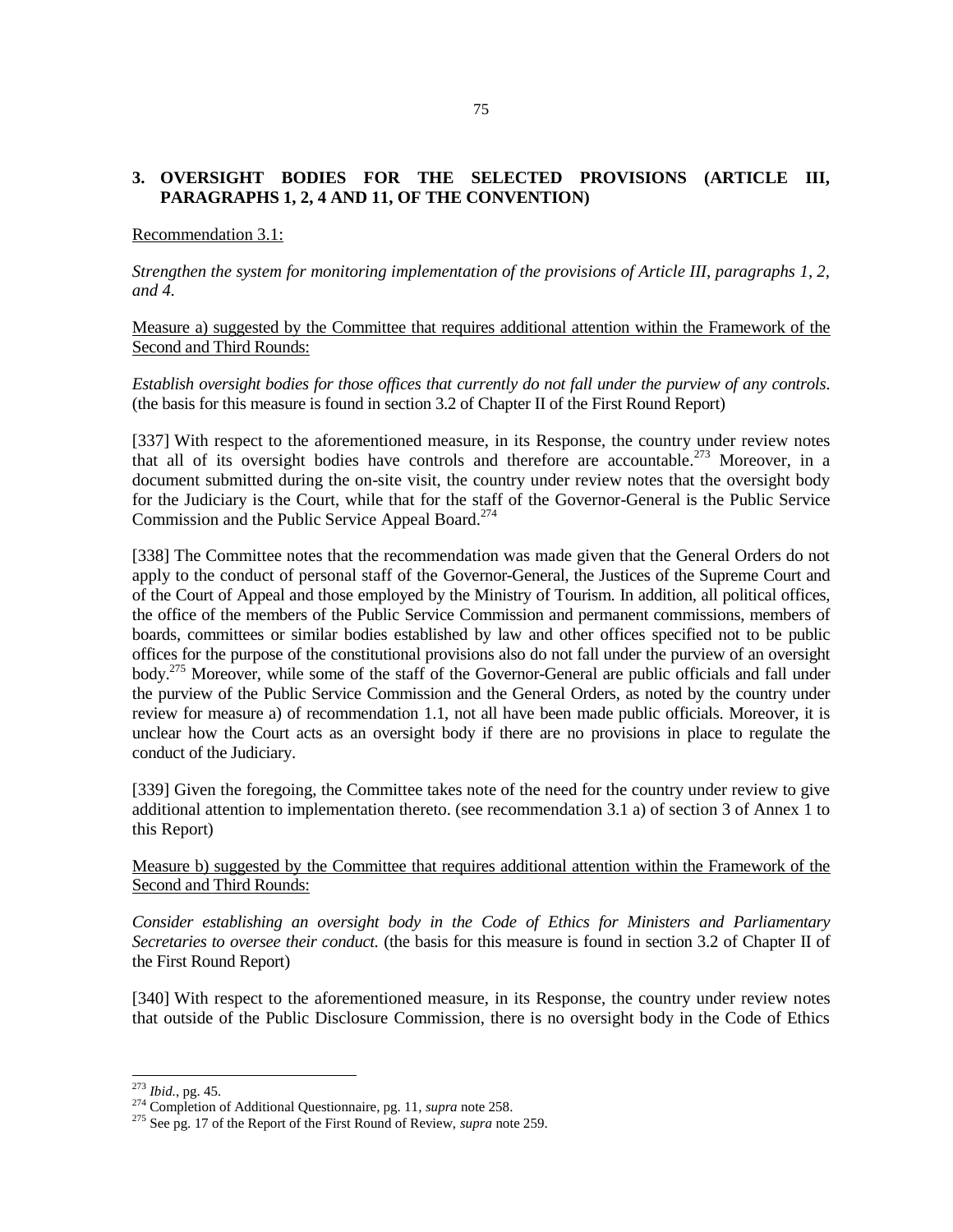for Ministers and Parliamentary Secretaries.<sup>276</sup> The country under review, however, in a document submitted during the on-site visit, noted that the Public Accounts Committee serves this role.<sup>277</sup>

[341] The Committee observes that the Public Disclosure Commission receives the declarations from those subject to the Public Disclosure Act; however, it is not cited in the Code of Ethics for Ministers and Parliamentary Secretaries as an oversight body for this Code. The Public Accounts Committee as well does not serve as an oversight body over Ministers and Parliamentary Secretaries to ensure they comply with the Code of Ethics in place for them.

[342] Given the foregoing, the Committee takes note of the need for the country under review to give additional attention to implementation thereto. (see recommendation 3.1 b) of section 3 of Annex 1 to this Report)

Recommendation 3.2 suggested by the Committee that requires additional attention within the Framework of the Second and Third Rounds:

*Establish a body, or provide additional authority to an existing body or bodies, in order to ensure appropriate monitoring of the mechanisms recommended in section 4, below (Article III, paragraph 11).*

[343] With respect to the aforementioned recommendation, the country under review presents information and new developments. In this regard, the Committee notes, as steps that contribute to progress in the implementation of the measure, the following: $278$ 

[344] – Quarterly meetings are held between elected members of The Bahamas Civil Society, an umbrella civil society organization representing private sector and non-governmental organizations, and the Office of the Attorney General.

[345] – Civil Society Bahamas is working on draft legislation to be submitted to the Office of the Attorney General.

[346] The Committee notes that it met with representatives from Civil Society Bahamas during the on-site visit and was provided a copy of the Civil Society Organization Bill,  $2014.<sup>279</sup>$  The representatives noted that it had a great deal of respect for the Office of the Attorney General and had been engaged with this Office in drafting the aforementioned Bill. As noted under the Objects and Reasons section of the Bill: $^{280}$ 

[347] "*The Civil Society Organization Bill 2014 seeks to provide for the establishment and registration of Civil Society Organizations, promote and encourage the development of Civil Society Organizations, regulate the operations of Civil Society Organizations for the purposes of creating transparency and accountability, establish minimum standards which shall be observed by all Civil Society Organizations and provide for connected purposes*."

<sup>276</sup> Response to the Questionnaire, pg. 46, *supra* note 4*.*

<sup>277</sup> Completion of Additional Questionnaire, pg. 12, *supra* note 258.

<sup>278</sup> Response to the Questionnaire, pg. 47, *supra* note 4.

<sup>&</sup>lt;sup>279</sup> Civil Society Organization Bill, 2014[, http://www.oas.org/juridico/english/mesicic4\\_bhs.htm](http://www.oas.org/juridico/english/mesicic4_bhs.htm)

<sup>280</sup> *Ibid*., pg. 17.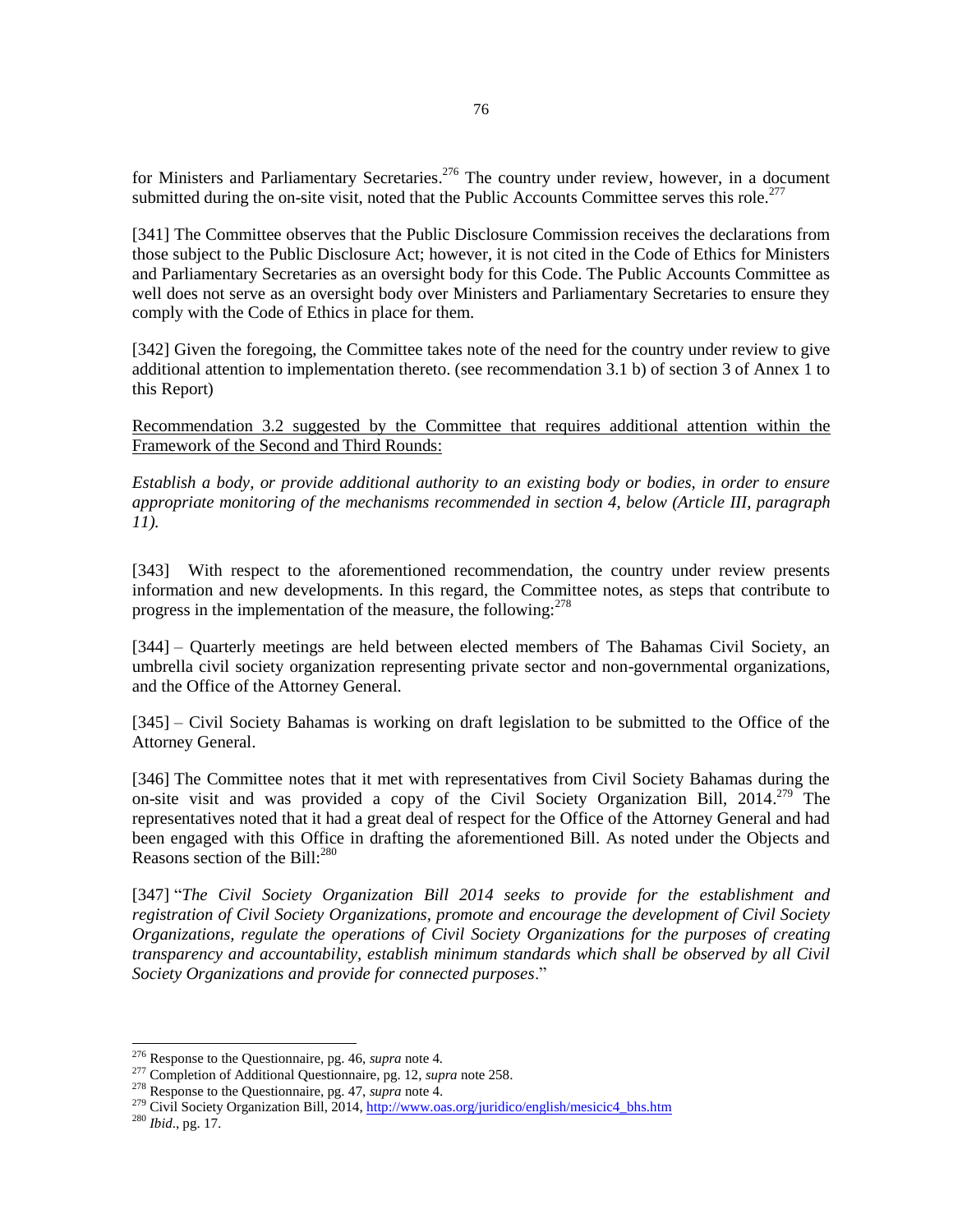[348] The Bill, under section 15, would establish an umbrella organization or apex body of civil society organizations, Civil Society Bahamas, which would encourage and support the development of civil society organizations, keep a list of all civil society organizations in the country, both registered and unregistered, and be a clearinghouse for information from the Government of The Bahamas. Section 17 would establish a Civil Society Secretariat within the Office of the Prime Minister, which, among other things, would coordinate the transfer of information to and from Civil Society Bahamas and the Government of The Bahamas and organize monthly meetings with Civil Society Bahamas and agents of the Government of The Bahamas. Moreover, section 8 of this Bill provides that Ministries are to coordinate activities of, and the relationship between, Civil Society Organizations and the Government with a view to establishing procedures for consultation and other related matters affecting sustainable human, environmental or economic development in The Bahamas.

[349] In addition, in a document submitted during the on-site visit, the country under review notes the following regarding the Civil Society Organization Bill  $2014$ <sup>281</sup>

[350] "*We have drafted and circulated the Bill, a bill for an Act to establish and register civil society organizations, promote and encourage the development of civil society to regulate their operations in order to create transparency, accountability and to establish minimum standard which shall be observed by all civil society organizations. Over the last two years and three months we have engaged in meetings with the Bahamas Christian Council and other stakeholders in The Bahamian society to garnish support for a wide range of legislation. We have at these meetings encouraged persons who have attended to discourse on the problems confronting the different communities and our public outreach has covered a number of anti-corruption measures. We have sought to encourage public/private partnership*."

[351] The Committee takes note of the steps taken by the country under review to advance in its implementation of the foregoing recommendation as well as the need for it to continue to give attention thereto, bearing in mind that the Civil Society Organization Bill, 2014 has not yet been enacted. (see recommendation 3.2 of section 3 of Annex 1 to this Report)

## **4. MECHANISMS TO PROMOTE THE PARTICIPATION BY CIVIL SOCIETY AND NONGOVERNMENTAL ORGANIZATIONS IN EFFORTS TO PREVENT CORRUPTION (ARTICLE III, PARAGRAPH 11 OF THE CONVENTION)**

### **4.1. General participation mechanisms**

Recommendation suggested by the Committee that requires additional attention within the Framework of the Second and Third Rounds:

*Develop additional systems of transparent procedures that allow nongovernmental organizations and civil society to participate more effectively in efforts to prevent corruption.* (the basis for this measure is found in section 4.1.2 of Chapter II of the First Round Report)

[352] With respect to the aforementioned recommendation, the country under review presents information and new developments. In this regard, the Committee notes, as steps that contribute to progress in the implementation of the measure, the following: $^{282}$ 

<sup>281</sup> Completion of Additional Questionnaire, pg. 13, *supra* note 258.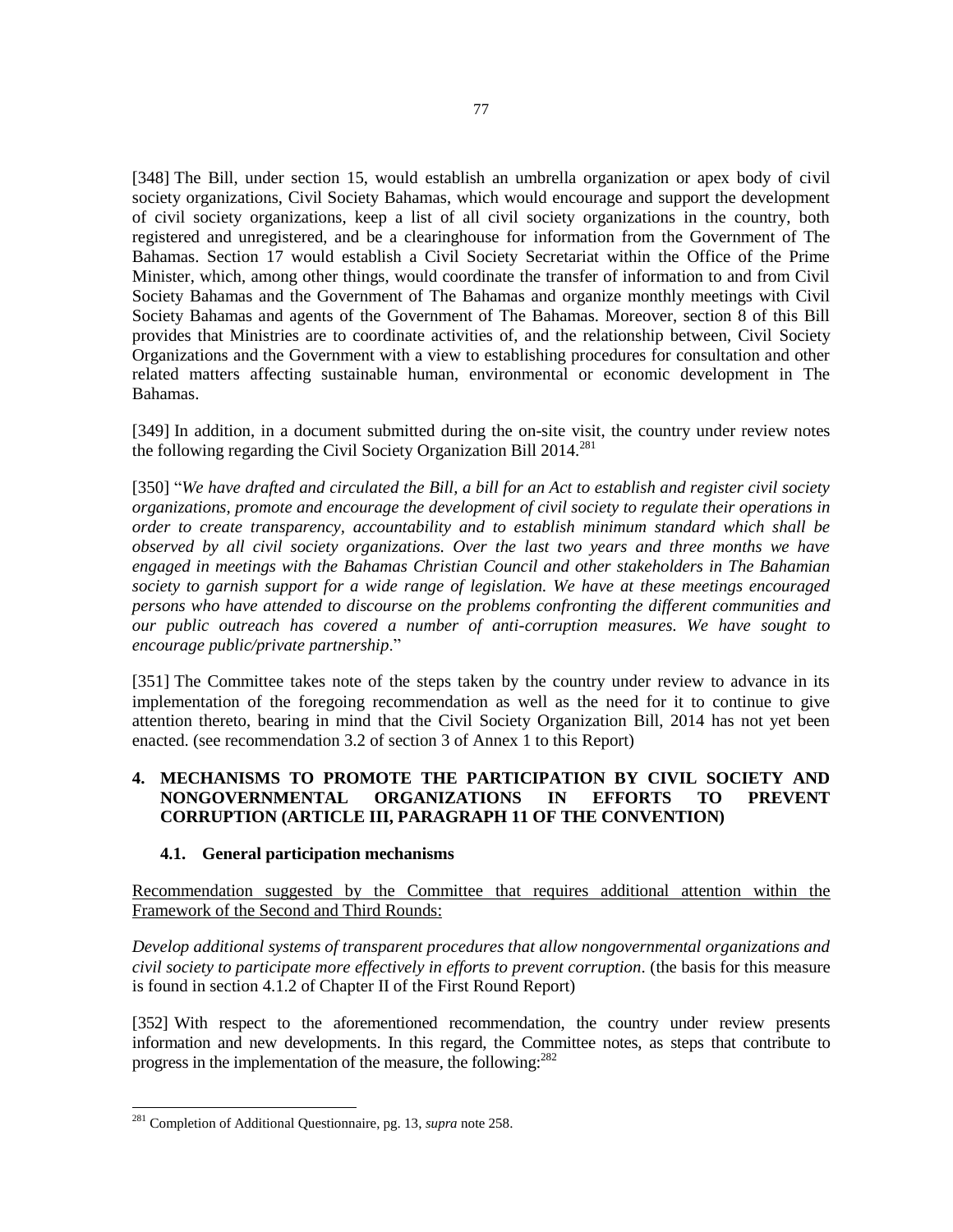[353] – Mention is made of the efforts by Civil Society Bahamas at enacting legislation to recognize, regulate and strengthen civil society organizations. In addition, through its participation on national committees to influence national policy and government's accountability, Civil Society Bahamas will be in a position to act as the central spokesperson for national contribution at all levels of society, in government, education, industry and international relations. Reference is also made at the participation by Civil Society Organizations in national treaty commitment exercises, such as the Inter-American Convention against Corruption, through consultation. The country under review also mentions the establishment of a national task force as an excellent idea for community feedback in relation to the Convention and other treaties.

[354] – The country under review also mentions that legislation is currently being considered, the Civil Society Organization Bill, 2014.

[355] The Committee notes that during the First Round of Review for The Bahamas, there was a concern that there were no formal mechanisms in place to provide for: access to information by civil society and nongovernmental organizations; consultation with such entities; active participation by such entities in public administration and in the follow-up thereof.<sup>283</sup> The Committee notes that these formal mechanisms are still not in place, and although the Civil Society Organization Bill, 2014, represents a step towards this goal, it has yet to be enacted.

[356] Given the foregoing, the Committee takes note of the steps taken by the country under review to advance in its implementation of the foregoing recommendation as well as the need for it to continue to give attention thereto. (see recommendation 4.1 of section 4 of Annex 1 to this Report)

### **4.2 Mechanisms for access to information**

Recommendation 4.2.1:

l

*Establish an enforceable freedom of information or access to government information system.* 

Measure a) suggested by the Committee that requires additional attention within the Framework of the Second and Third Rounds:

*Establish clear written standards as to the types of information that will be provided under the system.*  (the basis for this measure is found in section 4.2 of Chapter II of the First Round Report)

[357] With respect to the aforementioned measure, in its Response, the country under review notes that a draft Freedom of Information Act was introduced into Parliament and this legislation was distributed to various members of civil society for their commentary and consultation.<sup>284</sup> Subsequently, a Freedom of Information Act was passed in 2011 however it has not been brought into force.

[358] During the on-site visit, the representatives from the Office of the Attorney General noted that there is dissatisfaction with some aspects of the law, which was copied from the legislation in place from the Cayman Islands. As a result, it is conducting a more extensive review of other models and the Law Reform Commission has been tasked to look at the legislation in place for New Zealand,

<sup>282</sup> Response to the Questionnaire, pgs. 48 – 49, *supra* note 4.

<sup>283</sup> Report of the First Round of Review, pg. 19, *supra* note 259.

<sup>284</sup> Response to the Questionnaire, pg. 50, *supra* note 4.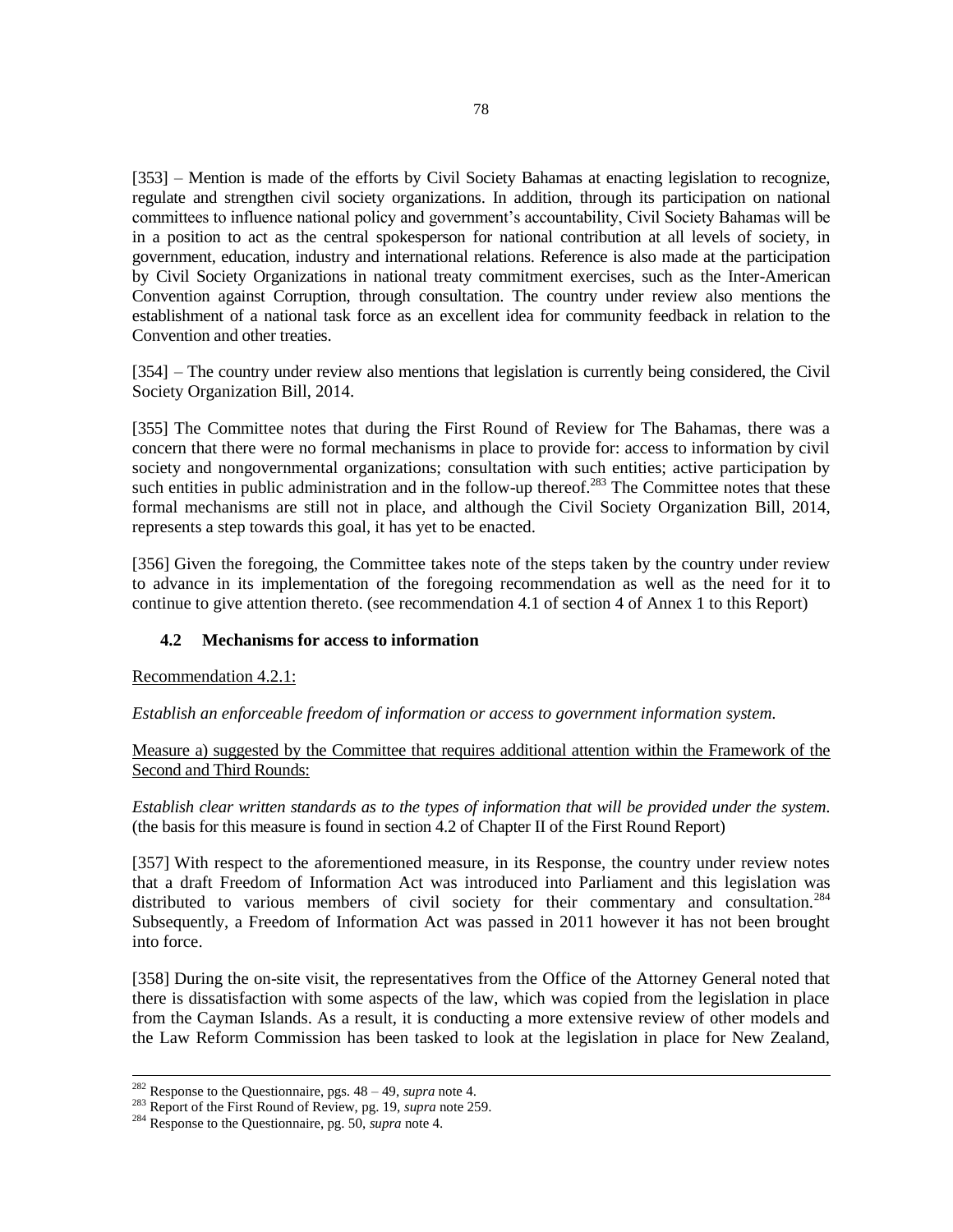Singapore and Australia. Moreover, it has established an Inter-Ministerial Task Force comprising representatives of the Ministry of Education, Ministry of Finance and the Office of the Attorney General to review the Freedom of Information Act to this end.<sup>285</sup>

[359] The Committee also observes that the country under review, in its Response, stated that implementation of the Freedom of Information Act will require additional training for public officers and a staggered approach to bringing all of its various provisions into effect.<sup>286</sup>

[360] The Committee notes that in the Report of the First Round of Review adopted for The Bahamas, the country under review had stated that there are no mechanisms in place that regulate and facilitate the access of civil society and nongovernmental organizations to information in the control of public institutions. The Committee observes that this situation still persists, despite having a law passed by Parliament in 2011, and has yet to be enacted.

[361] In this respect, the representatives of The Bahamas Chamber of Commerce as well as Civil Society Bahamas, during the on-site visit, expressed their concern that the Freedom of Information Act had passed, but has not yet been enacted. In particular, the representatives of Civil Society Bahamas noted that without this legislation enacted, there are no policies and procedures in place on this matter and there is not mechanism to request information, and no obligation to receive a response from government.

[362] Given the foregoing, the Committee considers the reformulation of measure a) of the recommendation for section 4.2 of Chapter IV of this Report, as follows:

[363] Enact a Freedom of Information Act that that regulates and facilitates the access by the public to information in the control of public institutions. (see measure a) of recommendation 4.2.1 of section 4 of Annex 1 to this Report)

[364] Establish clear written standards as to the types of information that will be provided under the Freedom of Information Act. (see measure b) of recommendation 4.2.1 of section 4 to this Report)

[365] Implement training and dissemination programs about the Freedom of Information Act, in order to make it easier for public servants and citizens to understand the mechanisms provided in the Law. (see measure c) of recommendation 4.2.1 of section 4 to this Report)

[366] Establish a timetable for the implementation of the provisions of the Freedom of Information Act, setting out priorities and actions to be carried out, deadlines for executing them, and annual targets to be met, and disseminate that schedule so that the public can appreciate the efforts by The Bahamas to move forward with implementation of the Act. (see measure d) of recommendation 4.2.1 of section 4 to this Report)

Measure b) suggested by the Committee that requires additional attention within the Framework of the Second and Third Rounds:

*Establish standards recognizing the right of all persons to request information or to consult or obtain copies of documents in the possession, or under the control of public institutions concerning official* 

<sup>285</sup> See On-Site Visit Presentation by the Office of the Attorney General, pg. 19, *supra* note 17.

<sup>286</sup> Response to the Questionnaire, pg. 50, *supra* note 4.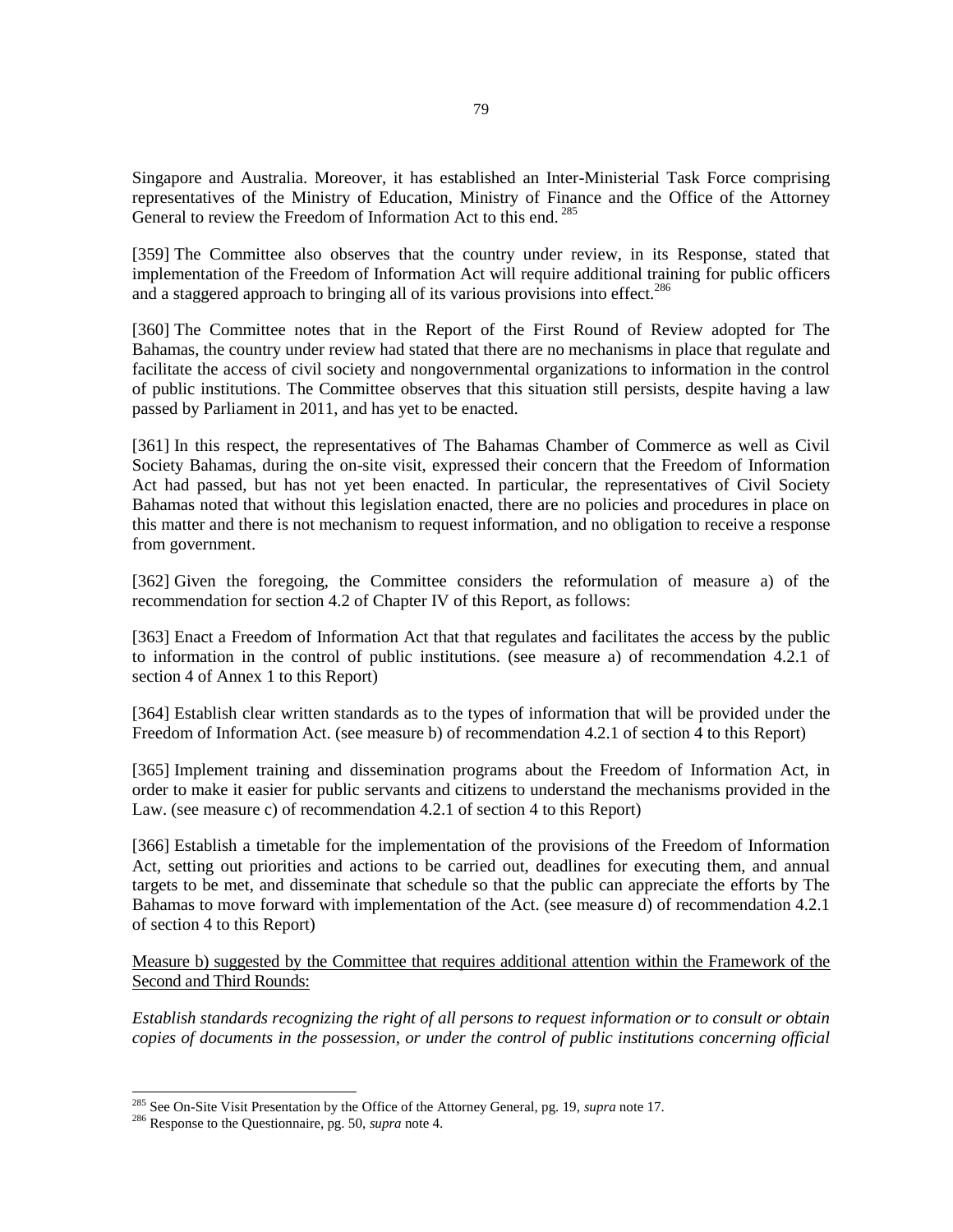*actions, except for legally protected cases.* (the basis for this measure is found in section 4.2 of Chapter II of the First Round Report)

[367] With respect to the aforementioned measure, in its Response, the country under review notes that the Government of the Bahamas recognizes this right of all citizens and is the process of consultation with civil society, business and religious institutions on the implementation of the Freedom of Information Act.<sup>287</sup> In addition, the country under review notes that the major difficulty is that the Act has not yet been brought into force.

[368] Given the foregoing, and the observations of the country under review under measure a) of the recommendation as well, the Committee considers the reformulation of measure b) of the recommendation for section 4.2 of Chapter IV of this Report, as follows:

[369] Establish standards in a Freedom of Information Act that recognizes the right of all persons to request information or to consult or obtain copies of documents in the possession, or under the control of public institutions concerning official actions, except for legally protected cases. (see measure e) of recommendation 4.2.1 of section 4 to this Report)

Recommendation 4.2.2 suggested by the Committee that requires additional attention within the Framework of the Second and Third Rounds:

*Establish a requirement that all government entities, to the extent practicable publicize their procedures and other relevant information through the use of such communication methods as publications, dissemination centers, mass media and Internet web sites.* (the basis for this measure is found in section 4.2 of Chapter II of the First Round Report)

[370] With respect to the aforementioned recommendation, the country under review presents information and new developments. In this regard, the Committee notes, as steps that contribute to progress in the implementation of the measure, the following:<sup>288</sup>

[371] - The Government of The Bahamas has an official website at [www.bahamas.gov.bs,](http://www.bahamas.gov.bs/) and it has sought to embrace technology by introducing e-government Transactions may be conducted online, such as for the submission of passport applications, obtaining of police records, search of deeds and documents of the Registrar General, renewal of driver's licence.

[372] – Mention is also made of the establishment of a website by the Office of the Attorney General, which contains information on its work, including the Departments of Legal Affairs and Public Prosecutions respectively. It also records the legislative agenda and states which Bills are currently before Parliament. The country under review also observes that law students will benefit from information as to the functions of different parts of the Office of the Attorney General and practitioners will find it a convenient place to see what legislative bills are expected to be brought to Parliament, those that are currently before Parliament, and be able to connect directly to the Laws Online to access the Statute Laws of The Bahamas.

[373] – The Department of Information Technology prompts Government agencies to submit information for the Bahamas Government Official website.

<sup>287</sup> *Ibid.*, pg. 51.

 $^{288}$  *Ibid.*, pgs. 52 – 53.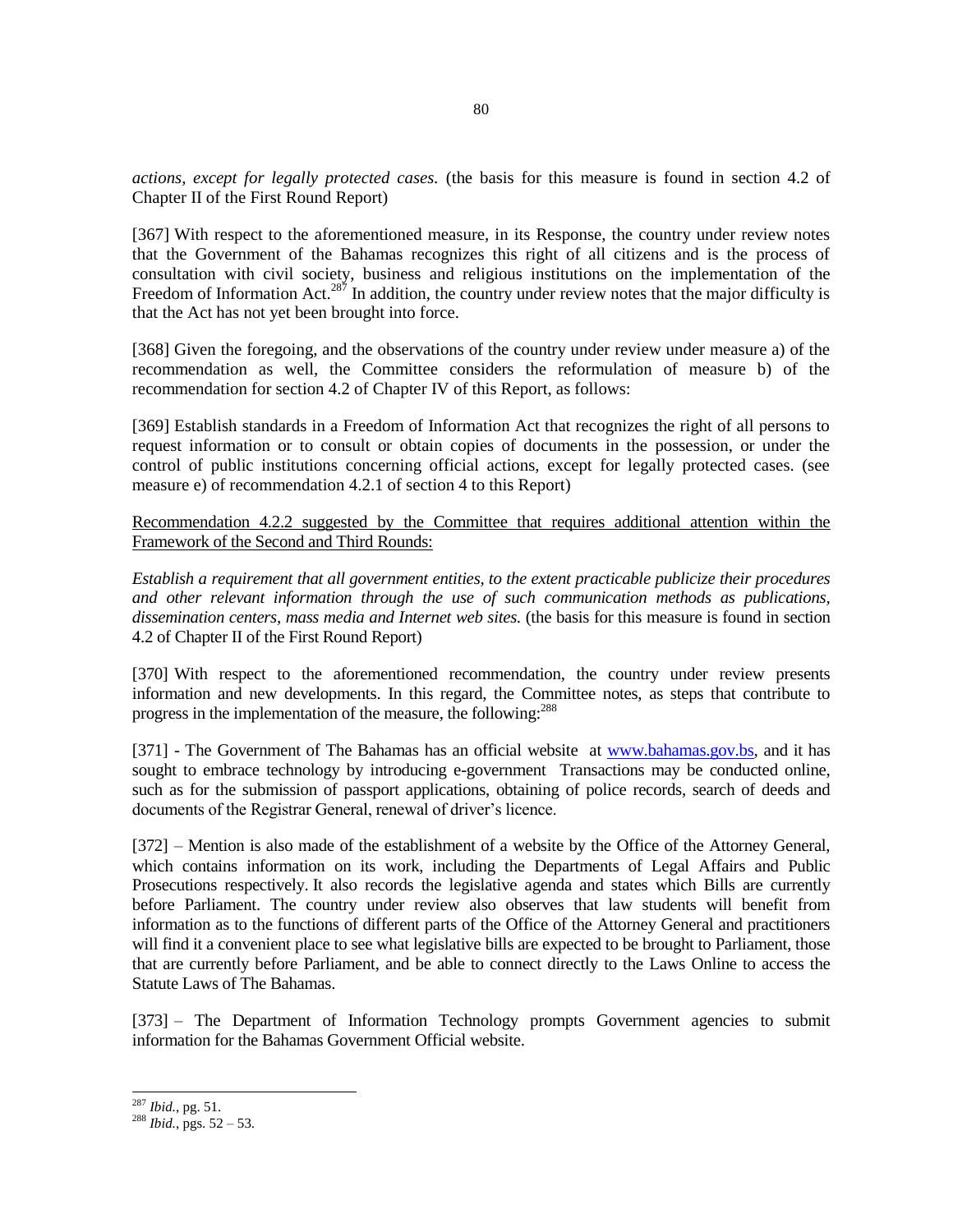[374] The Committee takes note of the steps taken by the country under review to advance in its implementation of the foregoing recommendation, as well as the need for it to continue to give attention thereto, bearing in mind that the efforts to publicize the procedures and other relevant information of government entities through the use of such communication methods as publications, dissemination centers, mass media and internet web sites appear to be carried out on an ad hoc basis, rather than a policy requirement established by the Government. For example, important oversight bodies, such as the Public Disclosure Commission and the Department of the Auditor General, do not have websites in place. (see recommendation 4.2.2 of section 4 of Annex 1 to this Report)

### **4.3. Mechanisms for consultation**

Recommendation 4.3.1 suggested by the Committee that requires additional attention within the Framework of the Second and Third Rounds:

*Establish consultation mechanisms to enable civil society and non-governmental organizations to provide opinions and proposals to be taken into account in preventing, detecting, investigating and punishing corruption.* (the basis for this measure is found in section 4.3 of Chapter II of the First Round Report)

[375] With respect to the aforementioned measure, in its Response, the country under review notes that there are only ad hoc information consultation mechanisms in place and there are currently no formal consultative mechanisms in place. $289$ 

[376] In addition, in a document submitted during the on-site visit, the country under review notes the following regarding the Civil Society Organization Bill  $2014.<sup>290</sup>$ 

[377] "*We have drafted and circulated the Bill, a bill for an Act to establish and register civil society organizations, promote and encourage the development of civil society to regulate their operations in order to create transparency, accountability and to establish minimum standard which shall be observed by all civil society organizations. Over the last two years and three months we have engaged in meetings with the Bahamas Christian Council and other stakeholders in The Bahamian society to garnish support for a wide range of legislation. We have at these meetings encouraged persons who have attended to discourse on the problems confronting the different communities and our public outreach has covered a number of anti-corruption measures. We have sought to encourage public/private partnership*."

[378] Moreover, during the on-site visit, the representatives of the Office of the Attorney General stated that bills have been made available online in order to receive opinions and views by civil society.

[379] The Committee takes note of the steps taken by the country under review to advance in its implementation of the foregoing recommendation as well as the need for it to continue to give attention thereto, bearing in mind that the Civil Society Organization Bill, 2014 has not yet been enacted. (see recommendation 4.3.1 of section 4 of Annex 1 to this Report)

Recommendation 4.3.2 suggested by the Committee that requires additional attention within the Framework of the Second and Third Rounds:

<sup>289</sup> *Ibid.*, pg. 53.

<sup>290</sup> Completion of Additional Questionnaire, pg. 13, *supra* note 258.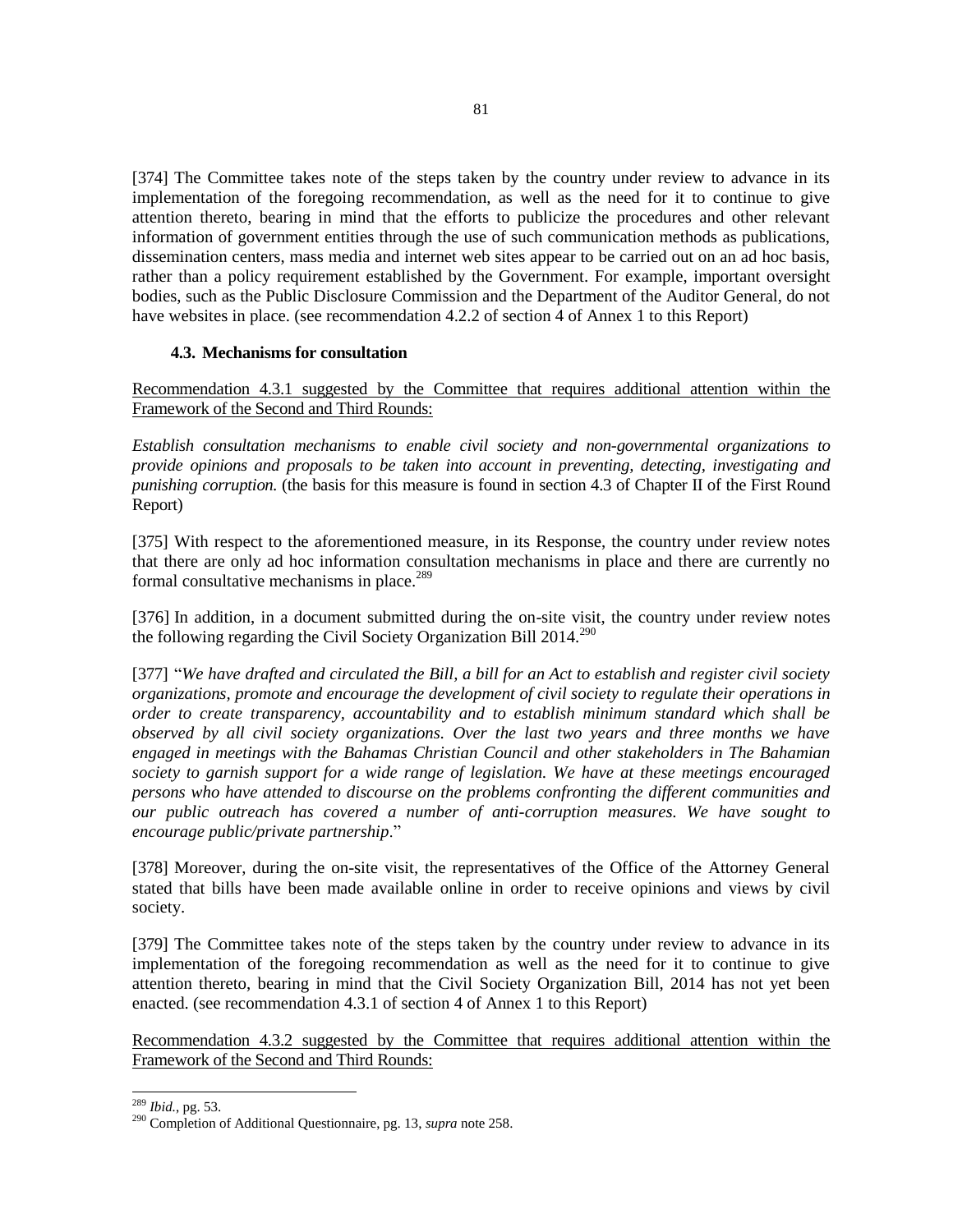*Design and implement programs to publicize the consultation mechanisms and, when appropriate, to train and to provide the necessary tools to effectively implement such mechanisms.* (the basis for this measure is found in section 4.3 of Chapter II of the First Round Report)

[380] With respect to the aforementioned measure, in its Response, the country under review notes that The Bahamas Information Services publishes the results of consultations and that consultation is informal $^{291}$ 

[381] In addition, in a document submitted during the on-site visit, the country under review notes the following regarding the Civil Society Organization Bill  $2014.^{292}$ 

[382] "*We have drafted and circulated the Bill, a bill for an Act to establish and register civil society organizations, promote and encourage the development of civil society to regulate their operations in order to create transparency, accountability and to establish minimum standard which shall be observed by all civil society organizations. Over the last two years and three months we have engaged in meetings with the Bahamas Christian Council and other stakeholders in The Bahamian society to garnish support for a wide range of legislation. We have at these meetings encouraged persons who have attended to discourse on the problems confronting the different communities and our public outreach has covered a number of anti-corruption measures. We have sought to encourage public/private partnership*."

[383] Moreover, during the on-site visit, the representatives of the Office of the Attorney General stated that bills have been made available online in order to receive opinions and views by civil society.

[384] The Committee takes note of the steps taken by the country under review to advance in its implementation of the foregoing recommendation as well as the need for it to continue to give attention thereto, bearing in mind that the Civil Society Organization Bill, 2014 has not yet been enacted, and it is unclear what steps have been taken to publicize the consultation mechanisms in place as well as any training provided in this regard. (see recommendation 4.3.2 of section 4 of Annex 1 to this Report)

### **4.4. Mechanisms to encourage participation in public administration**

#### Recommendation:

l

*Establish mechanisms to encourage civil society and nongovernmental organizations to participate in public administration.*

### Measure a) suggested by the Committee that requires additional attention within the Framework of the Second and Third Rounds:

*Establish mechanisms to encourage civil society and nongovernmental organizations to participate in efforts to prevent corruption.* (the basis for this measure is found in section 4.4 of Chapter II of the First Round Report)

<sup>291</sup> Response to the Questionnaire, pg. 54, *supra* note 4.

<sup>292</sup> Completion of Additional Questionnaire, pg. 13, *supra* note 258.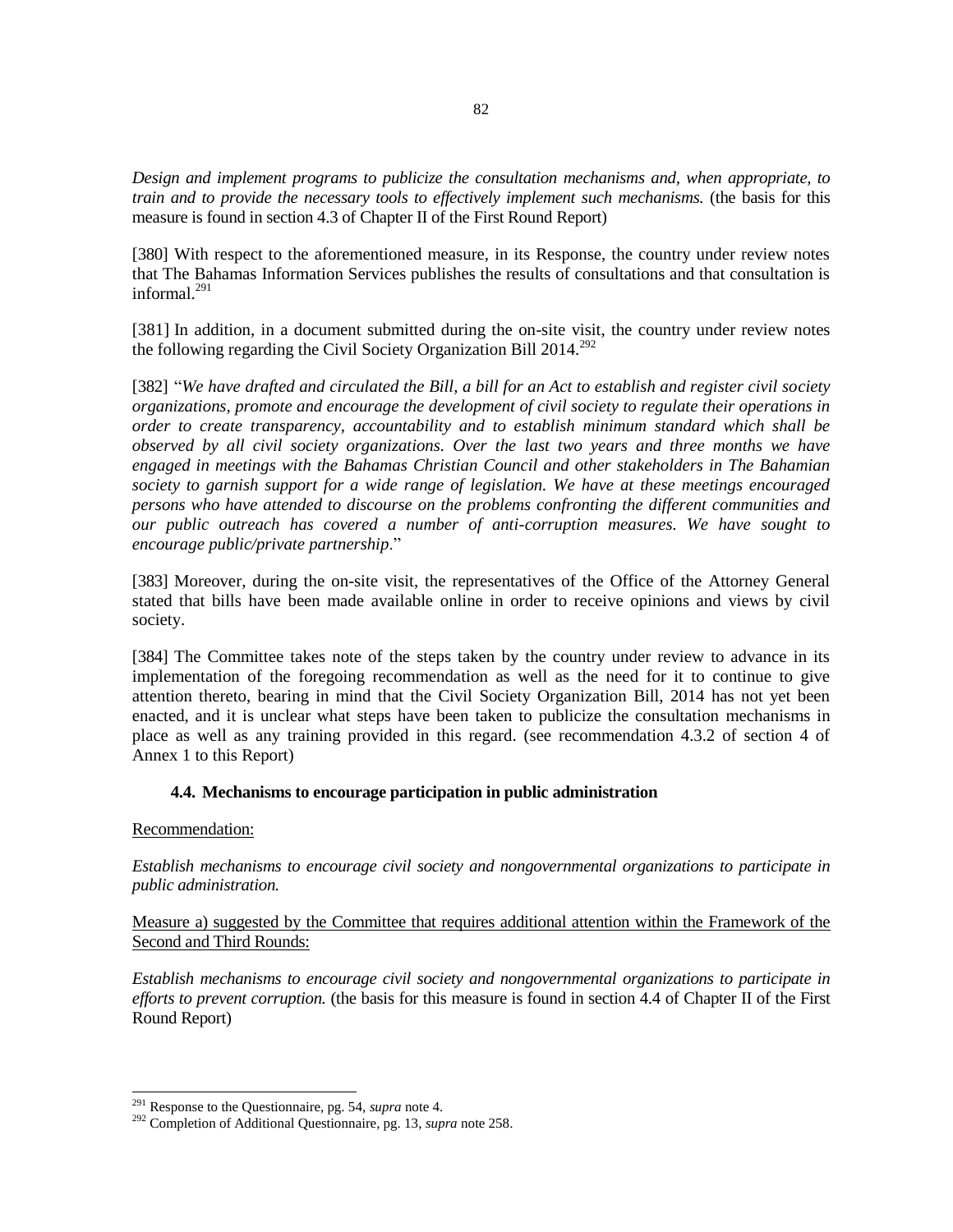[385] With respect to the aforementioned measure, in its Response, the country under review notes that it consults civil society on issues of national importance in the form of town hall meetings and the feedback provided is utilized in crafting legislation and policy.<sup>293</sup> In addition it states that it carries these consultations on a quarterly basis.

[386] In addition, in a document submitted during the on-site visit, the country under review notes the following regarding the Civil Society Organization Bill  $2014^{294}$ 

[387] "*We have drafted and circulated the Bill, a bill for an Act to establish and register civil society organizations, promote and encourage the development of civil society to regulate their operations in order to create transparency, accountability and to establish minimum standard which shall be observed by all civil society organizations. Over the last two years and three months we have engaged in meetings with the Bahamas Christian Council and other stakeholders in The Bahamian society to garnish support for a wide range of legislation. We have at these meetings encouraged persons who have attended to discourse on the problems confronting the different communities and our public outreach has covered a number of anti-corruption measures. We have sought to encourage public/private partnership*."

[388] The Committee takes note of the steps taken by the country under review to advance in its implementation of the foregoing recommendation as well as the need for it to continue to give attention thereto, bearing in mind that the Civil Society Organization Bill, 2014 has not yet been enacted, and it is unclear what steps have been taken to establish mechanisms to encourage civil society and nongovernmental organizations to participate in efforts to prevent corruption, such as the establishment of government guidelines or policy for this purpose. (see measure a) of recommendation 4.4 of section 4 of Annex 1 to this Report)

Measure b) suggested by the Committee that requires additional attention within the Framework of the Second and Third Rounds:

*Promote public awareness of available corruption prevention mechanisms.* (the basis for this measure is found in section 4.4 of Chapter II of the First Round Report)

[389] With respect to the aforementioned measure, in its Response, the country under review notes that it carries out advertisements, town hall meetings seminars and training sessions and utilizes media, Government websites, newspapers, The Bahamas Laws On-Line, radio/television and social media.<sup>295</sup> In addition it states that it carries these consultations on a quarterly basis.

[390] In addition, in a document submitted during the on-site visit, the country under review notes the following regarding the Civil Society Organization Bill  $2014$ <sup>296</sup>

[391] "*We have drafted and circulated the Bill, a bill for an Act to establish and register civil society organizations, promote and encourage the development of civil society to regulate their operations in order to create transparency, accountability and to establish minimum standard which shall be observed by all civil society organizations. Over the last two years and three months we have engaged in meetings with the Bahamas Christian Council and other stakeholders in The Bahamian* 

<sup>293</sup> Response to the Questionnaire, pg. 55, *supra* note 4.

<sup>294</sup> Completion of Additional Questionnaire, pg. 13, *supra* note 258.

<sup>295</sup> Response to the Questionnaire, pg. 56, *supra* note 4.

<sup>296</sup> Completion of Additional Questionnaire, pg. 13, *supra* note 258.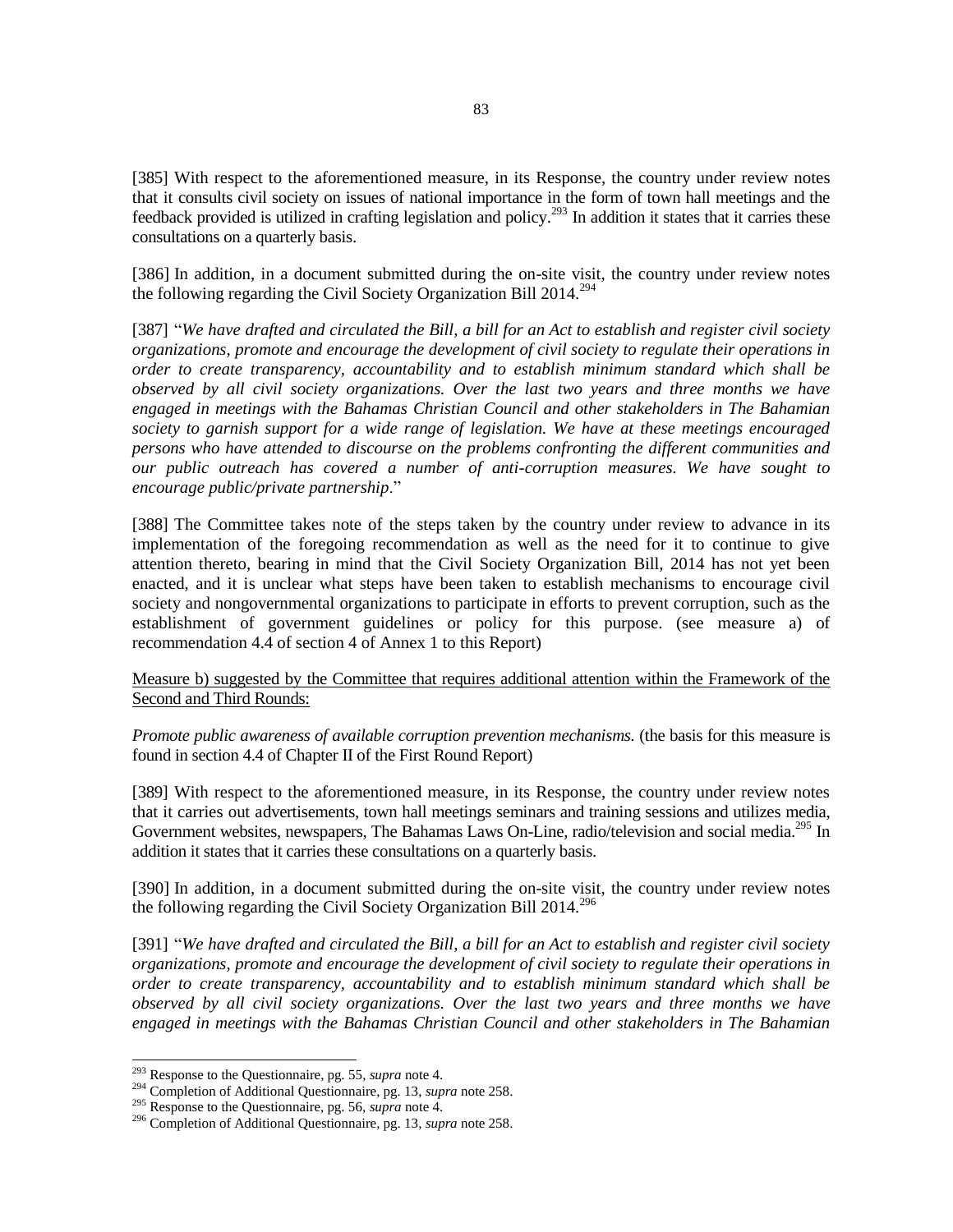*society to garnish support for a wide range of legislation. We have at these meetings encouraged persons who have attended to discourse on the problems confronting the different communities and our public outreach has covered a number of anti-corruption measures. We have sought to encourage public/private partnership*."

[392] The Committee takes note of the steps taken by the country under review to advance in its implementation of the foregoing recommendation as well as the need for it to continue to give attention thereto, bearing in mind that the Civil Society Organization Bill, 2014 has not yet been enacted, and it is unclear what steps have been taken to promote public awareness of available corruption prevention mechanisms, such as the establishment of government guidelines or policy for this purpose. (see measure b) of recommendation 4.4 of section 4 of Annex 1 to this Report)

### **4.5. Mechanisms for participation in the follow up of public administration**

Recommendation:

*Establish mechanisms to encourage civil society and nongovernmental organizations to participate in the follow up of public administration and generate opinions and proposals to be taken into account in preventing, detecting, investigating and punishing corruption.*

Measure a) suggested by the Committee that requires additional attention within the Framework of the Second and Third Rounds:

*Promote methods, where appropriate, to allow, facilitate, and assist civil society and nongovernmental organizations in developing activities in the follow up of public administration and prevent corruption.*  (the basis for this measure is found in section 4.5 of Chapter II of the First Round Report)

[393] With respect to the aforementioned measure, in its Response, the country under review notes that in town hall meetings, civil society is encouraged to develop follow up mechanisms for proper public administration and the prevention of corruption.<sup>297</sup>

[394] In addition, in a document submitted during the on-site visit, the country under review notes the following regarding the Civil Society Organization Bill  $2014.<sup>298</sup>$ 

[395] "*We have drafted and circulated the Bill, a bill for an Act to establish and register civil society organizations, promote and encourage the development of civil society to regulate their operations in order to create transparency, accountability and to establish minimum standard which shall be observed by all civil society organizations. Over the last two years and three months we have engaged in meetings with the Bahamas Christian Council and other stakeholders in The Bahamian society to garnish support for a wide range of legislation. We have at these meetings encouraged persons who have attended to discourse on the problems confronting the different communities and our public outreach has covered a number of anti-corruption measures. We have sought to encourage public/private partnership*."

[396] The Committee takes note of the steps taken by the country under review to advance in its implementation of the foregoing recommendation as well as the need for it to continue to give attention thereto, bearing in mind that the Civil Society Organization Bill, 2014 has not yet been

<sup>297</sup> Response to the Questionnaire, pg. 57, *supra* note 4.

<sup>298</sup> Completion of Additional Questionnaire, pg. 13, *supra* note 258.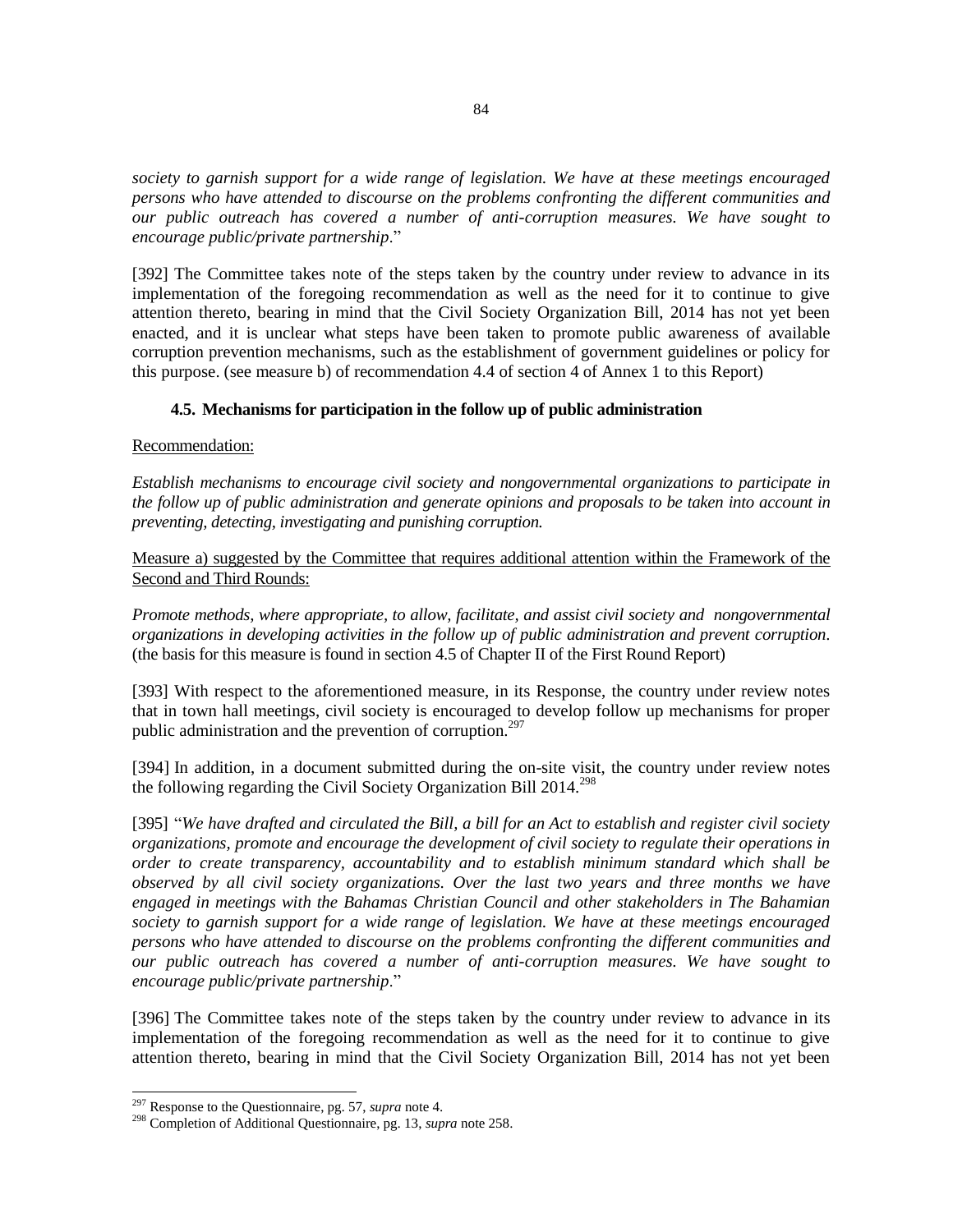enacted, and it is unclear what steps have been taken to promote methods, where appropriate, to allow, facilitate, and assist civil society and nongovernmental organizations in developing activities in the follow up of public administration and prevent corruption, such as the establishment of government guidelines or policy for this purpose. (see measure a) of recommendation 4.5 of section 4 of Annex 1 to this Report)

Measure b) suggested by the Committee that requires additional attention within the Framework of the Second and Third Rounds:

*Design and implement specific programs to publicize the mechanisms for encouraging participation in the follow up of public administration.* (the basis for this measure is found in section 4.5 of Chapter II of the First Round Report)

[397] With respect to the aforementioned measure, in its Response, the country under review notes that it consulted with civil society, business and religious organizations and the general public on a proposed constitutional referendum.<sup>299</sup>

[398] In addition, in a document submitted during the on-site visit, the country under review notes the following regarding the Civil Society Organization Bill 2014.<sup>300</sup>

[399] "*We have drafted and circulated the Bill, a bill for an Act to establish and register civil society organizations, promote and encourage the development of civil society to regulate their operations in order to create transparency, accountability and to establish minimum standard which shall be observed by all civil society organizations. Over the last two years and three months we have engaged in meetings with the Bahamas Christian Council and other stakeholders in The Bahamian society to garnish support for a wide range of legislation. We have at these meetings encouraged persons who have attended to discourse on the problems confronting the different communities and our public outreach has covered a number of anti-corruption measures. We have sought to encourage public/private partnership*."

[400] The Committee takes note of the steps taken by the country under review to advance in its implementation of the foregoing recommendation as well as the need for it to continue to give attention thereto, bearing in mind that the Civil Society Organization Bill, 2014 has not yet been enacted, and it is unclear what steps have been taken to design and implement specific programs to publicize the mechanisms for encouraging participation in the follow up of public administration, such as the establishment of government guidelines or policy for this purpose. (see measure b) of recommendation 4.5 of section 4 of Annex 1 to this Report)

### **5. ASSISTANCE AND COOPERATION (ARTICLE XIV OF THE CONVENTION)**

Recommendation 5.1.1 suggested by the Committee that requires additional attention within the Framework of the Second and Third Rounds:

*Design and implement a comprehensive program for informing and training competent authorities and public servants on provisions related to mutual legal assistance provided for in the Inter- American Convention Against Corruption and in other treaties signed by The Bahamas.* (the basis for this measure is found in section 5.1.2 of Chapter II of the First Round Report)

<sup>299</sup> Response to the Questionnaire, pg. 58, *supra* note 4.

<sup>300</sup> Completion of Additional Questionnaire, pg. 13, *supra* note 258.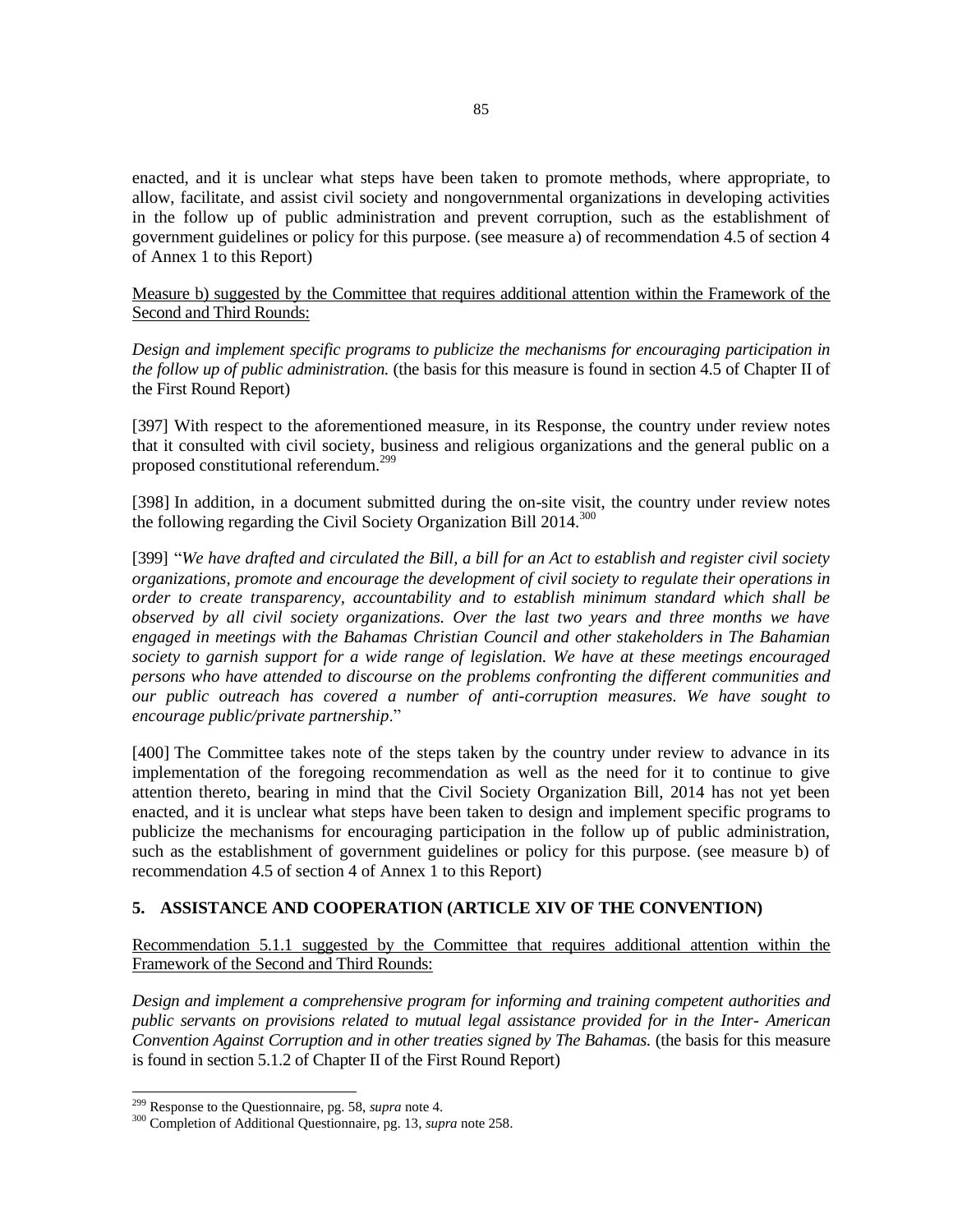[401] With respect to the aforementioned recommendation, in its Response, the country under review provides information on the process for mutual legal assistance in The Bahamas.<sup>301</sup> In this respect, the Committee notes that the information provided was considered and reviewed for the Report of the First Round of Review adopted for The Bahamas.<sup>302</sup> The country under review also notes the enactment of the Anti-Terrorism (Amendment) Act and the Prevention o Bribery (Amendment) Act. Given the foregoing, the Committee takes note of the need for the country under review to give additional attention to implementation thereto. (see recommendation 5.1.1 of section 5 of Annex 1 to this Report)

Recommendation 5.1.2 suggested by the Committee that requires additional attention within the Framework of the Second and Third Rounds:

*Disseminate to the competent authorities of those countries with which The Bahamas maintains close or ongoing mutual cooperation relations, the requirements which must be fulfilled in preparing petitions, as well as the documentation that should be attached.* (the basis for this measure is found in section 5.1.2 of Chapter II of the First Round Report)

[402] With respect to the aforementioned recommendation, in its Response, the country under review notes that The Bahamas has published a procedures manual on the OAS website, and The Bahamas Government website, in relation to international procedures for assistance. In addition, the International Legal Cooperation Unit of the Office of the Attorney General has been established to deal with all international requests. 303

[403] In this respect, the Committee notes that the information provided was considered and reviewed for the Report of the Second Round of Review adopted for The Bahamas.<sup>304</sup> In addition, the Committee could not find online on the Government website the international procedures for assistance. Given the foregoing, the Committee takes note of the need for the country under review to give additional attention to implementation thereto. (see recommendation 5.1.2 of section 5 of Annex 1 to this Report)

Recommendation 5.2.1 suggested by the Committee that requires additional attention within the Framework of the Second and Third Rounds:

*Review comprehensively the specific areas in which The Bahamas might need or could usefully receive mutual technical cooperation to prevent, detect, investigate, and punish acts of corruption; and that based on this review, a comprehensive strategy be designed and implemented that would permit The Bahamas to approach other States Parties and non-parties to the Convention and institutions or financial agencies engaged in international cooperation to seek the technical cooperation it needs.* (the basis for this measure is found in section 5.2.2 of Chapter II of the First Round Report)

[404] With respect to the aforementioned recommendation, in its Response, the country under review notes that The Bahamas has a number of agreements with non-Treaty parties by which means they are approached and that these agreements are under a continuing review to ascertain necessary improvements.<sup>305</sup> Given the foregoing, the Committee takes note of the need for the country under

<sup>301</sup> Response to the Questionnaire, pgs. 59 – 60, *supra* note 4.

<sup>302</sup> Report of the First Round, pgs. 20 – 21, *supra* note 259.

<sup>303</sup> Response to the Questionnaire, pg. 61, *supra* note 4.

<sup>&</sup>lt;sup>304</sup> Report of the Second Round of Review, pg. 34[, http://www.oas.org/juridico/english/mesicic\\_II\\_inf\\_bhs\\_en.pdf](http://www.oas.org/juridico/english/mesicic_II_inf_bhs_en.pdf)

<sup>305</sup> Response to the Questionnaire, pg. 62, *supra* note 4.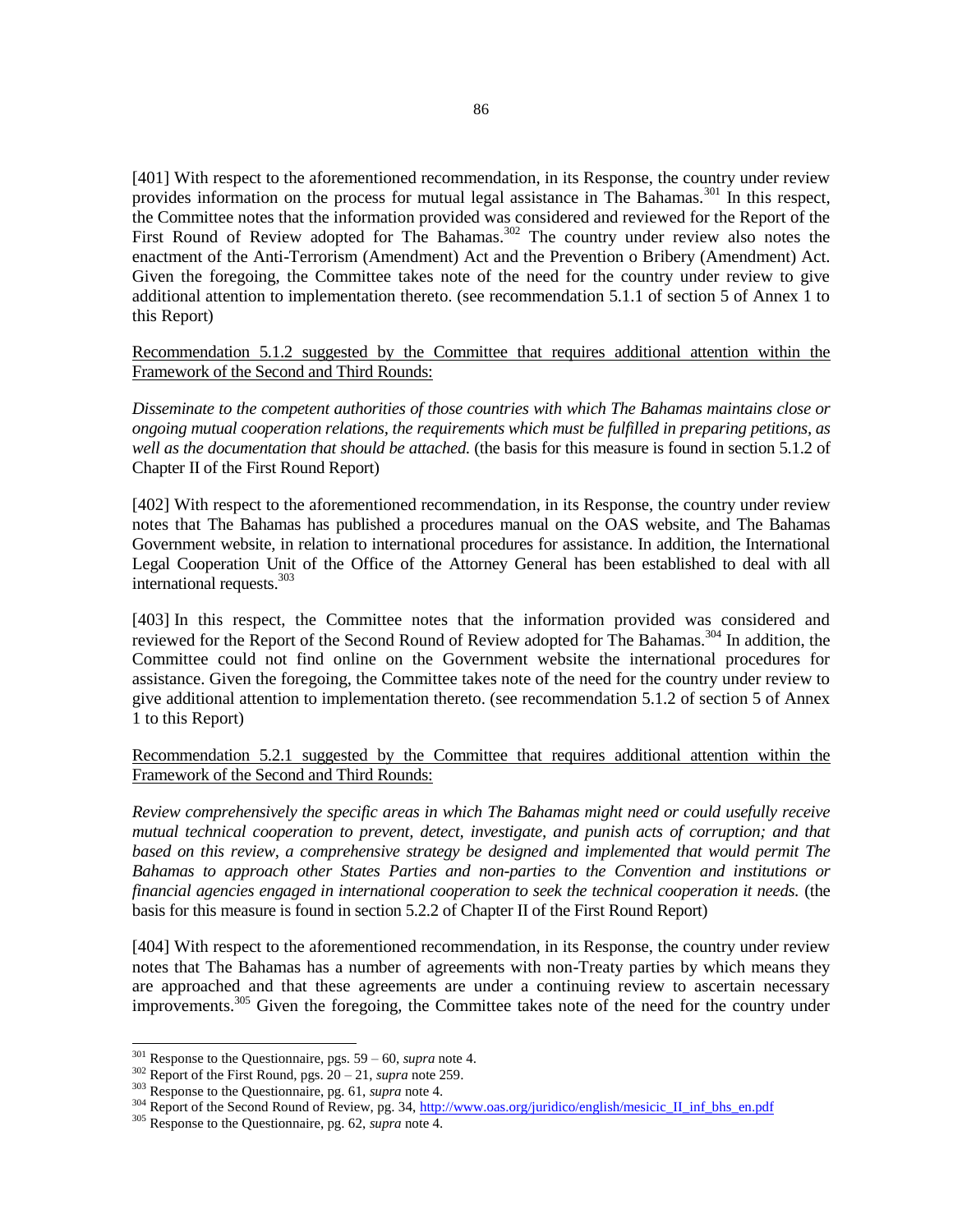review to give additional attention to implementation thereto. (see recommendation 5.2.1 of section 5 of Annex 1 to this Report)

Recommendation 5.2.2 suggested by the Committee that requires additional attention within the Framework of the Second and Third Rounds:

*Promote the efforts of technical cooperation exchange with other State Parties on the effective ways and methods to prevent, detect, investigate and punish acts of corruption.* (the basis for this measure is found in section 5.2.2 of Chapter II of the First Round Report)

[405] With respect to the aforementioned recommendation, in its Response, the country under review notes that The Bahamas has attended and participated in various meetings, forums and seminars, such as the MESICIC, the Caribbean Financial Action Task Force and that of the United Nations Convention against Corruption.<sup>306</sup> Given the foregoing, the Committee takes note of the need for the country under review to give additional attention to implementation thereto. (see recommendation 5.2.2 of section 5 of Annex 1 to this Report)

## **6. CENTRAL AUTHORITIES (ARTICLE XVIII OF THE CONVENTION)**

Recommendation 6.1 suggested by the Committee that requires additional attention within the Framework of the Second and Third Rounds:

*Notify the OAS General Secretariat formally of the designation of the central authority, pursuant to the prescribed formalities.* (the basis for this measure is found in section 6.1 of Chapter II of the First Round Report)

[406] With respect to the aforementioned recommendation, in its Response, the country under review provides information that was reviewed in the Report of the First Round of Review adopted for The Bahamas.<sup>307</sup> Given the foregoing, the Committee takes note of the need for the country under review to give additional attention to implementation thereto, as the OAS General Secretariat has not received formal designation that the Office of the Attorney General is the central authority for The Bahamas for channeling requests for mutual assistance mutual technical cooperation for the purposes of the Inter-American Convention against Corruption. (see recommendation of section 6 of Annex 1 to this Report)

Recommendation 6.2 suggested by the Committee that requires additional attention within the Framework of the Second and Third Rounds:

*Implement a mechanism for channeling requests for cooperation on mutual legal assistance, as provided under the Convention.* (the basis for this measure is found in section 6.1 of Chapter II of the First Round Report)

[407] With respect to the aforementioned recommendation, in its Response, the country under review notes that The Bahamas channels requests for cooperation on mutual legal assistance through diplomatic note.<sup>308</sup>

<sup>306</sup> Response to the Questionnaire, pgs. 62 – 63, *supra* note 4.

<sup>307</sup> *Ibid.*, pgs. 63 – 64. See also Report of the First Round, pg. 22, *supra* note 259.

<sup>308</sup> Response to the Questionnaire, pg. 64, *supra* note 4.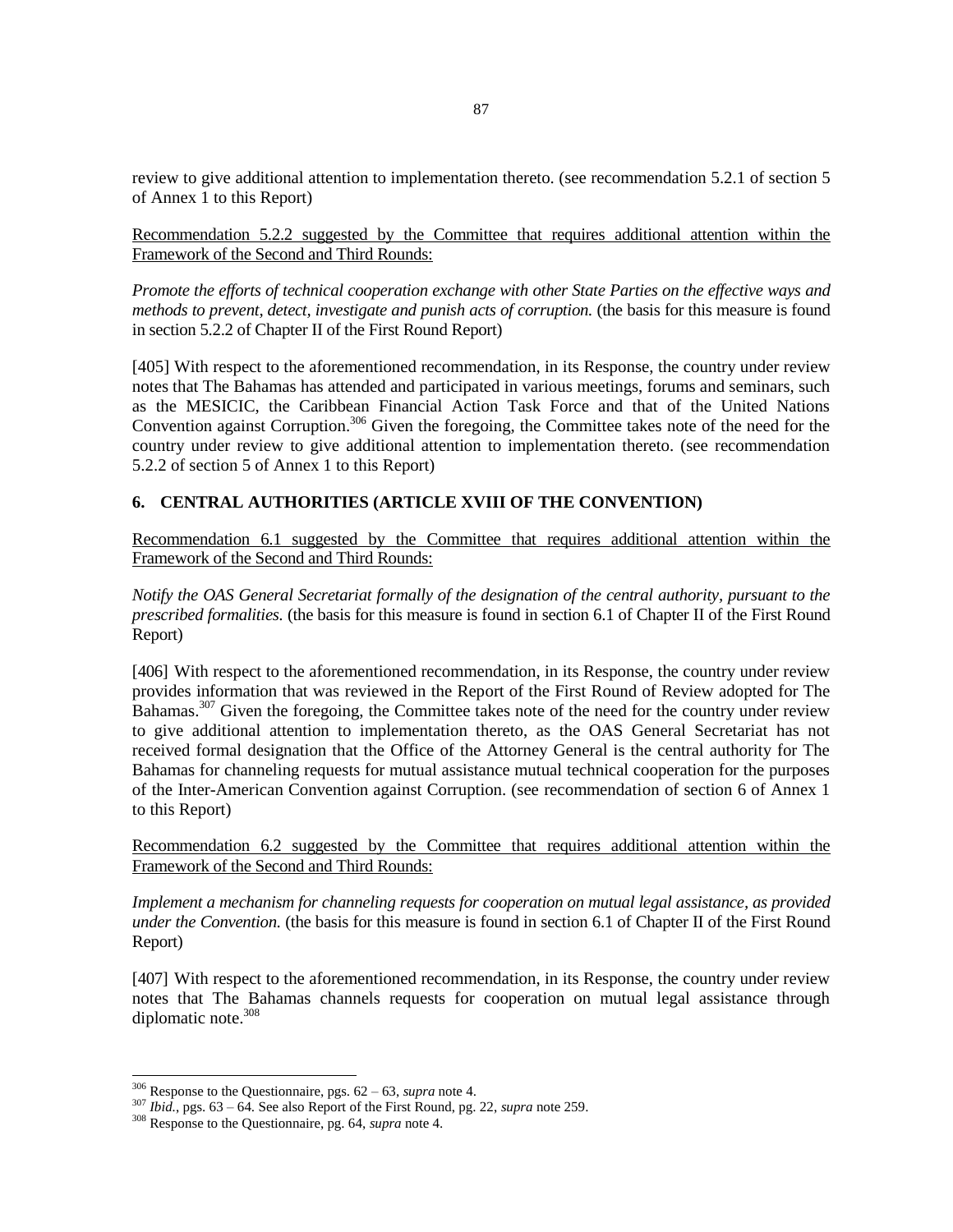[408] Moreover, the Committee notes that a procedure is in place for receiving requests for mutual legal assistance and cooperation, as set out in its Response to the Questionnaire.<sup>309</sup>

[409] The Committee takes note of the satisfactory consideration by the country under review of Recommendation 6.2.

### **7. GENERAL RECOMMENDATIONS**

Recommendation 7.1 suggested by the Committee that requires additional attention within the Framework of the Second and Third Rounds:

*Encourage ongoing review and enhancement of provisions regulating public officials and employees, and adapt them, as appropriate, to prevent and punish improper conduct of public officials and employees, at all levels, as well as to establish clear obligations in the performance of their duties.*

[410] With respect to the aforementioned recommendation, in its Response, the country under review notes that the Department of Public Service is the agency that issues provisions, which are called General Orders and the Public Service Regulations, which are continually under review. These Orders and Regulations are used to regulate public officials and employees conduct and establish clear obligations in the performance of their duties.<sup>310</sup>

[411] The Committee notes that while the Orders and Regulations are under review, other information is not provided whether other standards in place, such as the Code of Ethics for Ministers and Parliamentary Secretaries and the Manual of Cabinet and Ministry Procedure are under a similar review. Moreover, there is no information if the provisions in place have been enhanced and adapted to assist in preventing, and punishing improper conduct of public officials and employees at all levels.

[412] Given the foregoing, the Committee takes note of the steps taken by the country under review to advance in its implementation of the foregoing recommendation as well as the need for it to continue to give attention thereto. (see recommendation 7.1 of section 7 of Annex 1 to this Report)

Recommendation 7.2 suggested by the Committee that requires additional attention within the Framework of the Second and Third Rounds:

*Develop procedures to ensure that public officials and employees receive the training they need to effectively carry out their duties.*

[413] With respect to the aforementioned recommendation, in its Response, the country under review notes that the Department of Public Service publishes opportunities for training and solicits participation therein. Additionally, the country under review notes that advertising is ongoing by circular, media, newspaper advertisements, and through the Government website and that the services of the National Training Agency are available to the public.<sup>311</sup>

[414] Given the foregoing, the Committee takes note of the need for the country under review to give additional attention to implementation thereto, bearing in mind that no information was provided on

<sup>309</sup> *Ibid.*, pgs. 59 – 60.

 $310$  *Ibid.*, pgs.  $65 - 66$ .

 $311$  *Ibid.*, pgs.  $66 - 67$ .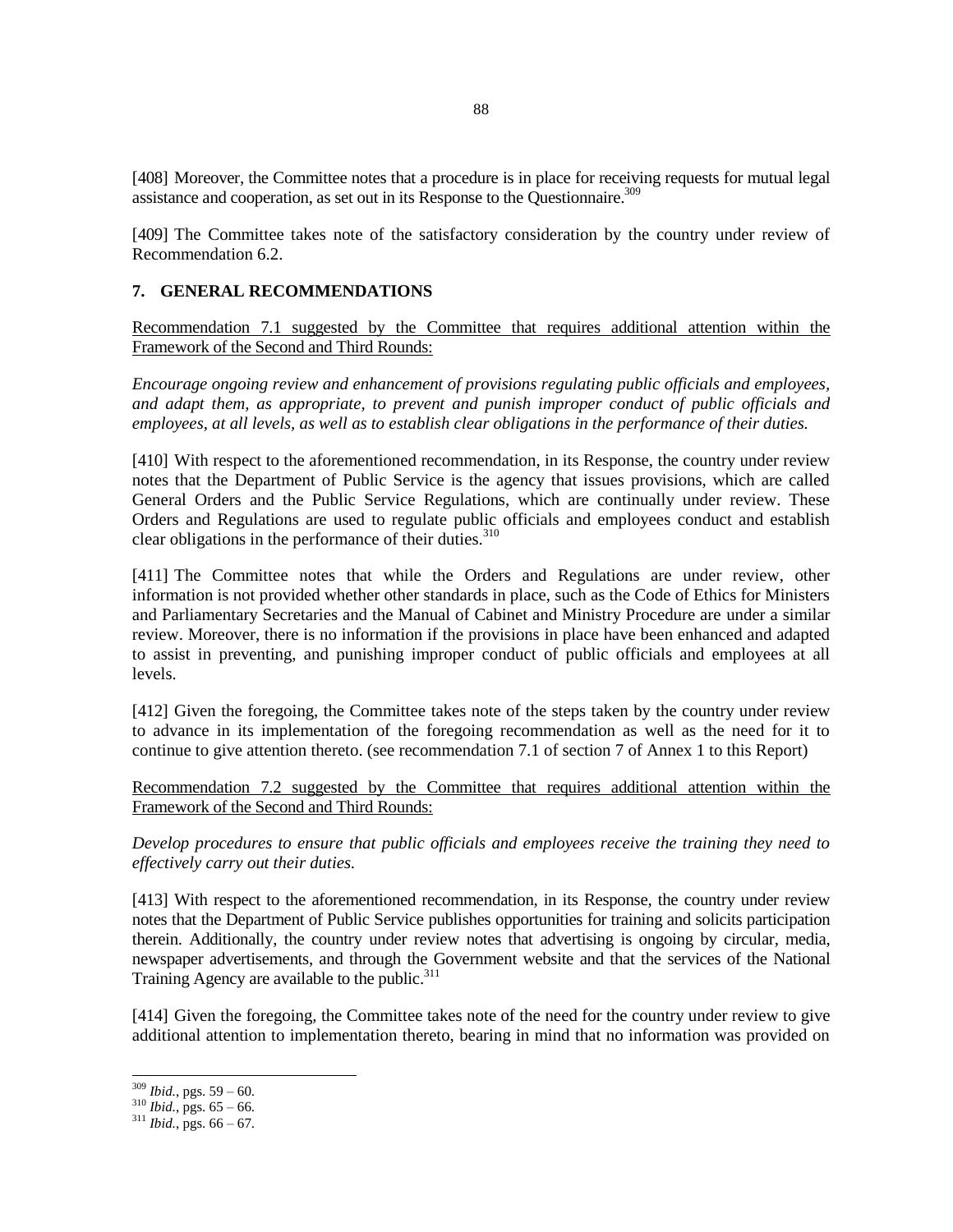the content of the training provided to determine the extent it touches upon anti-corruption matters. (see recommendation 7.2 of section 7 of Annex 1 to this Report)

Recommendation 7.3 suggested by the Committee that requires additional attention within the Framework of the Second and Third Rounds:

*Select, develop, and report to the Technical Secretariat of the Committee, procedures and indicators that make it possible to monitor the recommendations established in this report.*

[415] With respect to the aforementioned recommendation, in its Response, the country under review notes that it is responding to regular requests for information on the implementation of the Convention; as well as answering questionnaires. 312

[416] Given the foregoing, the Committee takes note of the need for the country under review to give additional attention to implementation thereto. (see recommendation 7.3 of section 7 of Annex 1 to this Report)

<sup>312</sup> *Ibid.*, pg. 67.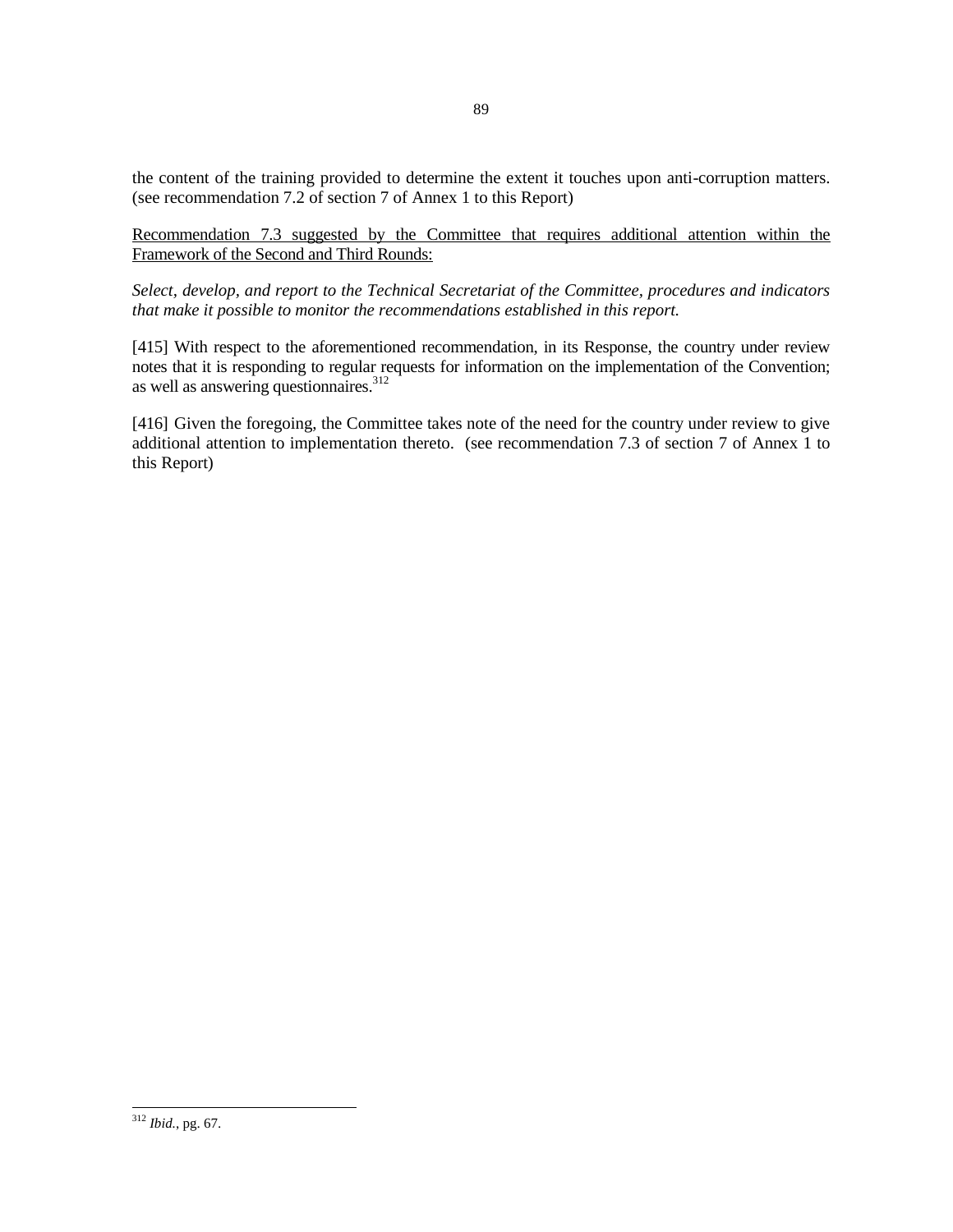## **ANNEX I**

## **OUTSTANDING AND REFORMULATED RECOMMENDATIONS REGARDING THE TOPICS REVIEWED IN THE FIRST ROUND**

### **1. STANDARDS OF CONDUCT AND MECHANISMS TO ENFORCE THEM (ARTICLE III, PARAGRAPHS 1 AND 2 OF THE CONVENTION)**

### **1.1. Standards of conduct to prevent conflicts of interest and mechanisms to enforce them**

#### Recommendation:

Ensure that the laws concerning conflicts of interest are fully in effect, that they support recommendation 7.1 when appropriate, and that they are applicable to all public officials and employees, so as to permit practical and effective application of a public ethics system.

#### Suggested Measures:

a) Establish or adapt and then implement standards of conduct for those offices that currently do not fall under the purview of any controls, including adequate sanctions for violations of those standards.

b) Implement a code of ethics for Senators and Members of the House of Assembly, including sanction mechanisms for violations.

c) Apply conflict of interest restrictions for an appropriate period following government service.

d) Ensure that there are mechanisms in place that provide transparency in the cases where the Prime Minister decides to allow a Minister to hold shares in public companies that have contractual relationships with the Government, without requiring that they be sold or placed in a blind trust.

## **1.2. Standards of conduct and mechanisms concerning measures and systems requiring government officials to report to appropriate authorities acts of corruption in the performance of public functions of which they are aware**

#### Recommendation:

Strengthen control systems within the public administration by developing enforceable written standards applicable to all public officials and employees to create a duty to conserve and properly use of the resources entrusted to them.

## **1.3. Standards of conduct and mechanisms concerning measures and systems requiring government officials to report to appropriate authorities acts of corruption in the performance of public functions of which they are aware**

### Recommendation:

Develop and strengthen mechanisms requiring public officials to report to appropriate authorities acts of corruption in the performance of public functions of which they are aware.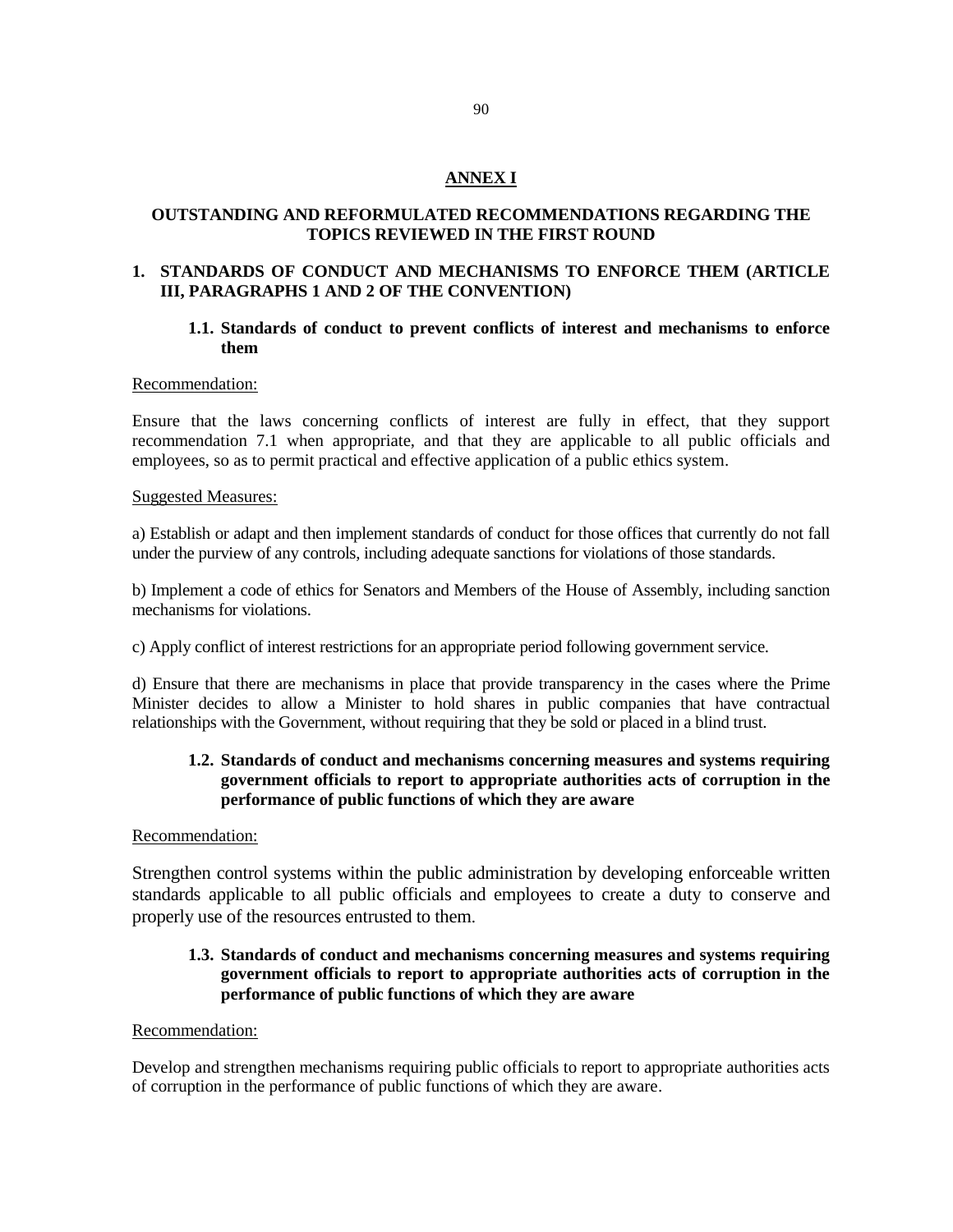### Suggested Measures:

a) Establish reporting requirements for those public officials and employees who are currently not required to report to appropriate authorities acts of corruption in the performance of public functions.

b) Provide appropriate training to officials and employees concerning the requirement to report acts of corruption and the protections for those who report.

### **2. SYSTEMS FOR REGISTERING INCOME, ASSETS, AND LIABILITIES (ARTICLE III, PARAGRAPH 4, OF THE CONVENTION)**

#### Recommendation:

Strengthen the systems for registration of income, assets, and liabilities.

#### Suggested Measures:

a) Establish a method whereby, within a specific time period before or immediately after being appointed as a Senator or to a senior post listed under the Public Disclosure Act (Application to Public Appointees and Public Officers) Notice, a person be required to make a declaration of their assets, liabilities and income as well as those of their spouse and children. Such declarations should then be used to help identify potential conflicts of interest and suggest measures to be taken by the person to avoid those conflicts as well as help identify other violations of law.

b) Consider making declarations made by those appointed to senior posts accessible to the public, when appropriate.

### **3. OVERSIGHT BODIES RESPONSIBLE FOR THE SELECTED PROVISIONS (ARTICLE III, PARAGRAPHS 1, 2, 4, AND 11 OF THE CONVENTION)**

#### Recommendation 3.1:

Strengthen the system for monitoring implementation of the provisions of Article III, paragraphs 1, 2, and 4.

#### Suggested Measures:

a) Establish oversight bodies for those offices that currently do not fall under the purview of any controls.

b) Consider establishing an oversight body in the Code of Ethics for Ministers and Parliamentary Secretaries to oversee their conduct.

#### Recommendation 3.2:

Establish a body, or provide additional authority to an existing body or bodies, in order to ensure appropriate monitoring of the mechanisms recommended in section 4, below (Article III, paragraph 11).

## **4. MECHANISMS TO ENCOURAGE PARTICIPATION BY CIVIL SOCIETY AND NON-GOVERNMENTAL ORGANIZATIONS IN EFFORTS TO PREVENT CORRUPTION (ART. III, PARAGRAPH 11)**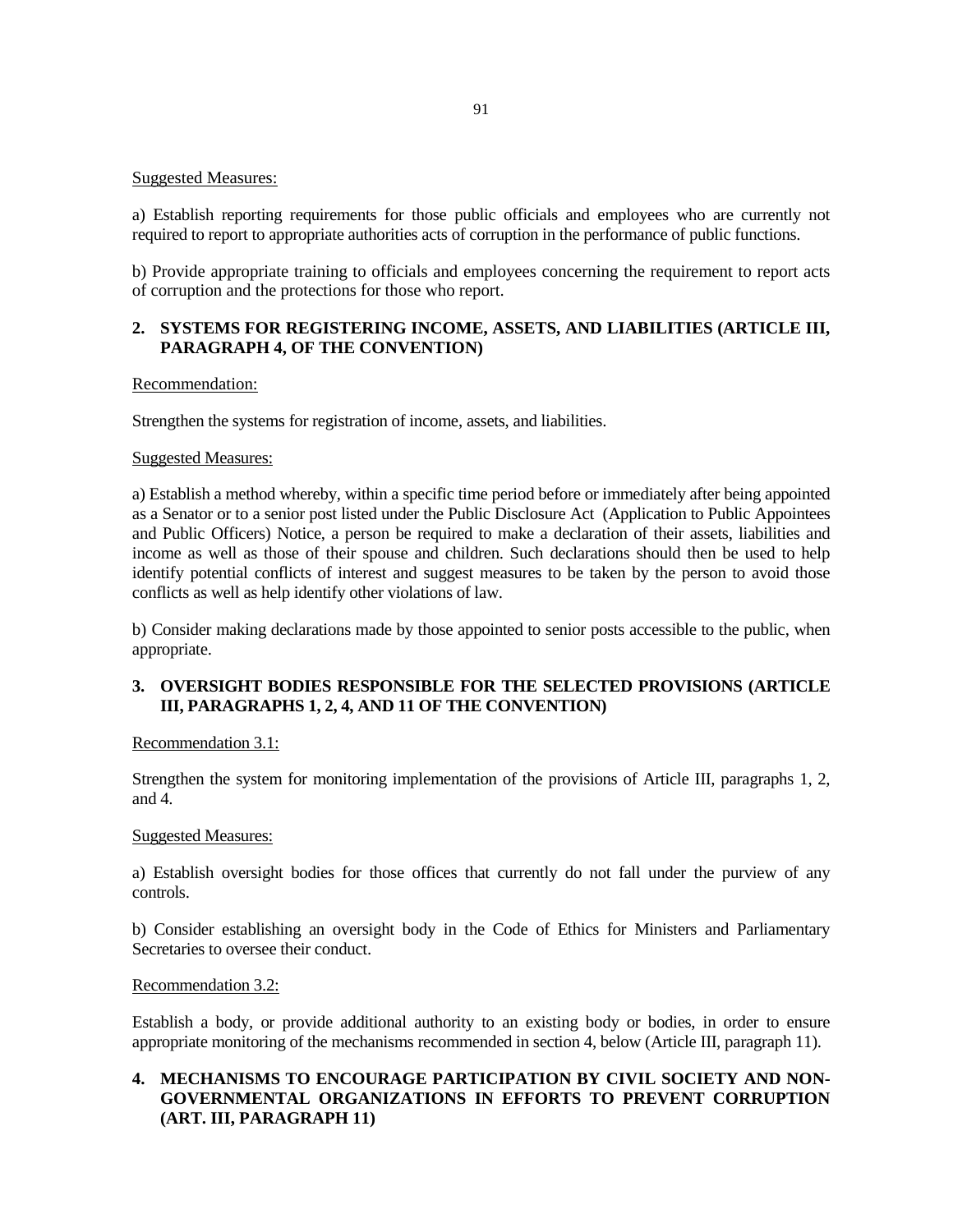### **4.1. General participation mechanisms**

#### Recommendation 4.1:

Develop additional systems of transparent procedures that allow nongovernmental organizations and civil society to participate more effectively in efforts to prevent corruption.

### **4.2 Mechanisms for access to information**

### Recommendation 4.2.1:

Establish an enforceable freedom of information or access to government information system.

### Suggested Measures:

a) Enact a Freedom of Information Act that that regulates and facilitates the access by the public to information in the control of public institutions.

b) Establish clear written standards as to the types of information that will be provided under the Freedom of Information Act.

c) Implement training and dissemination programs about the Freedom of Information Act, in order to make it easier for public servants and citizens to understand the mechanisms provided in the Law.

d) Establish a timetable for the implementation of the provisions of the Freedom of Information Act, setting out priorities and actions to be carried out, deadlines for executing them, and annual targets to be met, and disseminate that schedule so that the public can appreciate the efforts by The Bahamas to move forward with implementation of the Act.

e) Establish standards in a Freedom of Information Act that recognizes the right of all persons to request information or to consult or obtain copies of documents in the possession, or under the control of public institutions concerning official actions, except for legally protected cases.

### **4.3. Mechanisms for consultation**

### Recommendation 4.3.1:

Establish consultation mechanisms to enable civil society and non-governmental organizations to provide opinions and proposals to be taken into account in preventing, detecting, investigating and punishing corruption.

### Recommendation 4.3.2:

Design and implement programs to publicize the consultation mechanisms and, when appropriate, to train and to provide the necessary tools to effectively implement such mechanisms.

### **4.4. Mechanisms to encourage participation in public administration**

Recommendation: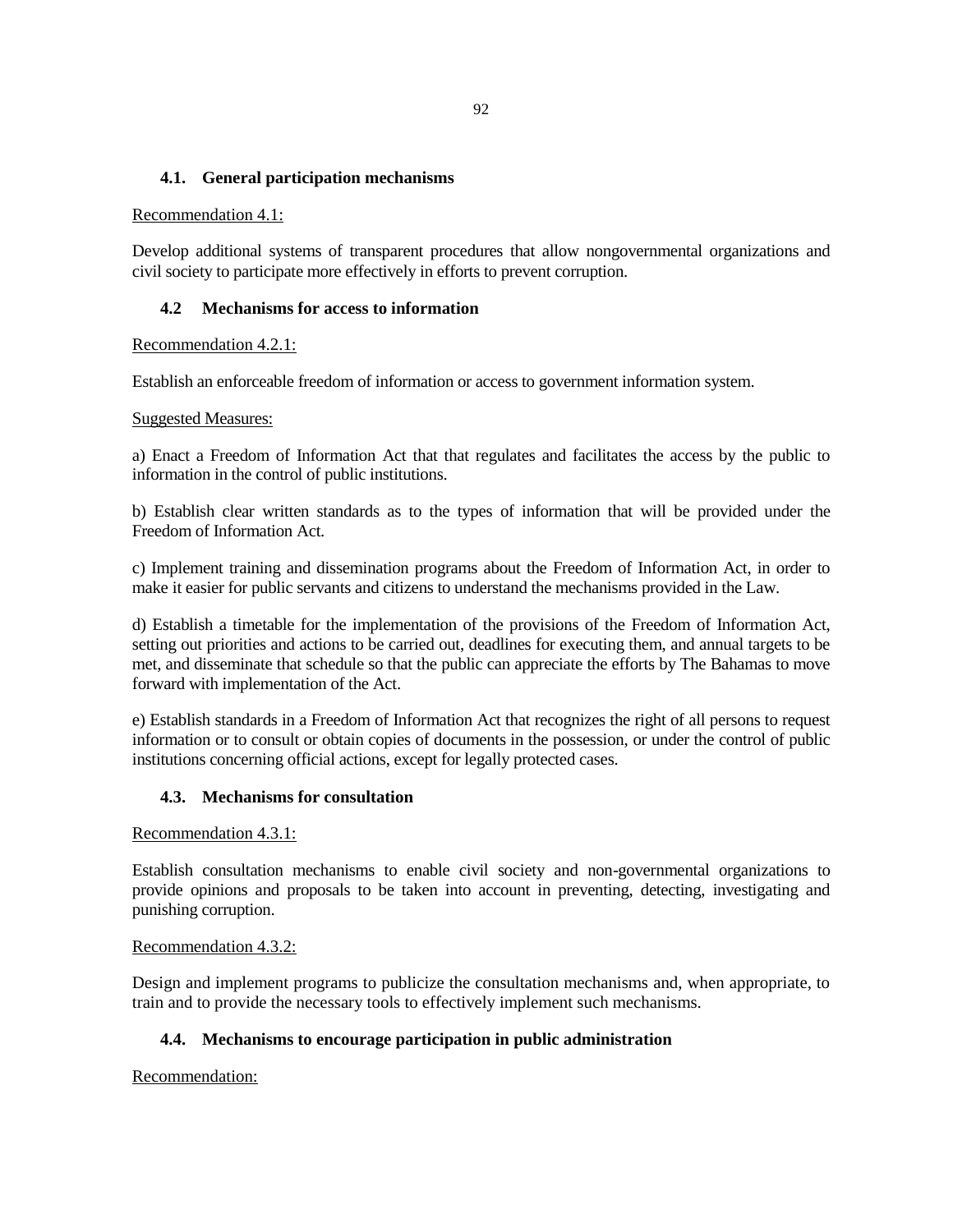Establish mechanisms to encourage civil society and nongovernmental organizations to participate in public administration.

### Suggested Measures:

a) Establish mechanisms to encourage civil society and nongovernmental organizations to participate in efforts to prevent corruption.

b) Promote public awareness of available corruption prevention mechanisms.

### **4.5. Mechanisms for participation in the follow up of public administration**

### Recommendation:

Establish mechanisms to encourage civil society and nongovernmental organizations to participate in the follow up of public administration and generate opinions and proposals to be taken into account in preventing, detecting, investigating and punishing corruption.

#### Suggested Measures:

a) Promote methods, where appropriate, to allow, facilitate, and assist civil society and nongovernmental organizations in developing activities in the follow up of public administration and prevent corruption.

b) Design and implement specific programs to publicize the mechanisms for encouraging participation in the follow up of public administration.

## **5. ASSISTANCE AND COOPERATION (ARTICLE XIV OF THE CONVENTION)**

### Recommendation 5.1.1:

Design and implement a comprehensive program for informing and training competent authorities and public servants on provisions related to mutual legal assistance provided for in the Inter-American Convention against Corruption and in other treaties signed by The Bahamas.

### Recommendation 5.1.2:

Disseminate to the competent authorities of those countries with which The Bahamas maintains close or ongoing mutual cooperation relations, the requirements which must be fulfilled in preparing petitions, as well as the documentation that should be attached.

#### Recommendation 5.2.1:

Review comprehensively the specific areas in which The Bahamas might need or could usefully receive mutual technical cooperation to prevent, detect, investigate, and punish acts of corruption; and that based on this review, a comprehensive strategy be designed and implemented that would permit The Bahamas to approach other States Parties and non-parties to the Convention and institutions or financial agencies engaged in international cooperation to seek the technical cooperation it needs.

#### Recommendation 5.2.2: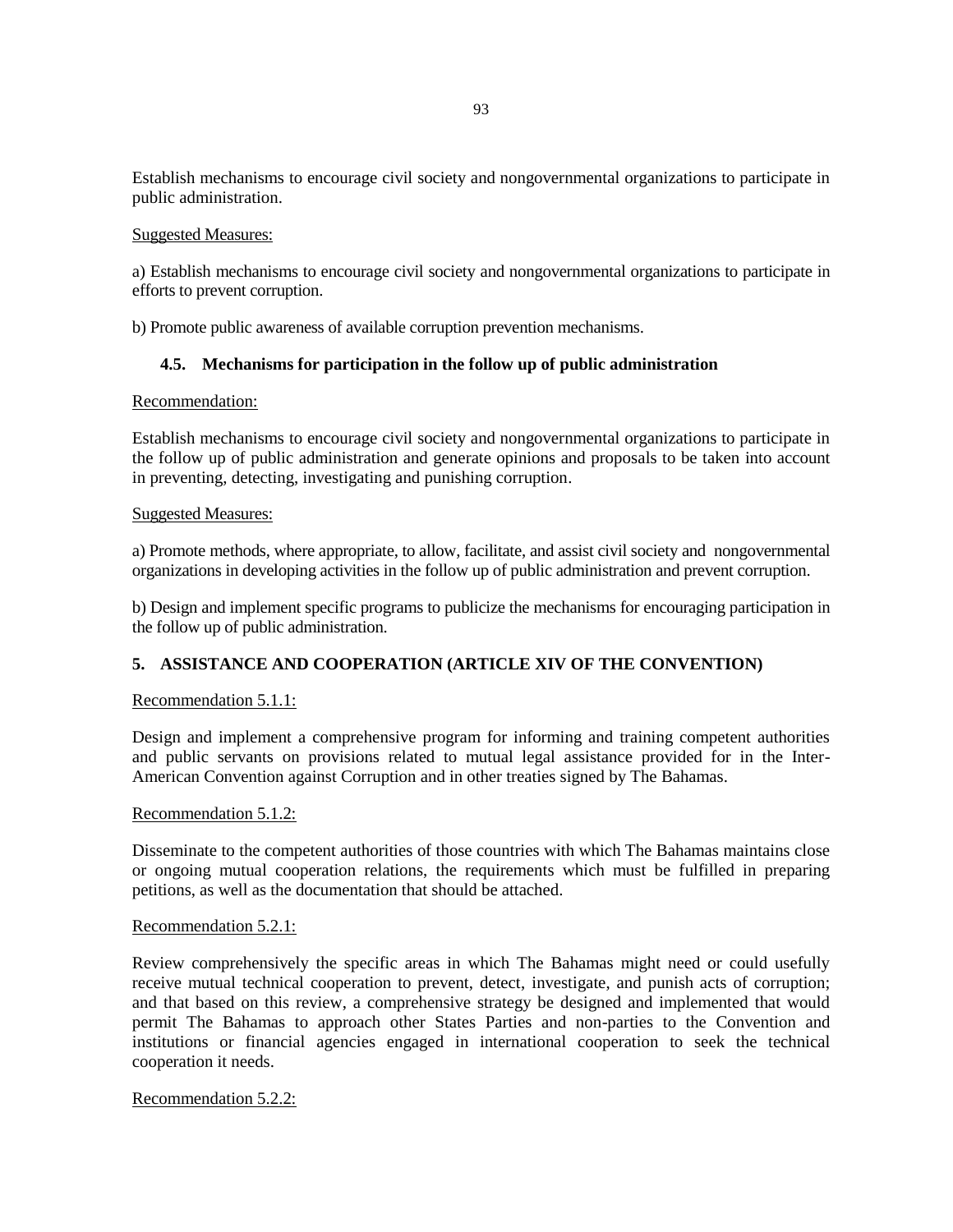Promote the efforts of technical cooperation exchange with other State Parties on the effective ways and methods to prevent, detect, investigate and punish acts of corruption.

## **6. CENTRAL AUTHORITIES (ARTICLE XVIII OF THE CONVENTION**

### Recommendation:

Notify the OAS General Secretariat formally of the designation of the central authority, pursuant to the prescribed formalities.

### **7. GENERAL RECOMMENDATIONS**

Recommendations:

7.1 Encourage ongoing review and enhancement of provisions regulating public officials and employees, and adapt them, as appropriate, to prevent and punish improper conduct of public officials and employees, at all levels, as well as to establish clear obligations in the performance of their duties.

7.2 Develop procedures to ensure that public officials and employees receive the training they need to effectively carry out their duties.

7.3 Select, develop, and report to the Technical Secretariat of the Committee, procedures and indicators that make it possible to monitor the recommendations established in this report.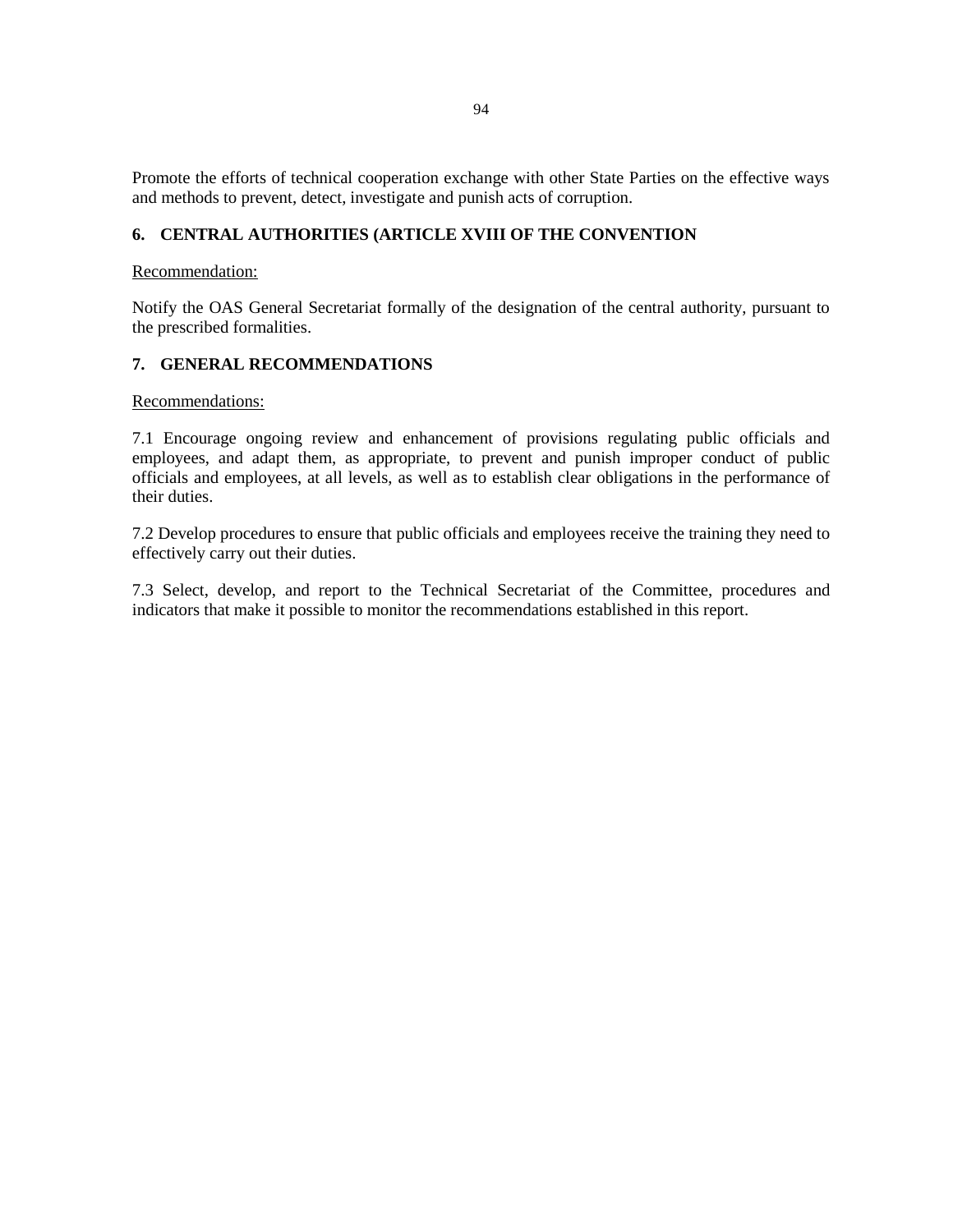# **ANNEX II**

# **AGENDA OF THE ON-SITE VISIT TO THE BAHAMAS**

| <b>Monday, September 22, 2014</b>                                          |                                                                                                                                                                                                   |
|----------------------------------------------------------------------------|---------------------------------------------------------------------------------------------------------------------------------------------------------------------------------------------------|
| $15:00$ hrs. $- 16:00$ hrs.<br>Office of the Attorney<br>General           | Coordination meeting between the representatives of the country under<br>review and the Technical Secretariat.                                                                                    |
|                                                                            |                                                                                                                                                                                                   |
| 19:30 hrs. $-20:00$ hrs.<br><b>British Colonial</b><br><b>Hilton Hotel</b> | Coordination meeting between the representatives of the member states<br>of the subgroup and the Technical Secretariat.                                                                           |
| <b>Tuesday, September 23, 2014</b>                                         |                                                                                                                                                                                                   |
| $9:00$ hrs. $-11:00$ hrs.<br>Office of the Attorney<br>General             | Meetings with civil society organizations and/or, inter alia, private<br>sector organizations, professional organizations,<br>academics<br><sub>or</sub><br>researchers.                          |
|                                                                            | <b>Topic:</b><br>Private sector participation in initiatives to combat corruption.                                                                                                                |
|                                                                            | Participants:                                                                                                                                                                                     |
|                                                                            | The Bahamas Bar Association                                                                                                                                                                       |
|                                                                            | Mr. Elsworth Johnson, President                                                                                                                                                                   |
|                                                                            | The Bahamas Institute of Chartered Accountants                                                                                                                                                    |
|                                                                            | Mr. Darnell Osbourne, President                                                                                                                                                                   |
|                                                                            | The Bahamas Chamber of Commerce                                                                                                                                                                   |
|                                                                            | Mr. Gowan Bowe, Vice Chairman                                                                                                                                                                     |
| $11:00$ hrs. $-11:45$ hrs.                                                 | Meetings with civil society organizations and/or, <i>inter alia</i> , private<br>organizations, professional<br>organizations,<br>sector<br>academics<br><b>or</b><br>researchers. (continuation) |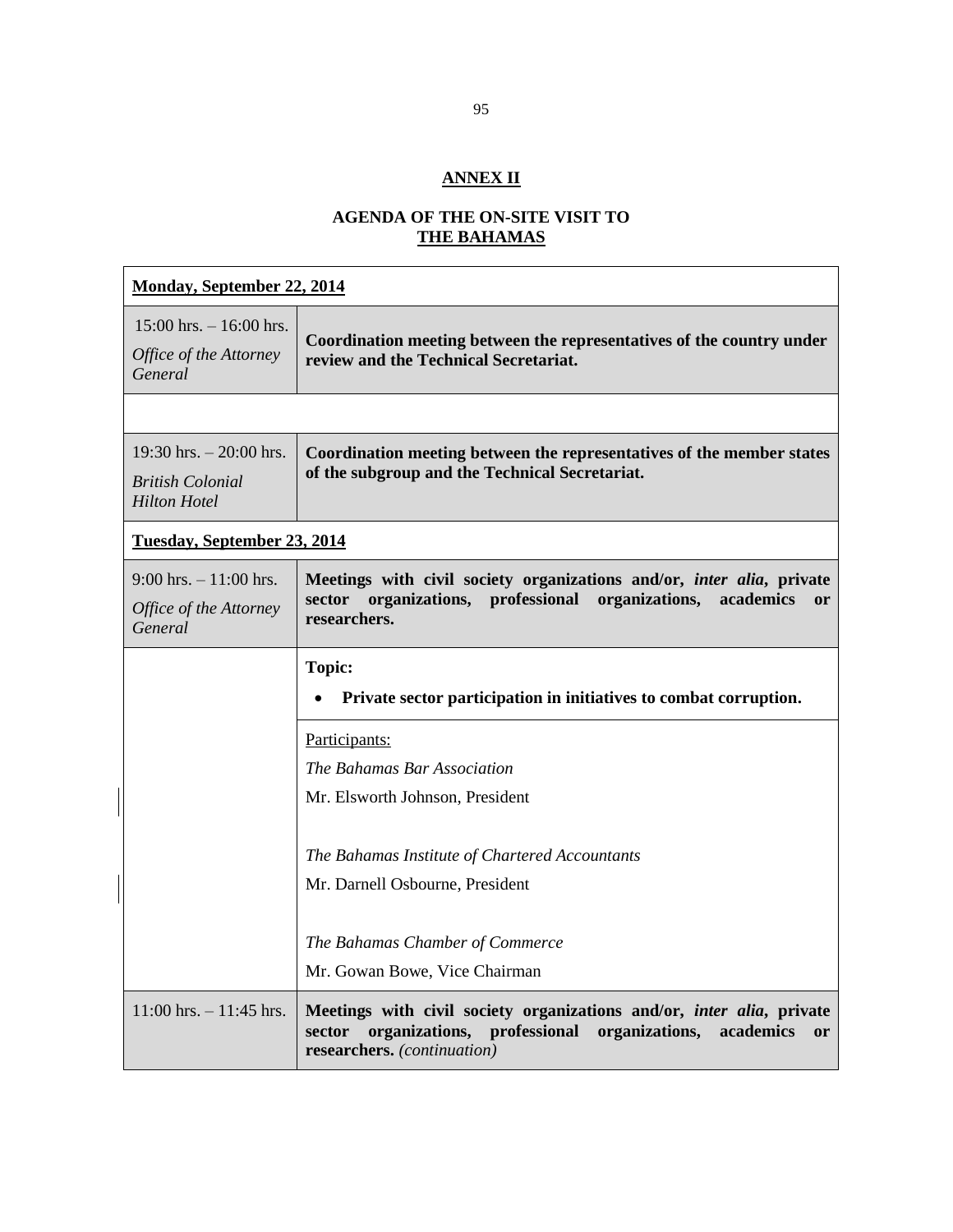|                            | <b>Topics:</b><br>Civil society perspectives on government oversight bodies that<br>prevent, detect, punish and eradicate corrupt acts.<br>Efforts to address Follow-Up Recommendations.<br>Participant:                                                  |
|----------------------------|-----------------------------------------------------------------------------------------------------------------------------------------------------------------------------------------------------------------------------------------------------------|
|                            | Civil Society Bahamas                                                                                                                                                                                                                                     |
|                            | Ms. Olivia Saunders, Lecturer, College of The Bahamas                                                                                                                                                                                                     |
| $11:45$ hrs. $-12:30$ hrs. | <b>Public Accounts Committee</b>                                                                                                                                                                                                                          |
|                            | <b>Topic:</b><br>Perspectives on government oversight bodies that prevent, detect,<br>punish and eradicate corrupt acts.                                                                                                                                  |
|                            | Participant:<br>Mr. Hubert Chipman, M.P., Chair                                                                                                                                                                                                           |
| 12:30 hrs. $- 14:00$ hrs.  | Lunch                                                                                                                                                                                                                                                     |
| $14:00$ hrs. $-18:00$ hrs. | <b>Office of the Attorney General</b>                                                                                                                                                                                                                     |
| $14:00$ hrs. $-15:00$ hrs. | Panel 1:<br>Brief presentation on the institution's objectives, functions and<br>structure (10 minutes)<br><b>Autonomy of Functions.</b><br>Determination of budget and human resources.                                                                  |
|                            | <u>Participants:</u><br>Mr. Damian Gomez, Minister of State, Legal Affairs<br>Ms. Deborah Fraser, Director of Legal Affairs<br>Mr. Garvin Gaskin, Acting Director of Public Prosecutions<br>Ms. Cheryl Bethel, Deputy Commissioner, Law Reform Commission |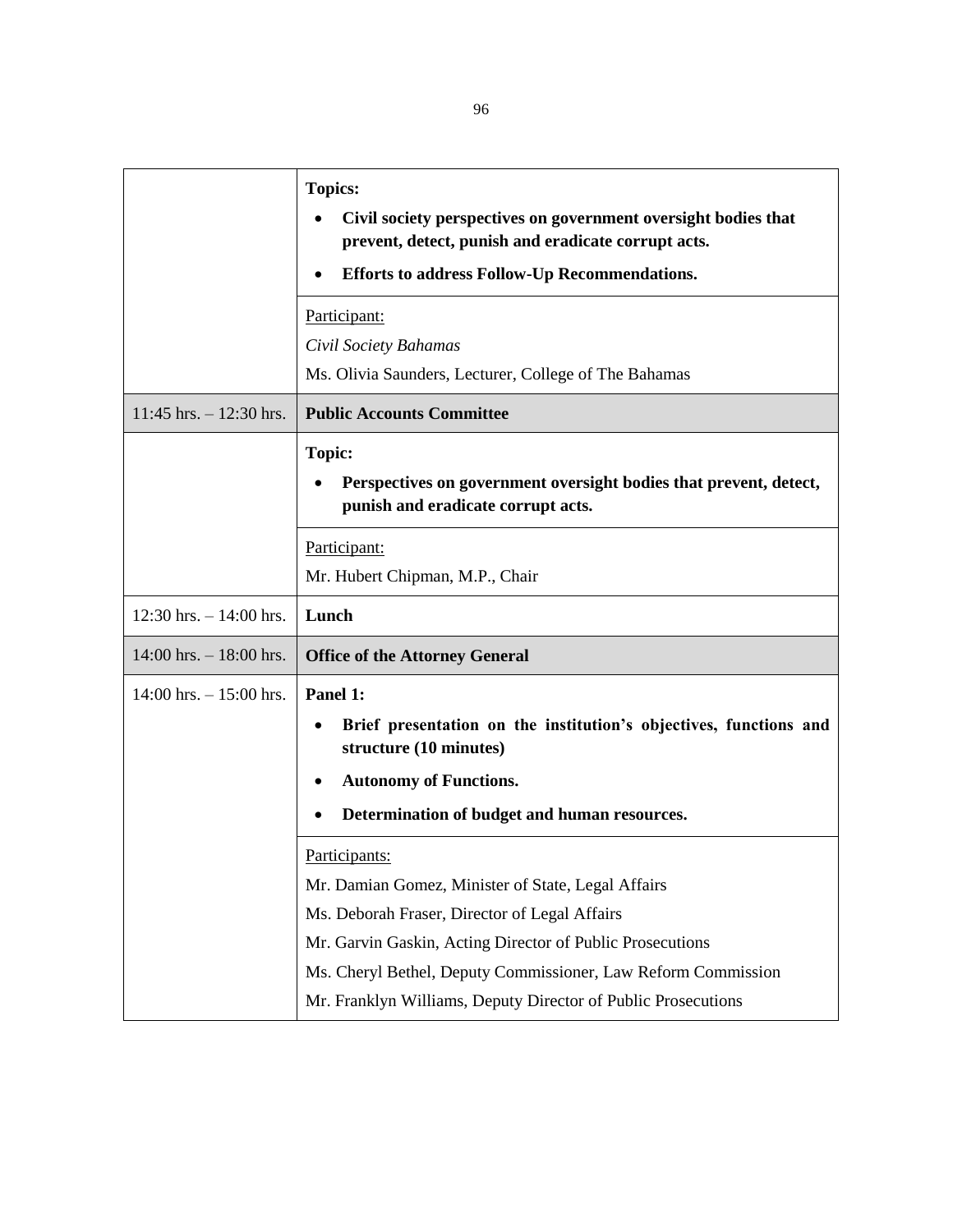| $15:00$ hrs. $-16:00$ hrs.  | Panel 2:                                                                      |
|-----------------------------|-------------------------------------------------------------------------------|
|                             | Coordination with other Government bodies in compliance with<br>its mandates. |
|                             | Internal controls and accountability mechanisms.                              |
|                             | Selection of senior officers and human resources.                             |
|                             | Participants:                                                                 |
|                             | Mr. Damian Gomez, Minister of State, Legal Affairs                            |
|                             | Ms. Deborah Fraser, Director of Legal Affairs                                 |
|                             | Mr. Garvin Gaskin, Acting Director of Public Prosecutions                     |
|                             | Ms. Cheryl Bethel, Deputy Commissioner, Law Reform Commission                 |
|                             | Mr. Franklyn Williams, Deputy Director of Public Prosecutions                 |
| $16:00$ hrs. $- 17:00$ hrs. | Panel 3:                                                                      |
|                             | Training.                                                                     |
|                             | Results and best practice.                                                    |
|                             | Difficulties.                                                                 |
|                             | Participants:                                                                 |
|                             | Mr. Damian Gomez, Minister of State, Legal Affairs                            |
|                             | Ms. Deborah Fraser, Director of Legal Affairs                                 |
|                             | Mr. Garvin Gaskin, Acting Director of Public Prosecutions                     |
|                             | Ms. Cheryl Bethel, Deputy Commissioner, Law Reform Commission                 |
|                             | Mr. Franklyn Williams, Deputy Director of Public Prosecutions                 |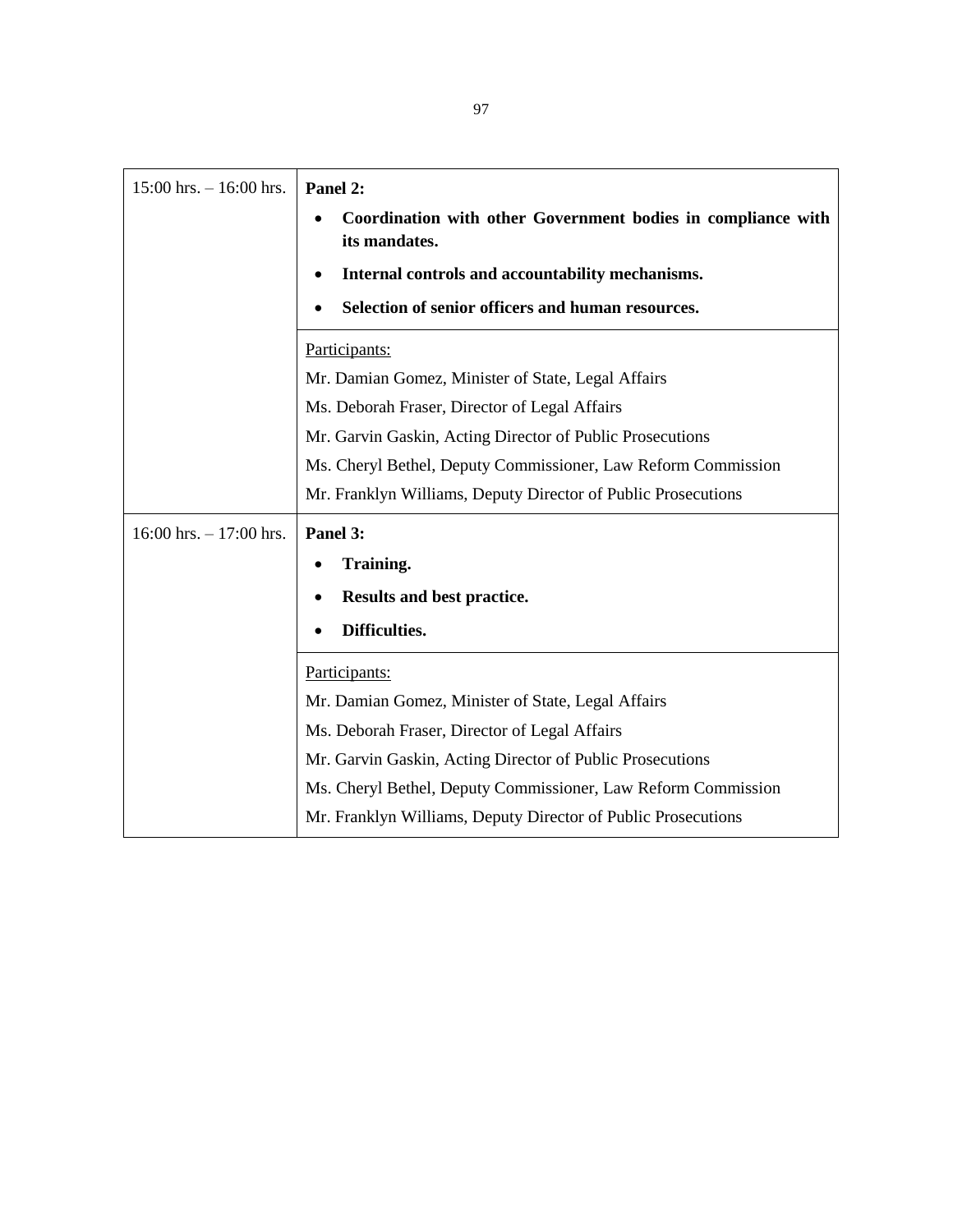| $17:00$ hrs. $-18:00$ hrs.                     | Panel 4:                                                                                                            |
|------------------------------------------------|---------------------------------------------------------------------------------------------------------------------|
|                                                | Follow-Up to the Recommendations of the First Round.                                                                |
|                                                | Standard of conduct intended to prevent conflicts of interest                                                       |
|                                                | Standards requiring government officials to report acts of corruption                                               |
|                                                | <b>Oversight Bodies</b>                                                                                             |
|                                                | Mechanisms to encourage participation in public administration                                                      |
|                                                | <b>Access to Information</b>                                                                                        |
|                                                | <b>Assistance and Cooperation</b>                                                                                   |
|                                                | Participants:                                                                                                       |
|                                                | Mr. Damian Gomez, Minister of State, Legal Affairs                                                                  |
|                                                | Ms. Deborah Fraser, Director of Legal Affairs                                                                       |
|                                                | Mr. Garvin Gaskin, Acting Director of Public Prosecutions                                                           |
|                                                | Ms. Cheryl Bethel, Deputy Commissioner, Law Reform Commission                                                       |
|                                                | Mr. Franklyn Williams, Deputy Director of Public Prosecutions                                                       |
| 18:30 hrs.                                     | Informal meeting between the representatives of the member states of the<br>subgroup and the Technical Secretariat. |
| <b>Wednesday, Wednesday September 24, 2014</b> |                                                                                                                     |
| 09:00 hrs. $-11:30$ hrs.                       | <b>Public Disclosure Commission</b>                                                                                 |
| $09:00$ hrs. $-10:00$ hrs.                     | Panel 5:                                                                                                            |
|                                                | Brief presentation on the institution's objectives, functions and<br>structure (10 minutes)                         |
|                                                | <b>Autonomy of functions</b><br>coordination<br>with<br>other<br>and<br>government bodies.                          |
|                                                | <b>Budgetary and human resources.</b>                                                                               |
|                                                |                                                                                                                     |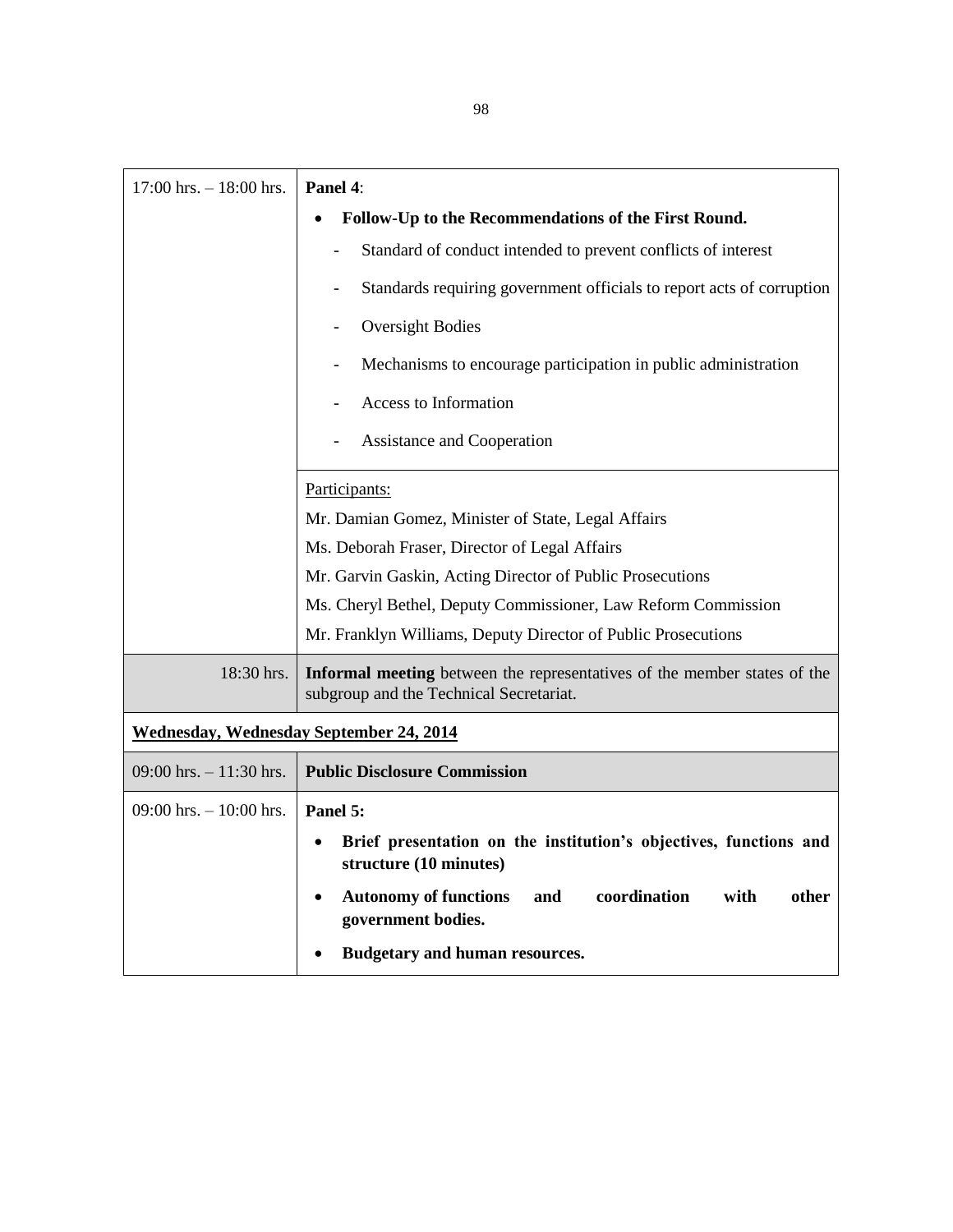|                            | Participant:                                                                                                                                                           |
|----------------------------|------------------------------------------------------------------------------------------------------------------------------------------------------------------------|
|                            | Mr. Garnet Knowles, Secretary                                                                                                                                          |
|                            | Mr. Philip B. Stubbs, Member                                                                                                                                           |
|                            | Ms. Paulamae Russell, Finance Officer, Cabinet Office                                                                                                                  |
|                            | Ms. Katherina Smith, Senior Assistant Secretary, Cabinet Office                                                                                                        |
|                            | Ms. Lorrine P. Taylor, Assistant Secretary, Cabinet Office                                                                                                             |
|                            |                                                                                                                                                                        |
| $10:00$ hrs. $-11:00$ hrs. | Panel 6:                                                                                                                                                               |
|                            | <b>Manuals and training.</b>                                                                                                                                           |
|                            | Use of technology.                                                                                                                                                     |
|                            | Internal controls and accountability mechanisms.                                                                                                                       |
|                            | Participant:                                                                                                                                                           |
|                            | Mr. Garnet Knowles, Secretary                                                                                                                                          |
|                            | Mr. Philip B. Stubbs, Member                                                                                                                                           |
|                            | Ms. Paulamae Russell, Finance Officer, Cabinet Office                                                                                                                  |
|                            | Ms. Katherina Smith, Senior Assistant Secretary, Cabinet Office                                                                                                        |
|                            | Ms. Lorrine P. Taylor, Assistant Secretary, Cabinet Office                                                                                                             |
| $11:00$ hrs. $-11:30$ hrs. | Panel 7:                                                                                                                                                               |
|                            | Difficulties.                                                                                                                                                          |
|                            | Results and systematization of data.                                                                                                                                   |
|                            | <b>Follow-Up to Recommendations of the First Round</b>                                                                                                                 |
|                            | System for registering income, assets and liabilities                                                                                                                  |
|                            | Participant:                                                                                                                                                           |
|                            | Mr. Garnet Knowles, Secretary                                                                                                                                          |
|                            | Mr. Philip B. Stubbs, Member                                                                                                                                           |
|                            | Ms. Paulamae Russell, Finance Officer, Cabinet Office                                                                                                                  |
|                            | Ms. Katherina Smith, Senior Assistant Secretary, Cabinet Office                                                                                                        |
|                            | Ms. Lorrine P. Taylor, Assistant Secretary, Cabinet Office                                                                                                             |
| $11:30$ hrs. $-12:30$ hrs. | Meetings with civil society organizations and/or, inter alia, private<br>sector organizations, professional organizations, academics or<br>researchers. (continuation) |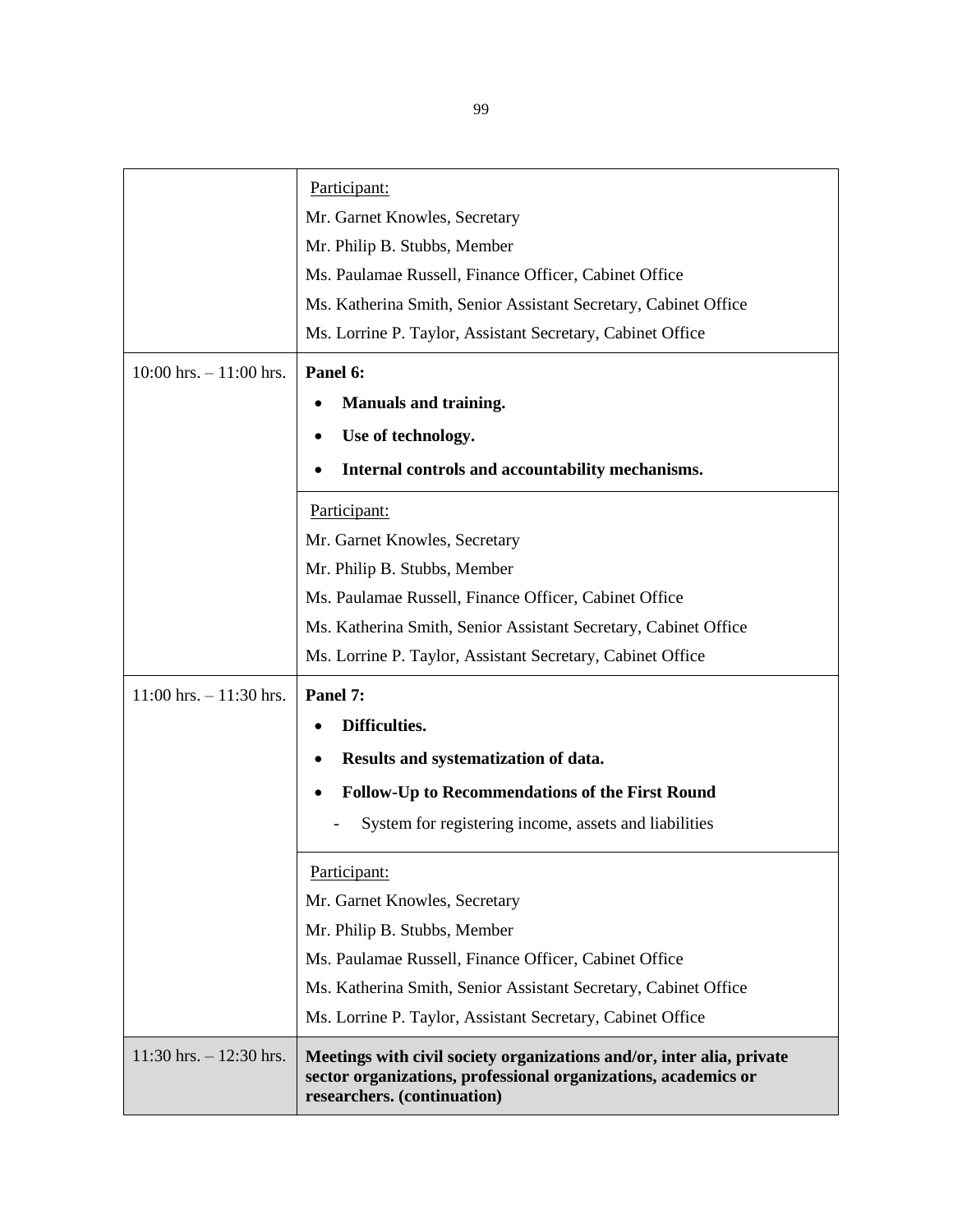|                            | <b>Topics:</b><br>Civil society perspectives on government oversight bodies that<br>prevent, detect, punish and eradicate corrupt acts.<br>Efforts to address Follow-Up Recommendations.<br>Participant:<br>Civil Society Bahamas<br>Mr. Anthony Hamilton, President<br>Mr. A.L. Archer, Vice President |
|----------------------------|---------------------------------------------------------------------------------------------------------------------------------------------------------------------------------------------------------------------------------------------------------------------------------------------------------|
| 12:30 hrs. $- 14:00$ hrs.  | Ms. Sharmaine Adderley, Assistant Secretary<br>Lunch                                                                                                                                                                                                                                                    |
|                            |                                                                                                                                                                                                                                                                                                         |
| $14:00$ hrs. $-16:00$ hrs. | <b>Auditor General's Department</b>                                                                                                                                                                                                                                                                     |
|                            | Panel 8:<br>Brief presentation on the institution's objectives, functions and<br>structure (10 minutes)<br>Scope of functions, coordination with other Government bodies,<br>Recovery of public property.                                                                                               |
|                            | Participant:<br>Mr. Terrance Bastian, Auditor General                                                                                                                                                                                                                                                   |
| $15:00$ hrs. $-16:00$ hrs. | Panel 9:<br>Manuals and other documents, Training and Technology.<br><b>Accountability Mechanisms in handling citizen complaints.</b><br><b>Budgetary and human resources.</b><br>Participant:<br>Mr. Terrance Bastian, Auditor General                                                                 |
| $16:00$ hrs. $-17:30$ hrs. | Follow-Up to the Recommendations of the First Round                                                                                                                                                                                                                                                     |

100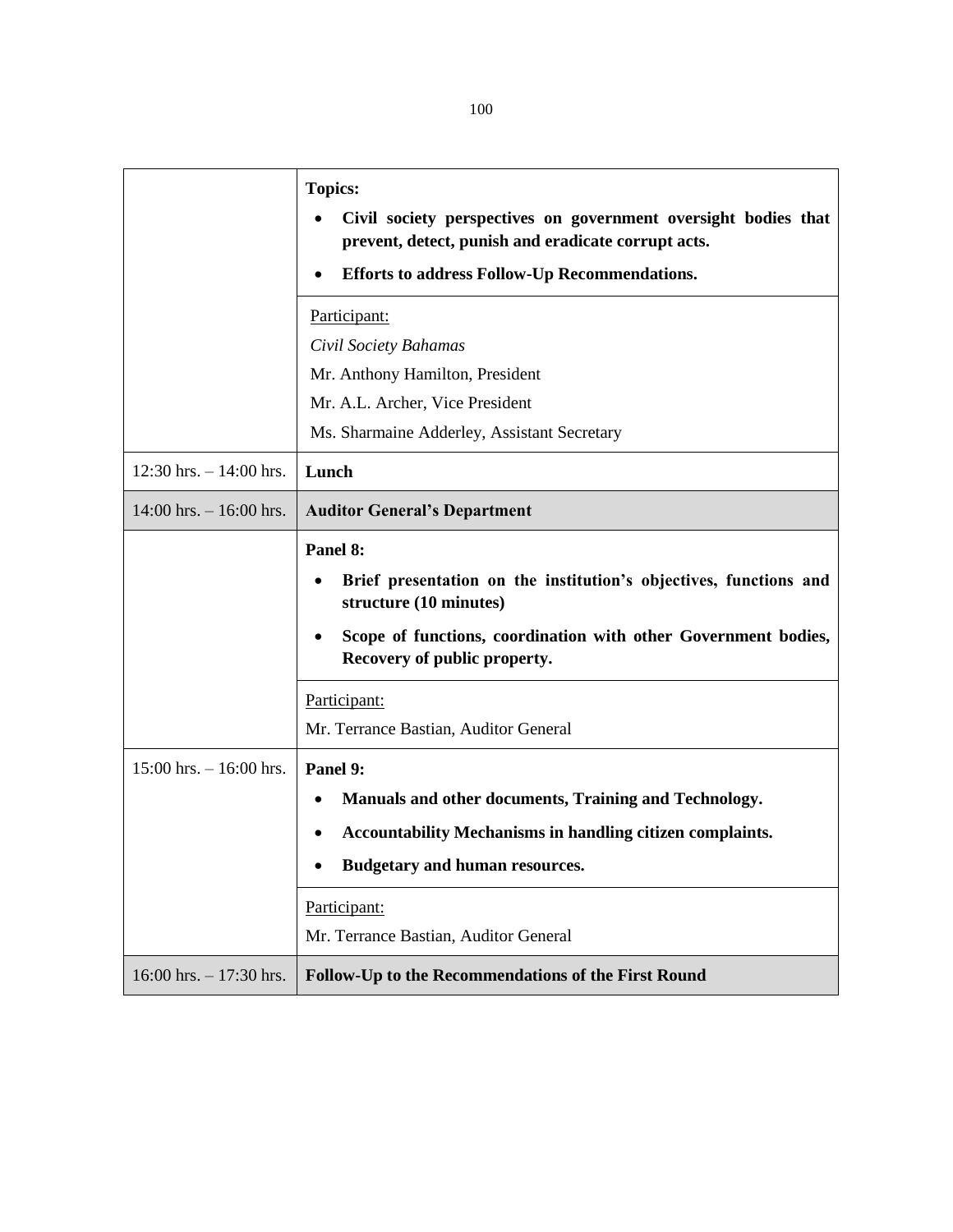|                                     | Panel 10:                                                                                                                                                                             |
|-------------------------------------|---------------------------------------------------------------------------------------------------------------------------------------------------------------------------------------|
|                                     | Standards of Conduct for the Correct, Honorable, and Proper<br><b>Fulfillment of Public Functions</b>                                                                                 |
|                                     | <b>Post-Employment Restrictions</b>                                                                                                                                                   |
|                                     | <b>Prime Ministerial Discretion</b>                                                                                                                                                   |
|                                     | Duty to Properly Conserve and Use of Government Resources                                                                                                                             |
|                                     | <b>Oversight Bodies</b>                                                                                                                                                               |
|                                     | Establishment of oversight bodies                                                                                                                                                     |
|                                     | <b>Mechanisms</b><br>for<br><b>Consultation, Mechanisms</b><br><b>Encourage</b><br>to<br>Participation, and Mechanisms for Participation in the Follow-Up<br>of Public Administration |
|                                     | <b>Suggested Participants:</b>                                                                                                                                                        |
|                                     | Mr. Damian Gomez, Minister of State, Legal Affairs                                                                                                                                    |
|                                     | Ms. Deborah Fraser, Director of Legal Affairs                                                                                                                                         |
|                                     | Ms. Cheryl Bethel, Deputy Commissioner, Law Reform Commission                                                                                                                         |
|                                     | Mr. Franklyn Williams, Deputy Director of Public Prosecutions                                                                                                                         |
| 17:30 hrs.                          | Informal meeting between the representatives of the member states of the<br>subgroup and the Technical Secretariat.                                                                   |
| <b>Thursday, September 25, 2014</b> |                                                                                                                                                                                       |
| 09:30 hrs. $-12:30$ hrs.            | <b>Financial Intelligence Unit</b>                                                                                                                                                    |
| $09:30$ hrs. $-10:30$ hrs.          | Panel 11:                                                                                                                                                                             |
|                                     | Brief presentation on the institution's objectives, functions and<br>structure (10 minutes)                                                                                           |
|                                     | <b>Autonomy of Functions.</b><br>٠                                                                                                                                                    |
|                                     | Determination of budget and human resources.                                                                                                                                          |
|                                     | Participants:                                                                                                                                                                         |
|                                     | <b>Inspector Basil Collie, Deputy Director</b>                                                                                                                                        |
|                                     | Ms. Joann Creary, Legal Counsel                                                                                                                                                       |
|                                     | Superintendent Clement Lightbourne, Royal Bahamas Police Force                                                                                                                        |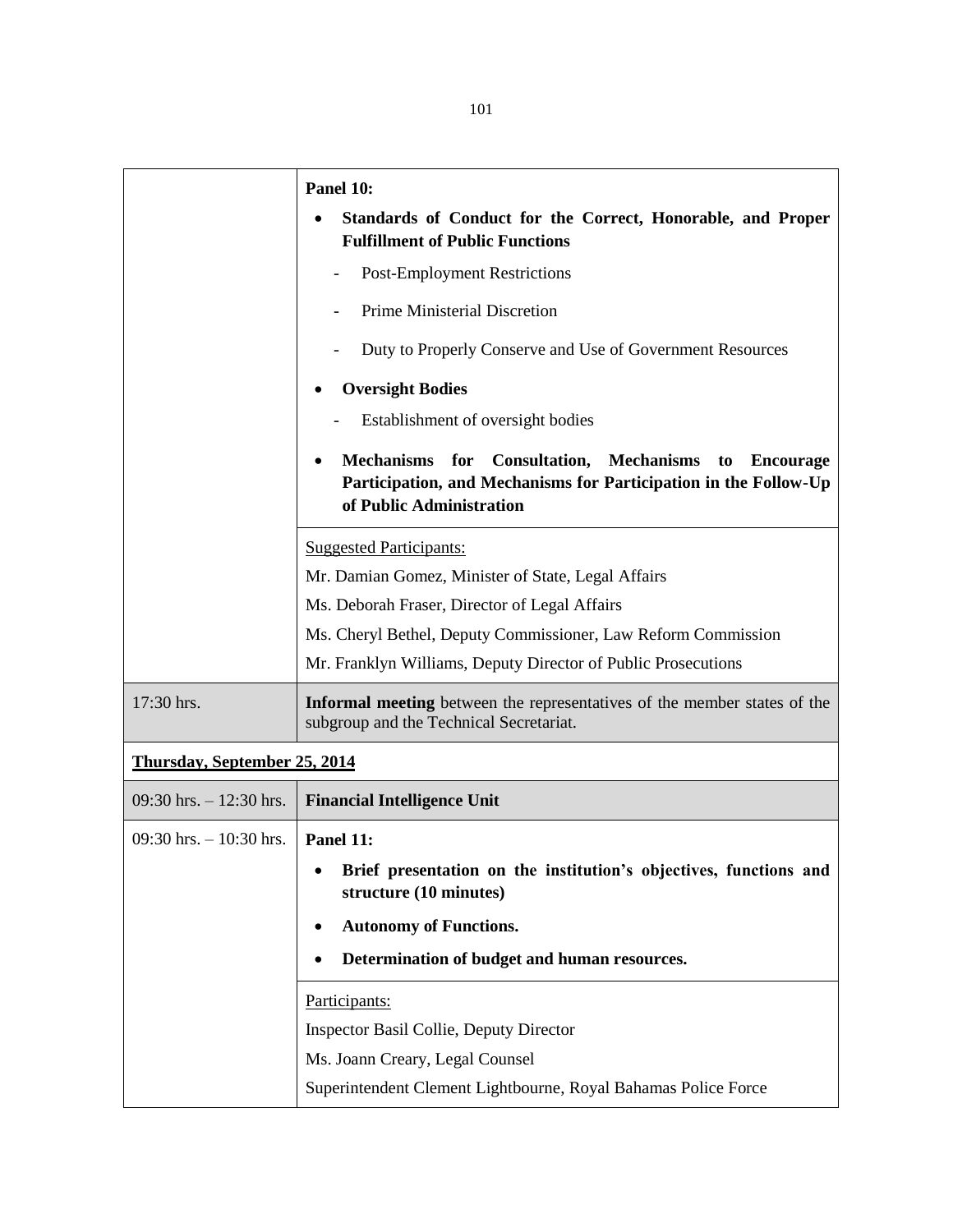| $10:30$ hrs. $-11:30$ hrs. | Panel 12:<br><b>Coordination with other Government bodies in compliance with</b><br>its mandates.<br>Internal controls and accountability mechanisms.<br>Participants:<br><b>Inspector Basil Collie, Deputy Director</b><br>Ms. Joann Creary, Legal Counsel |
|----------------------------|-------------------------------------------------------------------------------------------------------------------------------------------------------------------------------------------------------------------------------------------------------------|
|                            | Superintendent Clement Lightbourne, Royal Bahamas Police Force                                                                                                                                                                                              |
| $11:30$ hrs. $-12:30$ hrs. | Panel 13:<br>Training.<br><b>Results.</b><br>Difficulties.                                                                                                                                                                                                  |
|                            | Participants:<br><b>Inspector Basil Collie, Deputy Director</b><br>Ms. Joann Creary, Legal Counsel<br>Superintendent Clement Lightbourne, Royal Bahamas Police Force                                                                                        |
| $12:30$ hrs. $-14:00$ hrs. | Lunch                                                                                                                                                                                                                                                       |
| $14:00$ hrs. $-16:30$ hrs. | <b>Compliance Commission</b>                                                                                                                                                                                                                                |
| $14:00 - 15:00$ hrs.       | Panel 14:<br>Brief presentation on the institution's objectives, functions and<br>٠<br>structure (10 minutes)<br><b>Autonomy of Functions.</b><br>Determination of budget and human resources.<br>Participant:                                              |
|                            | Mr. Stephen Thompson, Inspector<br>Ms. Dominique Toote, Chief Examiner                                                                                                                                                                                      |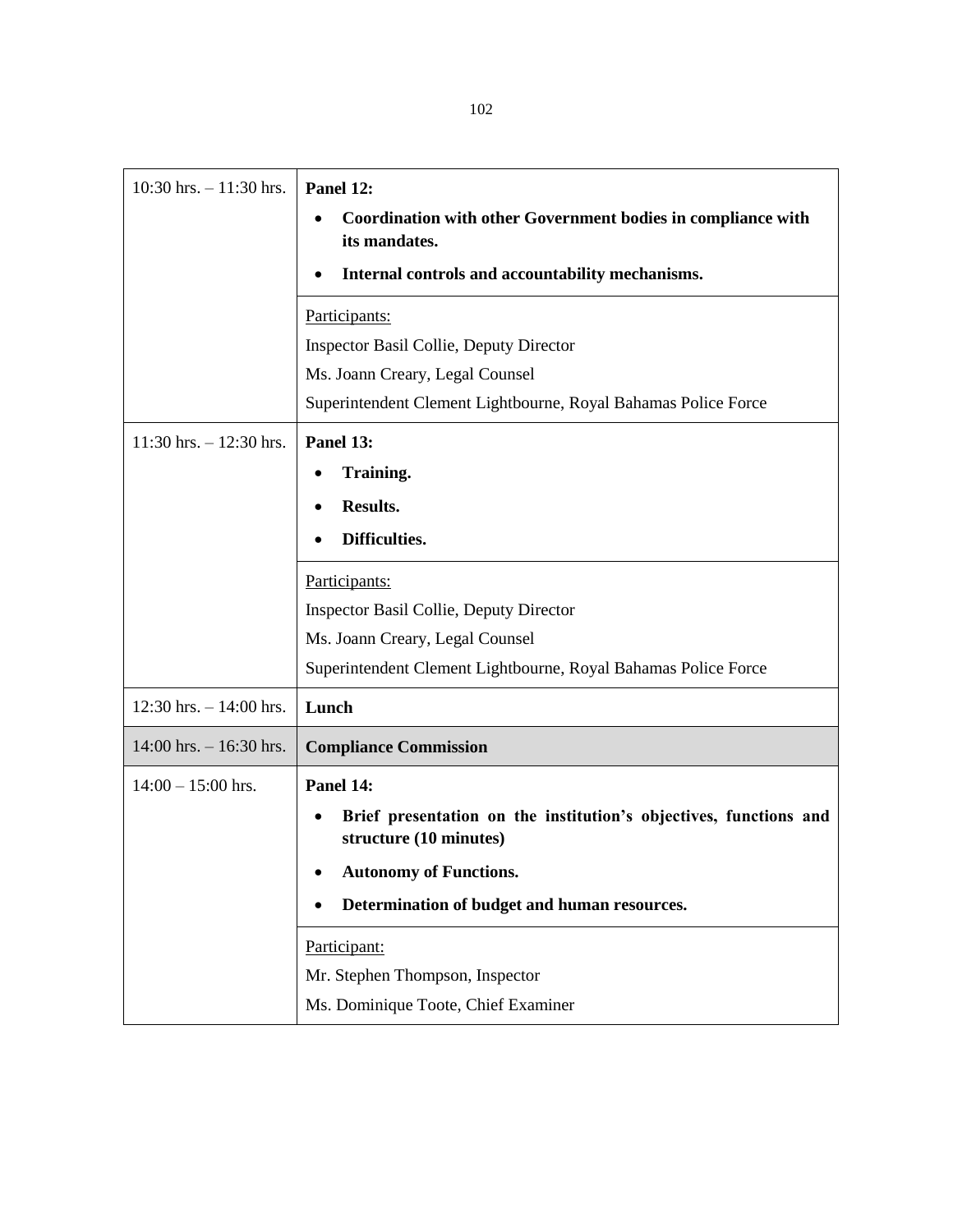| $15:00$ hrs. $-16:00$ hrs.  | Panel 15:<br>Coordination with other Government bodies in compliance with<br>٠<br>its mandates.<br>Internal controls and accountability mechanisms.<br>Human resources. |
|-----------------------------|-------------------------------------------------------------------------------------------------------------------------------------------------------------------------|
|                             | Participant:                                                                                                                                                            |
|                             | Mr. Stephen Thompson, Inspector                                                                                                                                         |
|                             | Ms. Dominique Toote, Chief Examiner                                                                                                                                     |
| $16:00$ hrs. $- 16:30$ hrs. | Panel 16:<br>Training.<br><b>Results.</b>                                                                                                                               |
|                             | Participant:                                                                                                                                                            |
|                             | Mr. Stephen Thompson, Inspector                                                                                                                                         |
|                             | Ms. Dominique Toote, Chief Examiner                                                                                                                                     |
| $16:30 - 17:00$ hrs.        | Informal meeting between the representatives of the member states of the<br>subgroup and the Technical Secretariat.                                                     |
| 17:00 hrs                   | Final meeting between the representatives of the country under review, the<br>member states of the subgroup and the Technical Secretariat.                              |